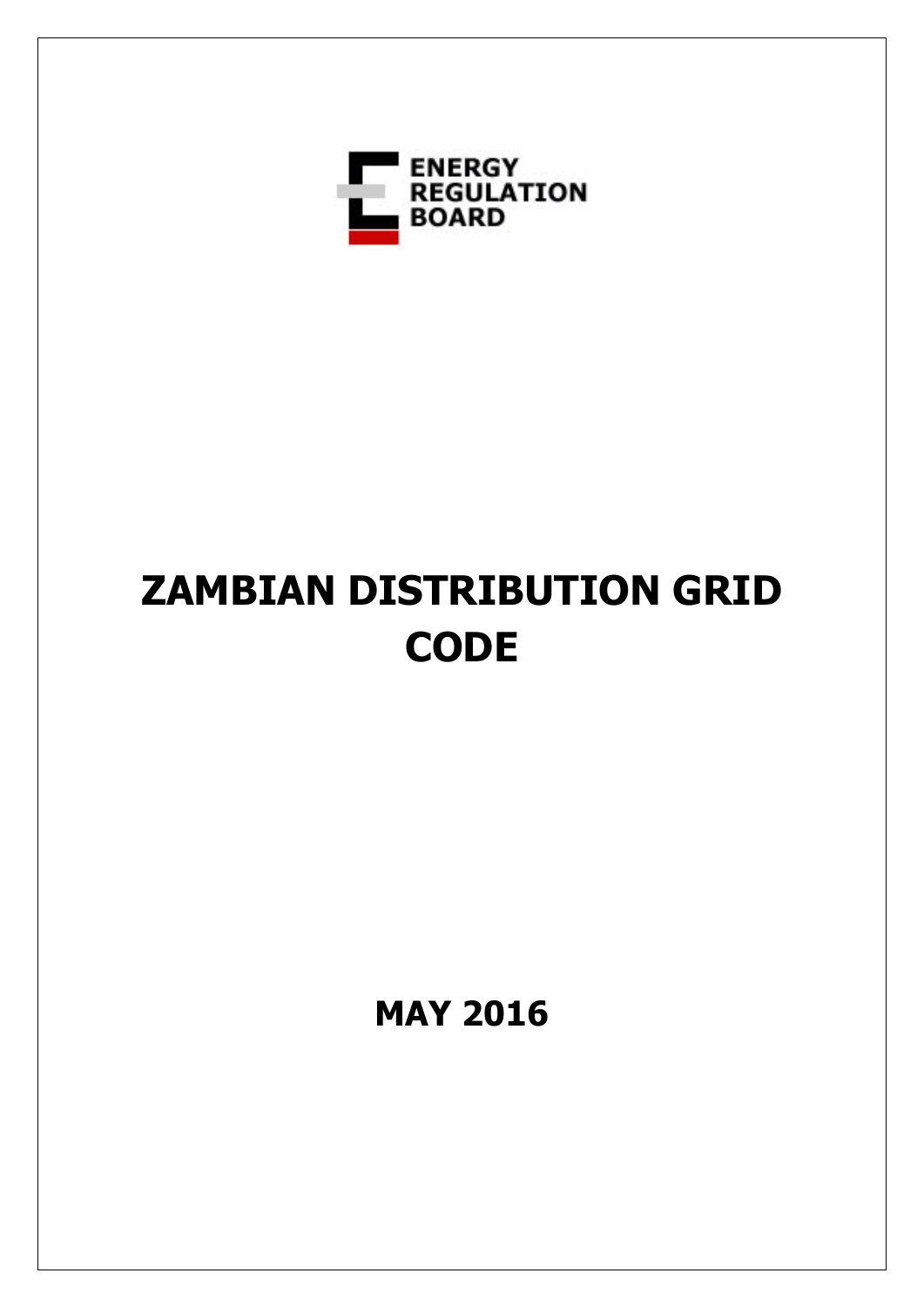## <span id="page-1-0"></span>**ACKNOWLEDGEMENTS**

This is the first issue of the Zambian Distribution Grid Code. The development of the Distribution Grid Code has been accomplished by the extensive efforts of the Energy Regulation Board (ERB) and was subjected to broad technical and legal reviews by stakeholders in the Zambian Electricity Supply Industry (ESI).

This Distribution Grid Code, although uniquely Zambian, has drawn on the following internationally available grid codes and documents:

- a). The South African Renewable Energy Code
- b). The South African Distribution Code
- c). The Zimbabwe Distribution Code
- d). The Namibian Net Metering Rules
- e). The Zimbabwean Solar PV Integration Code

f). Guidelines for embedded generator connection to Australia Gas Light Company (ActewAGL)'s low voltage (LV) network

g). Relevant Zambian Standards

h). Germany Technical Guideline for Generating Plants (BDEW June 2008) connected to the Medium- Voltage Network

The detailed development of the Distribution Grid Code was done by a Drafting Team, which comprised the following ERB members of staff:

- Eng. Yohane MukabeEng. Joseph Malama
- Eng. Richard Banda
- Eng. Steven MwiingaEng. Felix ChamaEng. Boyd Chilembo
- Eng. Eric Musama

## **For enquiries, contact:**

The Energy Regulation Board Plot 9330, off Alick Nkhata Road P.O. Box 37631 Lusaka Zambia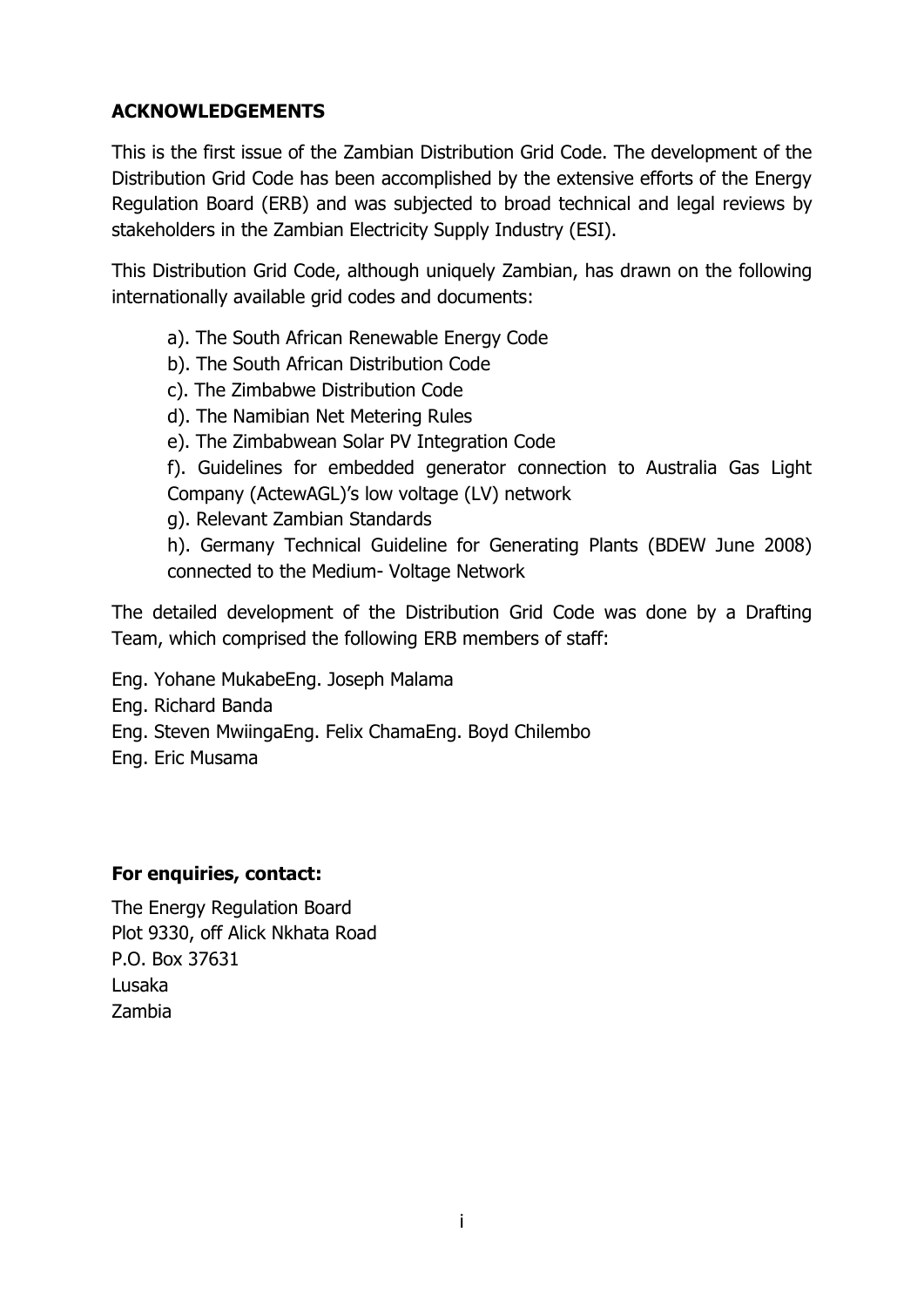# **TABLE OF CONTENTS**

| 1.  |     |        |                                                                   |  |
|-----|-----|--------|-------------------------------------------------------------------|--|
|     | 1.1 |        |                                                                   |  |
|     |     | 1.1.1. |                                                                   |  |
|     |     | 1.1.2. |                                                                   |  |
|     | 1.2 |        |                                                                   |  |
|     | 1.3 |        |                                                                   |  |
|     | 1.4 |        |                                                                   |  |
|     |     | 1.4.1. |                                                                   |  |
|     |     | 1.4.2. |                                                                   |  |
|     |     | 1.4.3. |                                                                   |  |
|     |     | 1.4.4. |                                                                   |  |
|     |     | 1.4.5. |                                                                   |  |
|     |     | 1.4.6. | Grid Integration of Renewable Energy Based Power Plants5          |  |
|     |     | 1.4.7. |                                                                   |  |
| 2.  |     |        |                                                                   |  |
|     | 2.1 |        |                                                                   |  |
|     | 2.2 |        |                                                                   |  |
| 2.3 |     |        |                                                                   |  |
|     |     | 2.3.1. |                                                                   |  |
|     |     | 2.3.2. |                                                                   |  |
|     |     | 2.3.3. |                                                                   |  |
|     |     | 2.3.4. |                                                                   |  |
|     |     | 2.3.5. | Commissioning of Equipment and Physical Connection to the         |  |
|     |     |        |                                                                   |  |
|     |     | 2.3.6. | Connection Agreement for modification of existing connections . 9 |  |
|     |     | 2.3.7. |                                                                   |  |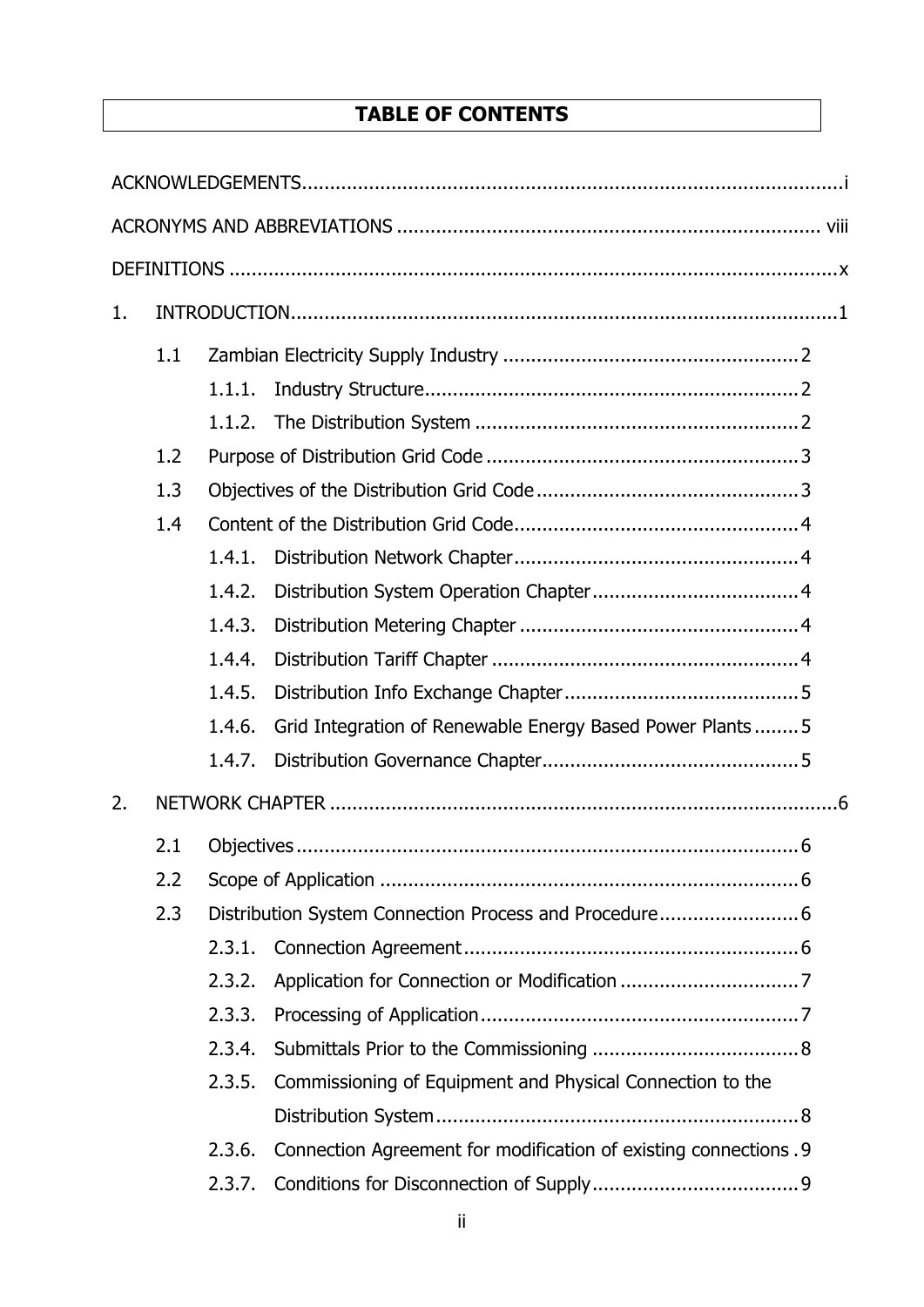|    |      | 2.3.8. | Conditions for Reconnection of Supply after disconnection  9         |  |
|----|------|--------|----------------------------------------------------------------------|--|
|    |      | 2.3.9. |                                                                      |  |
|    | 2.4  |        |                                                                      |  |
|    | 2.5  |        |                                                                      |  |
|    | 2.6  |        |                                                                      |  |
|    |      | 2.6.1. |                                                                      |  |
|    |      | 2.6.2. |                                                                      |  |
|    |      | 2.6.3. |                                                                      |  |
|    |      | 2.6.4. |                                                                      |  |
|    |      | 2.6.5. | Distribution Network Interruption Performance Indices  15            |  |
|    |      | 2.6.6. |                                                                      |  |
|    |      | 2.6.7. |                                                                      |  |
|    | 2.7  |        |                                                                      |  |
|    |      | 2.7.1. | Responsibilities of Embedded Generators to DNSPs 16                  |  |
|    |      | 2.7.2. | Responsibilities of DNSPs to the Embedded Generators 17              |  |
|    |      | 2.7.3. |                                                                      |  |
|    |      | 2.7.4. | Point Of Connection Technical Requirements 18                        |  |
|    |      | 2.7.5. | Protection Requirement for Embedded Generators 19                    |  |
|    |      | 2.7.6. |                                                                      |  |
|    |      | 2.7.7. |                                                                      |  |
|    | 2.8  |        |                                                                      |  |
|    |      |        | 2.8.1. Framework for Distribution System Planning and Development 21 |  |
|    |      | 2.8.2. |                                                                      |  |
| 3. |      |        |                                                                      |  |
|    | 3.1. |        |                                                                      |  |
|    | 3.2. |        |                                                                      |  |
|    | 3.3. |        |                                                                      |  |
|    | 3.4. |        | Operational Responsibilities of Embedded Generators and Other        |  |
|    |      |        |                                                                      |  |
|    | 3.5. |        |                                                                      |  |
|    | 3.6. |        |                                                                      |  |
|    | 3.7. |        |                                                                      |  |
|    |      |        |                                                                      |  |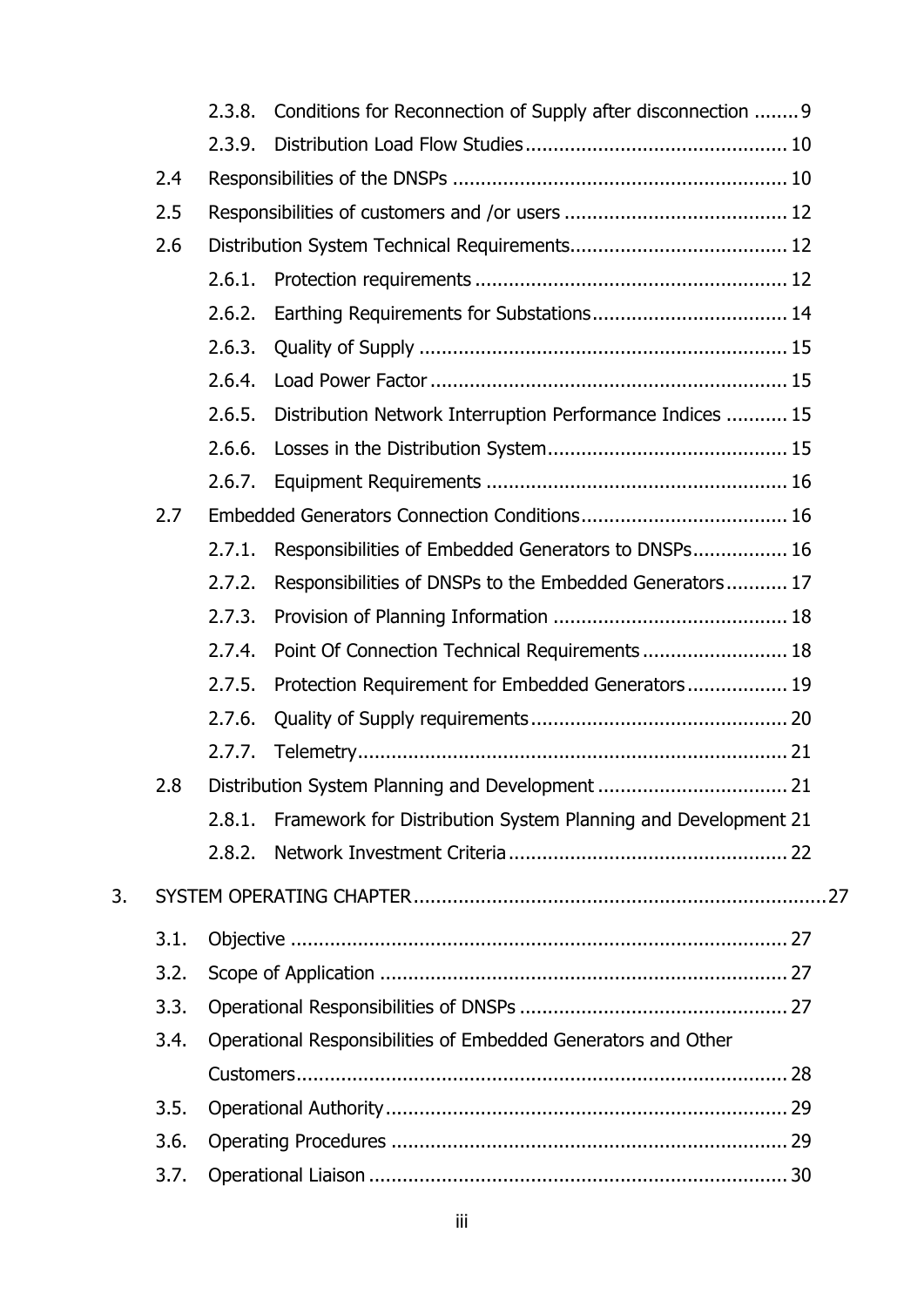|    | 3.8. |                                                                   |  |
|----|------|-------------------------------------------------------------------|--|
|    | 3.9. |                                                                   |  |
|    |      |                                                                   |  |
|    |      |                                                                   |  |
|    |      |                                                                   |  |
|    |      |                                                                   |  |
|    |      |                                                                   |  |
|    |      |                                                                   |  |
|    |      |                                                                   |  |
|    |      |                                                                   |  |
|    |      |                                                                   |  |
|    |      |                                                                   |  |
| 4. |      |                                                                   |  |
|    | 4.1. |                                                                   |  |
|    | 4.2. |                                                                   |  |
|    | 4.3. |                                                                   |  |
|    | 4.4. |                                                                   |  |
|    | 4.5. |                                                                   |  |
|    |      | 4.5.1.                                                            |  |
|    |      | 4.5.2.                                                            |  |
|    |      | 4.5.3.                                                            |  |
|    |      | 4.5.4.                                                            |  |
|    |      | 4.5.5.                                                            |  |
|    |      | 4.5.6.                                                            |  |
|    |      | 4.5.7.                                                            |  |
|    |      | 4.5.8.                                                            |  |
|    | 4.6. |                                                                   |  |
|    | 4.7. | Customer queries on Metering integrity and Metering Data  44      |  |
|    | 4.8  |                                                                   |  |
|    |      | 4.8.1                                                             |  |
|    |      | 4.8.2<br>Eligible Generation Technologies and Consumer Classes 45 |  |
|    |      | 4.8.3                                                             |  |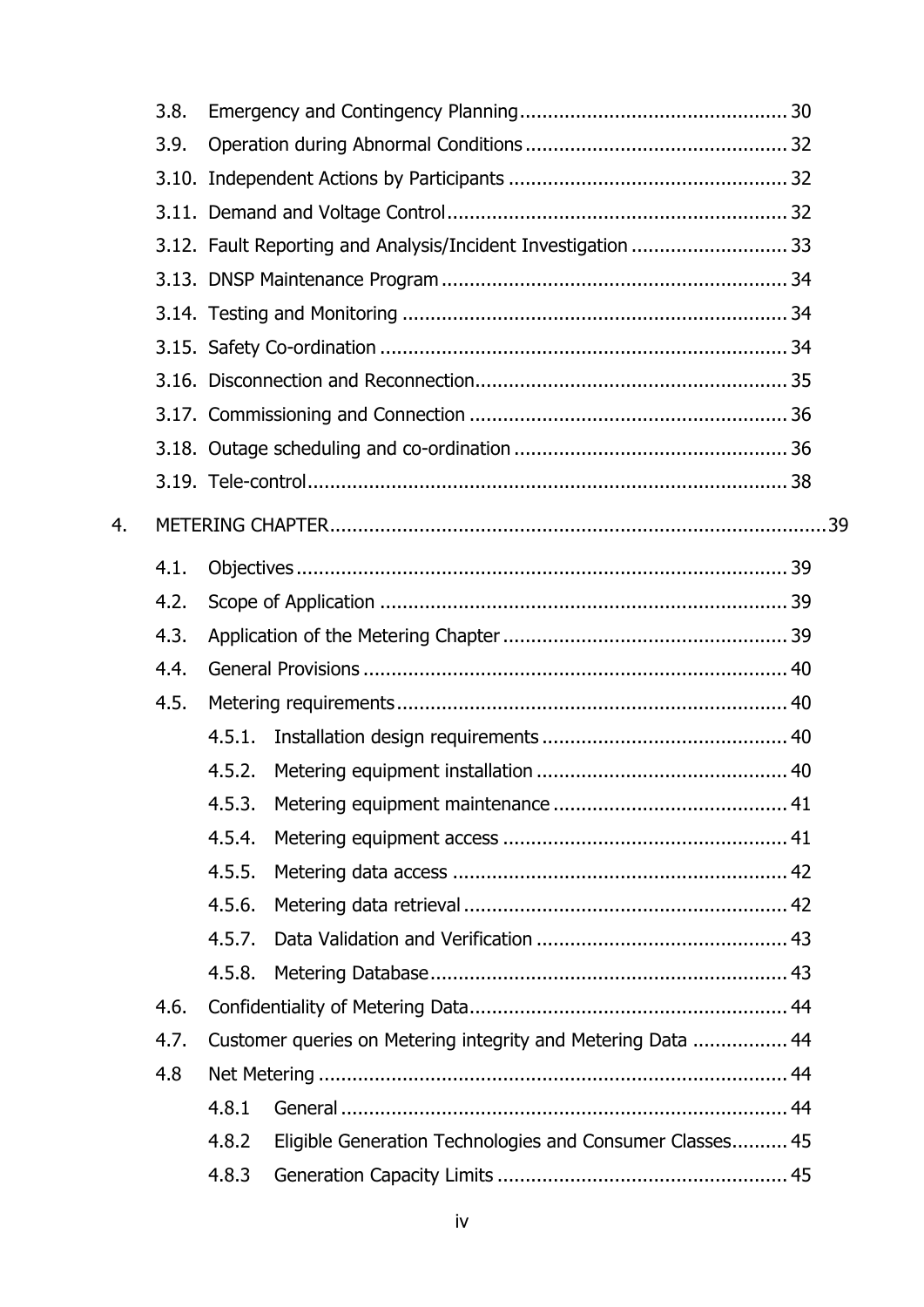|    |      | 4.8.4  |                                                                  |
|----|------|--------|------------------------------------------------------------------|
|    |      | 4.8.5  |                                                                  |
|    |      | 4.8.6  |                                                                  |
|    |      | 4.8.7  |                                                                  |
|    |      | 4.8.8  |                                                                  |
|    |      | 4.8.9  | Third Party Ownership and Aggregation of Electricity Accounts 50 |
| 5. |      |        |                                                                  |
|    | 5.1. |        |                                                                  |
|    | 5.2. |        |                                                                  |
|    | 5.3. |        |                                                                  |
|    | 5.4. |        | Provision and exchange of Information during the planning and    |
|    |      |        |                                                                  |
|    | 5.5. |        |                                                                  |
|    |      | 5.5.1. |                                                                  |
|    |      | 5.5.2. |                                                                  |
|    |      | 5.5.3. |                                                                  |
|    |      | 5.5.4. |                                                                  |
|    |      | 5.5.5. |                                                                  |
|    | 5.6. |        |                                                                  |
| 6. |      |        |                                                                  |
|    | 6.1. |        |                                                                  |
|    | 6.2. |        |                                                                  |
|    | 6.3. |        |                                                                  |
|    | 6.4. |        |                                                                  |
|    |      |        |                                                                  |
|    | 6.5. |        |                                                                  |
|    | 6.6. |        |                                                                  |
|    | 6.7. |        |                                                                  |
|    | 6.8. |        |                                                                  |
|    | 6.9. |        |                                                                  |
|    |      |        |                                                                  |
|    |      |        |                                                                  |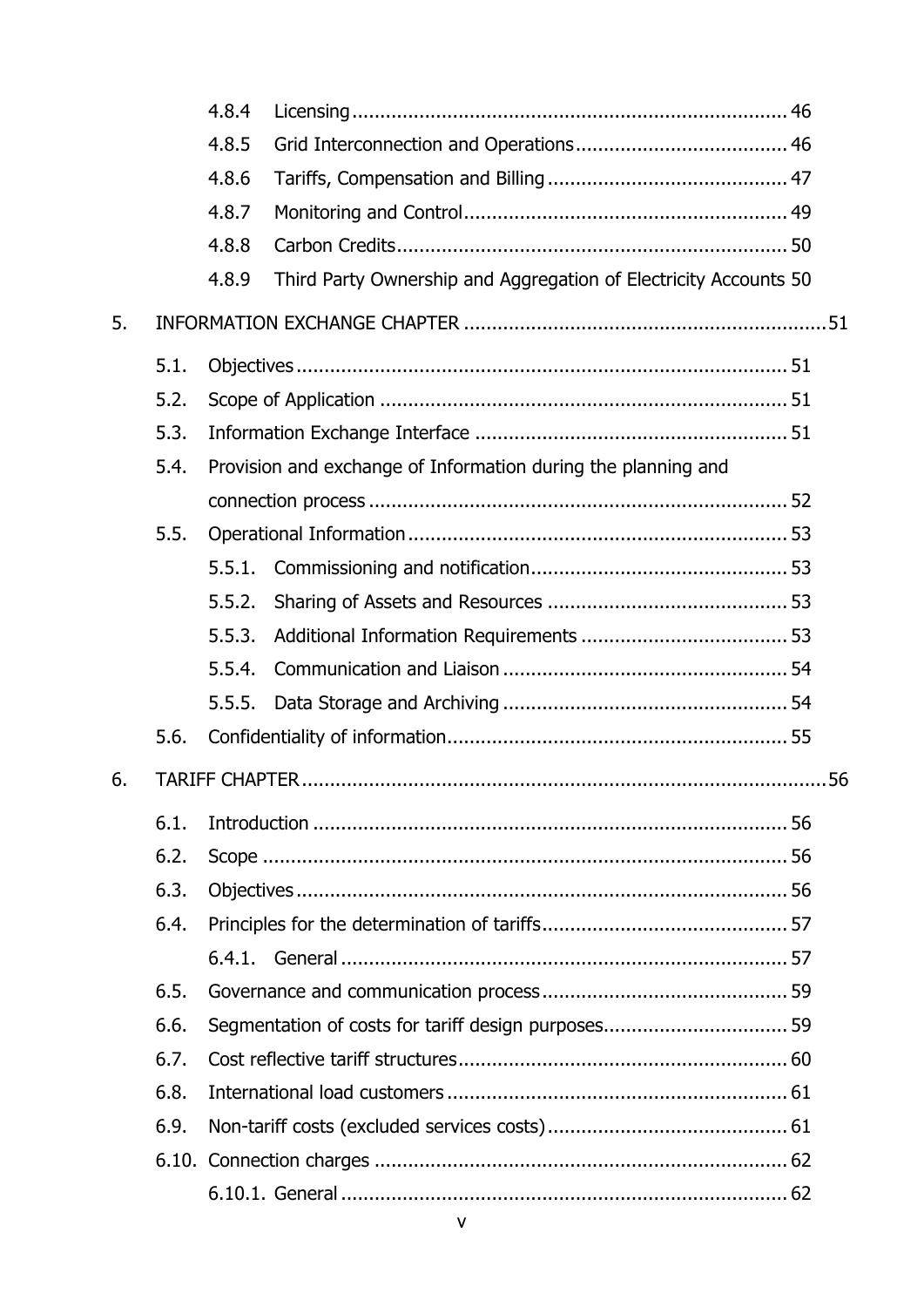| 7. | GRID INTEGRATION OF RENEWABLE ENERGY BASED POWER PLANTS 65 |        |  |  |  |
|----|------------------------------------------------------------|--------|--|--|--|
|    | 7.1                                                        |        |  |  |  |
|    | 7.2                                                        |        |  |  |  |
|    | 7.3                                                        |        |  |  |  |
|    |                                                            | 7.3.1  |  |  |  |
|    |                                                            | 7.3.2  |  |  |  |
|    |                                                            | 7.3.3  |  |  |  |
|    |                                                            | 7.3.4  |  |  |  |
|    |                                                            | 7.3.5  |  |  |  |
|    |                                                            | 7.3.6  |  |  |  |
|    |                                                            | 7.3.7  |  |  |  |
|    |                                                            | 7.3.8  |  |  |  |
|    |                                                            | 7.3.9  |  |  |  |
|    |                                                            | 7.3.10 |  |  |  |
|    |                                                            | 7.3.11 |  |  |  |
|    |                                                            |        |  |  |  |
|    | 7.4                                                        |        |  |  |  |
| 8. |                                                            |        |  |  |  |
|    | 8.1.                                                       |        |  |  |  |
|    | 8.2.                                                       |        |  |  |  |
|    | 8.3.                                                       |        |  |  |  |
|    | 8.4.                                                       |        |  |  |  |
|    | 8.5.                                                       |        |  |  |  |
|    | 8.6.                                                       |        |  |  |  |
|    | 8.7.                                                       |        |  |  |  |
|    | 8.8.                                                       |        |  |  |  |
|    | 8.9.                                                       |        |  |  |  |
|    |                                                            |        |  |  |  |
|    |                                                            |        |  |  |  |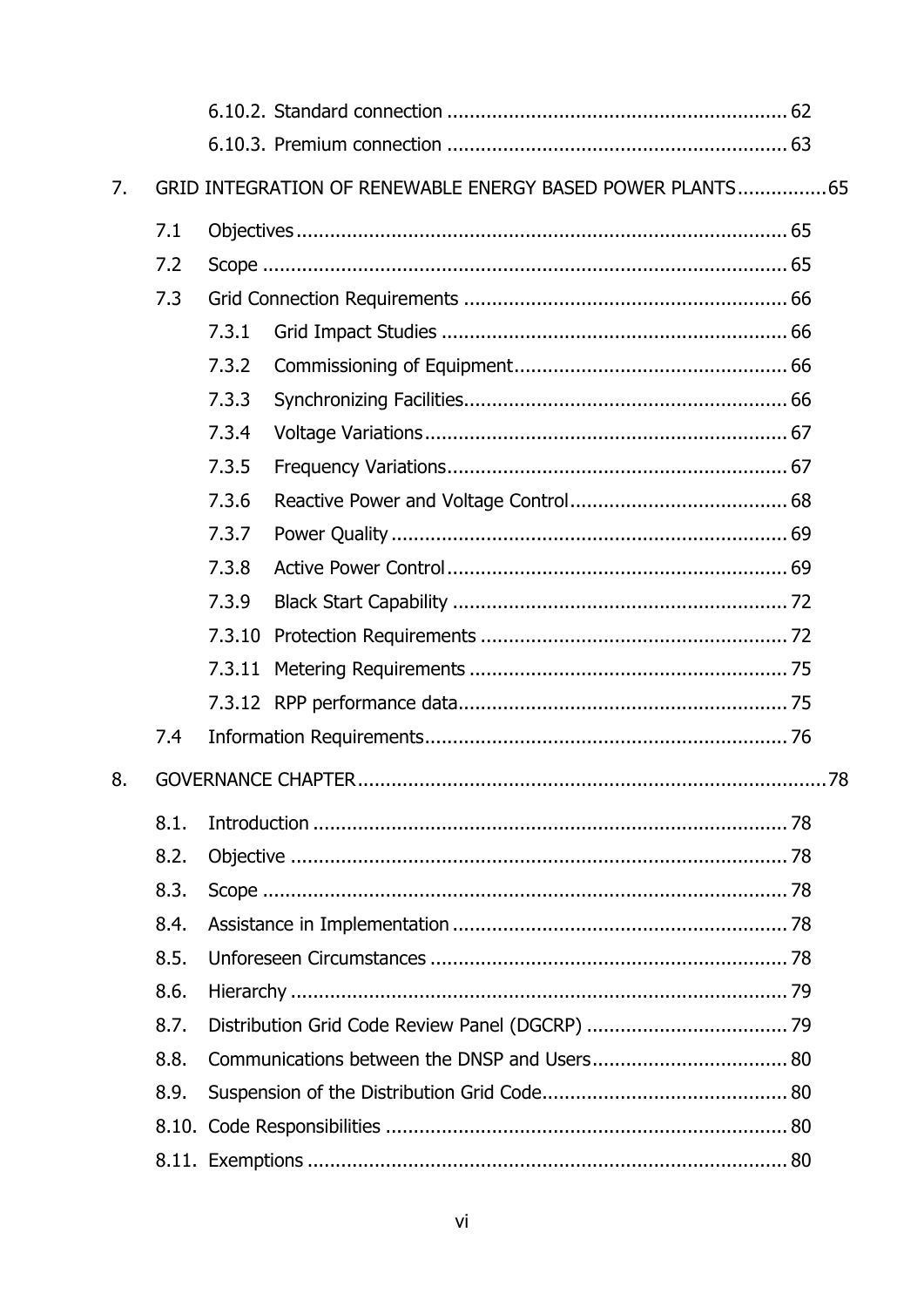| APPENDIX A |                                           |  |
|------------|-------------------------------------------|--|
| APPENDIX B | STANDARD NET METERING APPLICATION FORM 85 |  |
|            |                                           |  |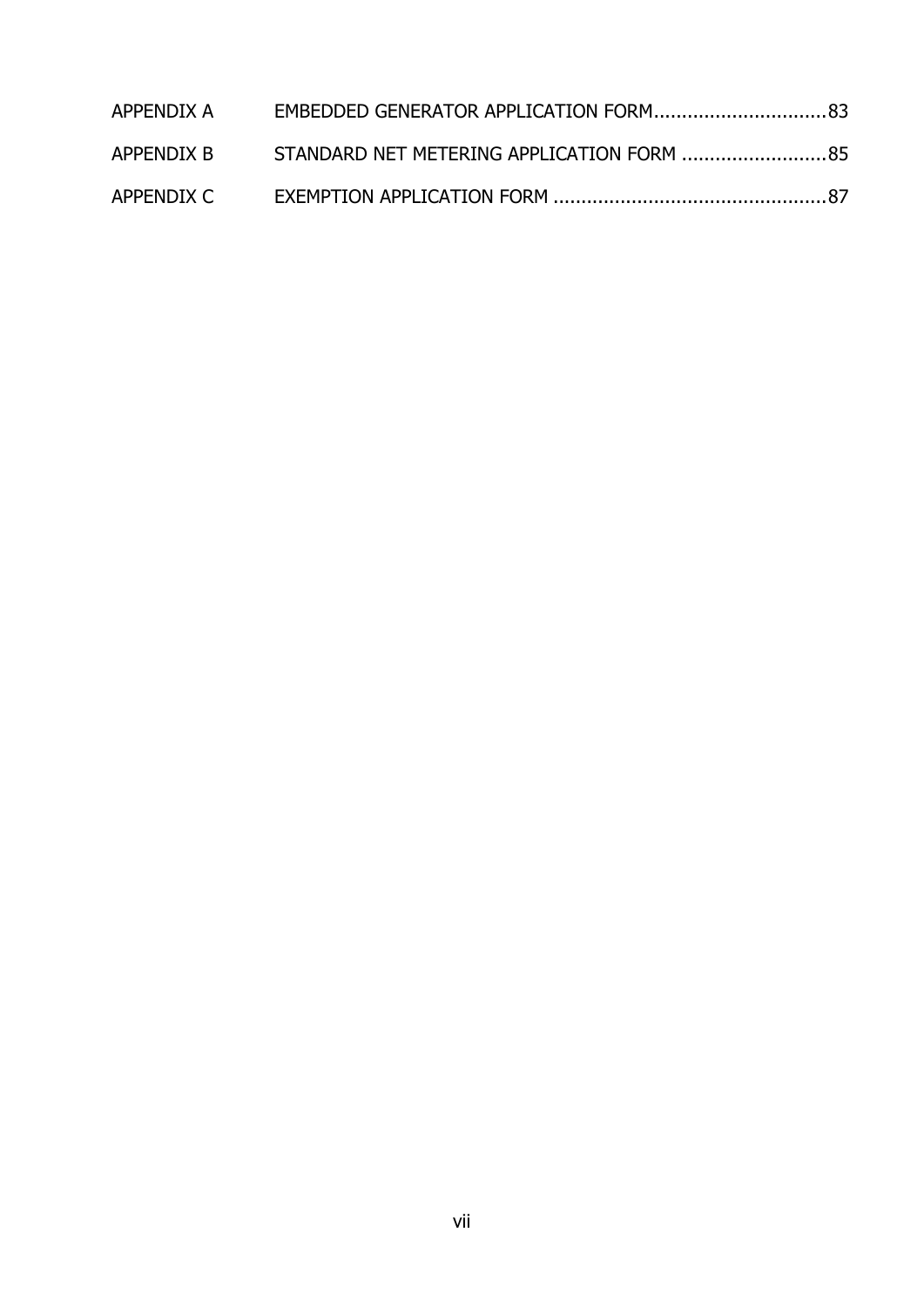## <span id="page-8-0"></span>**ACRONYMS AND ABBREVIATIONS**

| AC           | <b>Alternating Current</b>                    |
|--------------|-----------------------------------------------|
| AMR          | <b>Automated Meter Reading</b>                |
| CT           | <b>Current Transformer</b>                    |
| DC           | <b>Direct Current</b>                         |
| <b>DGCRP</b> | Distribution Grid Code Review Panel           |
| <b>DNSP</b>  | <b>Distribution Network Service Provider</b>  |
| <b>DSM</b>   | Demand Side Management                        |
| DS           | <b>Distribution System</b>                    |
| <b>EHV</b>   | Extra High Voltage                            |
| <b>ERB</b>   | <b>Energy Regulation Board</b>                |
| <b>ESI</b>   | <b>Electricity Supply Industry</b>            |
| HV           | High Voltage                                  |
| Hz           | Hertz                                         |
| IPS          | <b>Interconnected Power System</b>            |
| LV           | Low Voltage                                   |
| <b>MEWD</b>  | Ministry of Energy and Water Development      |
| MV           | Medium Voltage                                |
| <b>MVA</b>   | Mega-Volt-Ampere                              |
| <b>MVAr</b>  | Mega-Volt-Ampere reactive                     |
| МW           | Mega-Watt                                     |
| NEP          | <b>National Energy Policy</b>                 |
| <b>OLTC</b>  | On-Load Tap Changing                          |
| <b>OPPPI</b> | Office for Promoting Private Power Investment |
| <b>POC</b>   | Point of Connection                           |
| <b>PSDMP</b> | Power System Development Master Plan          |
| <b>PV</b>    | Photovoltaic                                  |
| REA          | <b>Rural Electrification Authority</b>        |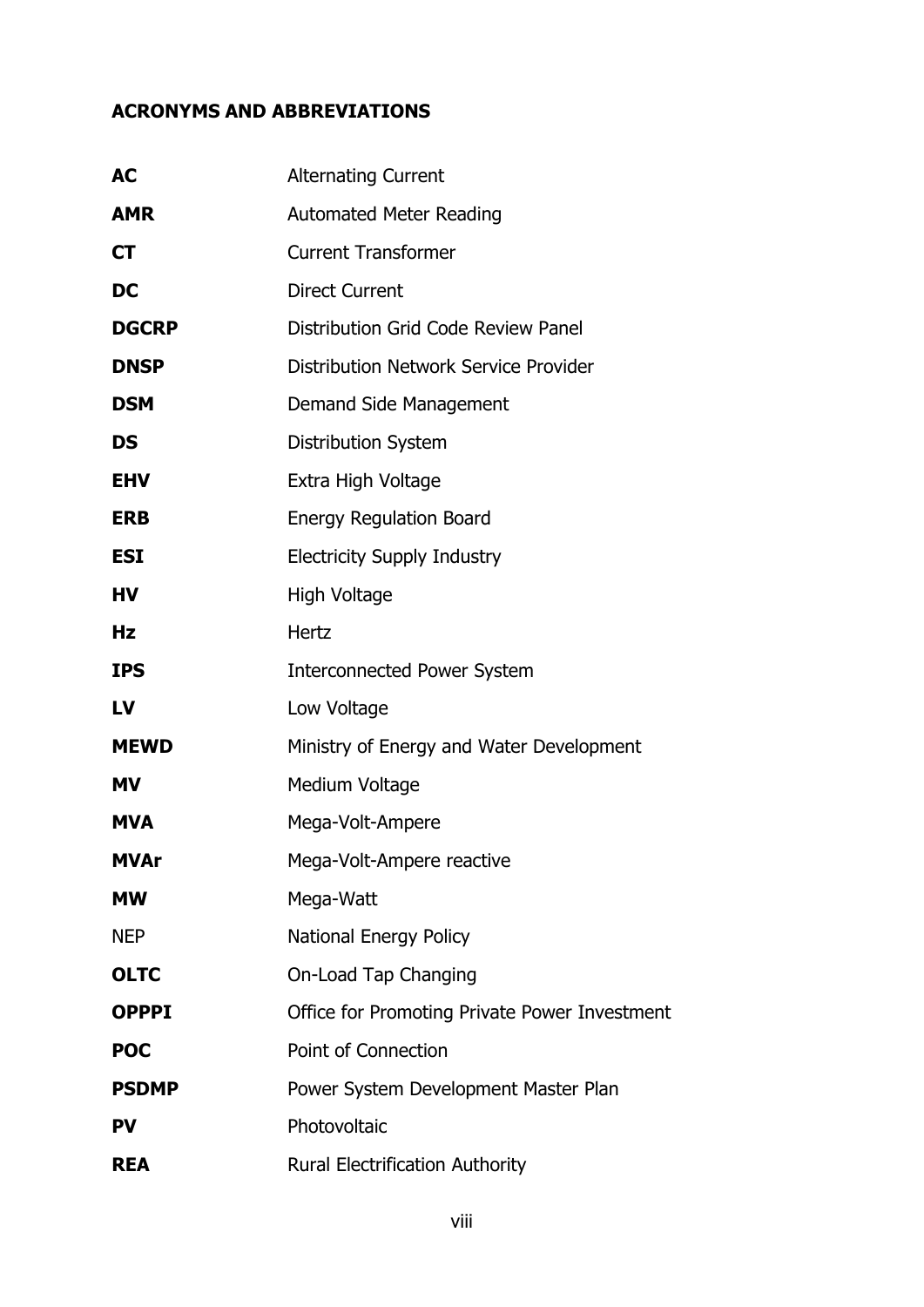| <b>REMP</b>  | <b>Rural Electrification Master Plan</b>     |
|--------------|----------------------------------------------|
| <b>RPP</b>   | Renewable Power Plants                       |
| <b>SAPP</b>  | Southern African Power Pool                  |
| <b>SCADA</b> | Supervisory Control and Data Acquisition     |
| <b>SO</b>    | <b>System Operator</b>                       |
| <b>SRI</b>   | Small Renewable In-feed                      |
| <b>TNSP</b>  | <b>Transmission Network Service-Provider</b> |
| ΤΟυ          | Time-Of-Use                                  |
| <b>TSO</b>   | <b>Transmission System Operator</b>          |
| TS           | <b>Transmission System</b>                   |
| <b>TX</b>    | Transformer                                  |
| VT           | <b>Voltage Transformer</b>                   |
| <b>ZABS</b>  | Zambia Bureau of Standards                   |
| <b>ZDA</b>   | Zambia Development Agency                    |
| <b>ZEMA</b>  | Zambia Environmental Management Agency       |
| <b>ZS</b>    | Zambian Standard                             |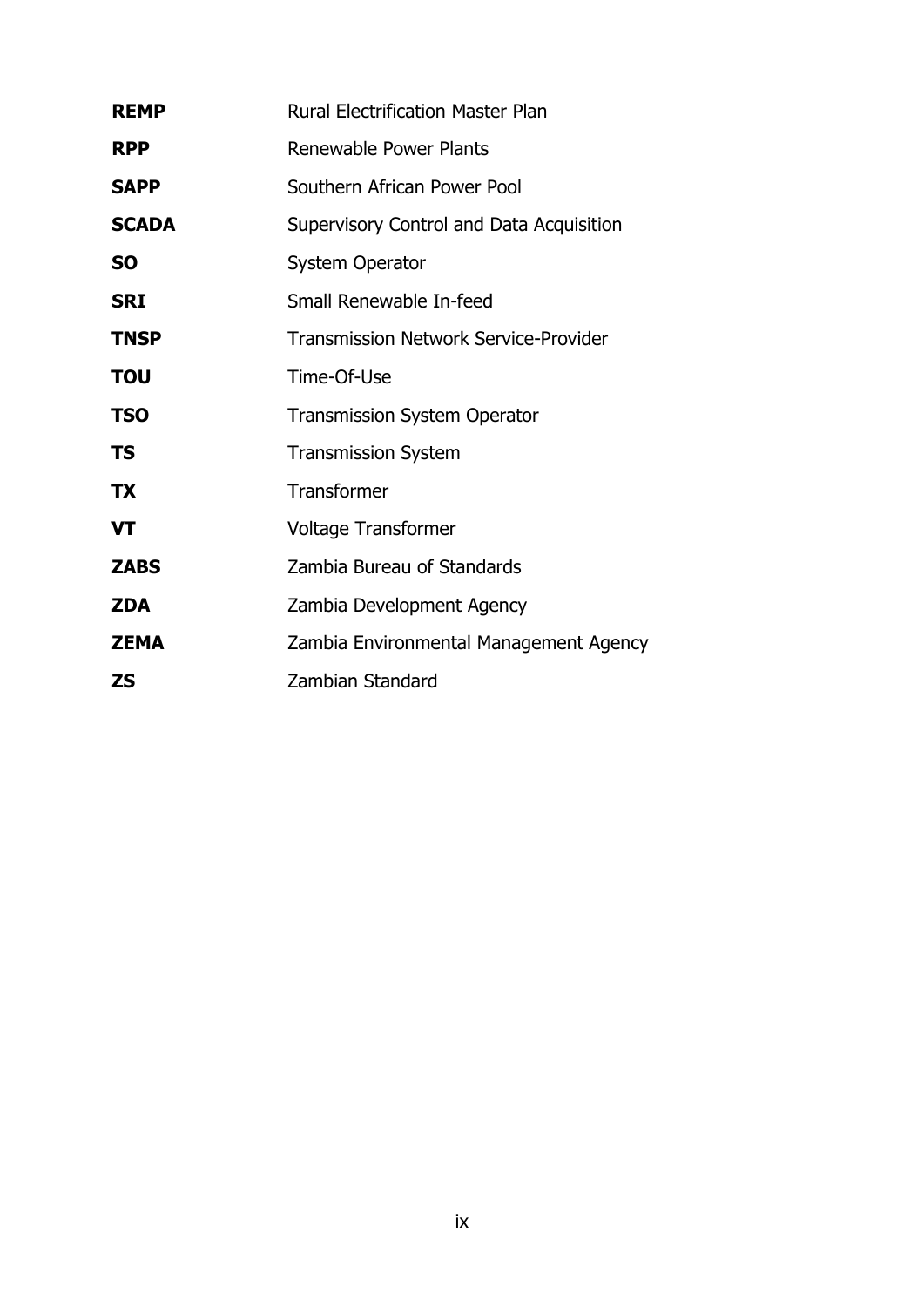## <span id="page-10-0"></span>**DEFINITIONS**

## **Avoided costs**

Avoided cost is the marginal cost for the same amount of energy acquired through another means such as construction of a new production facility or purchase from an alternate supplier

## **Code**

The Zambia Distribution Grid Code

## **Connection Agreement**

An agreement between *DNSP*(s) and each *Customer* setting out terms relating to a connection with the Distribution System

## **Connection charge**

A charge recouped from the customer for the cost of providing new or additional capacity (irrespective of whether new investment is required or not). This is recovered in addition to the tariff charges as an up-front payment (connection fee) or as a monthly charge where the distributor finances the connection

#### **Customer**

A *person or entity* whose premises are connected or has applied to have premises connected to the *Distribution System* for the purpose of obtaining interconnection of its premises to the Distribution System

#### **Customer Asset**

Electrical assets that are owned by the *customer* and are designed and installed in accordance with Zambia Wiring of Premises standard, ZS 791

#### **Customer Interruption Cost**

This is the cost to customers due to interruptions of supply (cost of unserved energy)

#### **Dedicated Assets / Dedicated Network**

The portions of the network which are dedicated to a specific *customer - Customer* dedicated assets are assets created for the sole use of a *customer* to meet the customer's technical specifications, and are unlikely to be shared in the DNSP's planning horizon by any other end-use customer

## **Demand**

The electrical power which is drawn from the system by a *Customer*, usually expressed in MW, MVA or MVAr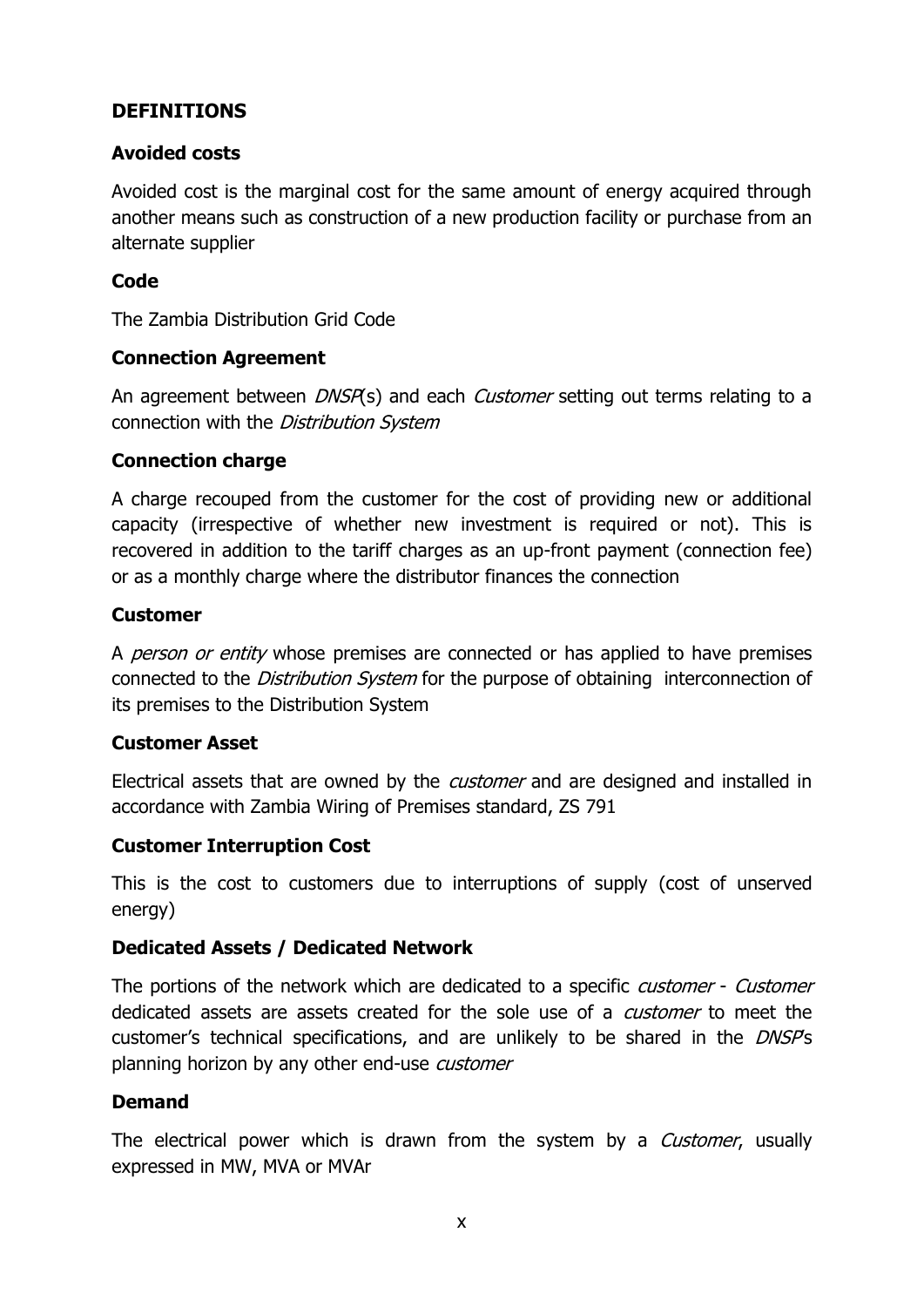## **Demand Side Management (DSM)**

Technologies or programmes that encourage customers to modify their patterns of electricity usage including timing and level of consumption; this includes conservation, interruptability and load shifting

#### **Distribution charges**

The grouping of the *Distribution Use of System* (DUoS) charges and the connection charge

## **Distribution System**

The network owned or operated by a DNSP

## **Distribution Network Service Provider (DNSP)**

A *licensee* that owns and maintains a network on the *Distribution System* (or has such right by virtue of its historic existence for this purpose)

## **Distribution System Voltage**

The set of nominal voltages that are used in power systems for distribution of electricity and whose upper limit is generally accepted to be 66 kV

#### **Distribution System Impact Assessment Studies**

Studies to model and assess the impact of connecting a *customer* load or an embedded generator on the Distribution System

## **Distribution Use of System (DUoS) charges**

Unbundled regulated tariffs charged by the DNSP to the distribution network services customers for making capacity available and for use of the *distribution system* 

#### **Domestic supply**

Supply taken by a customer occupying a residential dwelling

#### **Earthing**

The provision of a connection between conductors and earth by means of an Earthing Device

## **Earthing Device**

A means of providing a connection between a conductor and earth of adequate strength and capability for its intended purpose

#### **Economic Cost**

Total cost of the electricity related investment to both the *DNSP* and the *customer*(s)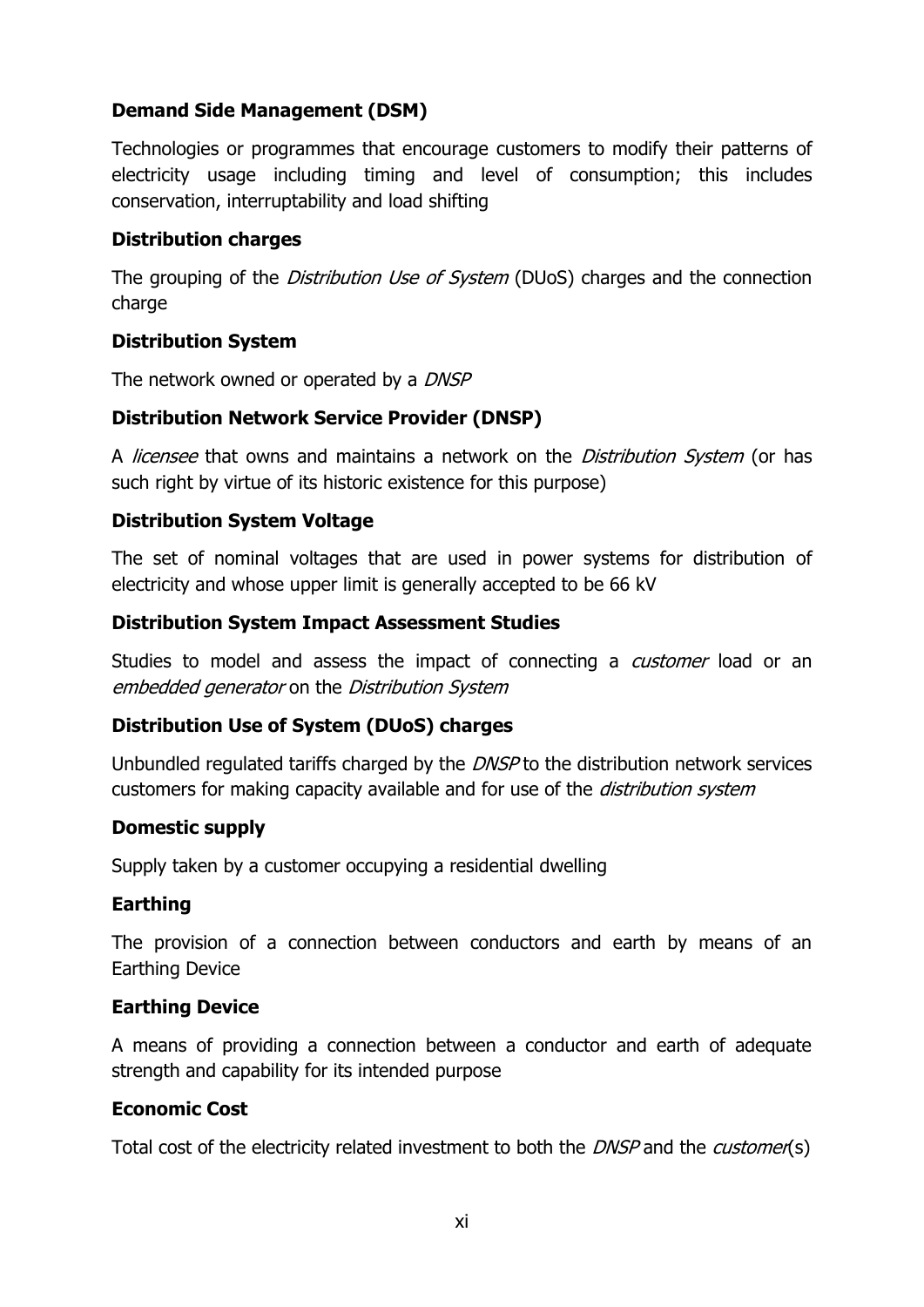## **Economic evaluation**

The project benefits and returns including both the DNSP's and the affected customer's costs related to electricity infrastructure

## **Embedded Generation**

Generation units connected within a distribution network and not having direct access to the transmission network

## **Embedded Generator**

A Licensee, who owns, operates or controls an embedded generation unit

## **End-use customer**

Users of electricity connected to the Distribution System

## **Energy charges**

Charges designed to recover the costs of electrical energy

## **Energy Regulation Board (ERB)**

A statutory body established by the Energy Regulation Act Cap. 436 of the Laws of Zambia, to regulate the energy sector in Zambia

## **Excess generation" or "net exports**

Means that, in a month with regard to meter readings, a net metered customer is a net exporter of electricity to the local distribution grid

## **Excluded services**

Services requested by customers that are excluded from the regulated activities and funded directly by the customer requesting the service

## **Extra High Voltage (EHV)**

Nominal voltage levels greater than 220kV

#### **Fault Level**

The prospective current that would flow at a stated point on the system during a short-circuit. It is expressed in kA or in MVA

#### **Firm supply**

A Distribution supply that can withstand any single (n-1) contingency within the Distribution network, e.g. the customer supply shall not be dependent on any single component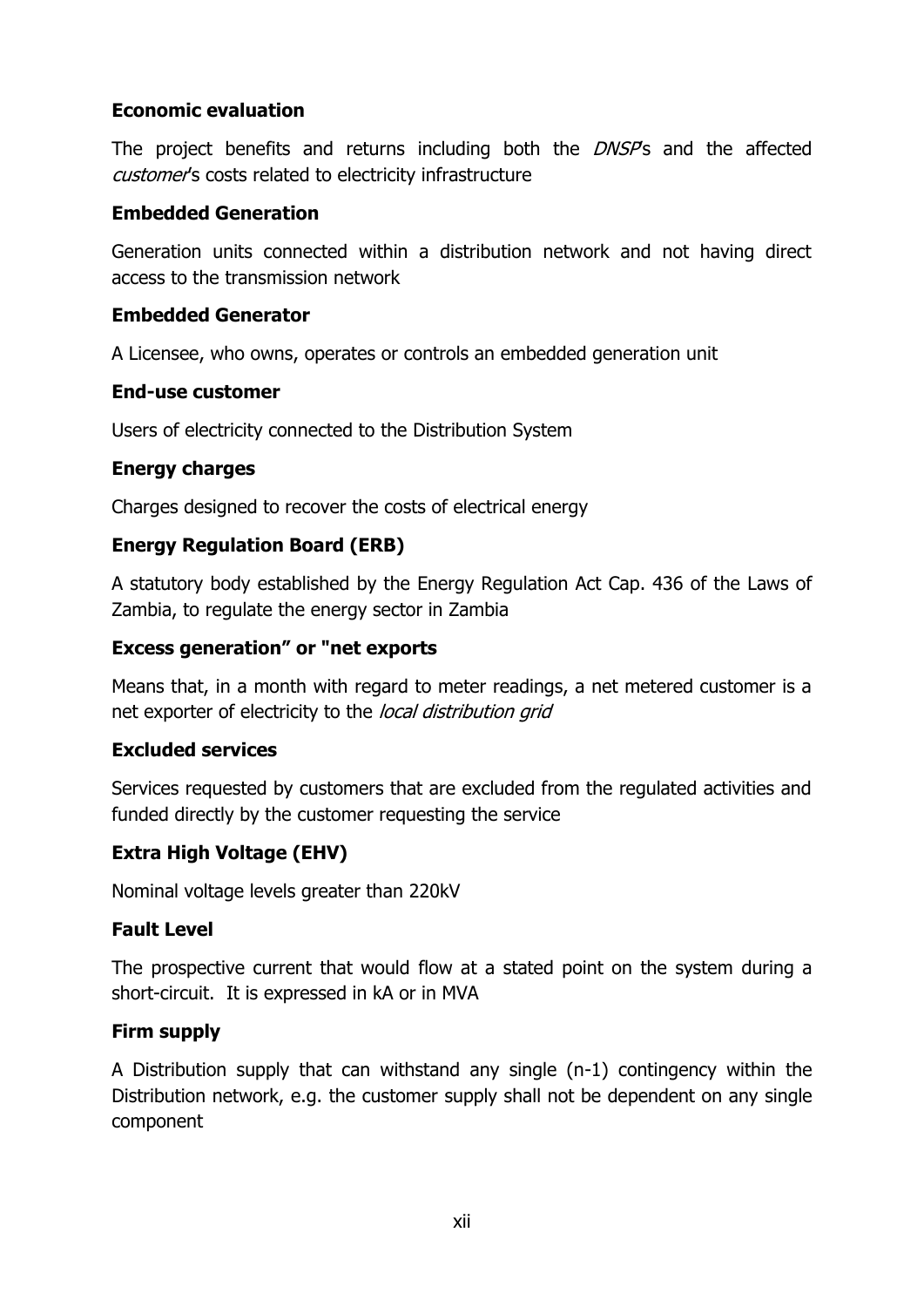## **Forced outages**

Outages which occur when a component is taken out of service immediately, either automatically or as soon as switching operations can be performed as a direct result of abnormal operating/emergency conditions or human error

## **Fundamental Frequency**

This is the operating or system frequency of the Power System. Parameters whose frequency is the same as the fundamental frequency are referred to as fundamental parameters

## **Generator**

A *Licensee* that operates one or more units that supply power to the *Transmission* System or Distribution system

## **Harmonics**

Sinusoidal currents with a frequency equal to an integer multiple of the fundamental frequency

# **High Voltage (HV)**

Nominal voltage levels equal or greater than 33 kV up to and including 220kV

#### **Information Owner**

The party to whose system or installation the information pertains

#### **International customers**

Customers who are situated outside the borders of Zambia and supplied by the DNSP as defined in this Code

## **Interruption (of supply)**

A phenomenon that occurs when one or more phases of a supply to a consumer/group of consumers are disconnected for a period exceeding 3s

#### **Least-economic cost**

The lowest value of the sum of the life cycle costs to both the *DNSP* and the customer related to various options for the supply of electricity

#### **Least life cycle costs**

The lowest sum of all cost categories from installation to decommissioning when evaluating the different investment alternatives for the supply of electricity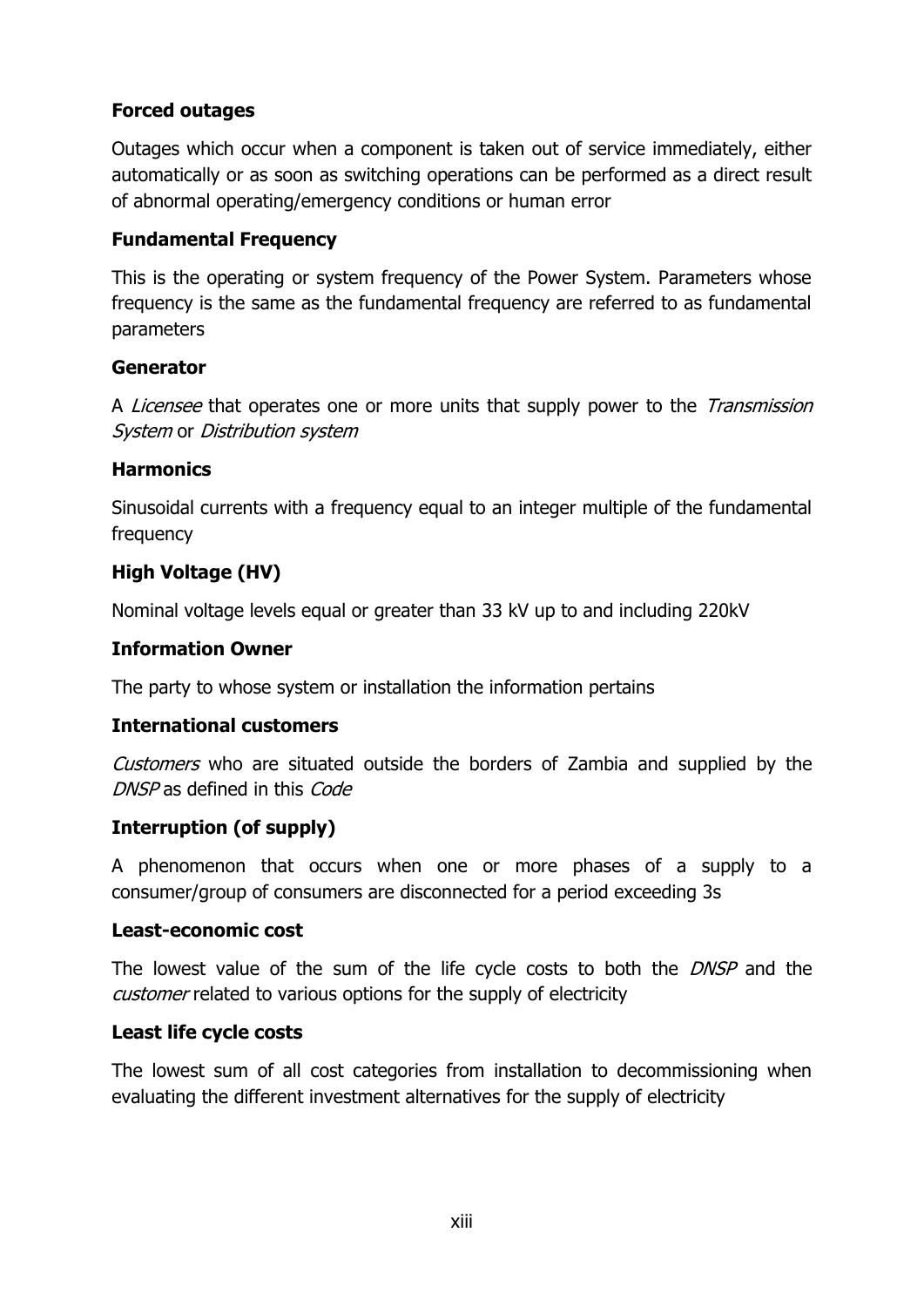## **Licensee**

A legal entity licensed by the ERB in terms of the Energy Regulation Act to provide the electricity distribution and/or trading services

## **Losses**

Energy for which the *DNSP* does not recover revenue. Losses include *technical* losses and non-technical losses.

## **Low Voltage (LV)**

Nominal voltage levels up to and including 1 kV as defined in ZS 387

## **Metering Installations**

All meters, fittings, equipment, wiring and installations, used for measuring the flow of electricity

## **Metering service provider**

A legal entity contracted by the *DNSP* to provide metering services.

## **Medium Voltage (MV)**

Nominal voltage levels greater than 1 kV and less than 33kV as defined in ZS 387. The set of nominal voltage levels that lie above low voltage and below high voltage in the range 1 kV  $< U_n \leq 33$  kV

## **Micro-Embedded Generation Installation**

For the purpose of this *Code* a micro embedded generator has a nameplate rating less than 2KVA

## **Mini –Embedded Generation Installation**

For the purpose of this *Code*, a mini embedded generator has a nameplate rating greater than 2 kVA and up to 10 kVA single phase and 30 kVA three phase

## **Net Metering**

A methodology under which electricity is generated on the *customer'*s side of the billing meter with renewable energy generation and delivered to an electricity distribution licensee's local distribution facilities that is primarily intended to offset part or all of the customer's electrical energy provided by the *DNSP* to the *customer* during an applicable billing period

#### **Net-metering-customer**

Any customer of a DNSP that generates electricity on the customer's side of the billing meter with renewable energy generation that is primarily intended to offset part or all of the customer's electricity requirements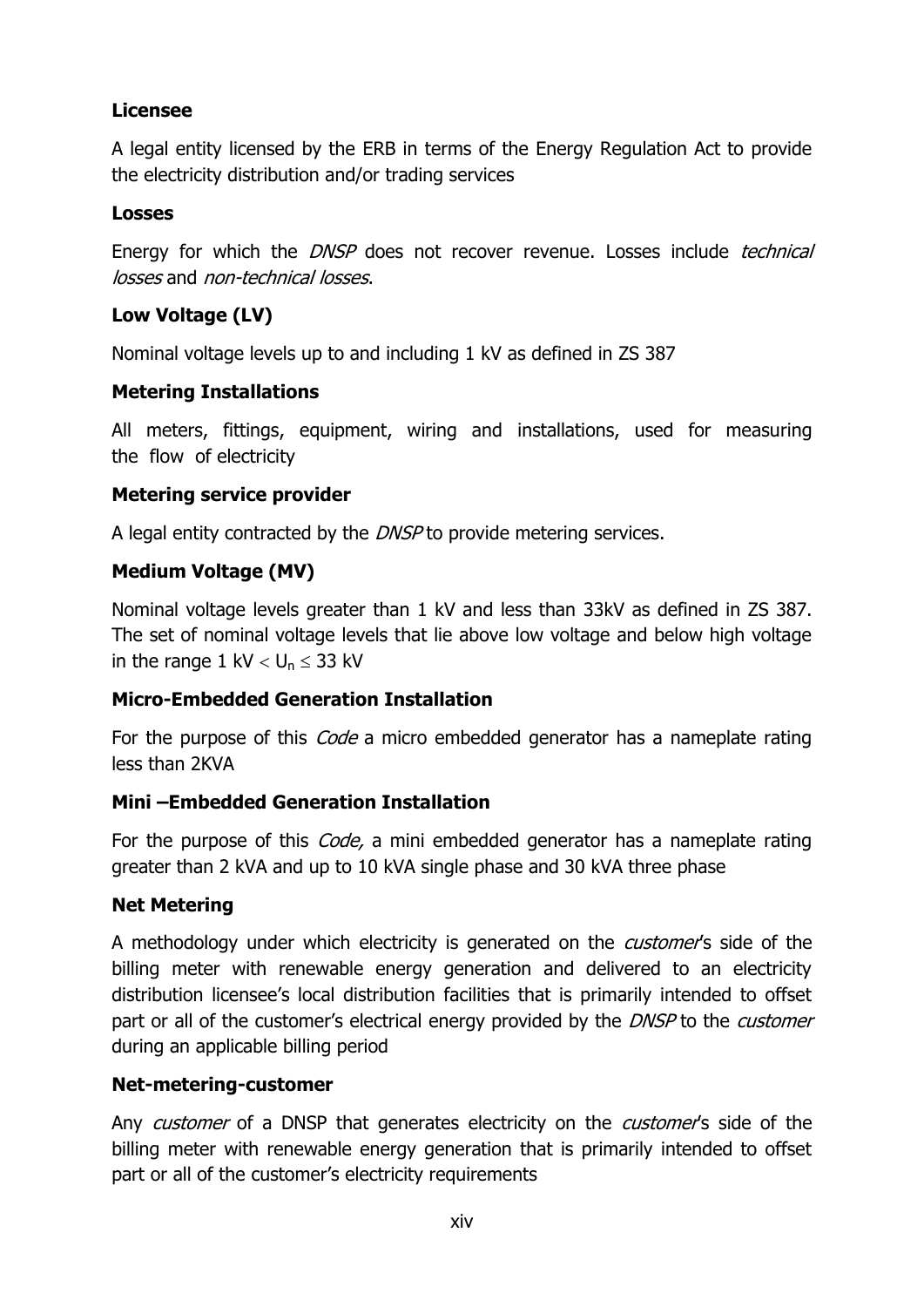## **Network**

Electrical infrastructure over which electrical energy is transported from source to point of consumption

## **Network stability**

The ability of an electrical network to cope with changes in the operational conditions (such as prolonged over voltage, faults, switching large loads/generators on and off, lightning strikes, etc) Network instability may lead to the total loss of power to sections of, or the complete electrical network ("blackouts")

#### **Non-technical losses**

Losses due to theft of electrical energy and errors due to inaccuracy of meters and administrative losses

## **Parallel operation**

The operation of embedded generation by a customer while the customer is connected to a DNSP's system

## **Point of connection**

The electrical node on a distribution system where a customer's assets are physically connected to the DNSP's assets

#### **Participant**

Participants are:

- a). DNSPs
- b). Embedded Generators
- c). End-use customers
- d). Retailers
- e). Regional Operator
- f). TNSPs- Transmission Network System- Providers

#### **Point of supply**

Physical point on the electrical network where electricity is supplied to a customer

#### **Prudent Utility Practice**

Those standards, practices, methods and procedures that conform to safety and legal requirements which are attained by exercising that degree of skill, diligence, and foresight which would be reasonably and ordinarily be expected from skilled and experienced operatives engaged in the same type of undertaking under the same or similar circumstances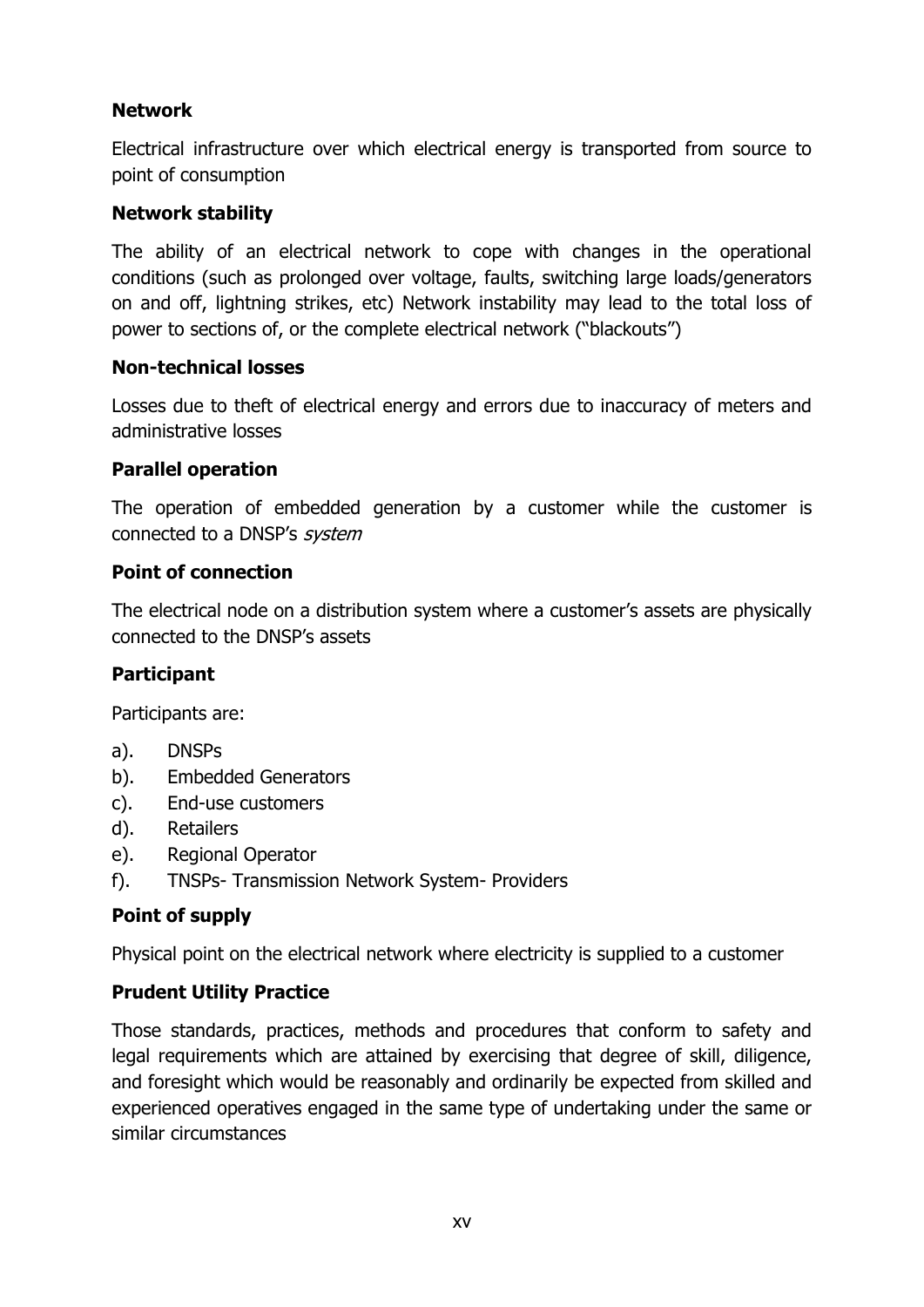## **Resellers**

An "unlicensed buyer of electricity from a licensed distributor for the purpose of selling it to the end users within the area of distribution of such DNSP at the approved tariff of such DNSP"

#### **Regional Operator**

An entity subordinate to the SO and independent from other market participants responsible for short-term reliability of the IPS, which is in charge of controlling and operating part of the system in real time

## **Small to Medium Scale Embedded Generation Installation**

For the purpose of this *Code* a small scale embedded generator is up to a capacity of 1 MVA and a medium scale embedded generator is up to a capacity of 10 MVA.

This definition includes initiatives such as:

a). Synchronous generators driven by hydro turbines.

b). Synchronous generators driven by gas engines, gas turbines or diesel engines.

c). Inverter Energy Systems.

This does not include plant which is operated and connected in parallel with the network for the purpose of network or emergency support

## **System Operator**

A Licensee responsible for short-term reliability of the Interconnected Power System (IPS), which is in charge of controlling and operating the transmission system (TS) and dispatching generation (or balancing the supply and demand) in real time.

#### **Transmission System**

The TS consists of that part of the IPS which supplies power in bulk from power stations to DNSPs and other customers and includes:

- a). all transmission lines and substation equipment on the IPS where the nominal voltage is as defined in the ZS387 – 1: Power Quality and Reliability Standard;
- b). all associated equipment at TNSP substations belonging to the TNSP.

## **Transmission Network Service-Provider (TNSP)**

A *Licensee* that owns and maintains transmission equipment

#### **User**

A Customer or Embedded Generator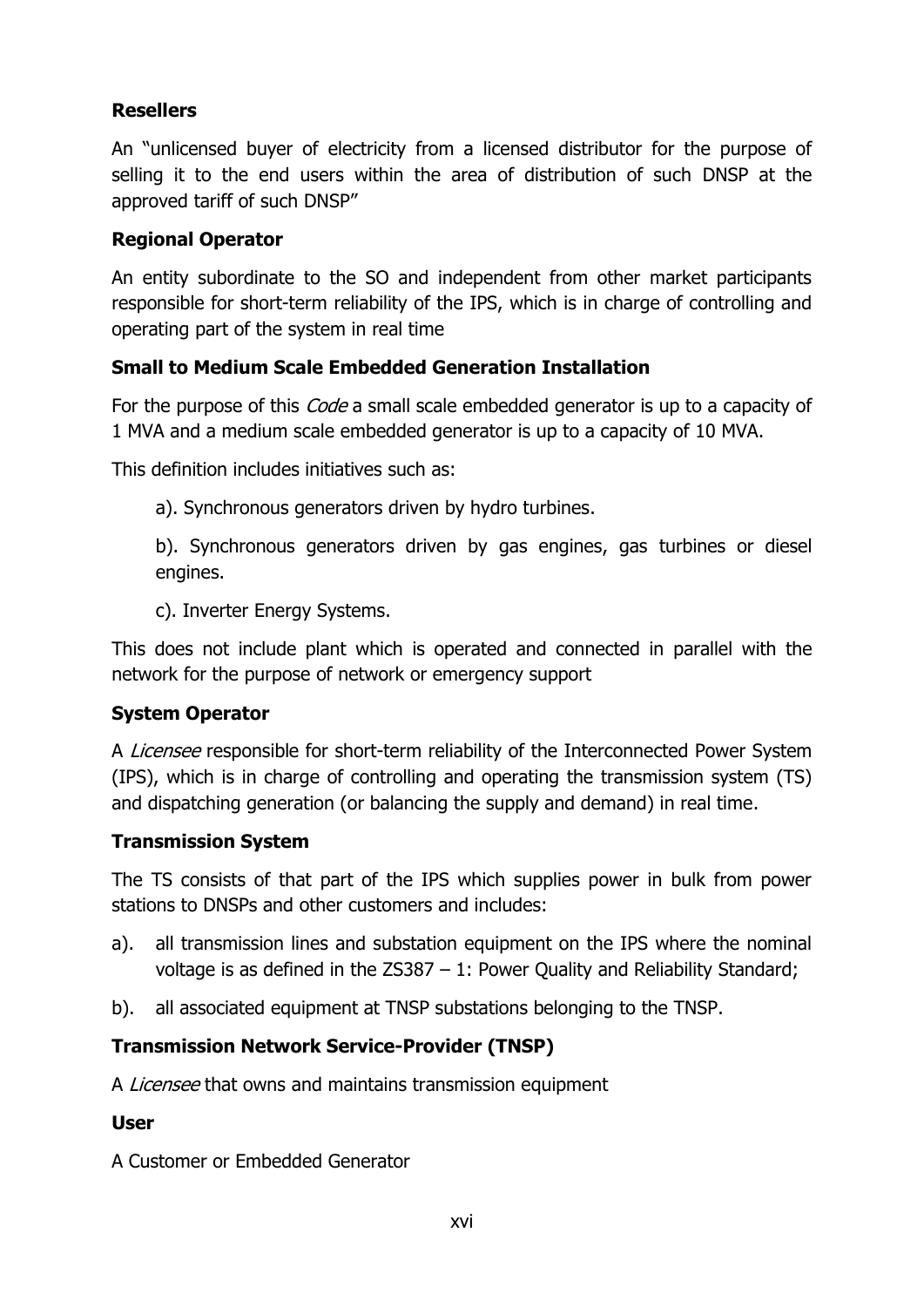#### **User Development**

A participant's Plant and/or Apparatus and/or System to be connected to the Distribution System, or a modification relating to a User's Plant and/or Apparatus and/or System already connected to the Distribution System, or a proposed new connection or modification to the connection within the participant's system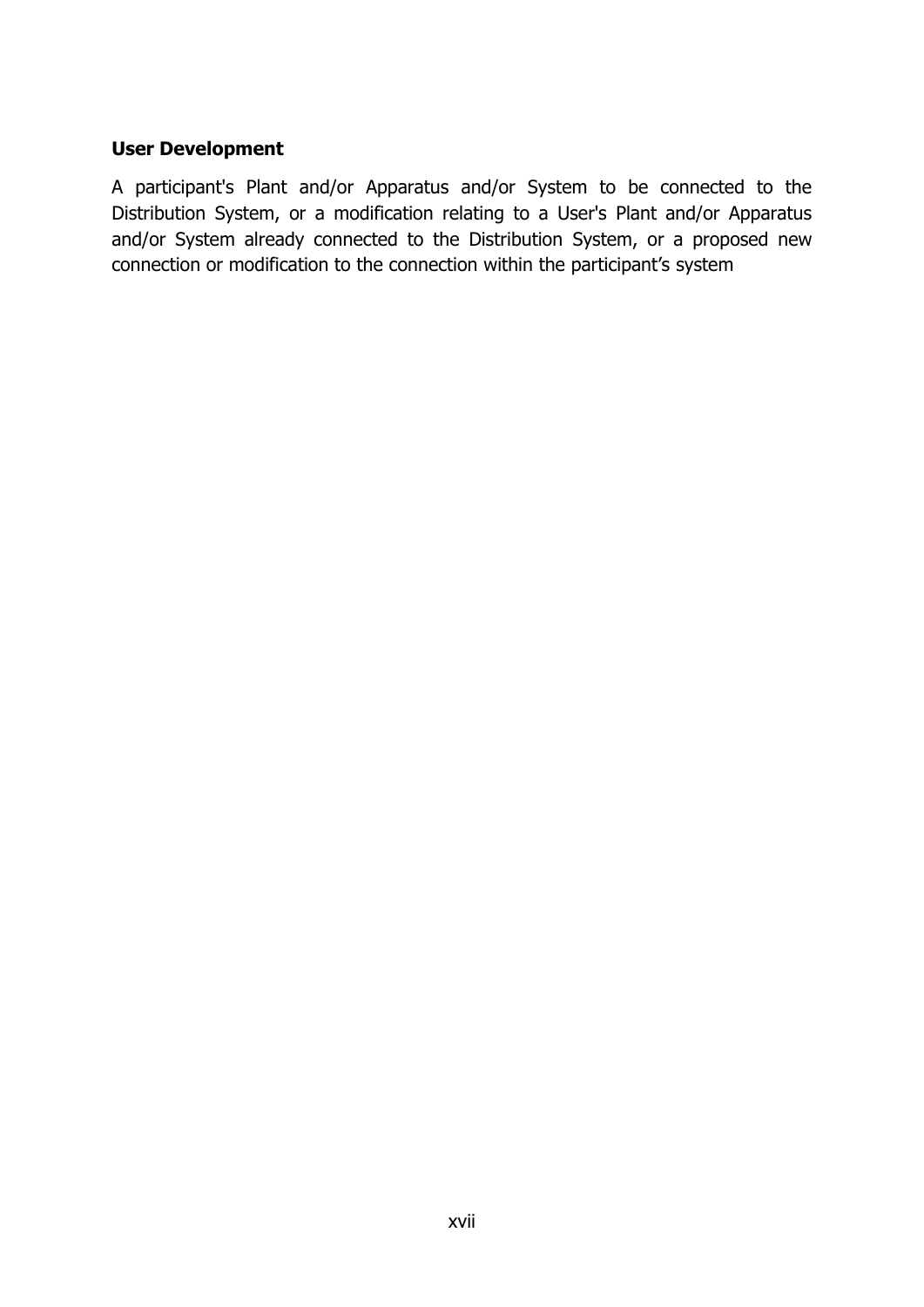# PAGE INTENTIONALLY LEFT BANK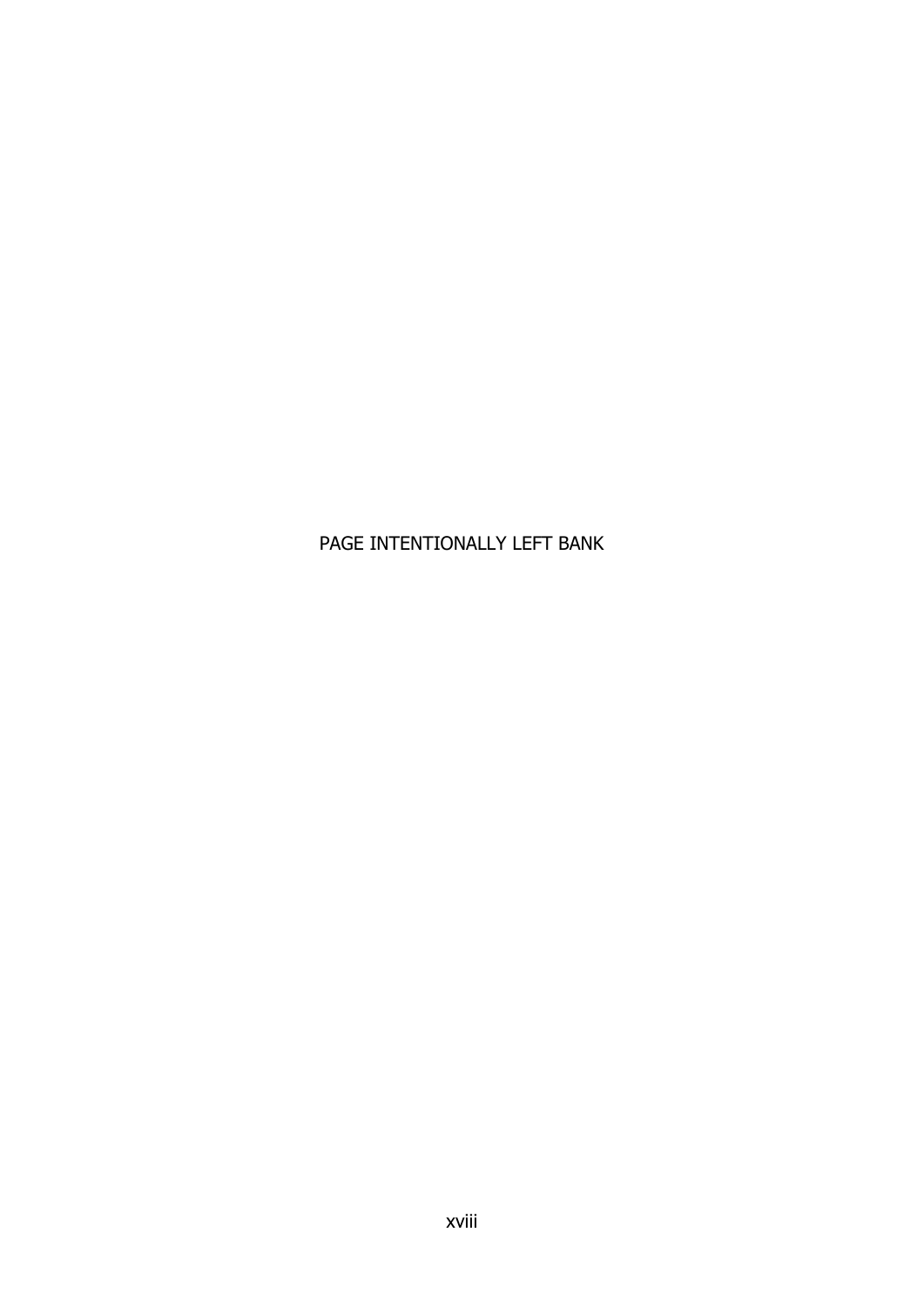## <span id="page-19-0"></span>**1. INTRODUCTION**

The National Energy Policy (NEP) seeks to promote optimal supply and utilization of energy, for socio-economic development in a safe and healthy environment. The policy sets out the Government's intentions aimed at ensuring that the energy sector's potential to drive economic growth and reduce poverty is harnessed.

The energy sector in Zambia is guided by the National Energy Policy which outlines the structure of the electricity subsector. The Ministry of Energy and Water Development (MEWD) is responsible for the development and implementation of the energy policy. The ministry fulfills its functions through the following statutory bodies; the ERB, OPPPI, REA, ZDA and ZEMA.

a). Energy Regulation Board (ERB):

The Energy Regulation Board (ERB) is a statutory body established by the Energy Regulation Act Cap. 436 of the Laws of Zambia, to regulate the energy sector in Zambia.

b). OPPPI

Office for Promoting Private Power Investment (OPPPI) is charged with the responsibility of siting generation projects above ten (10) Mega Watts for development.

c). REA

The Rural Electrification Authority (REA) is a statutory body created under the Rural Electrification Act No. 20 of 2003 of the Laws of Zambia.

d). ZDA

Zambia Development Agency (ZDA) is a statutory agency established through an Act of parliament No. 11 of 2006 to further the economic development in Zambia by promoting efficiency, investment and competitiveness in business and promoting exports from Zambia.

e). ZEMA

Zambia Environmental Management Agency (ZEMA) is an independent environmental regulator and coordinating agency, established through an Act of parliament No. 12 of 2011 to ensure the sustainable management of natural resources and protection of the environment, and the prevention and control of pollution.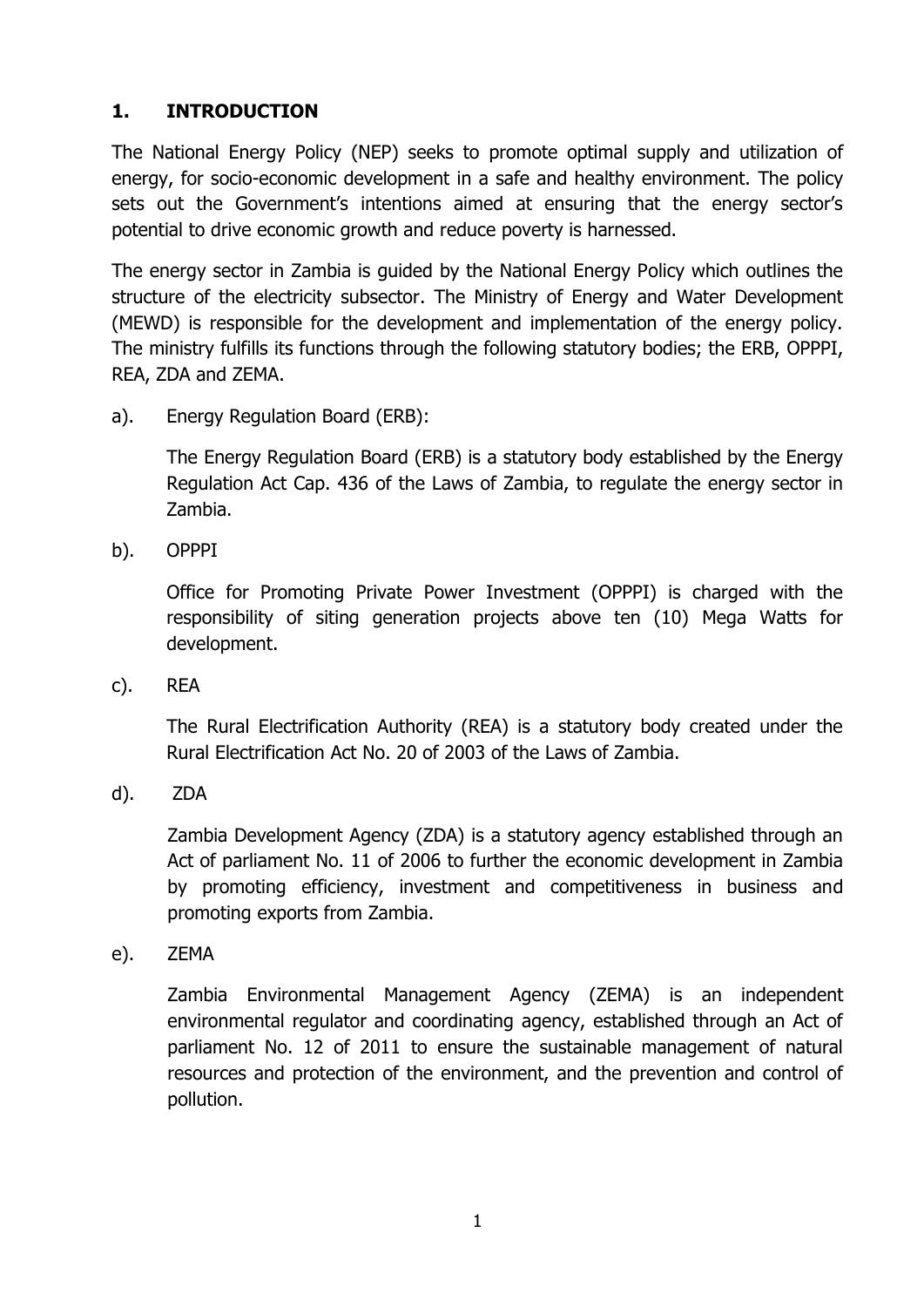## <span id="page-20-0"></span>**1.1 Zambian Electricity Supply Industry**

The Electricity Supply Industry (ESI) in Zambia comprises generation, transmission, distribution and supply of electrical energy.

## <span id="page-20-1"></span>**1.1.1. Industry Structure**

The current Electricity Supply Industry comprises the following utilities:

- a). **ZESCO** a state owned entity which is involved in generation, transmission, distribution and supply of electricity.
- b). **CEC –** a privately owned company which is involved in the transmission and distribution of electricity to the mines and other customer categories.
- c). **Lunsemfwa hydro power company (LHPC) –** a privately owned company which is involved in generation and transmission of electricity to the national grid.
- d). d). **Zengamina Power Company (ZPC) –** a privately owned generation company operating an isolated grid which is involved in generation and distribution of electricity.
- e). **North Western Energy Company (NWEC) –** a privately owned company involved in distribution and supply of electricity.
- f). **Ndola Energy Company (NEC) –** a privately owned company in generation of electricity.
- g). **Maamba Collieries Ltd (MCL) -** a privately owned company in generation of electricity.
- h). **Itezhi-Tezhi Power Corporation –** Jointly owned company by Tata Power and ZESCO Limited in a 50:50 share ownership in generation of electricity.
- i). **Kariba North Bank Extension –** a Special Purpose Vehicle (SPV) company wholly owned by ZESCO involved in generation of electricity.
- i). **Other renewable sources of energy –** mainly those generating using renewable energy sources such as solar, wind, biomass, biogas and geothermal technologies.

# <span id="page-20-2"></span>**1.1.2. The Distribution System**

The distribution system in Zambia is categorized by voltage levels between 11kV and 66kV. The use of the Distribution System may involve any of the following transactions:

a). A connection at entry to or exit from the Distribution System - An entry point is the connection between the Distribution System and the Transmission System or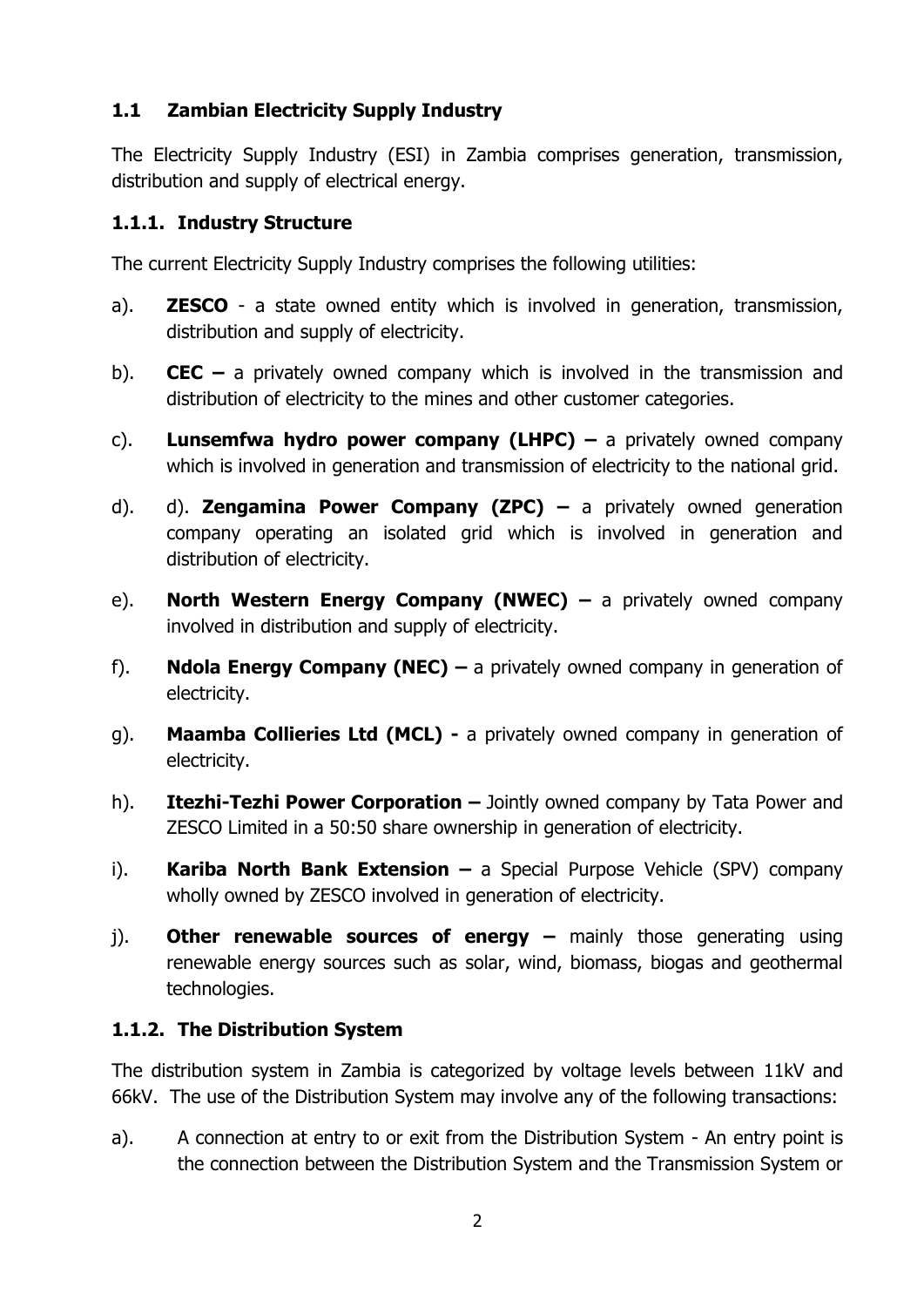a Generating Unit. An exit point is the connection between the Distribution System and the Customer's premises.

b). Use of the Distribution System to transport electricity between entry and exit points.

# <span id="page-21-0"></span>**1.2 Purpose of Distribution Grid Code**

The Distribution Grid Code is designed to permit the development, maintenance and operation of an efficient, coordinated and economical Distribution System and generally to provide a description of the technical connection requirements for large embedded generating systems from renewable energy. It is conceived as a statement of what is technically optimal for the DNSP and other participants in relation to the planning, operation and use of the Distribution System. It seeks to avoid any undue discrimination between DNSPs and other categories of participants.

The Distribution Grid Code is a document approved by the Energy Regulation Board (ERB) formulated in order to ensure efficient coordinated operation and maintenance of the electricity Distribution System. It shall be a document agreed upon and to be complied with by all participants. The Distribution Grid Code is a dynamic document that shall be revised periodically as per the procedures from time to time, taking into account the reasonable interests and views as expressed by the stakeholder entities in the light of the experience gained in the actual implementation of the Code.

# <span id="page-21-1"></span>**1.3 Objectives of the Distribution Grid Code**

The Distribution Grid Code establishes the basic rules, procedures, requirements and standards that govern the operation, maintenance, and development of the electricity Distribution Systems in Zambia to ensure the safe, reliable, and efficient operation of Distribution System.

The objective of the Distribution Grid Code is to promote sound planning, operational and connection standards in a bid to provide for reliable, secure, economic and coordinated operation of the Distribution System. This will be achieved through the following: -

- a). Specification of minimum operational standards
- b). Specification of minimum technical requirements
- c). Specification of minimum safety and customer handling standards
- d). Specification of information requirements and procedures
- e). Specification of minimum requirements for embedded generators
- f). Streamlining responsibilities and obligations for all the participants
- g). Establishment of requirements for the development of the Distribution System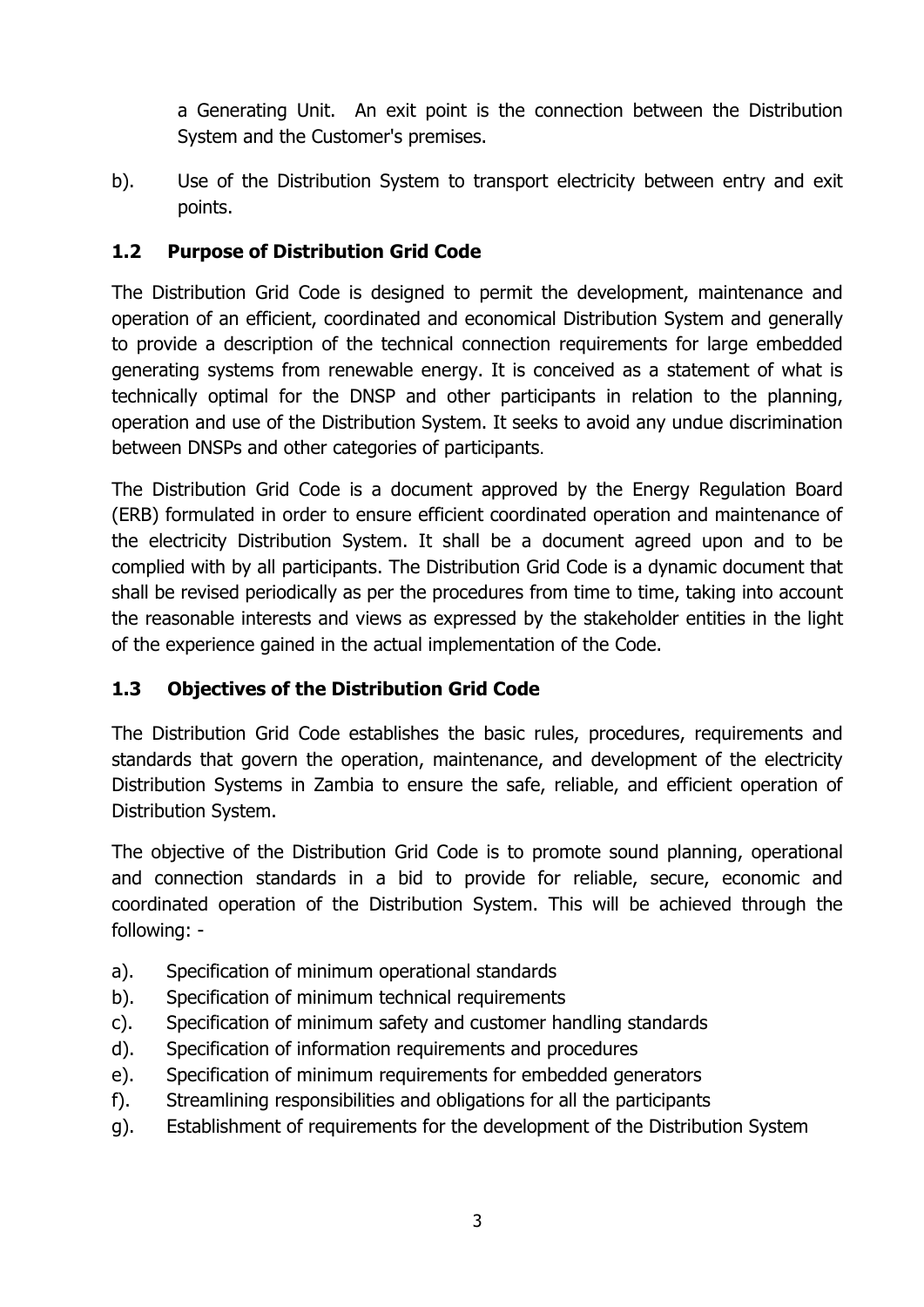# <span id="page-22-0"></span>**1.4 Content of the Distribution Grid Code**

The Distribution Grid Code consists of the following chapters:

# <span id="page-22-1"></span>**1.4.1. Distribution Network Chapter**

- a). Distribution System Connection Process and Procedure
- b). Responsibilities of the participants
- c). Distribution System Technical Requirements
- d). Distribution System Planning and Development
- e). Embedded Generators Connection Conditions
- f). Power Station Supplies

# <span id="page-22-2"></span>**1.4.2. Distribution System Operation Chapter**

- a). Operational Responsibilities of the participants
- b). Operational Authority and Procedures
- c). Operational Liaison
- d). Emergency and Contingency Planning
- e). Operation during Abnormal Conditions
- f). Independent Actions by Participants
- g). Demand and Voltage Control
- h). Fault Reporting and Analysis/Incident Investigation
- i). DNSP Maintenance Program
- j). Testing and Monitoring
- k). Safety Co-ordination
- l). Disconnection and Reconnection
- m). Outage scheduling and co-ordination
- n). Tele-control

# <span id="page-22-3"></span>**1.4.3. Distribution Metering Chapter**

- a). Application of the Metering Code
- b). General Provisions
- c). Metering requirements
- d). Confidentiality of Metering Data
- e). Customer queries on Metering integrity and Metering Data
- f). Net metering aspects

# <span id="page-22-4"></span>**1.4.4. Distribution Tariff Chapter**

- a). Principles for the determination of tariffs
- b). Governance and communication process
- c). Segmentation of costs for tariff design purposes
- d). Cost reflective tariff structures
- e). International load customers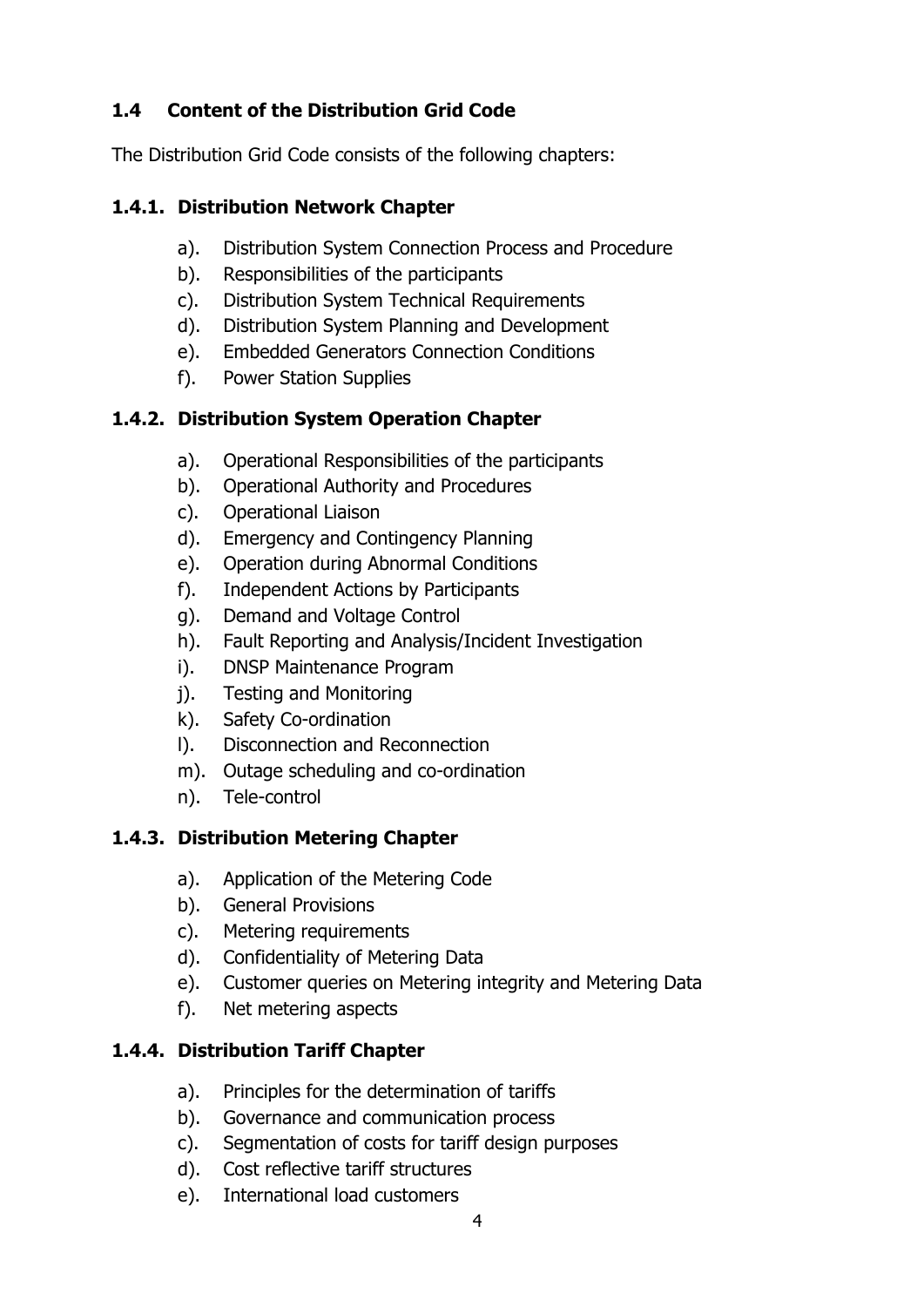- f). Recovery of subsidies and other levies using tariff structures
- g). Non-tariff costs (excluded services costs)
- h). Connection charges
- i). Financing of charges for excluded services and connection charges

# <span id="page-23-0"></span>**1.4.5. Distribution Info Exchange Chapter**

- a). Information Exchange Interface
- b). Provision and exchange of Information during the planning and connection process
- c). Operational Information
- d). Confidentiality of information

# <span id="page-23-1"></span>**1.4.6. Grid Integration of Renewable Energy Based Power Plants**

- a). Grid Connection Requirements
- b). Information Requirements

# <span id="page-23-2"></span>**1.4.7. Distribution Governance Chapter**

- a). Implementation
- b). Unforeseen Circumstances
- c). Hierarchy
- d). Distribution Grid Code Review Panel
- e). Communications between the DNSP and other categories of participants
- f). Emergency Situations
- g). Code Responsibilities
- h). Exemptions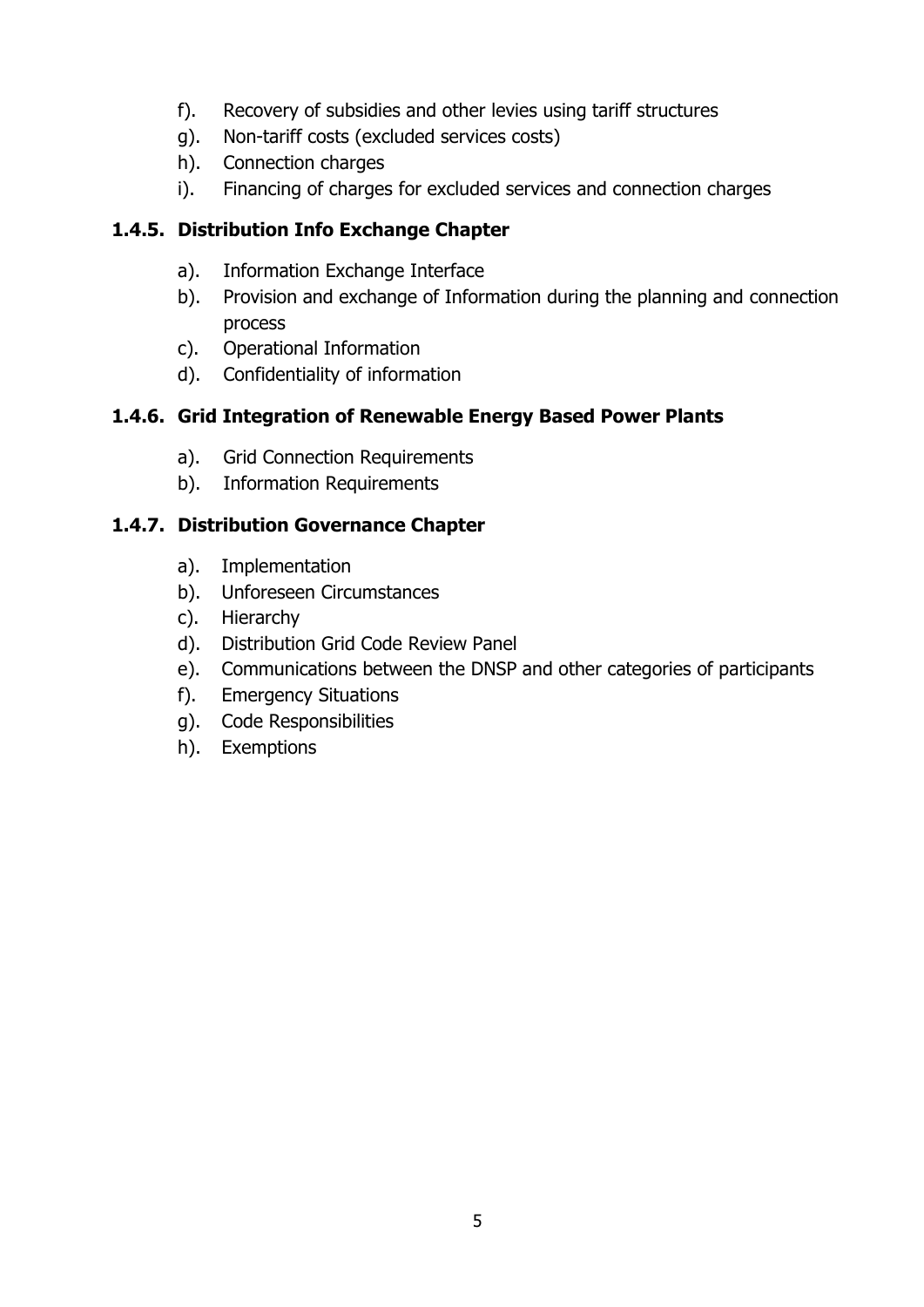## <span id="page-24-0"></span>**2. NETWORK CHAPTER**

## <span id="page-24-1"></span>**2.1 Objectives**

- a). To set the basic rules of connecting to the *Distribution System*.
- b). To ensure that all *participants* are treated in a non-discriminatory manner.
- c). To specify the technical requirements to ensure the safety and reliability of the Distribution System.

# <span id="page-24-2"></span>**2.2 Scope of Application**

The Distribution Network Chapter shall apply to all Participants of the *Distribution* System including:

- a). DNSPs
- b). Embedded Generators
- c). End-use customers
- d). Retailers
- e). TNSPs- Transmission Network System- Providers

## <span id="page-24-3"></span>**2.3 Distribution System Connection Process and Procedure**

## <span id="page-24-4"></span>**2.3.1. Connection Agreement**

- 2.3.1.1 Any *Customer* or Embedded Generator seeking a new connection to the Distribution System shall secure the required Connection Agreement with the DNSP prior to the actual connection to the Distribution System.
- 2.3.1.2 The DNSP shall develop application procedures for connection to the distribution system to be used by customers for application to be connected to the Distribution System. The application for connection procedures shall be approved by ERB.
- 2.3.1.3 A customer requiring new connection/alteration to existing supply shall provide all technical details requested by the DNSP to enable the DNSP to make a fair assessment of the customer's requirements.
- 2.3.1.4 Before the customer is physically connected, the DNSP shall satisfy itself that the installation is safe to be connected. These safety requirements shall be approved and monitored by ERB.
- 2.3.1.5 The DNSP shall issue a certificate of electrical safety to the customer for every installation established.
- 2.3.1.6 A connection agreement, detailing among others the contracted supply and applicable tariff, shall be drafted by the DNSP and signed by both DNSP and customer in respect of each and every connection/supply point.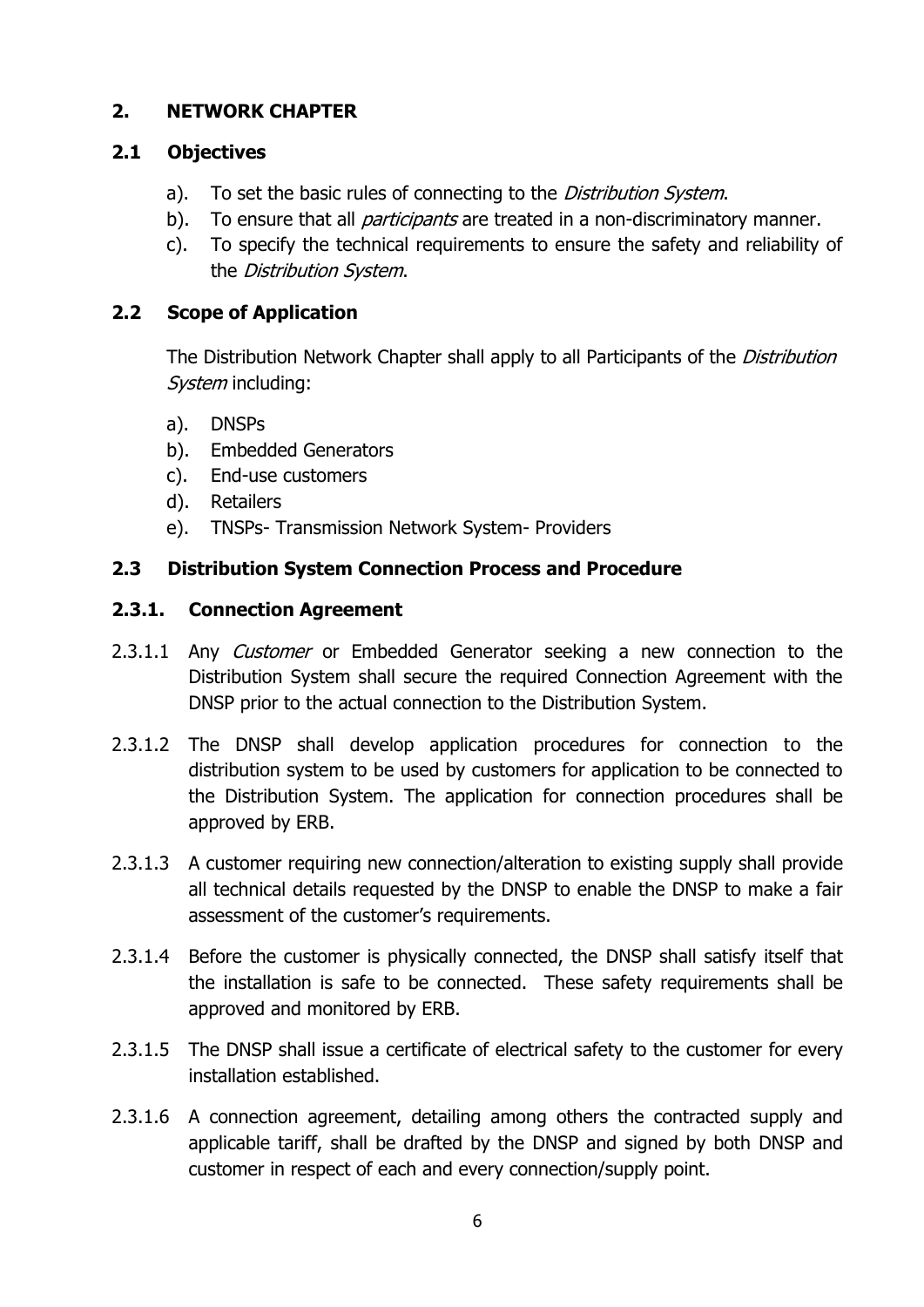- 2.3.1.7 A new connection to the distribution network shall be by means of a single or three phase overhead line with bare or insulated conductors, an underground cable or a combination of both in accordance with the Electricity (Supply) Regulations.
- 2.3.1.8 All equipment on the customer's installation shall be suitable for use at the operating frequency of 50 Hz and at the voltage and stipulated short-circuit rating and shall normally be controlled within the approved limits.
- 2.3.1.9 The DNSP shall require certification and evidence to conclusively prove that the equipment installed or to be installed has been designed, tested and installed in a satisfactory manner and in conformance with the relevant standards and this Code.

## <span id="page-25-0"></span>**2.3.2. Application for Connection or Modification**

Any Customer or Embedded Generator applying for connection or a modification of an existing connection to the Distribution System shall submit to the DNSP the completed application form for connection or modification of an existing connection to the Distribution System. The application form shall include the following information:

- a). A description of the proposed connection or modification to an existing connection, which shall comprise the Customer Development at the Point of Connection;
- b). The relevant Standard Planning Data as requested by the DNSP; and
- <span id="page-25-1"></span>c). The Completion Date of the proposed Customer Development.

#### **2.3.3. Processing of Application**

- 2.3.3.1. The DNSP shall establish the procedure for the processing of applications for connection or modification of an existing connection to the Distribution System.
- 2.3.3.2. The DNSP shall evaluate the impact of the proposed participants' development on the Distribution System.
- 2.3.3.3. After evaluating the application submitted by the participant, The DNSP shall inform the Customer whether the proposed development is acceptable or not.
- 2.3.3.4. If the application of the customer is acceptable, the DNSP and the customer shall sign a Connection Agreement or an Amended Connection Agreement, as the case may be.
- 2.3.3.5. If the application of the Customer is not acceptable, The DNSP shall notify the Customer why its application is not acceptable.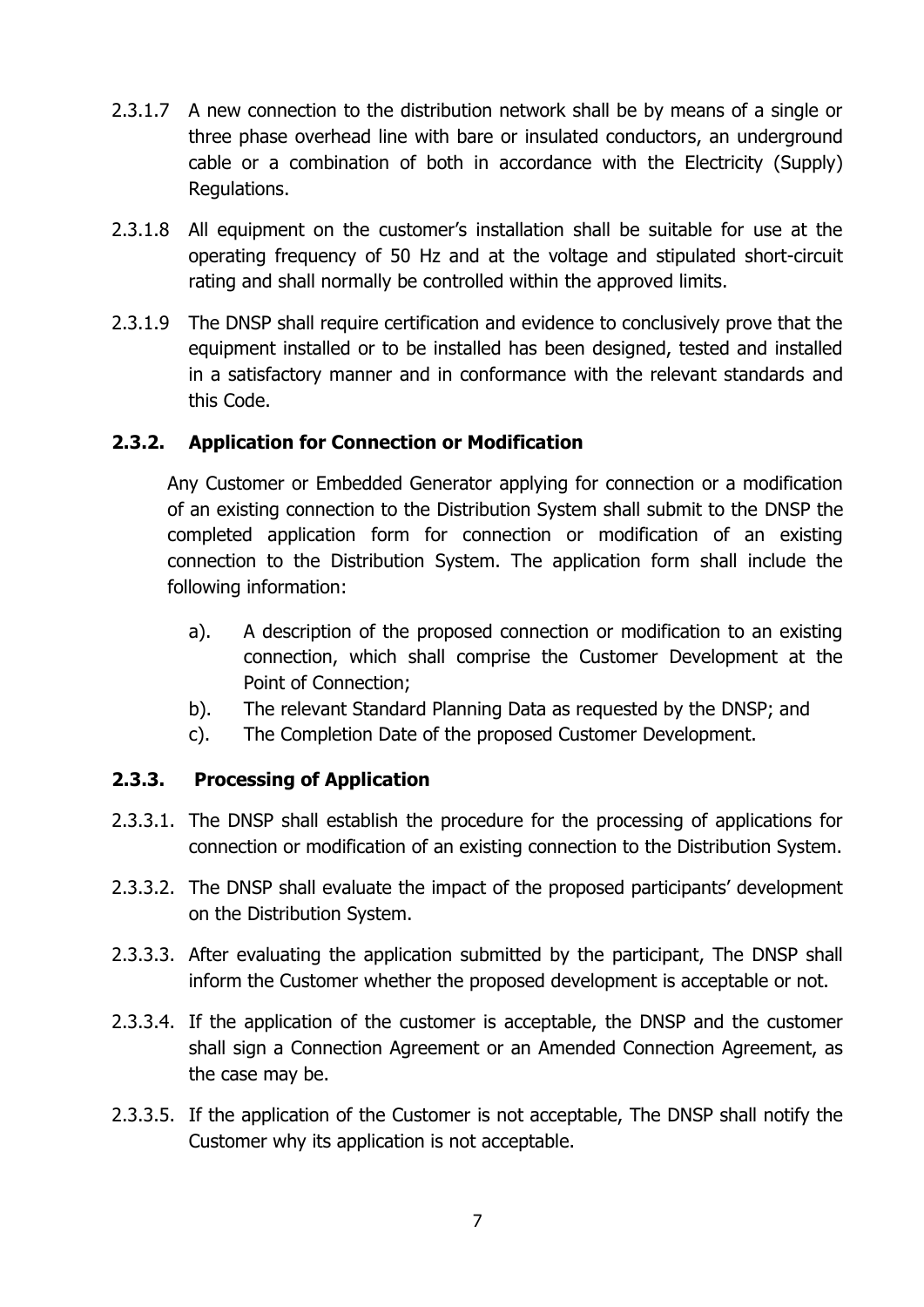- 2.3.3.6. The Customer shall accept the proposal of The DNSP within 30 days, or a longer period specified in The DNSP's proposal, after which the proposal automatically lapses.
- 2.3.3.7. The acceptance by the Customer of The DNSP's proposal shall lead to the signing of a Connection Agreement or an Amended Connection Agreement.
- 2.3.3.8. If the DNSP and the Customer cannot reach agreement on the proposed connection or modification to an existing connection, the DNSP or the customer may bring the matter before the ERB for resolution.
- 2.3.3.9. The DNSP shall use best endeavours to connect the customer on the date agreed with the customer.

#### <span id="page-26-0"></span>**2.3.4. Submittals Prior to the Commissioning**

The following shall be submitted to the DNSP by the Customer or Embedded Generator prior to the commissioning date, pursuant to the terms and conditions and schedules specified in the Connection Agreement:

- a). Specifications of major Customer Assets not included in the Standard Planning Data and Detailed Planning Data;
- b). Details of the protection arrangements and settings for Embedded Generating Units and for other Customer;
- c). Information to enable the DNSP to prepare the Fixed Asset Boundary
- d). Electrical Diagrams of the Customer Assets at the Point of Connection;
- e). Information that will enable the DNSP to prepare the Point of Connection Drawings;
- f). A list of the names and telephone numbers of authorized representatives, including the confirmation that they are fully authorized to make binding decisions on behalf of the Customer
- g). Proof of ownership of premises or lease agreement

## <span id="page-26-1"></span>**2.3.5. Commissioning of Equipment and Physical Connection to the Distribution System**

- 2.3.5.1. The Customer or Embedded Generator shall submit to the DNSP a written notice of readiness to connect.
- 2.3.5.2. Upon completion of the User Development, including work at the Point Of Connection, the Customer Assets at the Point Of connection and the User Development shall be subjected to the Test and Commissioning procedure as set by the DNSP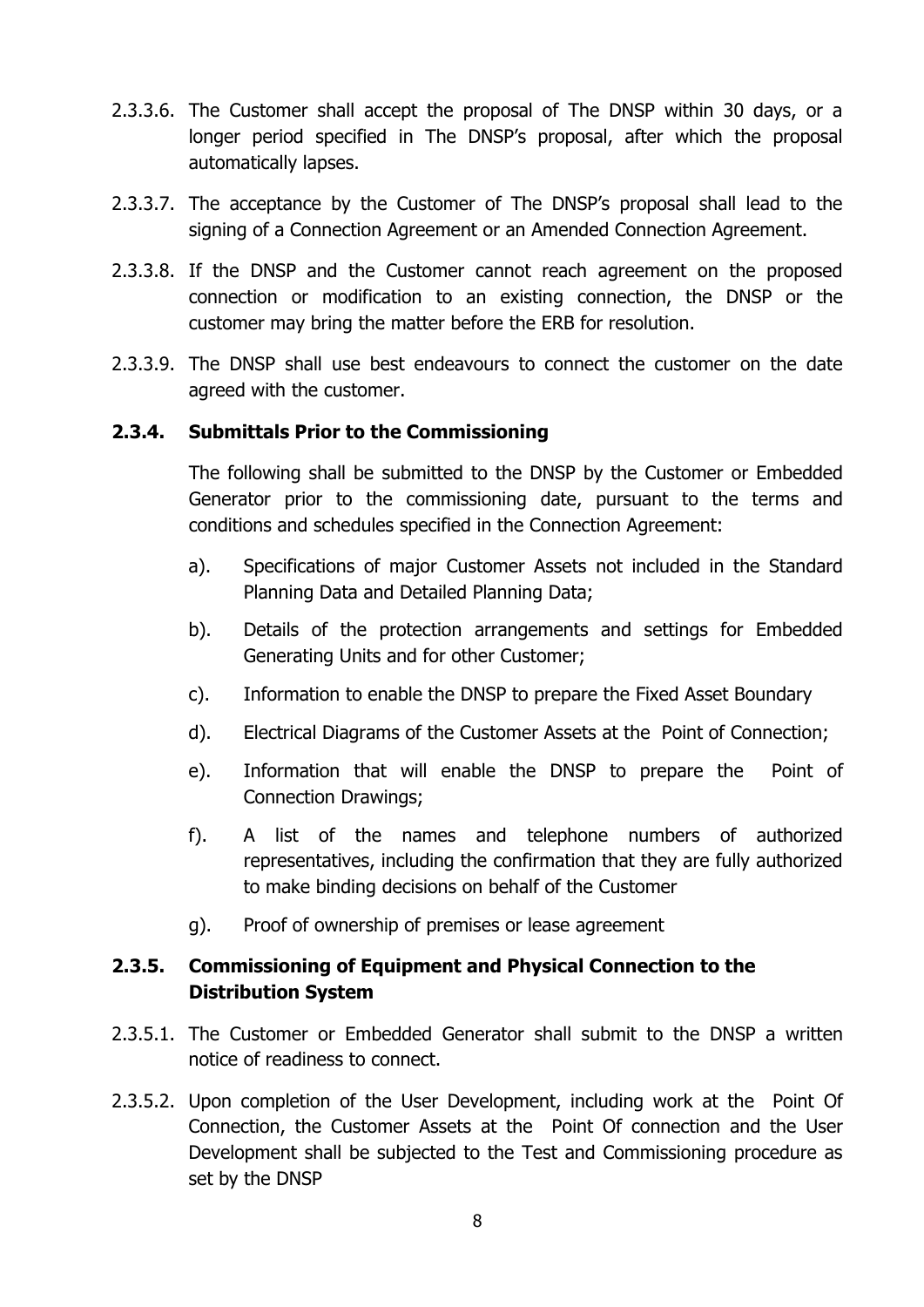- 2.3.5.3. Upon acceptance of the customer's written notice of readiness to connect, the DNSP shall, within 15 days, issue a certificate of approval to connect.
- 2.3.5.4. The physical connection to the Distribution System shall be made only after the DNSP has issued the certificate of approval to connect to the User.

## <span id="page-27-0"></span>**2.3.6. Connection Agreement for modification of existing connections**

- 2.3.6.1. Any customer seeking to modify an existing connection to the Distribution System shall secure the required Connection Agreement with the DNSP prior to the actual modification.
- 2.3.6.2. Any alteration (be it temporary or permanent) to an existing installation shall not be made without approval from the DNSP.
- 2.3.6.3. The Connection Agreement shall include provisions for the submission of additional information required by the DNSP

## <span id="page-27-1"></span>**2.3.7. Conditions for Disconnection of Supply**

Embedded Generation and Customer Assets may be disconnected for the following reasons:

- a). On customer's written request
- b). In cases of emergency
- c). In the event of violation of electricity safety regulations
- d). In the event of violation of commercial agreements such as follows:
	- i). The supply of electricity to a customer's electrical installation is used other than at the customer's premises;
	- ii). A customer takes at the customer's supply address electricity supplied to another supply address;
	- iii). A customer tampers with, or permits tampering with, the meter or associated equipment; or
	- iv). A customer allows electricity supplied to the customer's supply address to bypass the meter.
	- v). Failure by customer to comply to any provision of this Distribution Grid Code

#### <span id="page-27-2"></span>**2.3.8. Conditions for Reconnection of Supply after disconnection**

Subsequent to the disconnection under 2.3.7 an embedded generation and customer asset may be reconnected for the following reasons:

a). On customer's written request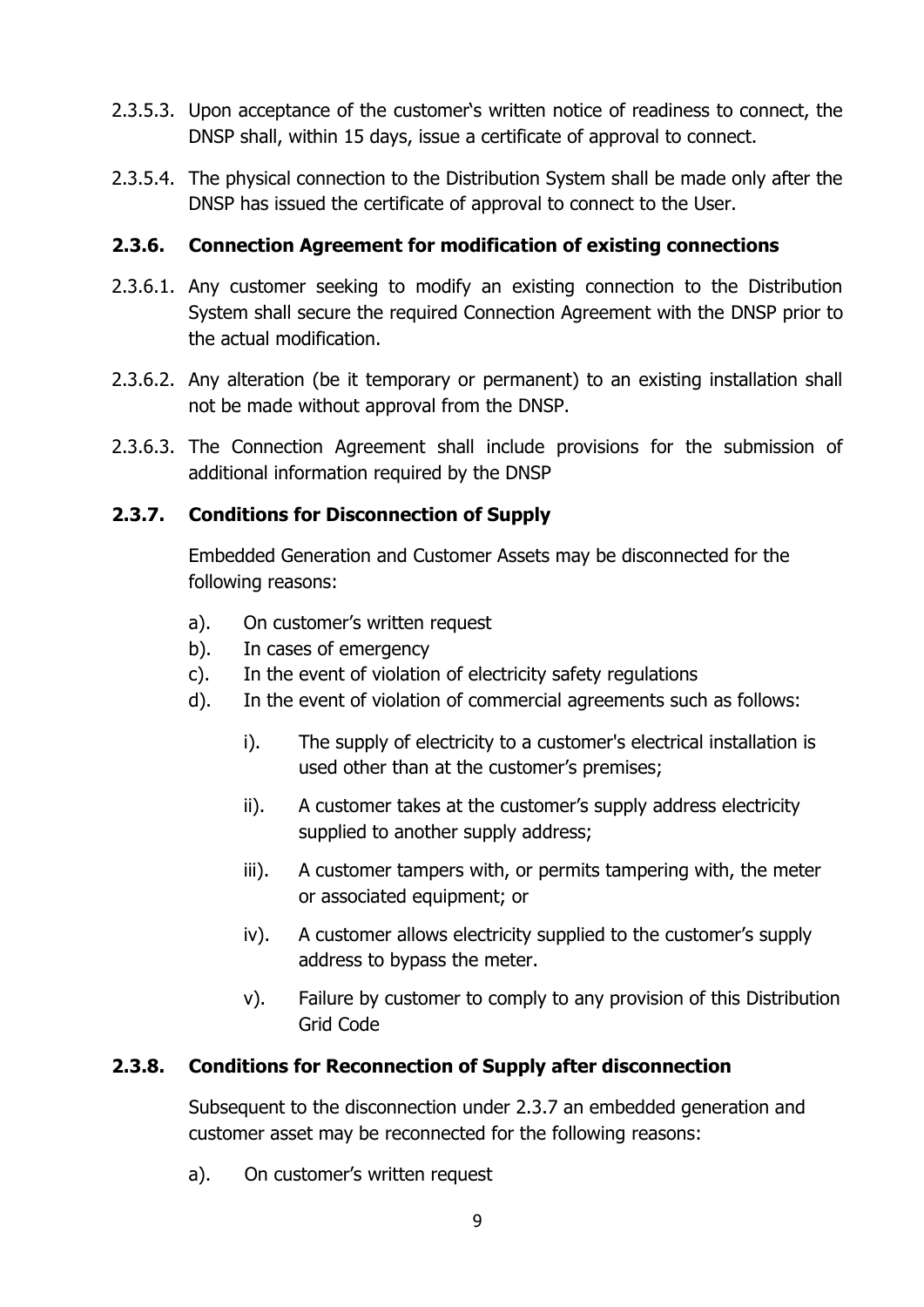- b). Compliance with relevant electricity supply regulations where a disconnection was effected.
- c). Compliance with relevant commercial terms and agreements.
- d). In compliance with the regulatory order saved for technical or safety reasons

## <span id="page-28-0"></span>**2.3.9. Distribution Load Flow Studies**

- 2.3.9.1. The DNSP shall take all necessary measures to ensure that any proposed connection or modification of an existing connection to the Distribution System shall not result in the degradation of the quality of supply and service.
- 2.3.9.2. The DNSP shall conduct Distribution Load Flow Studies to evaluate the impact of the proposed connection or modification to an existing connection on the Distribution System. The evaluation shall include the following:
	- a). Impact of short circuit in-feed to the Distribution Equipment;
	- b). Coordination of protection system; and
	- c). Impact of User Development on power quality
	- d). Impact of User Development on the environment
- 2.3.9.3. The DNSP may disapprove an application for connection or a modification of an existing connection to the Distribution System if it is determined through the Distribution Impact Studies that the proposed connection or modification will result in the degradation of the quality of supply and service.

#### <span id="page-28-1"></span>**2.4 Responsibilities of the DNSPs**

- 2.4.1. The DNSP shall make capacity available on its networks and provide open and non-discriminatory access for the use of this capacity to all *customers* including Embedded Generators. In exchange for this service, the DNSP is entitled to a fair compensation through electricity tariffs as described in the Tariff Chapter.
- 2.4.2. Each *DNSP* shall make available to the *customers* the Customer Connection Information Guide.

This guide shall cover as a minimum:

- a). Process to follow when applying for supply at the specific DNSP
- b). Information requirements of the *DNSP* from the *customer* to effect an appropriate connection.
- c). Process and related timeframes which follow the application.
- 2.4.3. The DNSP shall respond to the customer's request to connect within the period specified in ZS 397.
- 2.4.4. The DNSP shall enter into a connection agreement with the customer prior to the actual connection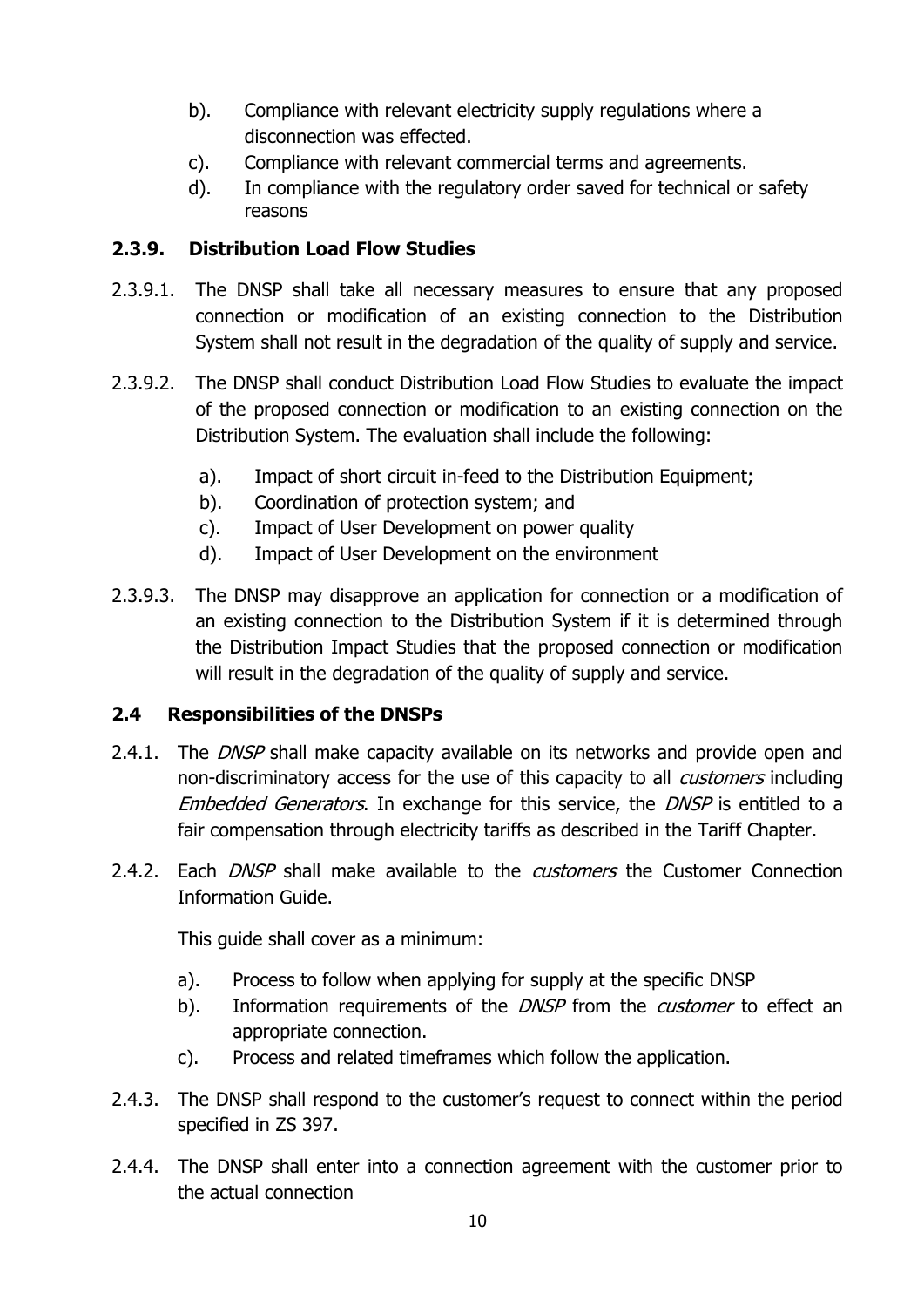- 2.4.5. The DNSP shall advise potential users of the expected reliability of its network.
- 2.4.6. The DNSP may participate in the final inspection and testing of customer equipment and facilities to be connected to its network.
- 2.4.7. The DNSP shall maintain its DS in accordance with prudent industry practice.
- 2.4.8. The DNSP shall be responsible for the planning, design and engineering specifications of the work required for the distribution system connection or expansion.
- 2.4.9. The DNSP shall conduct Distribution System Impact Assessment studies to evaluate the impact of additional large loads, connection of embedded generation or major modification to the Distribution System. The assessment conducted shall include the following:
	- a). Voltage impact studies
	- b). Impact on network loading
	- c). Fault currents
	- d). Coordination of protection systems
	- e). Impact on the system's *quality of supply*
	- f). Line or equipment upgrades
- 2.4.10. Network augmentation may be required at the cost of the customer when the connection of the embedded generator causes any of the following to occur:
	- a). Insufficient thermal capacity;
	- b). Prospective fault levels exceed the DNSP network's safe operating levels;
	- c). Network voltage limits are breached;
	- d). Network protection systems unable to detect all credible fault types;
	- e). Ouality of supply limits are breached; and
	- g). Remote monitoring and control is required to be installed by the DNSP.
- 2.4.11. The DNSP is entitled to recover its costs for undertaking investigations in response to generation or load connection enquiries and processing an Application for a Connection Service.
- 2.4.12. The DNSP shall refuse to connect any facility which the Distribution Impact Assessment studies indicate will have a deleterious effect, exceeding the parameters laid down in the ZS387 and the ERB Power Quality Directive, when connected to the network.
- 2.4.13. The DNSP may request the customer to submit design information, drawings or other relevant information to the DNSP if the DNSP believes any proposed installation or modification has the potential to adversely or materially affect the performance of the Distribution System.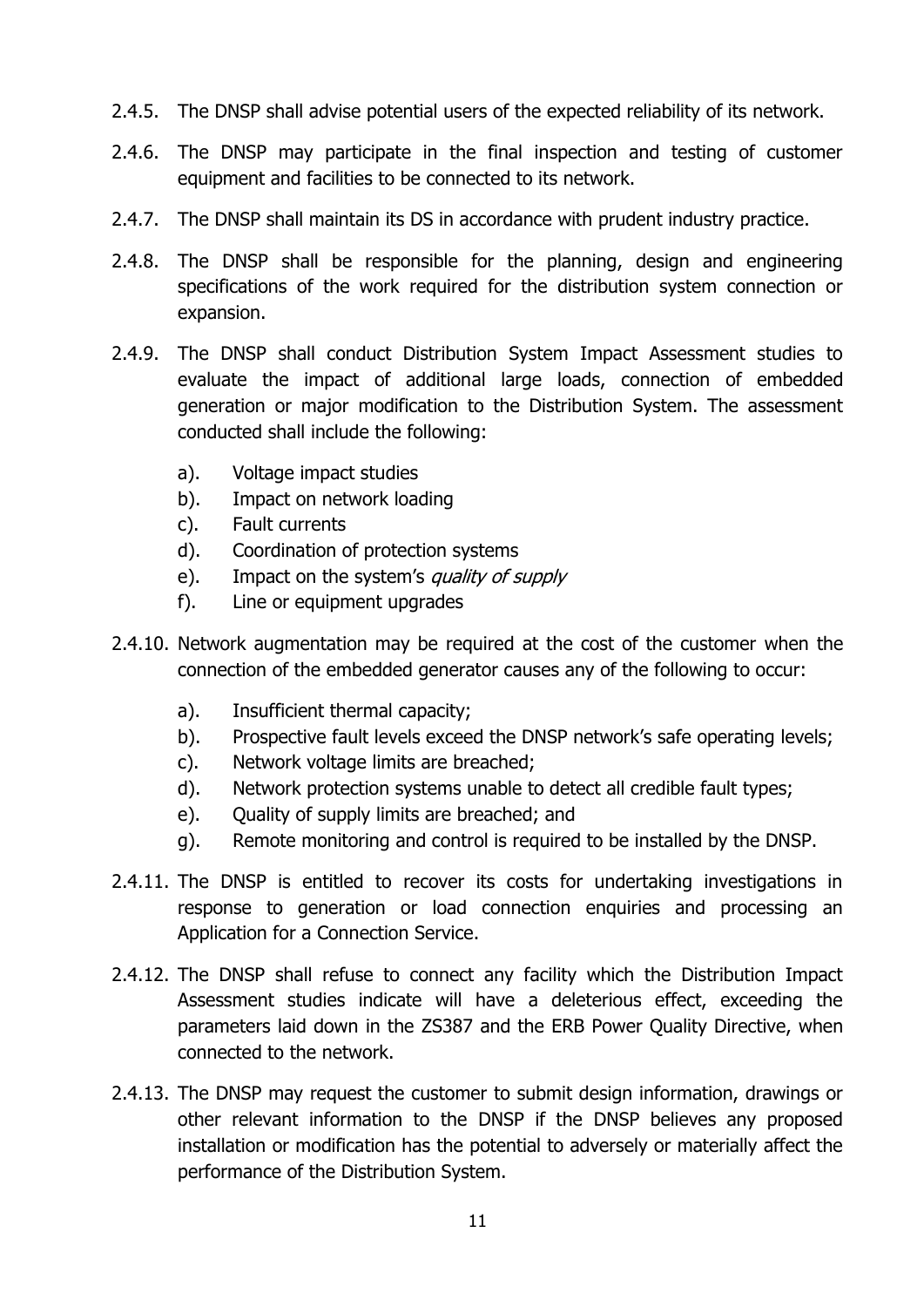- 2.4.14. Should the results of the Distribution System Impact Assessment Studies of proposed new or altered equipment owned, operated or controlled by the DNSP or another customer indicate that there will be a physical effect at the point of connection; the DNSP shall notify all affected customers prior to commissioning.
- 2.4.15. The DNSP shall provide on request of a customer, design information, drawings or other relevant information of the present or proposed Distribution installation.
- 2.4.16. The DNSP shall connect the Embedded Generator in accordance with the requirements of section 2.7 of this code.
- 2.4.17. The DNSP employees or his agent entering the customer premises shall comply with the requirements of ZS 418.

#### <span id="page-30-0"></span>**2.5 Responsibilities of customers and /or users**

- 2.5.1. The *Customer(s)* shall provide safe access to the *DNSP* employees to carry out the installation, operation, inspection and maintenance of the *DNSP*'s electrical equipment on the *customer'*s premises.
- 2.5.2. Customers shall ensure that there is no unreasonable delay to access to the DNSP's equipment.
- 2.5.3. Customers shall be responsible for the removal and the reinstallation of any Customer Asset for the DNSP to perform the installation work that the customer has requested.
- 2.5.4. Customers shall, prior to commissioning, attempt to identify if new or altered Customer Assets could have a deleterious effect at the point of connection. The customer shall advise the DNSP should such deleterious effect be identified.
- 2.5.5. Where the customer believes the present, or proposed DNSP installation has the potential to adversely or materially affect the performance of the customer Assets, the customer may request the DNSP to submit design information, drawings or other relevant information.
- 2.5.6. In addition, Customers shall comply with the reasonable additional requirements specified by the relevant DNSP in respect of the technical and design requirements of equipment proposed to be connected to the Distribution System.

#### <span id="page-30-1"></span>**2.6 Distribution System Technical Requirements**

#### <span id="page-30-2"></span>**2.6.1. Protection requirements**

2.6.1.1. The *DNSP*'s protection system shall be appropriately designed and maintained to ensure optimal discrimination, safety and minimum interruptions to customers.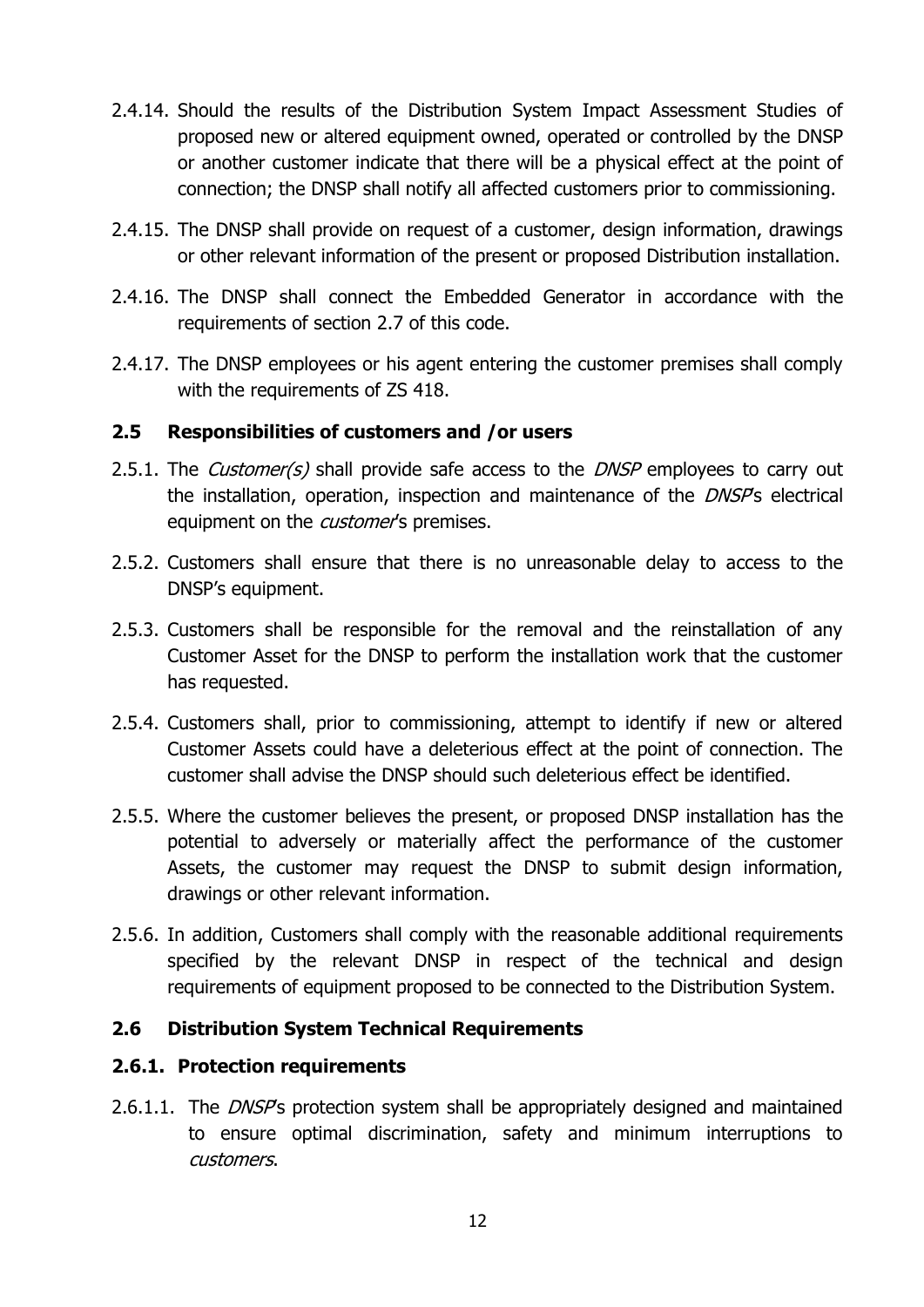- 2.6.1.2. The customer shall install and maintain protection, which is compatible with the existing Distribution System protection. The customer's protection settings shall ensure coordination with the DNSP's protection.
- 2.6.1.3. The customer shall provide the DNSP with test certificates, prior to commissioning, of the protection system/s that are installed at the point of connection with the DNSP.
- 2.6.1.4. Participants' protection systems shall make provisions to safeguard their own equipment from faults or conditions that may occur at the point of connection including loss of one or two phases of the three phase supply and low/high voltages on the phases and any auto-reclosing or sequential switching features that may exist on the Distribution System.
- 2.6.1.5. Where equipment or protection schemes are shared, the participants shall provide the necessary equipment and interconnections to the equipment of the other party.
- 2.6.1.6. The protection functions are considered adequate when the protection relays perform correctly in terms of:
	- a). Reliability
	- b). Security
	- c). Speed of operation
	- d). Selectivity
	- e). Sensitivity
- 2.6.1.7. All Distribution System users shall ensure correct and appropriate settings of protection to achieve effective isolation of faulty equipment within the specified clearance time. Protection settings at the Point Of Connection shall not be altered, or protection bypassed and/or disconnected without consultation and agreement of the DNSP and the User. In the case where protection is bypassed and/or disconnected, by agreement, then the cause must be rectified and the protection restored to normal condition as quickly as possible. If agreement has not been reached the electrical equipment will be removed from service forthwith.
- 2.6.1.8. The ERB shall monitor compliance to all matters covered by this section of the Code and shall design and effect appropriate penalties for enforcing compliance.

## **2.6.1.9. Testing of Protection Equipment**

2.6.1.9.1. Each Distribution System User is responsible for tests on own equipment and a record of test results shall be kept for submission upon demand by the other users or the ERB or both. Additionally records of protection test results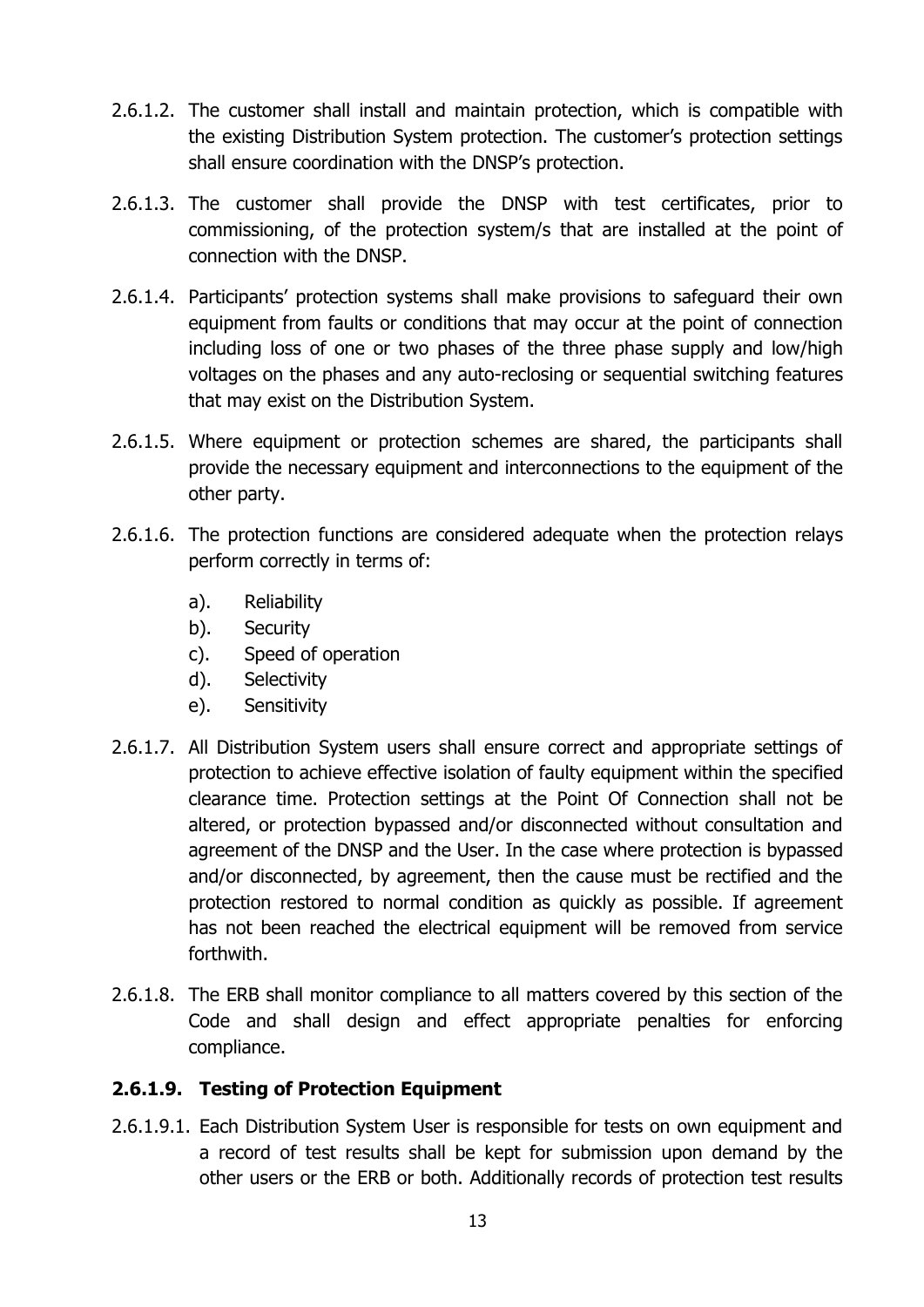of the users own equipment must be submitted to the DNSP. Periodic tests must be performed once every two years.

## <span id="page-32-0"></span>**2.6.2. Earthing Requirements for Substations**

## **2.6.2.1. Earthing Systems**

- 2.6.2.1.1. All substations earthing systems should have earth resistance lower than 10 ohms for effective discharge of lightning or over voltages to earth.
- 2.6.2.1.2. The current carrying paths of an earthing system should have enough capacity to deal with maximum fault current
- 2.6.2.1.3. Earthing Mat shall be provided below ground level and earth electrodes shall be driven into ground at several points and shall be connected to the Earthing Mat to form an Earthing Mesh.
- 2.6.2.1.4. All structures, transformer tanks, breakers, equipment panels shall be connected to this mat by copper conductor or galvanized steel strips.
- 2.6.2.1.5. Buried elements of the earthing system should be checked for condition at random points as and when necessary but not exceeding a period of five (5) years

## **2.6.2.2. Earthing Requirements**

- 2.6.2.2.1. The *DNSP* shall advise *Users* about the neutral earthing methods used in the Distribution System.
- 2.6.2.2.2. The method of neutral earthing used on those portions of User's installations that are physically connected to the *Distribution System* shall comply with the DNSP's applicable earthing standards as provided in ZS 418 and ZS 791 for loads and for embedded generators.
- 2.6.2.2.3. Protective earthing of equipment must be done in accordance with the applicable Zambian standard.
- 2.6.2.2.4. In cases where the calculated Ground Potential Rise exceeds 5kV, the responsible party shall inform the affected participants.
- 2.6.2.2.5. Approved designed lightning protection requirements shall be applied to the Distribution System and switching yards.
- 2.6.2.2.6. Substation earthing requirement shall be in accordance with ZS 418 and ZS 691.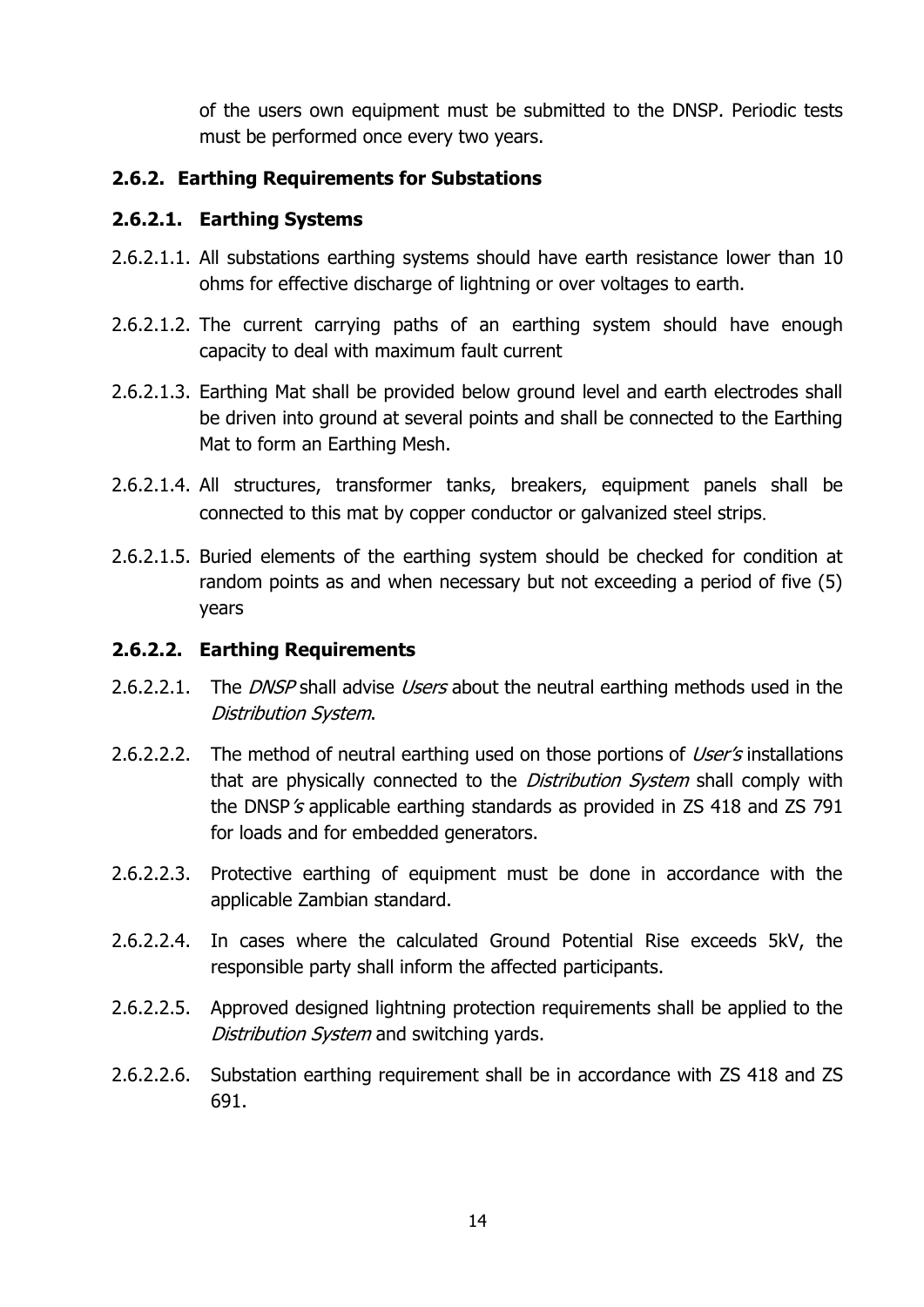# <span id="page-33-0"></span>**2.6.3. Quality of Supply**

- 2.6.3.1. The DNSP and other participants shall comply with ZS 387 and the ERB Power Quality Directive regarding the parameters listed below:
	- a). Voltage harmonics and inter-harmonics
	- b). Voltage flicker
	- c). Voltage unbalance
	- d). Voltage dips
	- e). Interruptions
	- f). Voltage regulation
	- g). Frequency
	- h). Voltage surges and switching disturbances
- 2.6.3.2. Special *quality of supply* criteria will be agreed between the *DNSP* and the Embedded Generator and must meet the minimum requirements in the applicable Zambian Standards.

## <span id="page-33-1"></span>**2.6.4. Load Power Factor**

- 2.6.4.1. Users, except for embedded generators, (with demand exceeding 100kVA) shall ensure that the power factor shall not be less than 0.92 lagging nor shall it go leading unless otherwise agreed to with the relevant DNSP.
- 2.6.4.2. Should the power factor go beyond these limits, participants shall take corrective action within a reasonable timeframe to remedy the situation. The ERB approved low power factor surcharge mechanism shall also apply.
- 2.6.4.3. The participant intending to install shunt capacitors or any other equipment for the purpose of complying with the power factor requirements shall inform the relevant DNSP.

#### <span id="page-33-2"></span>**2.6.5. Distribution Network Interruption Performance Indices**

- 2.6.5.1. The ERB shall be responsible for setting the format in which the Distribution Reliability Indices are reported.
- 2.6.5.2. Before the end of each year the DNSP shall publish its targets for reliability of supply for the following year.
- 2.6.5.3. The ERB shall annually evaluate the Distribution System Reliability Indices to compare each DNSP's actual performance with the DNSP unique targets set by the ERB and the ERB shall publish these comparative results.

#### <span id="page-33-3"></span>**2.6.6. Losses in the Distribution System**

2.6.6.1. System Loss shall be classified into two categories: Technical Loss and Non-Technical Loss, and Administrative Loss.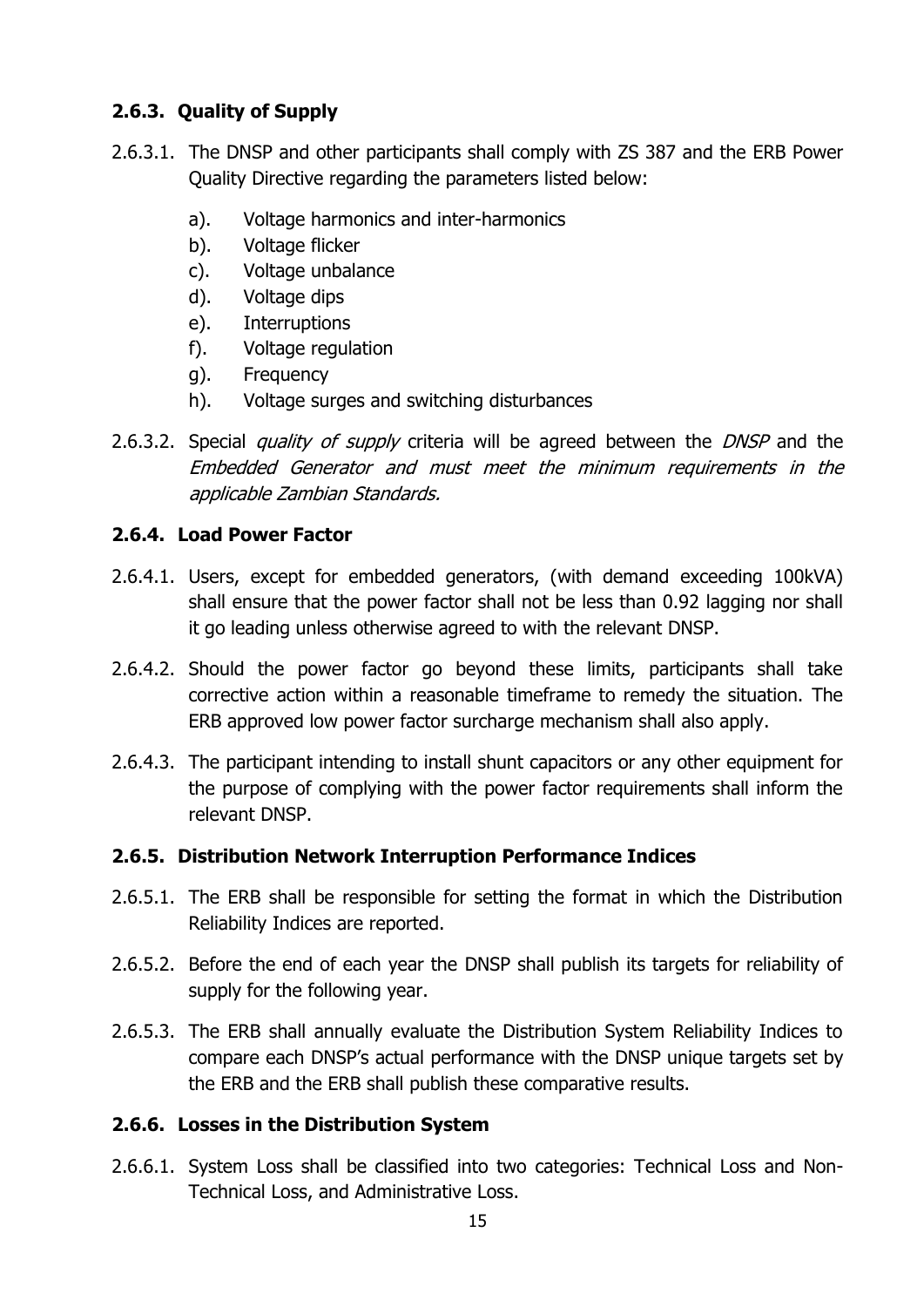- 2.6.6.2. The Technical Loss shall be the aggregate of conductor loss, the core loss in transformers, and any loss due to technical metering error.
- 2.6.6.3. The Non-Technical Loss shall be the aggregate of the Energy lost due to pilferage, meter-reading errors, and meter tampering.
- 2.6.6.4. The Administrative Loss shall include the Energy that is required for the proper operation of the Distribution System and any unbilled Energy for communityrelated activities.
- 2.6.6.5. The DNSP shall identify and report separately to ERB the Technical and Non-Technical Losses in its Distribution System.
- 2.6.6.6. The ERB shall, after due notice and hearing, prescribe a cap on the System Loss that the DNSP can pass on to its End-Users. Separate caps shall be set for the Technical and Non-Technical Losses.

#### <span id="page-34-0"></span>**2.6.7. Equipment Requirements**

- 2.6.7.1. Equipment at the point of connection shall comply with the national standards prevailing at the time.
- 2.6.7.2. The *DNSP* shall provide the *User* with the necessary information to enable the User to install equipment with the required rating and capacity.
- 2.6.7.3. The *participants* shall ensure that all equipment at the *point of connection* is maintained at least in accordance with the manufacturers' specifications or an alternate industry recognized methodology.
- 2.6.7.4. The *participants* connected at MV and HV/EHV levels shall retain the test results and maintenance records relating to the equipment at the *point of* connection and make this information available if requested

#### <span id="page-34-1"></span>**2.7 Embedded Generators Connection Conditions**

#### <span id="page-34-2"></span>**2.7.1. Responsibilities of Embedded Generators to DNSPs**

- 2.7.1.1. The *Embedded Generator* shall enter into a connection agreement with the DNSP before connecting to the Distribution system.
- 2.7.1.2. The *Embedded Generator* shall ensure that the reliability and *quality of supply* complies with the terms of the connection agreement.
- 2.7.1.3. The *Embedded Generator* shall comply with the *DNSP's* protection requirement guide detailed in this section as well as protection of own plant against abnormalities, which could arise on the *Distribution System*.
- 2.7.1.4. The *Embedded Generator* shall be responsible for any dedicated connection costs incurred on the Transmission System or Distribution System as a result of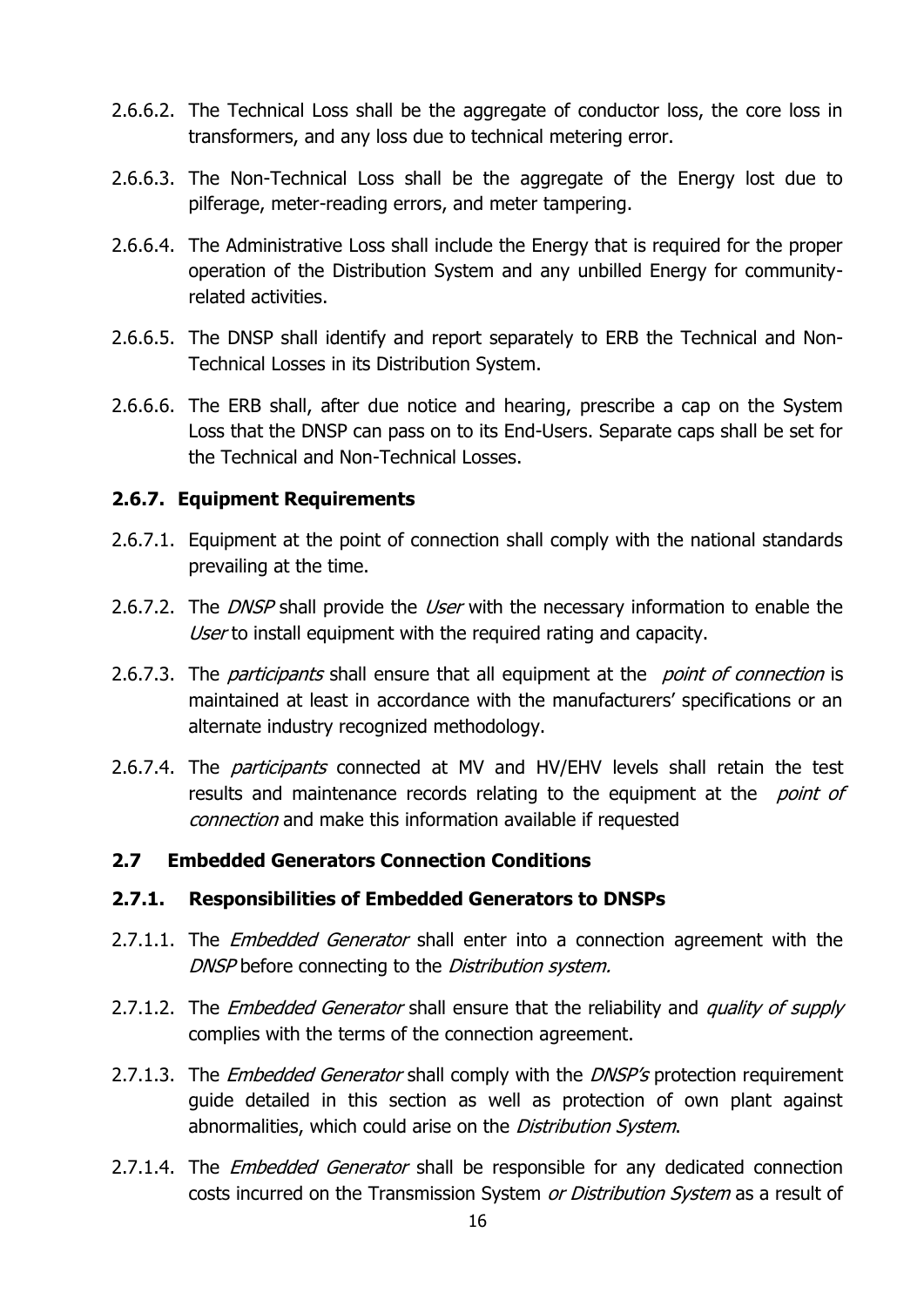connection of the Embedded Generation facility to the Distribution System in compliance with the Tariff Chapter.

- 2.7.1.5. The *Embedded Generator* shall be responsible for synchronizing the generating facility to the *Distribution System* within pre-agreed settings.
- 2.7.1.6. Embedded generator will be to obtain the relevant licence from the ERB. It shall be the responsibility of an Embedded Generator to present a generating license to the DNSP.
- 2.7.1.7. Embedded Generators owning a micro/mini-embedded generating installation do not require a Generation Licence. However, these installations must be registered with the DNSP. This is both a safety issue and a network security issue; registration is not intended to restrict connection, but rather provide for safety and information for future planning requirements.
- 2.7.1.8. Where a licence (or exemption) is required, evidence of either shall be provided to the DNSP prior to connection to the network.

#### <span id="page-35-0"></span>**2.7.2. Responsibilities of DNSPs to the Embedded Generators**

- 2.7.2.1. If requested by the *Embedded Generator*, the *DNSP* shall provide information relating to the *Distribution System* capacity and loading to enable the Embedded Generator to identify and evaluate opportunities for connecting to the Distribution System.
- 2.7.2.2. The *DNSP* shall treat all applications for connection to the *Distribution System* by potential *Embedded Generators* in an open and transparent manner that ensures equal treatment for all *applicants*.
- 2.7.2.3. The *DNSPs* shall be responsible for the installation of the bi-directional metering equipment between the DNSP and the Embedded Generator's generation facility.
- 2.7.2.4. The *DNSP* shall develop the protection requirement quide for connecting Embedded Generators to the Distribution System to ensure safe and reliable operation of the Distribution System.
- 2.7.2.5. Embedded Generators shall apply for connection to the Distribution System to the DNSP. A sample application form can be found in Appendix A. Each DNSP shall develop and publish its own application form for connecting Embedded Generators.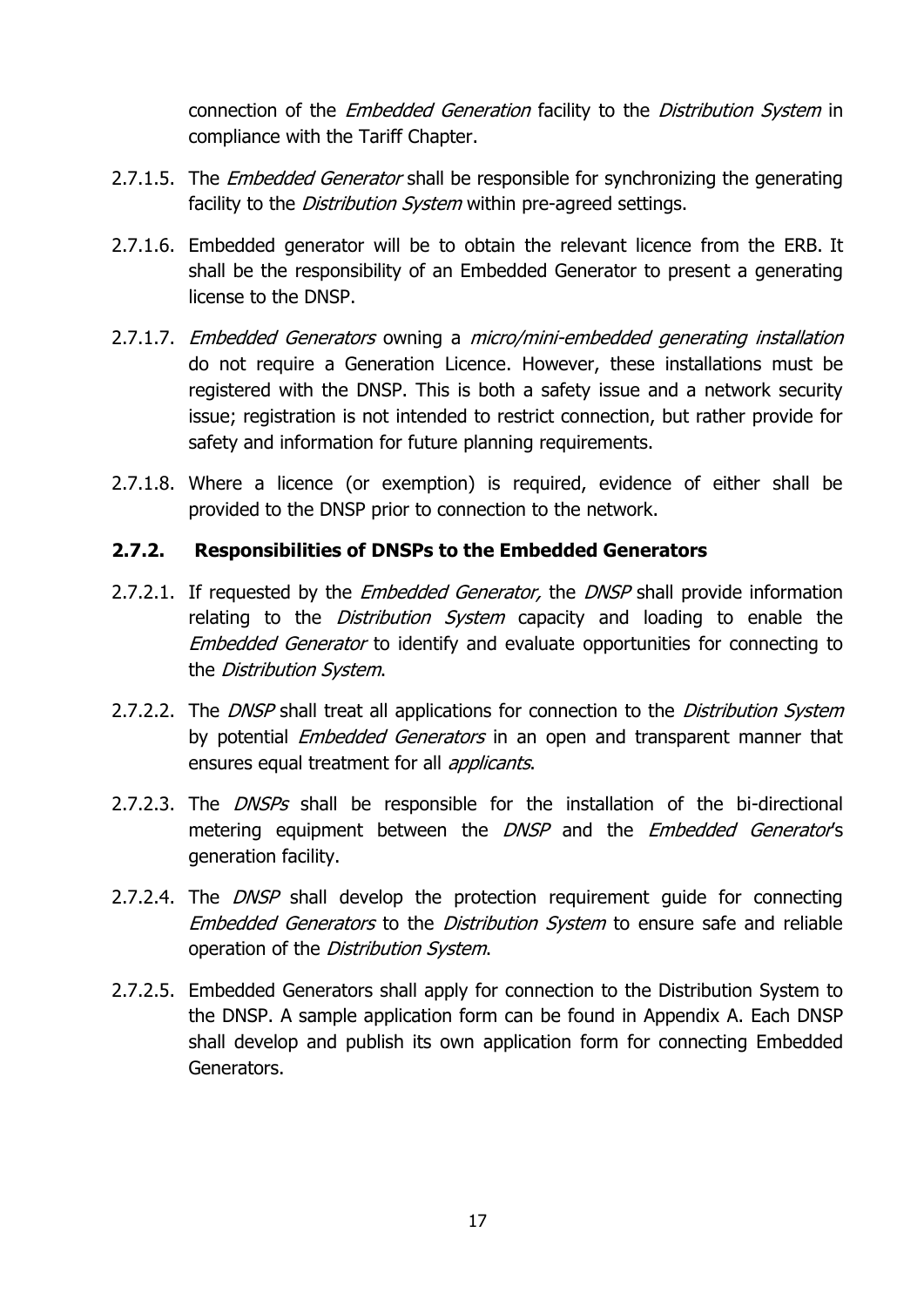## **2.7.3. Provision of Planning Information**

- 2.7.3.1. Before entering into a *connection agreement*, the *Embedded Generator* shall provide to the DNSP information relating to the Generator plant data, location and time scale, capacity and standby requirements as detailed in Appendix A.
- 2.7.3.2. The *DNSP* shall provide the *Embedded Generator* any information necessary for the *Embedded Generator* to properly design the connection to the Distribution System.
- 2.7.3.3. Embedded Generators shall specify, with all relevant details, in their application for connection if the generator facility to be connected shall have black-start and / or self-start capabilities.

## **2.7.4. Point Of Connection Technical Requirements**

- 2.7.4.1. The *Embedded Generator* shall be responsible for the design, construction, maintenance and operation of the equipment on the generation side of the point of connection.
- 2.7.4.2. The *Embedded Generator* shall be responsible for the provision of the site required for the installation of the *DNSP* equipment required for connecting the generating facility.
- 2.7.4.3. The technical specifications of the connection shall be agreed upon by the participants based on the *Distribution System* Impact Assessment Studies.
- 2.7.4.4. A circuit breaker and visible isolation shall be installed at the *point of* connection to provide the means of electrically isolating the Distribution System from the generating facility.
- 2.7.4.5. The *Embedded Generator* shall be responsible for the circuit breaker to connect and disconnect the generator.
- 2.7.4.6. The location of the circuit breaker and visible isolation shall be decided upon by the participants.
- 2.7.4.7. The Embedded Generator shall pay for any expenses incurred by the DNSP on behalf of the *Embedded Generator* in line with the Tariff Chapter
- 2.7.4.8. Connection between the Micro/Mini-embedded generating unit (e.g. PV Array) and the *distribution network* must be via an *approved inverter* and the connection must be undertaken in accordance with this Code. DNSPs will generally connect single phase small-embedded generating units via approved inverters up to 10 kVA and three phase up to 30kVA. Three phase *Inverters* must be configured to ensure reasonably balanced output to all phases at all times whilst connected to the distribution system. All three phases of the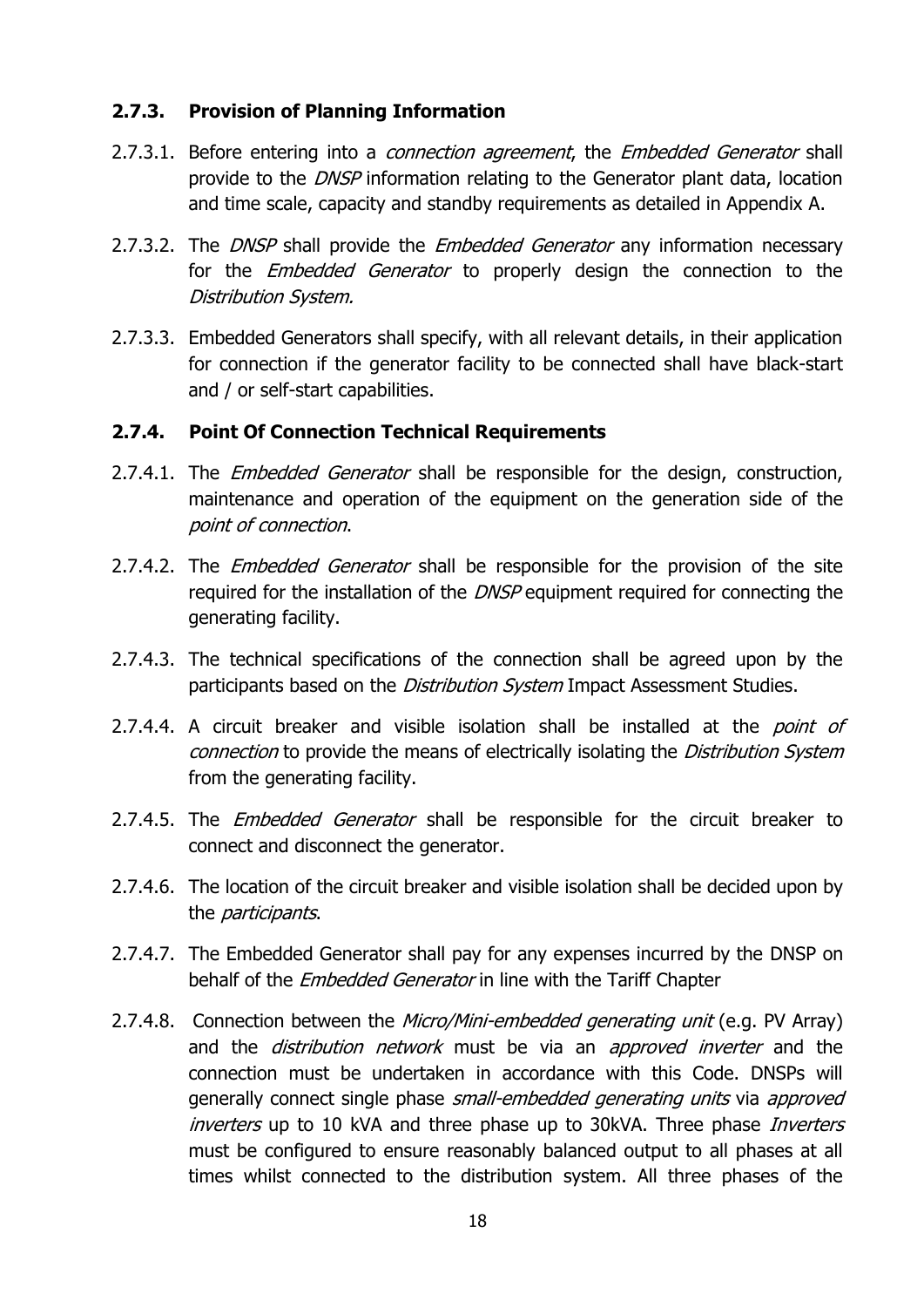Inverter must simultaneously disconnect from, or connect to, our distribution system in response to protection or automatic controls (e.g. anti islanding trip and subsequent reconnection).

2.7.4.9. Where multiple single phase *Inverters* are connected to more than one phase, the *Inverters* must be interlocked and configured to behave as an integrated multiphase *Inverter* providing a reasonably balanced output to all connected phases at all times whilst connected to the distribution system. Alternatively, where *Inverters* cannot be interlocked by internal controls, the installation must be protected by a phase balance relay which must immediately isolate the *Inverter* in the absence of reasonable balance. The *Inverters* must be physically prevented from operating independently and all installed *Inverters* must simultaneously disconnect from, or connect to, the distribution system in response to protection or automatic controls (e.g. anti islanding trip and subsequent reconnection)

## **2.7.5. Protection Requirement for Embedded Generators**

## **2.7.5.1. General Protection Requirements**

- 2.7.5.1.1. The *Embedded Generator's* protection shall comply with the requirements of this code. *Embedded Generators* of nominal capacity greater than 10 MVA shall in addition to the requirements of this code, comply with the Zambian Grid code (Generator connection conditions under the Network chapter)
- 2.7.5.1.2. Additional features including inter-tripping, anti-islanding and generator plant status to be agreed upon by the *participants*.
- 2.7.5.1.3. The protection schemes used by the *Embedded Generator* shall incorporate adequate facilities for testing, monitoring and maintenance.
- 2.7.5.1.4. The protection scheme shall be submitted by the *Embedded Generator* for approval by the *DNSP* and / or the Transmission System Operator

## **2.7.5.2. Specific Protection requirements**

#### **2.7.5.2.1. Phase and Earth Fault Protection**

- 2.7.5.2.1.1. The protection system of the *Embedded Generator* shall fully coordinate with the protective relays of the *Distribution System*.
- 2.7.5.2.1.2. The *Embedded Generator* shall be responsible for the installation and maintenance of all protection relays at the point of connection.

## **2.7.5.2.2. Under/Over-frequency Protection**

2.7.5.2.2.1 Under and over frequency protection must be installed to ensure the embedded generator is disconnected from the Distribution System when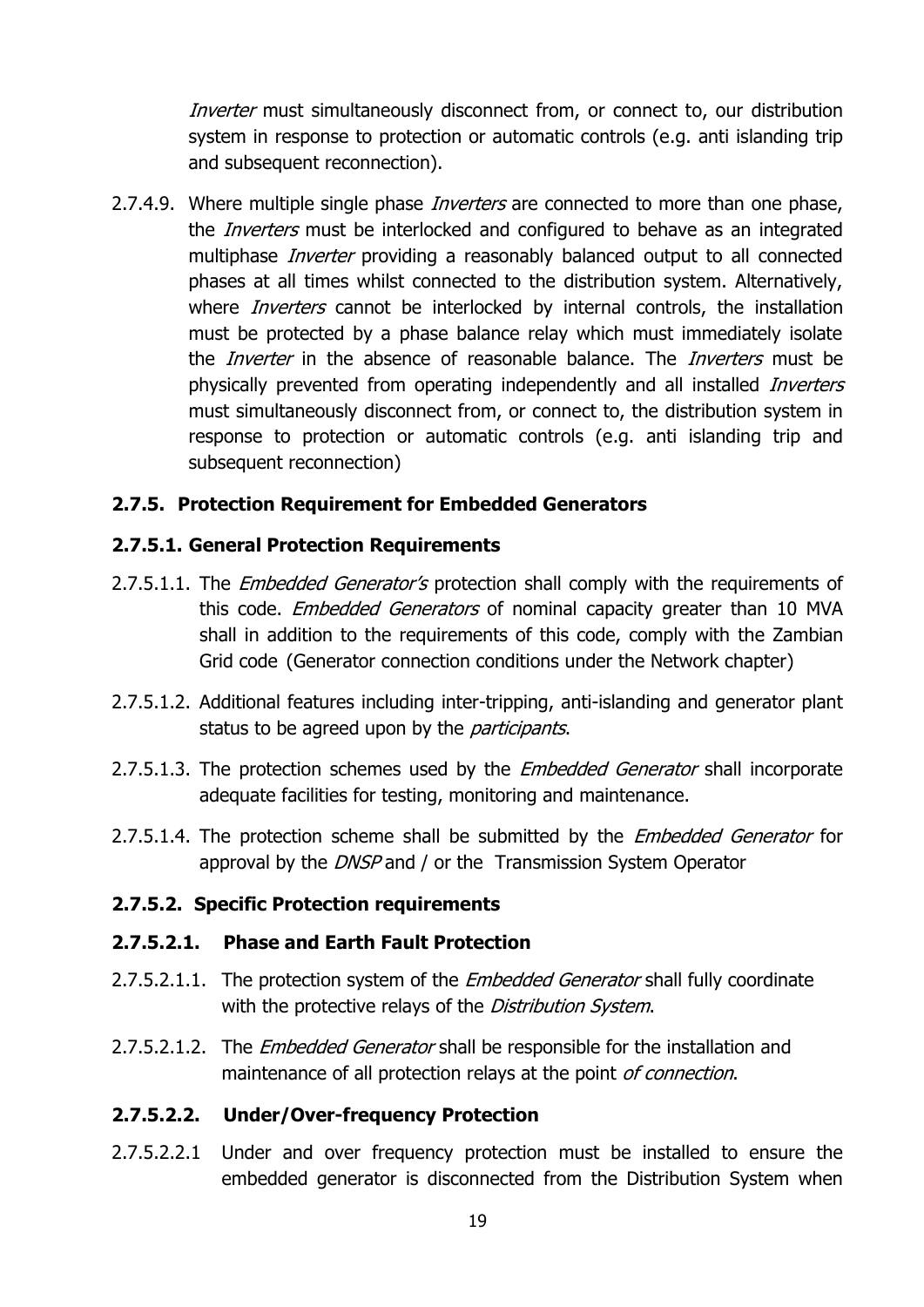the system frequency varies outside the nominated range. The frequency protection settings must be based on the embedded generator's proposed distribution network connection arrangement and operating requirements.

2.7.5.2.2.2 The *Embedded Generator* shall install under/over-voltage protection to disconnect the generating facility under abnormal network conditions as agreed between the DNSP and the Embedded Generator. Under and over voltage protection must be installed to monitor all three phases at the point of connection. This protection is set to ensure the generating system is disconnected from the Distribution system when the voltage varies outside predetermined values. In the event that the generating system is located remote from the point of connection, the DNSP may accept use of a local voltage reference source for use with under and over voltage protection.

> The under and over voltage protection will be a two staged protection scheme, incorporating short term (less than 1 second) and long term (10 minute) voltage measurements. The customer's protection relays must be capable of at least a two stage protection scheme.

## **2.7.5.2.3. Faults on the Distribution System**

The Embedded Generator shall be responsible for protecting its generation facility in the event of faults and other disturbances arising on the Distribution System.

## **2.7.5.2.4. Islanding**

- 2.7.5.2.4.1. The DNSP shall specify when the Embedded Generator may remain connected if the section of the Distribution System to which the Embedded Generator is connected is isolated from the rest of the network.
- 2.7.5.2.4.2. The Embedded Generation facility shall be equipped with dead-line detection protection system to prevent the generator from being connected to a de-energized distribution system. The DNSP shall take reasonable steps to prevent closing circuit breakers onto an islanded network.
- 2.7.5.2.4.3. For unintentional network islanding, the Embedded Generator and the DNSP shall agree on methodology for disconnecting and connecting the Embedded Generator.

## **2.7.6. Quality of Supply requirements**

## **2.7.6.1. Frequency Variations**

The *Embedded Generation facility* shall remain synchronized to the Distribution System while the network frequency remains within the agreed frequency limitations subject to guidelines set by the System Operator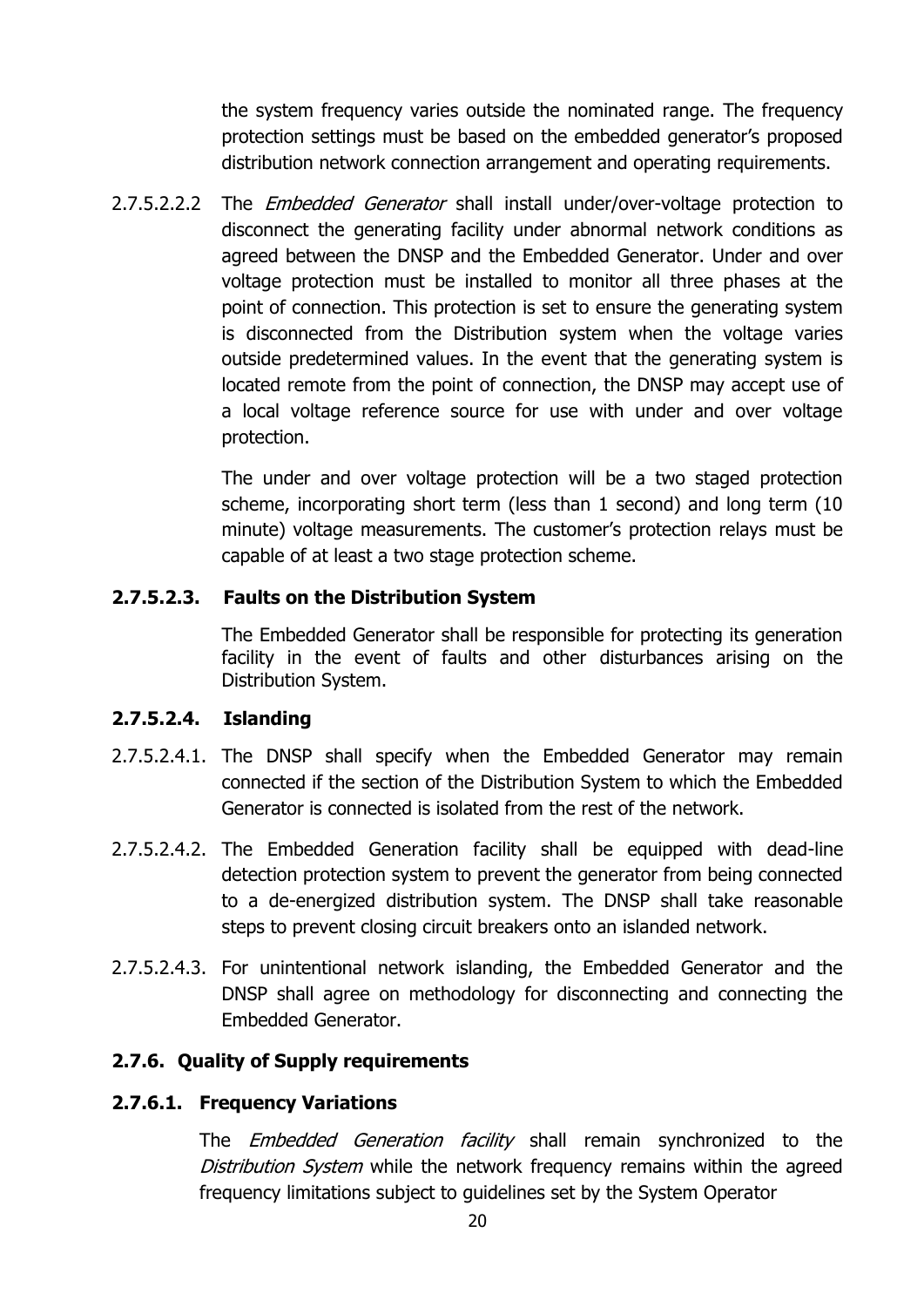## **2.7.6.2. Power Factor**

The power factor at the point of connection shall be maintained within the limits agreed upon by the Participants.

## **2.7.6.3. Fault Levels**

- 2.7.6.3.1. The Embedded Generator shall ensure that the contractually agreed fault level contribution from the generation facility shall not be exceeded.
- 2.7.6.3.2. The DNSP shall ensure that the contractually agreed fault level in the network at the point of connection shall not be exceeded.

## **2.7.7. Telemetry**

The *Embedded Generator* shall have the means to remotely report any status change of any critical function that may negatively impact on the *quality of supply* on the Distribution System.

## **2.8 Distribution System Planning and Development**

## **2.8.1. Framework for Distribution System Planning and Development**

- 2.8.1.1. The *DNSP* shall source relevant data from various sources including the following but not limited to:
	- a). Power Systems Development Master Plan (PSDMP);
	- b). Rural Electrification Master Plan (REMP);
	- c). Customer information, system performance statistics;
	- d). *Distribution* network load forecast, and government (Planning Authority); and
	- e). Customer development plans to establish the need for network strengthening.
- 2.8.1.2. The DNSP shall annually compile a 5-year load forecast at the DNSP's incoming points of supply including DNSP's cross-boundary connections.
- 2.8.1.3. The DNSP shall be responsible for compiling network development plans with a minimum window period of five years. These network development plans shall be reviewed at the least every 5 years.

The aim of network development plans is to ensure a capable network and should therefore include all relevant activities such as electrification and refurbishment. Such plans should be drawn up taking into account only available information. Unexpected loads or customer requests can be retrospectively added to the plan.

2.8.1.4. The network development plans and post release changes shall be submitted to the ERB upon request.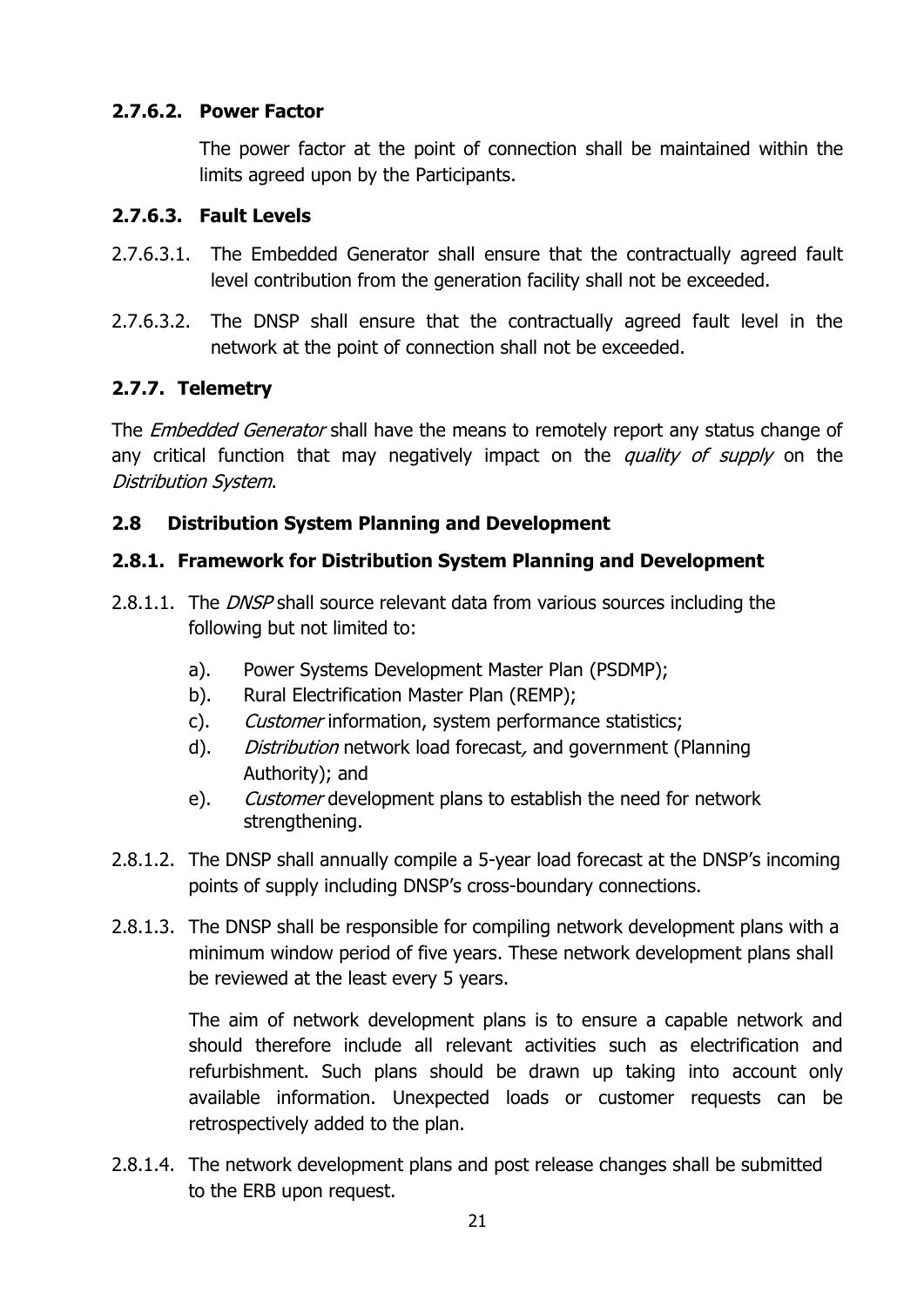- 2.8.1.5. The network development plans shall be made available to customers on request and the Network development plan shall include;
	- a). Energy and Demand forecasts;
	- b). Distribution substation siting and sizing;
	- c). Distribution feeder routing and sizing;
	- d). Distribution Reactive Power compensation plan;
	- e). Other Distribution reinforcement plans; and of the technical and economic analysis performed to justify the Distribution Development Plans.

If a User believes that the cohesive forecast prepared by the DNSP does not accurately reflect its assumptions on the planning data, it shall promptly notify the DNSP of its concern. The DNSP and the User shall promptly meet to address the concern of the User.

## **2.8.2. Network Investment Criteria**

### **2.8.2.1. Introduction**

- 2.8.2.1.1. Distribution *tariffs* should be sufficient to allow the necessary investments in the networks to be carried out in a manner allowing these investments to ensure the viability of the networks.
- 2.8.2.1.2. The DNSP shall invest in the Distribution System when the required development meets the technical and investment criteria specified by the ERB.
- 2.8.2.1.3. The need to invest must first be decided on technical grounds. All investments must be the least life-cycle cost technically acceptable solution, that is, shall provide for standard supply:
	- a). Minimum quality requirements in terms of ZS 387.
	- b). Minimum reliability and operational requirements as determined by this code and by the ERB.
- 2.8.2.1.4. The investment choice must be justified by considering technical alternatives on a least- life cycle cost approach. Least life cycle cost is the discounted least cost option over the lifetime of the equipment, taking into account the technical alternatives for investment, operating expenses and maintenance.
- 2.8.2.1.5. Calculations to justify investment shall assume a typical project life expectancy of 25 years, except where otherwise dictated by plant life or project life expectancy.
- 2.8.2.1.6. The following key economic and financial parameters shall be determined by the ERB approved process: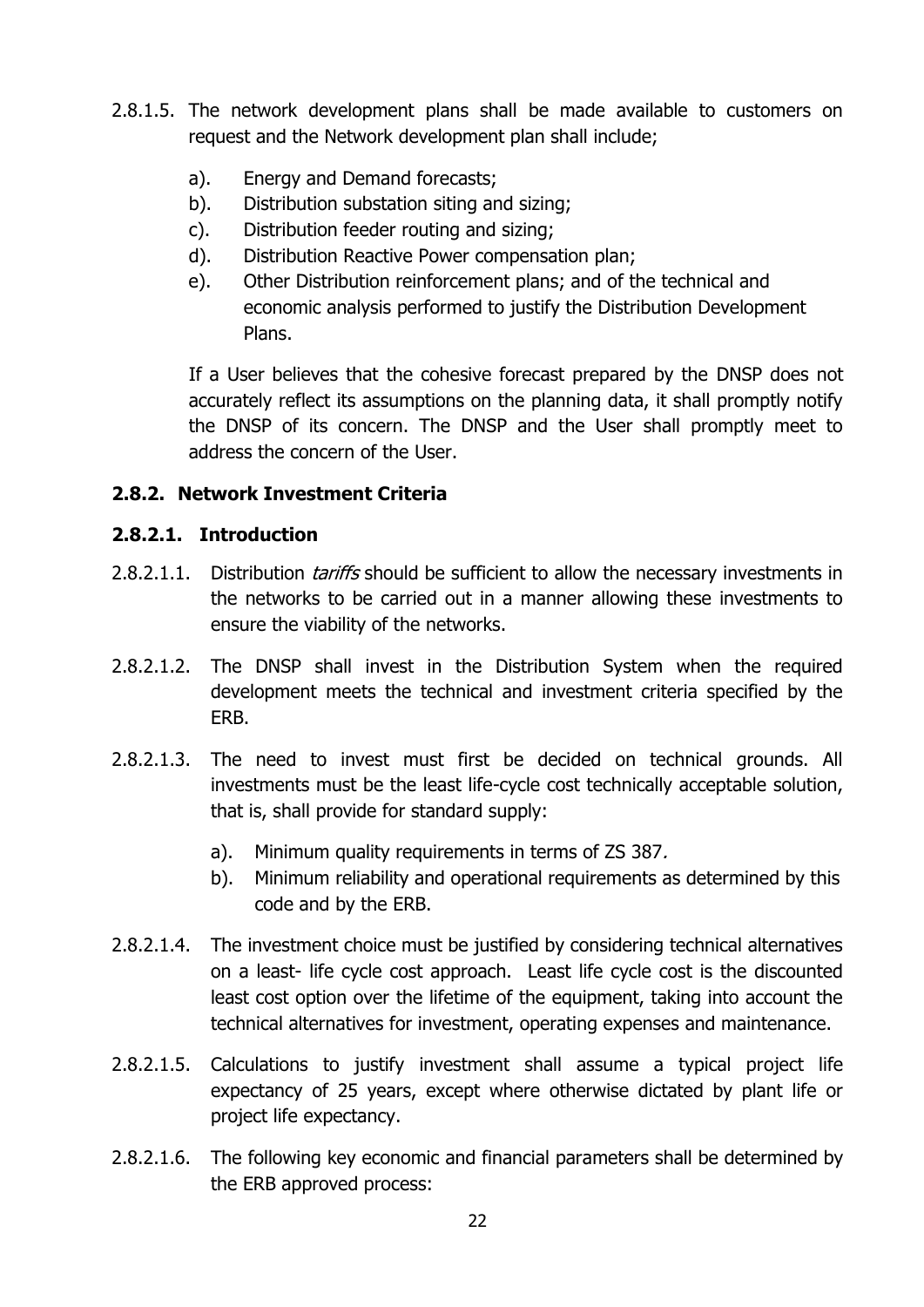- a). Discount rate
- b). Customer interruption cost (cost of unserved energy)
- c). Other parameters, such as tariffs and additional economic parameters.

# **2.8.2.2. General Investment Criteria**

- 2.8.2.2.1. Investments should be prudent (that is justified) as a *least life-cycle cost* solution after taking into account, where applicable, alternatives that consider the following:
	- a). The investment that will minimize the cost of the energy supplied and the *customer* interruption cost (cost of unserved energy).
	- b). Current and projected demand on the network.
	- c). Reduction of *life-cycle costs* e.g. reduction of technical losses, operating and maintenance costs and telecommunication projects
	- d). Current condition of assets and refurbishment and maintenance requirements.
	- e). Demand and supply options.
	- f). Any associated risks.
- 2.8.2.2.2. General (shared) network investments shall be evaluated on the least-lifecycle economic cost. Economic cost will consider the least life cycle total cost of the electricity related investment to both the DNSP and the customer.
- 2.8.2.2.3. Investments made by the DNSP dedicated to a particular customer shall be evaluated on a least life-cycle DNSP cost. DNSP cost will consider only the least-life cycle investment cost to the DNSP.
- 2.8.2.2.4. The DNSP shall evaluate investments in terms of the following categories:
	- a). Shared network investments
	- b). Dedicated customer connections.
	- c). Statutory investments.
	- d). International connections (cross-border connections)

## **2.8.2.3. Least economic cost criteria for shared network investments**

- 2.8.2.3.1. Shared network investments are:
	- a). Investments on shared infrastructure (not-dedicated) assets;
	- b). Investments required to provide adequate upstream network capacity;
	- c). Investments required to maintain or enhance supply reliability and/or quality to attain the limits or targets, determined in section 2.6.3 of this code, on existing network assets;
	- d). Refurbishment of existing standard dedicated connection assets.
- 2.8.2.3.2. All shared network investments are to be justified on least economic cost. In determining the least economic cost for shared network investments the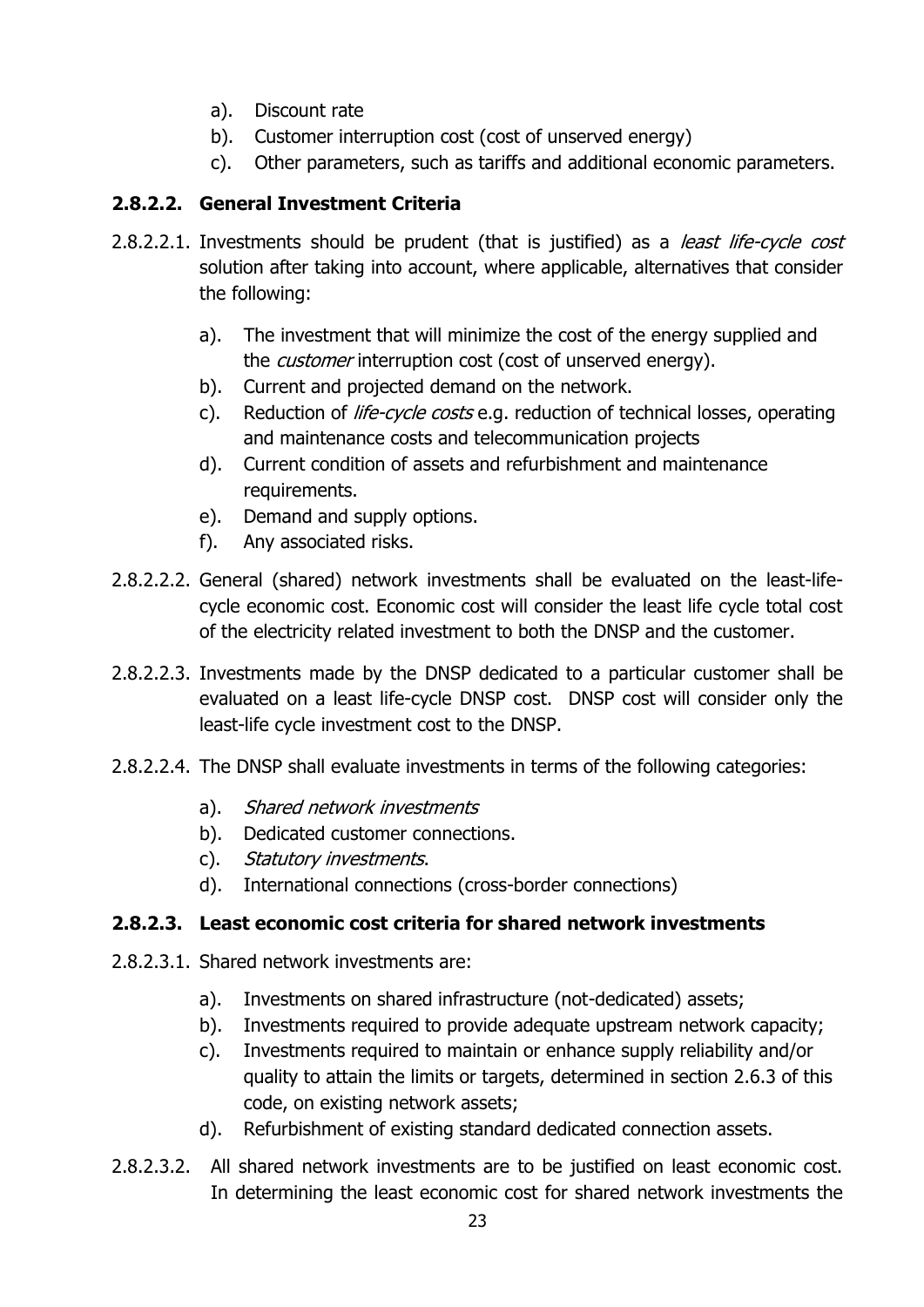investment must be justified to minimise the cost to the electricity industry and not just to the DNSP.

## **2.8.2.4. Least life cycle cost criteria for standard dedicated customer connections**

- 2.8.2.4.1. A standard connection is defined as the lowest *life-cycle costs* for a technically acceptable solution and will be charged for as described in section 6.10.2 in the Tariff Chapter.
- 2.8.2.4.2. Dedicated customer connections are:
	- a). New connection assets created for the sole use of a *customer* to meet the *customer's* technical specifications.
	- b). Dedicated assets are assets that are unlikely to be shared in the DNSP's planning horizon by any other end-use *customer*.
- 2.8.2.4.3. All dedicated connection investments are to be justified on the technically acceptable least life-cycle costs.
- 2.8.2.4.4. Where the investment meets the least life-cycle cost, the customer shall be required to pay a standard connection charge as described in the Tariff Code.
- 2.8.2.4.5. For certain customer groupings, as approved by the ERB, the investments shall be justified collectively as per customer grouping and not per customer.
- 2.8.2.4.6. The DNSP will refurbish / replace / reconfigure all equipment to meet standard supply criteria at no cost to the customer and this will be allowed to be recovered in the use of system (network) charges. This will be a nondiscriminatory approach where no consideration will be given to the special or unique requirements of the customer.

## **2.8.2.5. Investment criteria for premium customer connections**

- 2.8.2.5.1. A *premium connection* is where a customer contracts with the *DNSP* for additional specific requirements not justified in the investment criteria for standard dedicated customer connections.
- 2.8.2.5.2. The DNSP shall investigate these additional requirements and will provide a least life-cycle cost solution.
- 2.8.2.5.3. If the customer agrees to the solution, all costs to meet the customer requirement in excess of what is considered the least life-cycle cost investment is payable as a premium connection charge by the customer as described in section 6.10.3 of the Tariff Code. Such costs shall be appropriately pro-rated, if a portion of the investment can be justified based on improved reliability or reduction of costs.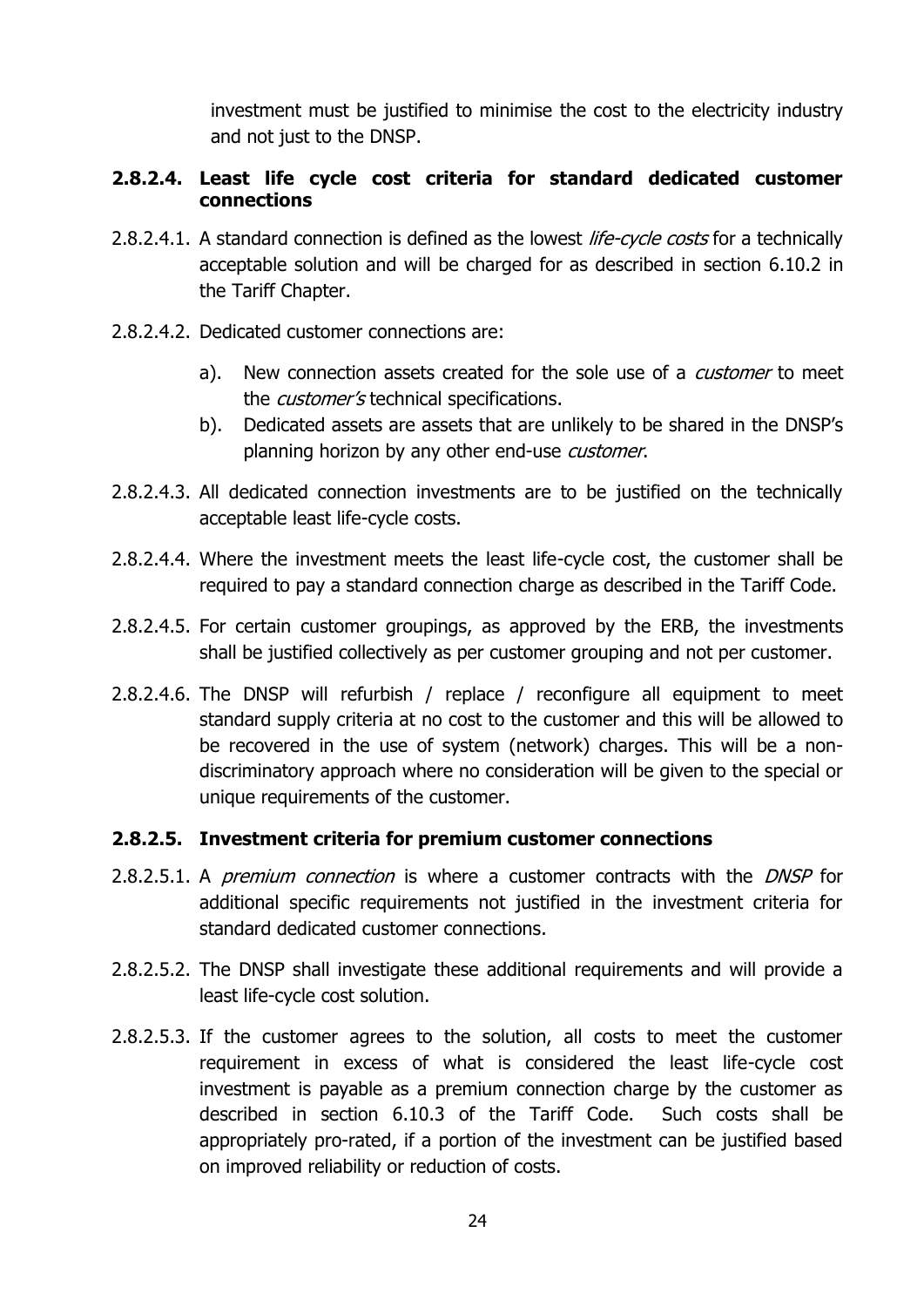- 2.8.2.5.4. The refurbishment of identified premium connection assets will occur when the equipment is no longer reliable or safe for operation. The DNSP must justify the need for refurbishment of the premium assets to the customer, and the customer must agree to the continuance of the premium supply.
- 2.8.2.5.5. At the time of refurbishment, should the customer have any requirements that cannot be met in terms of the standard connection, any additional investment will be seen as a premium connection.
- 2.8.2.5.6. Where the refurbishment of a supply in accordance with current technical standards will result in additional cost to the customer, an engineering solution that minimises the sum of the DNSP's and the customer's costs will be found. This least economic cost option will be implemented but any expenditure in excess of the DNSP least life-cycle cost solution under General Investment Criteria and standard customer connection criteria (as per 2.8.2.2 and 2.8.2.4 above) will be borne by the customer through a new premium connection charge and shall not be recovered through use-of-system (network) charges.

## **2.8.2.6. Statutory or strategic investments**

- 2.8.2.6.1. *DNSPs* will be obligated to make *statutory investments* in terms of clause 2.8.2.6.3 below.
- 2.8.2.6.2. Statutory and strategic investments will be motivated on a least economic cost basis, as defined in 2.8.2.3.
- 2.8.2.6.3. Strategic and statutory projects include the following:
	- a). Investments formally requested in terms of published government policy but not considered dedicated *customer* as under (section 2.8.2.4) standard connection;
	- b). Projects necessary to meet environmental legislation, e.g. the construction of oil containment dams;
	- c). Expenditure to satisfy the requirements on the DNSP to comply with the Factories Act; this classification is intended to ensure the safety of operating and maintenance personnel who are exposed to possible danger when busy with activities related to electricity distribution;
	- d). Possible compulsory contractual commitments;
	- e). Servitude acquisition;
	- f). Generators;

## **2.8.2.7. Investment criteria for international connections**

The investment for international *customers* shall be in terms of the criteria set out for a dedicated connection, but the DNSP shall charge a connection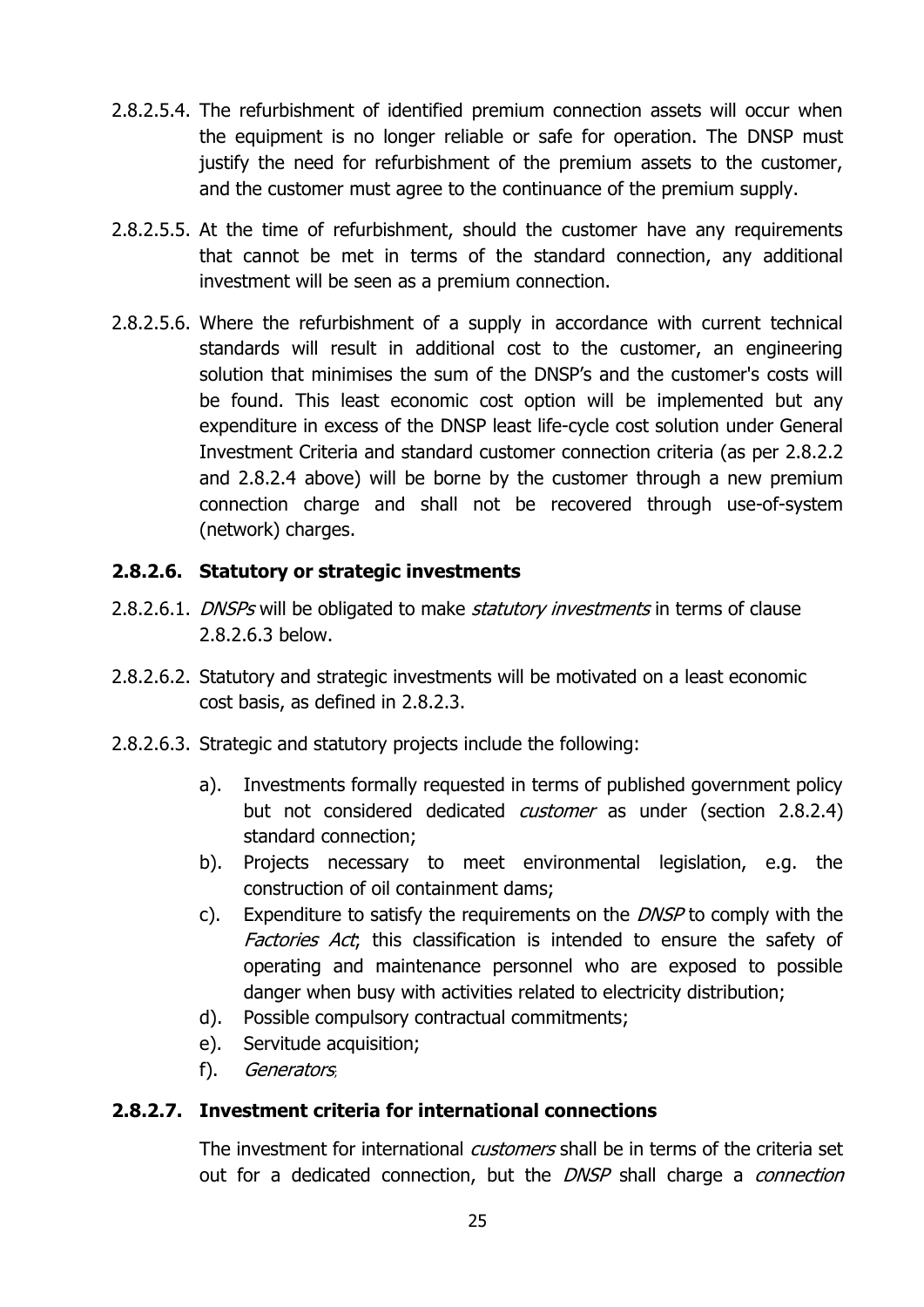charge that ensures that there is no cross border subsidies, as set out in the Tariff Chapter.

## **2.8.2.8. Excluded services**

- 2.8.2.8.1. Excluded services may be competitive or provided by the *DNSP* as a monopoly service.
- 2.8.2.8.2. Monopoly services are those mandatory services to ensure a standard of work that meets quality of supply, reliability and safety standards.
- 2.8.2.8.3. Excluded services include the following:
	- a). Design and construction of the customers own local system outside the boundary point of connection from the DNSP.
	- b). Recoverable works such as inspection and maintenance of non-DNSP owned installations, line relocation and other requested recoverable works.
	- c). The construction and maintenance of public lighting assets.
- 2.8.2.8.4. For excluded services, customers will be allowed to choose a contractor other than the DNSP, provided that an agreement is reached between the DNSP and the customer prior to the project being undertaken detailing the conditions. These conditions will set out the following:
	- a). The assets the customer is allowed to work on or not.
	- b). The terms and conditions for the approval of the network design.
	- c). The terms and condition for the inspection and the work done prior to any agreement to take over and/or commission the supply.
	- d). The charges to be raised by the  $DNSP$  for monopoly related services.
- 2.8.2.8.5. The fees charged by the DNSP for excluded services may be regulated.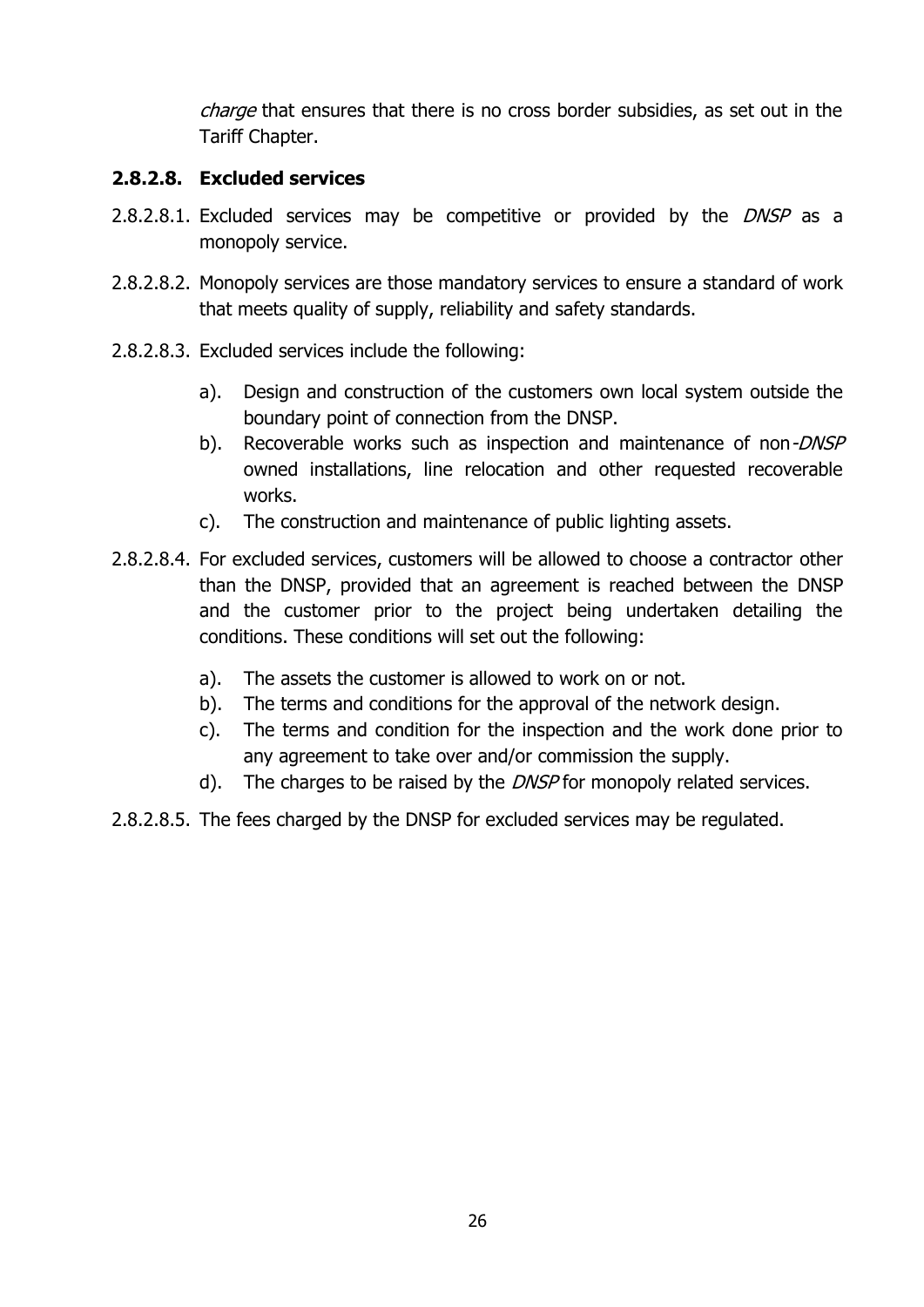# **3. SYSTEM OPERATING CHAPTER**

## **3.1. Objective**

To set out the responsibilities and roles of the participants as far as the operation of the Distribution System is concerned and more specifically issues related to:

- a). economic operation, reliability and security of the Distribution System
- b). operational authority, communication and contingency planning of the Distribution System
- c). management of power quality
- d). operation of the Distribution System under normal and abnormal conditions
- e). field operation, maintenance and maintenance coordination/ outage planning
- f). safety of personnel and public

# **3.2. Scope of Application**

The Distribution System Operating Code shall apply to all Participants of the Distribution System including:

- a). DNSPs
- b). Embedded Generators
- c). Generators
- d). End-use customers
- e). Traders / Retailers
- f). Resellers
- g). Any other entities with equipment connected to the Distribution System (for example transmission network service providers (TNSPs))
- h). System Operator (SO)
- i). Regional Operator
- j). Any other entities with equipment connected to the Distribution System

# **3.3. Operational Responsibilities of DNSPs**

- 3.3.1. The DNSP shall operate the Distribution System to achieve the highest degree of reliability and shall promptly take appropriate remedial action to relieve any condition that may jeopardise reliability.
- 3.3.2. The DNSP shall co-ordinate voltage control, demand control, operating on the Distribution System and security monitoring in order to ensure safe, reliable, and economic operation of the Distribution System.
- 3.3.3. In the event of an embedded generator having to shut down or island plant because of a disturbance on the Distribution network, the DNSP shall carry out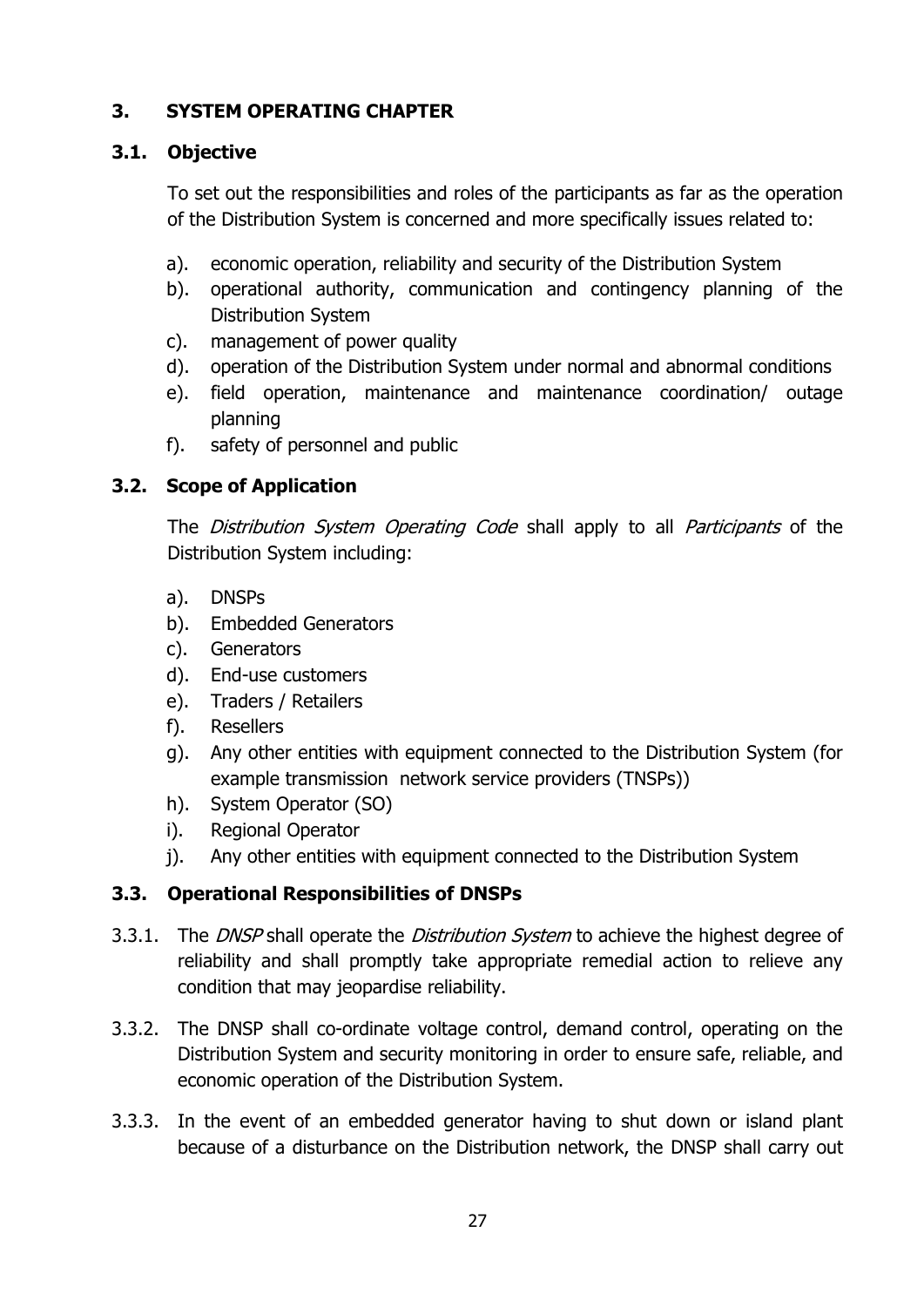network restoration to minimize the time required to resynchronize the shed embedded generating units.

- 3.3.4. Ensuring that the availability and reliability of every power station supply is maximised at all times under normal and abnormal conditions
- 3.3.5. The DNSP may shed customer load to maintain system integrity. Following such action, customer load shall be restored as soon as possible after restoring and maintaining system integrity.
- 3.3.6. The DNSP shall operate the Distribution System as far as practical so that instability, uncontrolled separation or cascading outages do not occur.
- 3.3.7. The DNSP is responsible for efficient restoration of the Distribution System after supply interruptions. The restoration plans shall be prioritised in accordance with customer requirements and as described in ZS 397.
- 3.3.8. The DNSP shall ensure it has sufficient resources to continuously monitor and operate the Distribution System.
- 3.3.9. The DNSP shall establish and implement operating instructions, procedures, standards and guidelines to cover the operation of the Distribution System under normal and abnormal system conditions.
- 3.3.10. The DNSP shall operate the Distribution System within defined technical standards and equipment operational ratings.
- 3.3.11. The DNSP shall ensure adequate and reliable communications to all major users of the Distribution System. Communication with all customers shall be provided in terms of the ERB license requirement.

## **3.4. Operational Responsibilities of Embedded Generators and Other Customers**

- 3.4.1. When conditions on the *Distribution System*, under normal or abnormal conditions, become such that it may jeopardise customers' plant or personnel, customers shall immediately disconnect from the Distribution System.
- 3.4.2. The Embedded Generator shall ensure that its generating units are operated within the capabilities defined in the Connection Agreement entered into with the DNSP.
- 3.4.3. The Embedded Generator shall reasonably cooperate with the DNSP in executing all the operational activities during an emergency generation condition.
- 3.4.4. Customers shall assist the DNSPs in correcting quality of supply problems caused by the Customer's equipment connected to the Distribution System.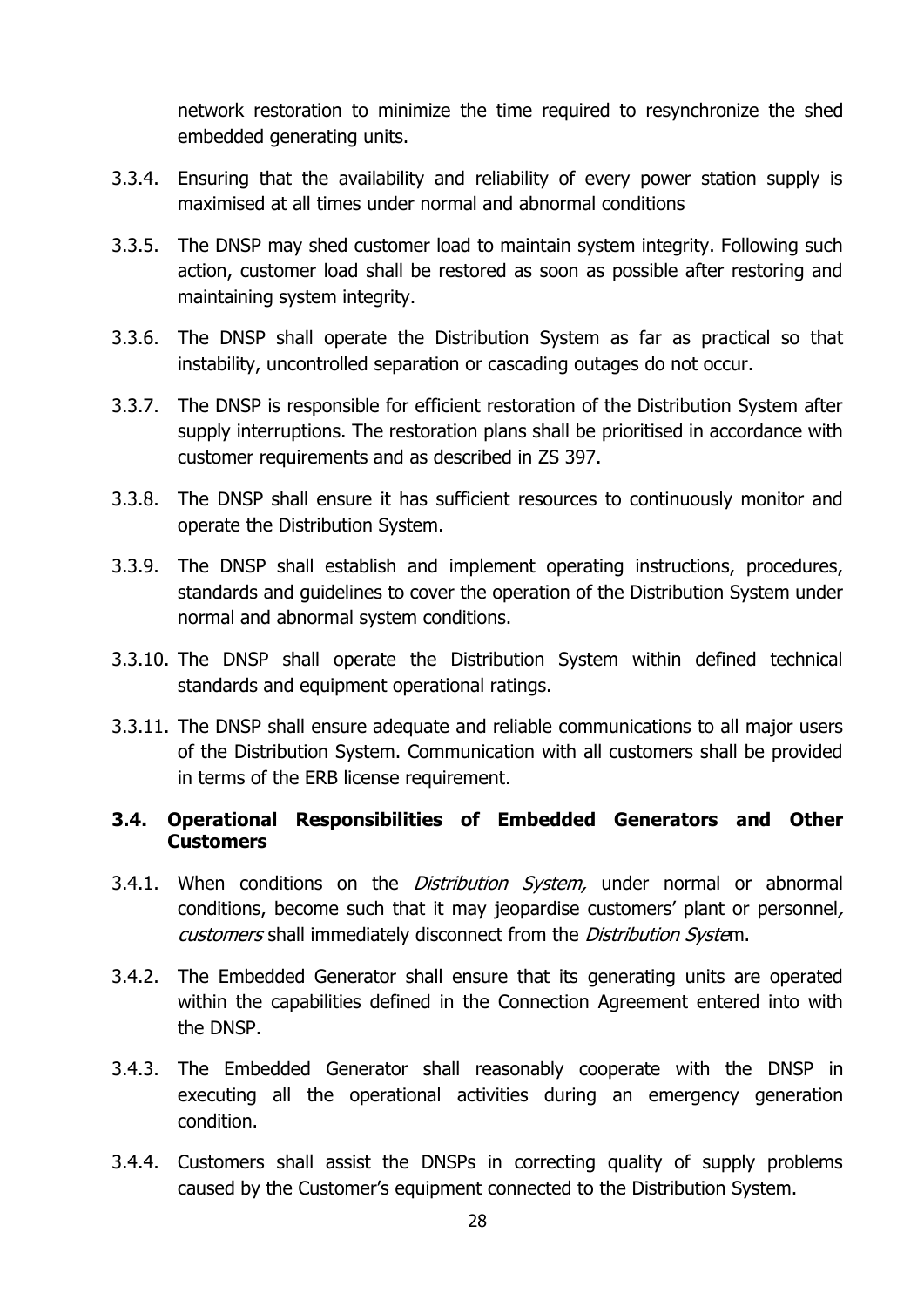- 3.4.5. Customers shall at all times operate their equipment in such a manner to ensure that they comply with the conditions specified in their supply agreement.
- 3.4.6. All customers must declare any co-generating plant (whether licensed or not) and specify the interlocking mechanism to prevent inadvertent parallel operation with the DNSP network.
- 3.4.7. Embedded generators shall have the required protection to trip in the event of a momentary supply loss causing an island condition to prevent paralleling out of synchronism due to auto-reclose functionality on the DNSP's network.

### **3.5. Operational Authority**

- 3.5.1. The DNSP shall have the authority to instruct operations on the Distribution System. Operational authority for other networks shall lie with the respective asset owners.
- 3.5.2. Network control, as it affects the interface between the DNSP and a customer, shall be in accordance with the operating agreements between the participants.
- 3.5.3. Except where otherwise stated in this code, no participant shall be permitted to operate the equipment of another without the permission of such other participant. In such an event the asset owner shall have the right to test and authorise the relevant operating staff in accordance with its own standards before such permission is granted.
- 3.5.4. Notwithstanding the provisions of section 3.3 (Operational Responsibilities of DNSPs) of this code, participants shall retain the right to safeguard their own equipment.

## **3.6. Operating Procedures**

- 3.6.1. The *DNSP* shall develop and maintain operating procedures for the safe operating of the *Distribution System*, and for assets connected to the Distribution System. These operating procedures shall be adhered to by participants when operating equipment on the Distribution System or connected to the Distribution System.
- 3.6.2. Each customer shall be responsible for his own safety rules and procedures at least in compliance with the relevant safety legislation. Customers shall ensure that these rules and procedures are compatible with the DNSP developed procedures defined in 3.6.1 above.
- 3.6.3. Customers and service providers shall enter into operating agreements, where not included in the supply agreement, as defined in the service provider licenses.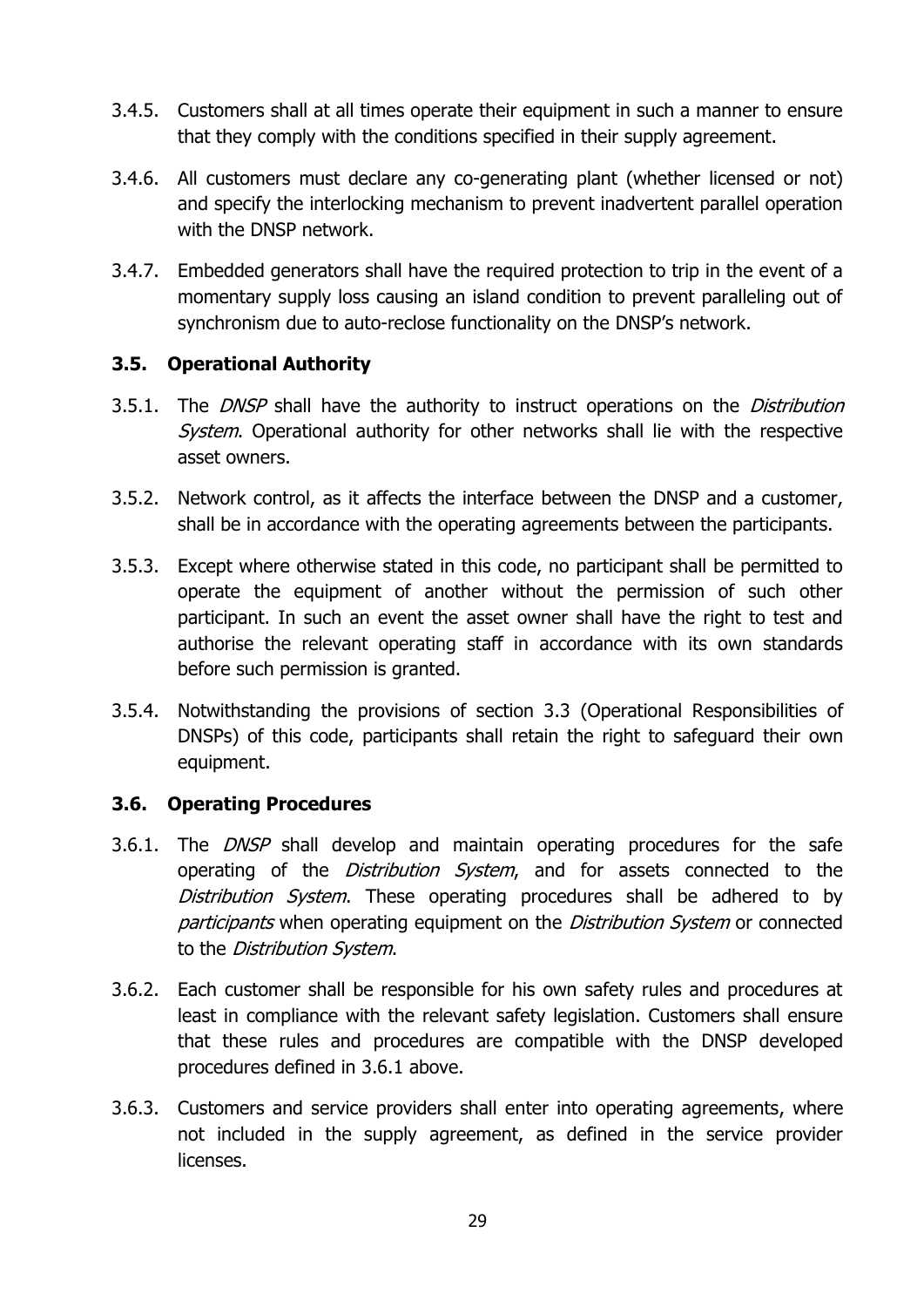## **3.7. Operational Liaison**

- 3.7.1. The *DNSP* shall be responsible for ensuring adequate operational liaison with connected participants.
- 3.7.2. The participants shall appoint competent personnel to operate their network and where needed shall establish direct communication channels amongst themselves to ensure the flow of operational information between the participants.
- 3.7.3. If any participant experiences an emergency, the DNSP may call upon other participants to assist to an extent as may be necessary to ensure that such emergency does not jeopardise the integrity of the Distribution System.
- 3.7.4. Pursuant to 3.7.3 above, the relevant participant shall ensure that the emergency notification contain sufficient details in describing the event including the cause, timing and recording of the event to assist the DNSP in assessing the risk and implications to the Distribution System and all the affected Customers' equipment.
- 3.7.5. For planned events, which have an identified operational effect on the Distribution System, or on Customers' equipment connected to the Distribution System, the relevant participant shall notify the DNSP.
- 3.7.6. Where it is possible for a customer to parallel supply points or transfer load or embedded generation from one point of supply to another by performing switching operations on the customer's network, the operating agreement shall cover at least the operational communication, notice period requirements and switching procedures for such operations.
- 3.7.7. The DNSP and customers shall agree on the busbar configuration(s) at each point of supply during normal and emergency conditions. The DNSP shall keep updated records of such agreements.

## **3.8. Emergency and Contingency Planning**

3.8.1. The *DNSP* shall develop and maintain emergency and contingency plans to manage the system contingencies and emergencies that affect the service delivery of the *Distribution System* and the Interconnected Power System.

Such plans shall be developed in consultation with all affected *participants*, and shall be consistent with internationally acceptable practices, and shall include but not be limited to:

a). under-frequency load shedding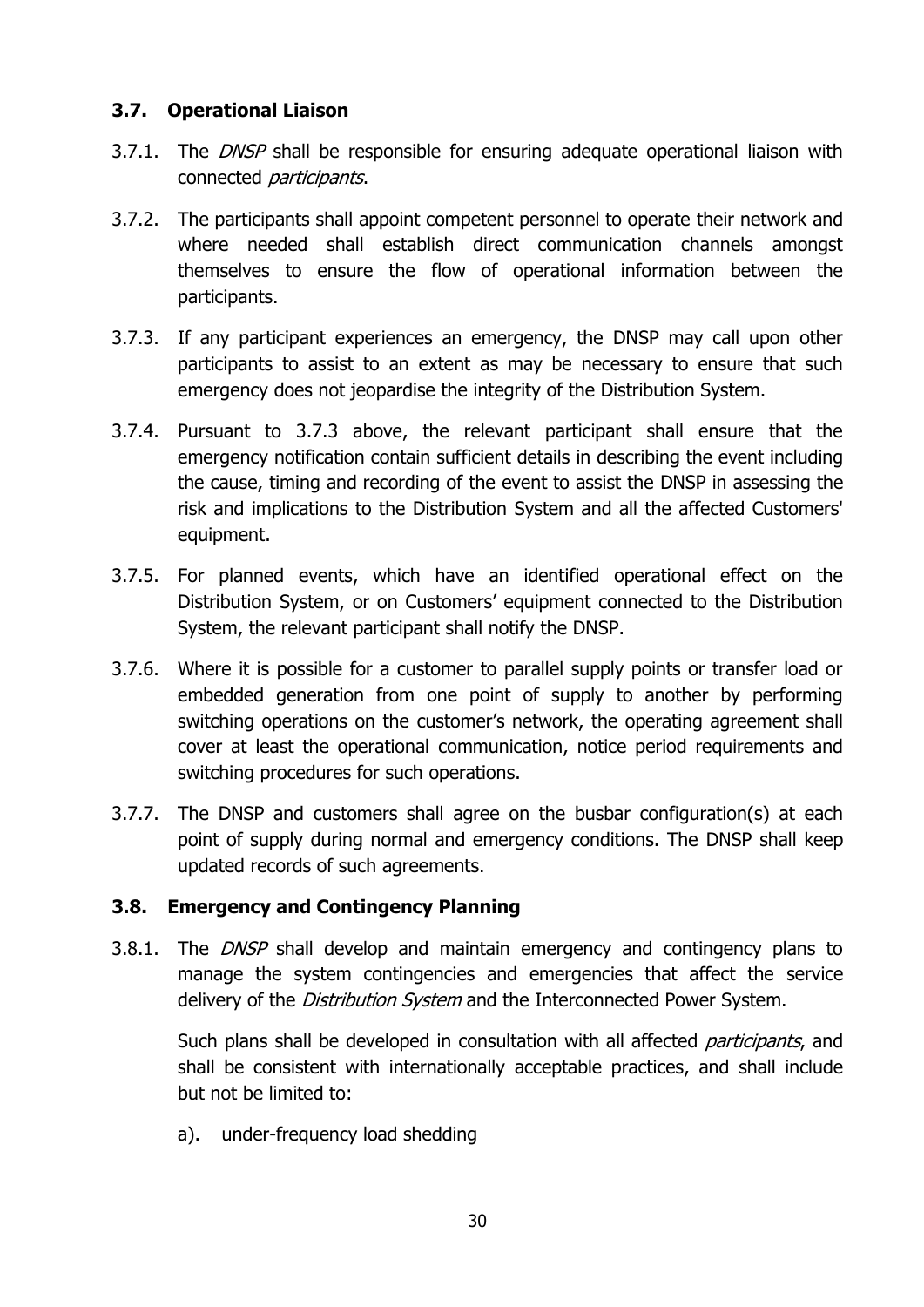- b). Prevention of voltage slide and collapse meeting any national disaster management requirements including the necessary minimum load requirements
- c). forced outages at any point of connection
- d). ensuring continuation of supply to every power station during normal and abnormal conditions
- e). Supply restoration.
- 3.8.2. Emergency plans shall enable the safe and orderly recovery from a partial or complete system collapse, with minimum impact on customers.
- 3.8.3. All contingency and emergency plans shall be reviewed every two years or in accordance with changes in network conditions.
- 3.8.4. All contingency and emergency plans shall be verified by audits, if possible by using onsite inspections actual tests and simulations. In the event of such tests causing undue risk or undue cost to a participant, the DNSP shall take such risks or costs into consideration when deciding whether to conduct the tests.

Any tests shall be carried out at a time that is least disruptive to the participants. The costs of these tests shall be borne by the respective asset owners. The DNSP shall ensure the co-ordination of the tests in consultation with all affected participants.

- 3.8.5. The DNSP shall, in consultation with the TNSP and SO, set the requirements and implement:
	- a). Automatic and manual under frequency load shedding in accordance with the *System Operator's* requirements.
	- b). Automatic and manual under voltage load shedding to prevent voltage collapse.
	- c). Manual load shedding to maintain network integrity.
- 3.8.6. Participants shall make available loads and schemes with appropriate signals including under frequency, under voltage breaker status etc to comply with clause 3.8.5.
- 3.8.7. The DNSP shall be responsible for determining emergency operational limits on the Distribution System, updating these periodically and making these available to the participants.
- 3.8.8. The DNSP shall conduct network studies which may include but not be limited to load flow, fault level, stability and resonance studies to determine the effect that various component failures would have on the reliability of the Distribution System.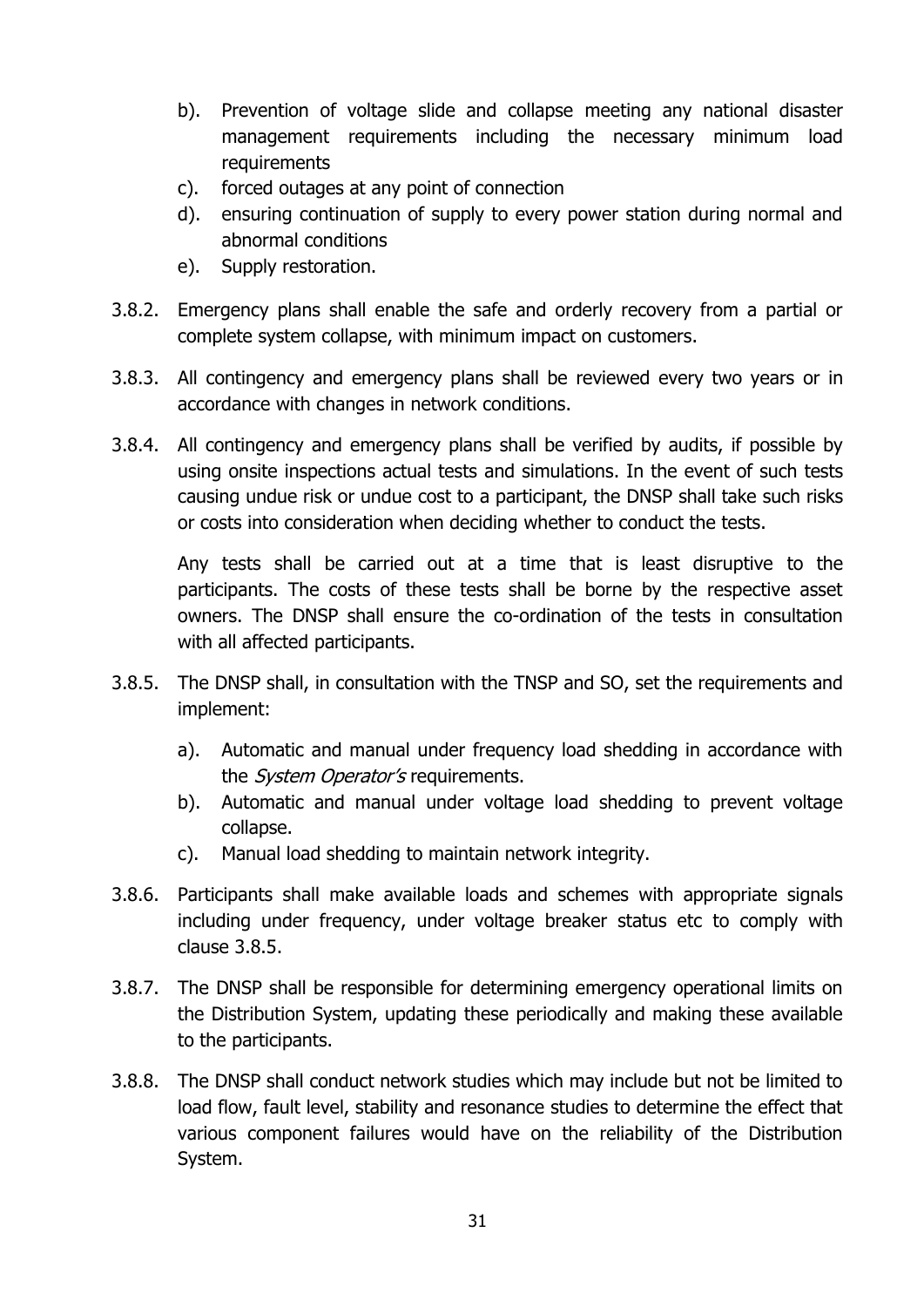## **3.9. Operation during Abnormal Conditions**

- 3.9.1. During *abnormal operating conditions* the *DNSP* shall be obliged to take necessary precautionary measures to prevent network disturbances from spreading and to restore supply to *consumers*.
- 3.9.2. The DNSP shall cooperate with the SO, TNSP and RO in taking corrective measures in the event of abnormal conditions on the *Distribution System*. The corrective measures shall include both supply-side and demand-side options. Where possible, warnings shall be issued by the DNSP to affected participants on expected utilisation of any contingency resources.
- 3.9.3. The DNSP shall be entitled to disrupt some sections of the network in the event of a prolonged disturbance resulting from unsuccessful corrective measures undertaken.
- 3.9.4. Termination of the use of emergency resources shall occur as the order of return being determined by the most critical loads, first in terms of safety and then plant.
- 3.9.5. During emergencies that require load shedding, the request to shed load shall be initiated in accordance with procedures prepared by the DNSP.

## **3.10. Independent Actions by Participants**

3.10.1. Each *participant* shall have the right to reduce supply or demand, or disconnect a *point of connection* under emergency conditions, if such action is necessary for the protection of life or equipment and shall give advance notice of such action where possible. Where a point of connection has been disconnected under emergency conditions without giving advance notice, the participant who has carried out such action shall notify the other participants immediately after carrying out such action.

## **3.11. Demand and Voltage Control**

- 3.11.1. The *DNSP* shall implement demand control measures when:
	- a). Instructed to by the SO or RO;
	- b). Abnormal conditions exist on the *Distribution System*,
	- c). Multiple outage contingency exists resulting in *island* grid operation
	- d). Any other operational event the *DNSP* deems to warrant the implementation of demand control measures for the safe operation of the Distribution System.
- 3.11.2. Demand control shall include but not limited to:
	- a). Customer demand management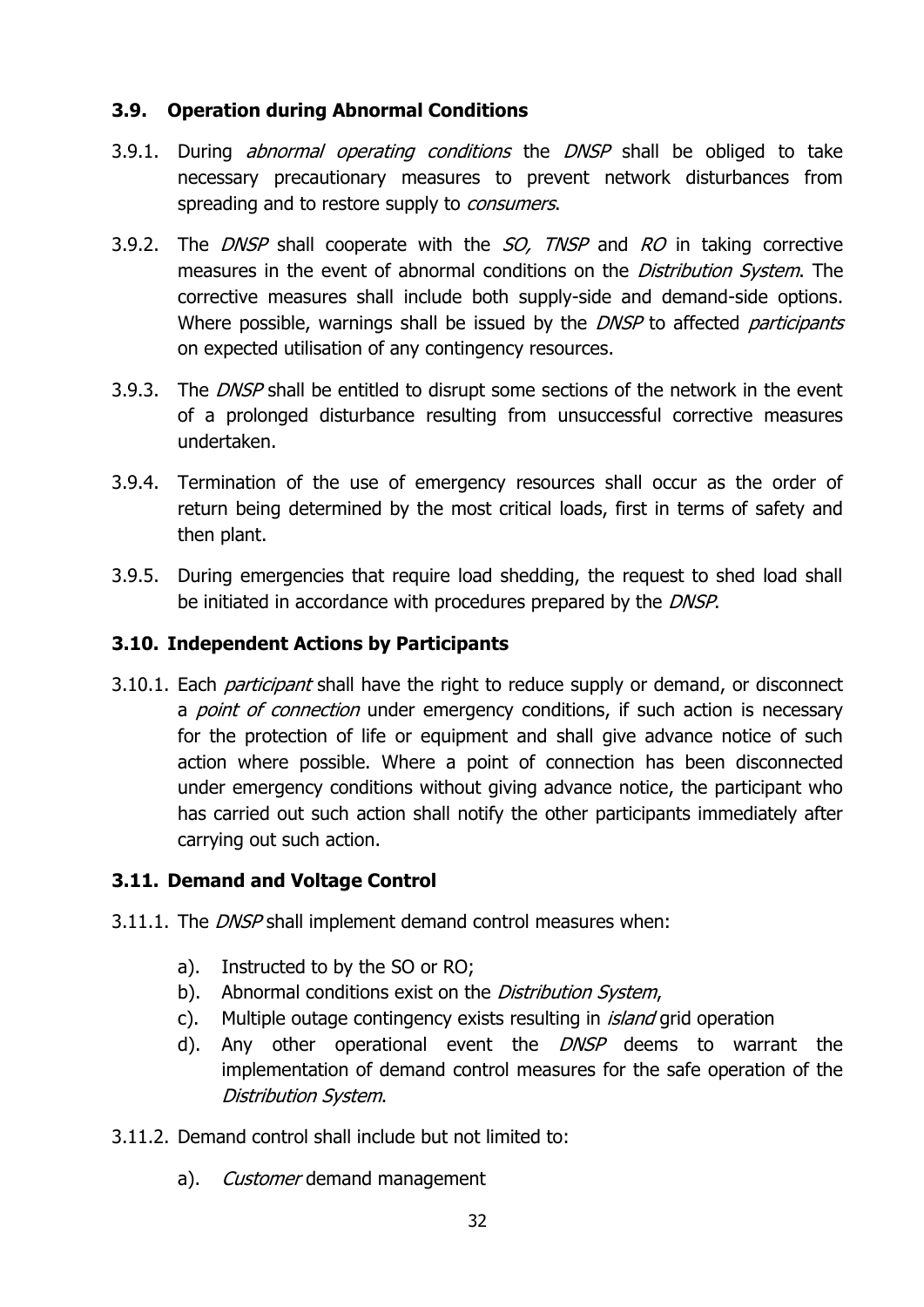- b). Automatic under-frequency load shedding
- c). Automatic under-voltage load shedding
- d). Emergency manual load shedding
- e). Voluntary load curtailment
- 3.11.3. The DNSP shall develop load reduction procedures, which shall be regularly updated, to reduce load in a controlled manner taking cognisance of the type of load.
- 3.11.4. The DNSP shall endeavour to maintain system voltage to be within statutory limits at the points of supply or otherwise as agreed in the operating/supply agreement.

## **3.12. Fault Reporting and Analysis/Incident Investigation**

- 3.12.1. The *end-use customers* and *Embedded Generators* shall report the loss of major loads or *generation* (as agreed by the *participants*) to the *DNSP* within 15 minutes of the event occurring. Notice of the intention to reconnect such shall be given with at least 15 minutes advance notice to enable the *DNSP* to take any necessary action required.
- 3.12.2. The DNSP shall investigate all incidents that materially affected the quality of supply to another participant. The DNSP shall initiate and co-ordinate such an investigation and make available the findings of such investigation to affected participants on request.
- 3.12.3. The findings of such an investigation shall include where relevant:
	- a). Date and time of the incident
	- b). Location of the incident
	- c). Duration of the incident
	- d). Equipment involved
	- e). Cause of the incident in compliance with ZS 397
	- f). Demand control measures undertaken specifically recording the customer MWs shed and energy lost as a result of the measures taken.
	- g). Supply restoration details.
	- h). Embedded Generation interrupted
	- i). Under-frequency Load shedding response
	- j). Estimated date and time of return to normal service
	- k). *Customer* load tripped MW and energy lost when incident occurred or as a direct result of incident not including any Demand Control Measures taken
	- I). Estimate number of *customers* having lost supply.
	- m). Recommendations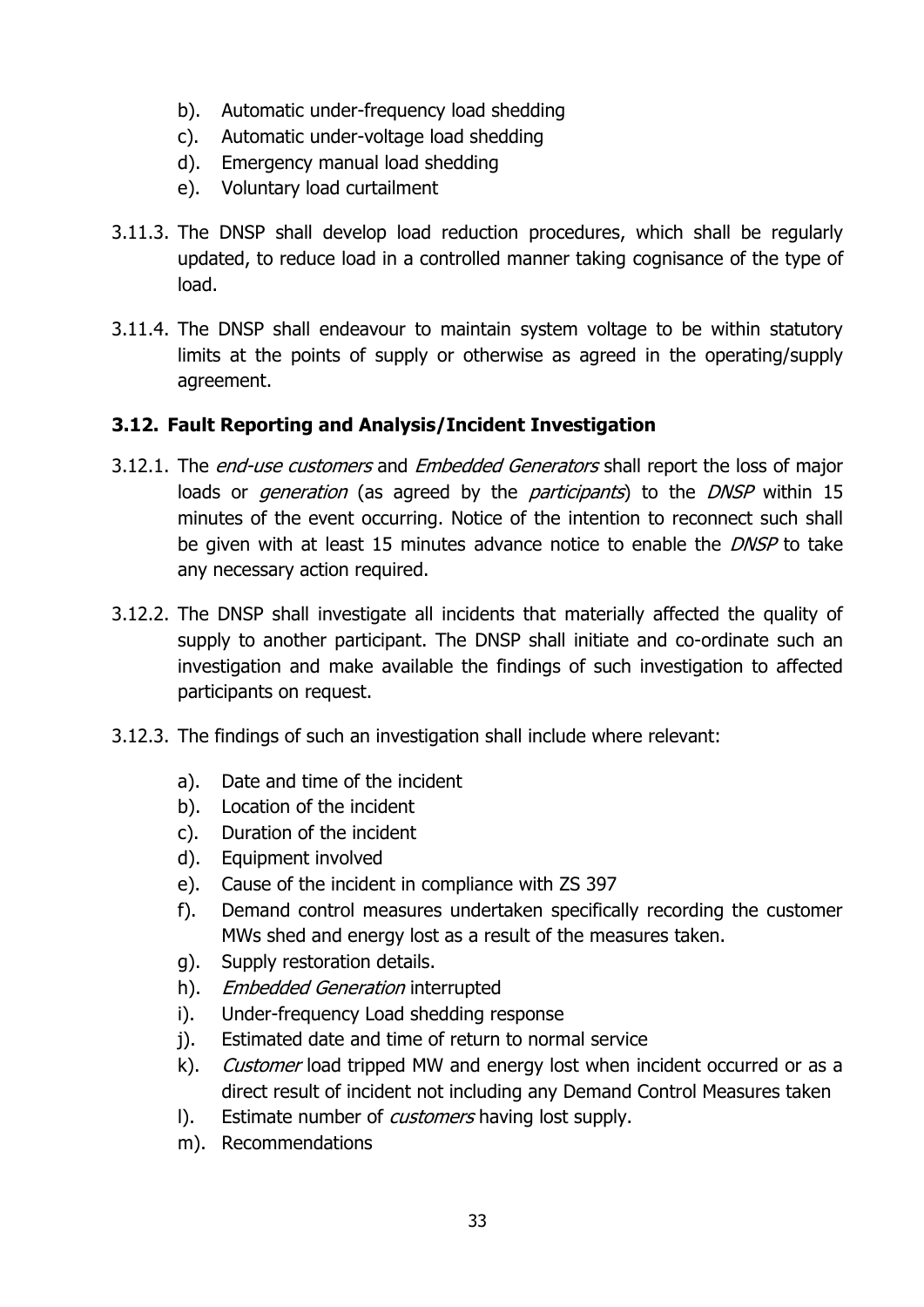3.12.4. Any participant shall have a right to request an independent audit of the findings, at its own cost. If these audit findings disagree with the original findings, the participant may follow the dispute resolution mechanism as specified in the Governance Chapter.

## **3.13. DNSP Maintenance Program**

- 3.13.1. Each *DNSP* shall have a maintenance philosophy against which their maintenance practices and programs are compiled and documented in accordance with utility best practice. These documented maintenance programs must be auditable.
- 3.13.2. The DNSP shall compile at least an annual maintenance plan in line with the budget period.
- 3.13.3. Accurate records of maintenance done shall be kept for a period of at least 5 years.
- 3.13.4. The DNSP shall schedule planned outages in coordination with the maintenance requirements of other participants connected to the affected network.
- 3.13.5. All participants that may be affected by the planned outages will be informed at least five days in advance.

## **3.14. Testing and Monitoring**

- 3.14.1. A *participant* has the right to request to test and / or monitor any equipment at the point of connection to the Distribution System to ensure that the participants are not operating outside the technical parameters specified in any part of the Distribution Grid Code and other applicable standards which the *participants* are required to comply with. Such testing and / or monitoring shall be carried out as mutually agreed by the *parties*.
- 3.14.2. A participant found to be operating outside the technical parameters shall, within such time agreed upon by the parties involved, remedy the situation or disconnect from its network the equipment causing problems.
- 3.14.3. Any dispute arising out of the test and monitoring process shall be resolved through the dispute resolution mechanism in the *Governance Chapter*

## **3.15. Safety Co-ordination**

3.15.1. The *DNSP* shall comply with relevant legislation and develop Operating Regulations to ensure safety of personnel whilst operating on the *Distribution* System or any equipment connected to the *Distribution System*.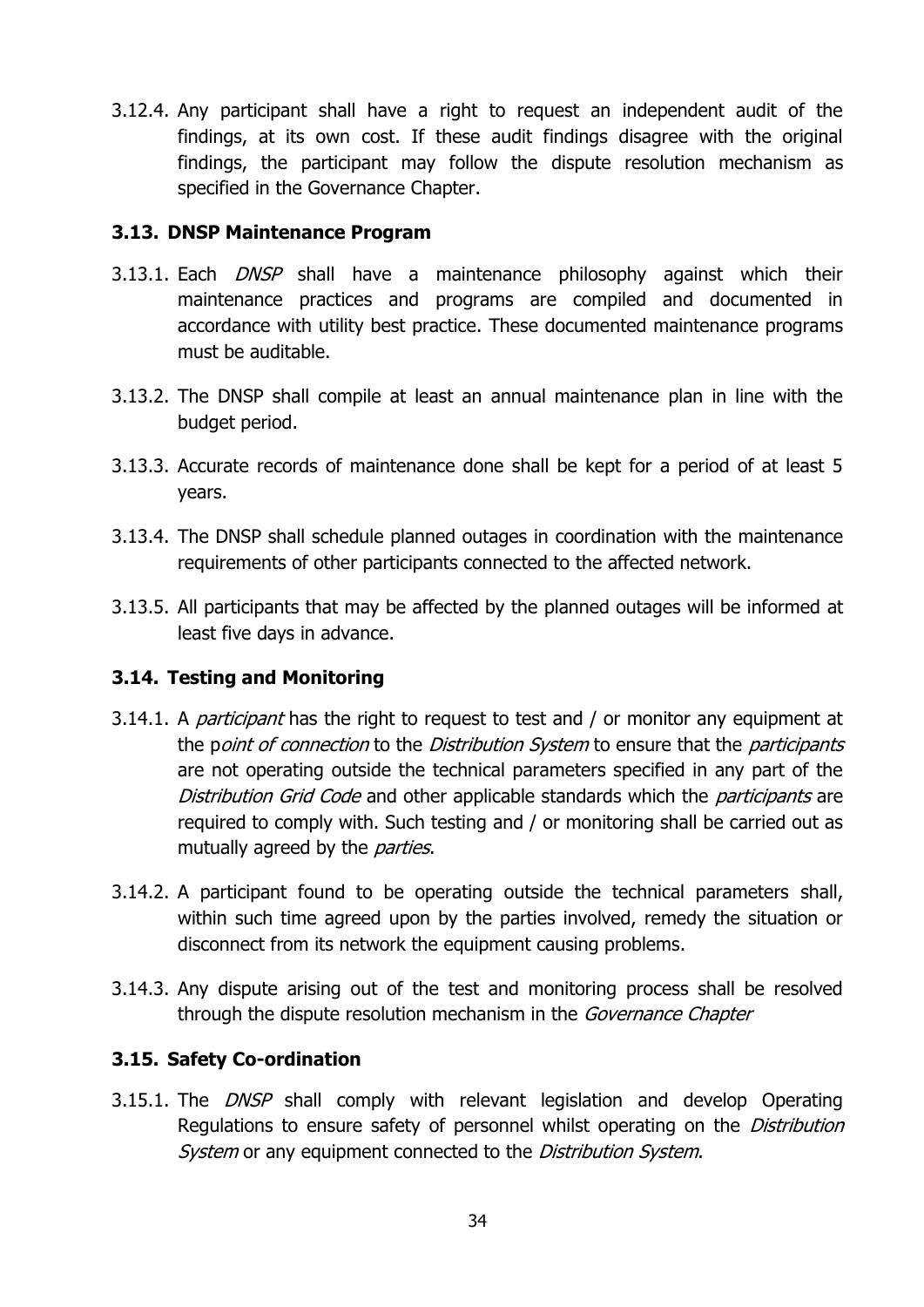- 3.15.2. Where operational boundaries exist, there shall be a joint agreement on operating procedures to be complied with by all affected participants.
- 3.15.3. There shall be written authorization of personnel who operate on or work on live equipment forming part of or connected to the Distribution System.
- 3.15.4. The "Operating Regulations" referred to in section 3.15.1 of this code shall include rules and regulations for the safe operating of plant, continuity of supply and authorization of personnel related to the operating of HV/EHV, MV and LV equipment.

## **3.16. Disconnection and Reconnection**

- 3.16.1. The *DNSP* may disconnect supply to the *customer's* supply address if the customer fails to comply with the written notice of non-compliance issued by the DNSP or any arrangement entered into by the DNSP and the *customer* which the customer has failed to comply with including non-compliance with the DNSP applicable standards.
- 3.16.2. The DNSP shall have the right to interrupt or disconnect supply if a threat of injury or material damage is anticipated as a result of the malfunctioning of the electrical installation equipment on the Customer's premises or on the Distribution System.
- 3.16.3. The DNSP may disconnect immediately without notice the supply to the customer's supply address if:
	- a). The supply of electricity to a *customer* is used anywhere else other than at the *customer's* premises as specified in the *connection agreement*.
	- b). A *customer* takes at the *customer's* supply address electricity supplied to another customer.
	- c). A *customer* is tampering with or permits tampering with the meter and associated components.
	- d). A *customer* allows electricity supply to bypass the meter without the DNSP's consent.
- 3.16.4. Customer (connected at MV and HV/EHV levels) shall give at least five days written notice to the DNSPs of any intended voluntary disconnection.
- 3.16.5. The DNSP shall reconnect supply to the customer on request by the customer or retailer on behalf of the customer subject to compliance with the relevant provisions of the Distribution Grid Code and other DNSP applicable standards including the timing of reconnection and any reconnection charge imposed by the DNSP.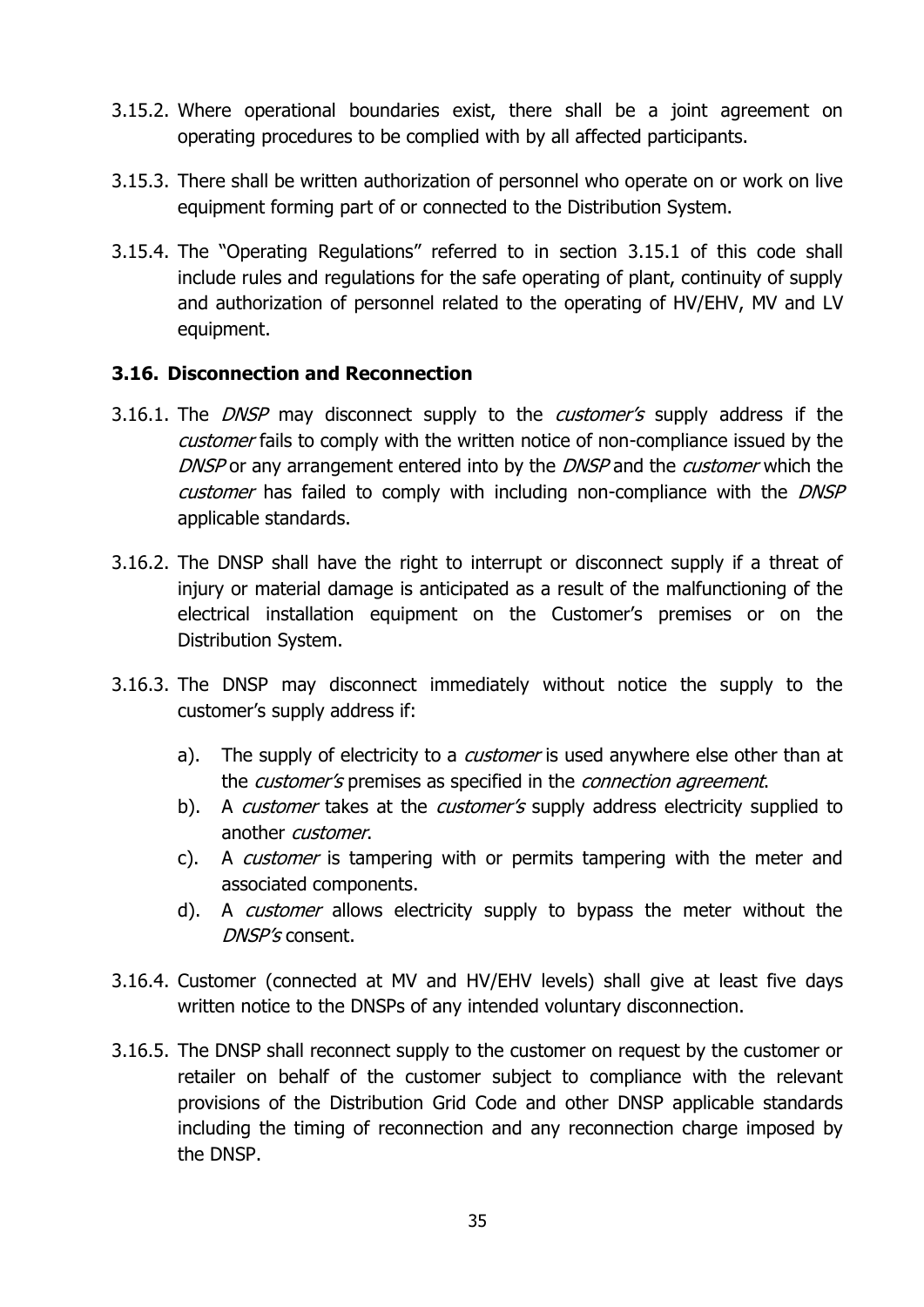# **3.17. Commissioning and Connection**

- 3.17.1. MV and HV/EHV *customers* shall supply commissioning programmes to the *DNSP* control and operating facility at least 1 month in advance. Subsequently, a notice of first connection shall be given to the *DNSP* control and operating facility at least 2 weeks before actual connection. Details of the information required shall include but not limited to the following:
	- a). Commissioning procedures and programmes
	- b). Documents and drawings required
	- c). Proof of compliance with standards
	- d). Documentary proof of the completion of all required tests
	- e). SCADA information, to be available and tested before commissioning
	- f). Site responsibilities and authorities.
- 3.17.2. When commissioning equipment at the point of connection, the DNSP shall liaise with the affected participants on all aspects that could potentially affect their operation.
- 3.17.3. The DNSP and customers shall perform all commissioning tests required in order to confirm that the DNSP's and the customers' plant and equipment meet all the requirements of the Distribution Grid Code before being connected to and energized from the Distribution system.

## **3.18. Outage scheduling and co-ordination**

## **3.18.1. Responsibilities of the DNSP**

- 3.18.1.1. *DNSPs* shall, with reference to the relevant network *Service Providers* outage plans and relevant *Generators* outage programs, compile the daily outage schedule which shall:
	- a). endeavour to cater for the planned maintenance and commissioning of new equipment
	- b). describe the planned outage
	- c). identifies the risks and impact on network performance describe the practical contingency plans devised to counter risks, and
	- d). define the roles and responsibilities of the personnel designated to manage and minimize the impact of these outages on the *Distribution* System and its users.
- 3.18.1.2. Notwithstanding clause 3.18.1.1 above, the DNSP shall co-ordinate relevant outages with the SO.
- 3.18.1.3. In addition to paragraph 3.18.1.1 above, the DNSP may require information from the Customers regarding major plant and associated equipment which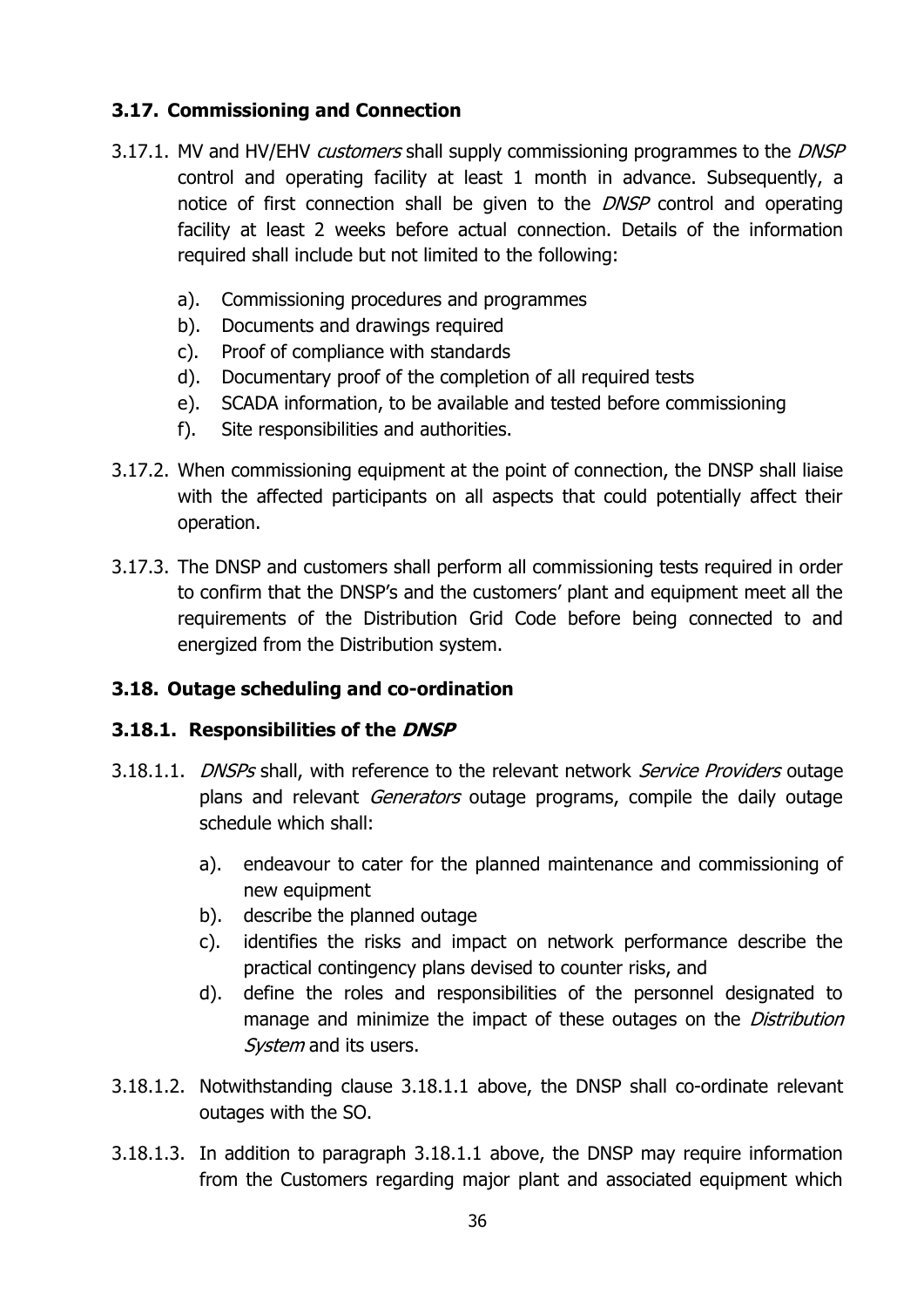may affect the performance of the Distribution System and may require additional resources to be committed during the outage planning process.

- 3.18.1.4. Customers with co-generation and Embedded Generators with the maximum capacity greater than 1MW shall furnish to the DNSP information on planned outages in order for the DNSP to properly plan, and coordinate its control, maintenance and operation activities.
- 3.18.1.5. The Distribution outage schedule shall be submitted to the ERB upon request.

## **3.18.2. Risk-related Outages**

- 3.18.2.1. All risk-related outages shall be scheduled with an executable contingency plan in place. The compilation of the contingency plan is the responsibility of the relevant DNSP.
- 3.18.2.2. Contingency plans shall address:
	- a). Safety of personnel
	- b). Security and rating of equipment
	- c). Continuity of supply
- 3.18.2.3. The relevant control centres shall confirm that it is possible to execute the contingency plan successfully.

## **3.18.3. Communication of System Conditions, Operational Information and Distribution System Performance**

- 3.18.3.1. The *DNSP* shall be responsible for providing *participants* with operational information as may be agreed from time to time. This shall include information regarding *planned* and *forced outages* on the *DNSP*.
- 3.18.3.2. The DNSP shall inform participants of any network condition that is likely to impact the short and long-term operation of that participant.
- 3.18.3.3. The DNSP shall record operational information as specified in the Information Exchange Code. This information shall be made available to all participants on request.

#### **3.18.4. Unplanned Interruptions or Outages**

- 3.18.4.1. In case of unplanned interruptions or *outages* the *DNSP* may require a customer to comply with reasonable and appropriate instructions from the DNSPs and may further:
	- a). Require the *customer* to provide the *DNSP* emergency access to customer owned distribution equipment normally operated by the DNSP or *DNSP* owned equipment on *customer's* property.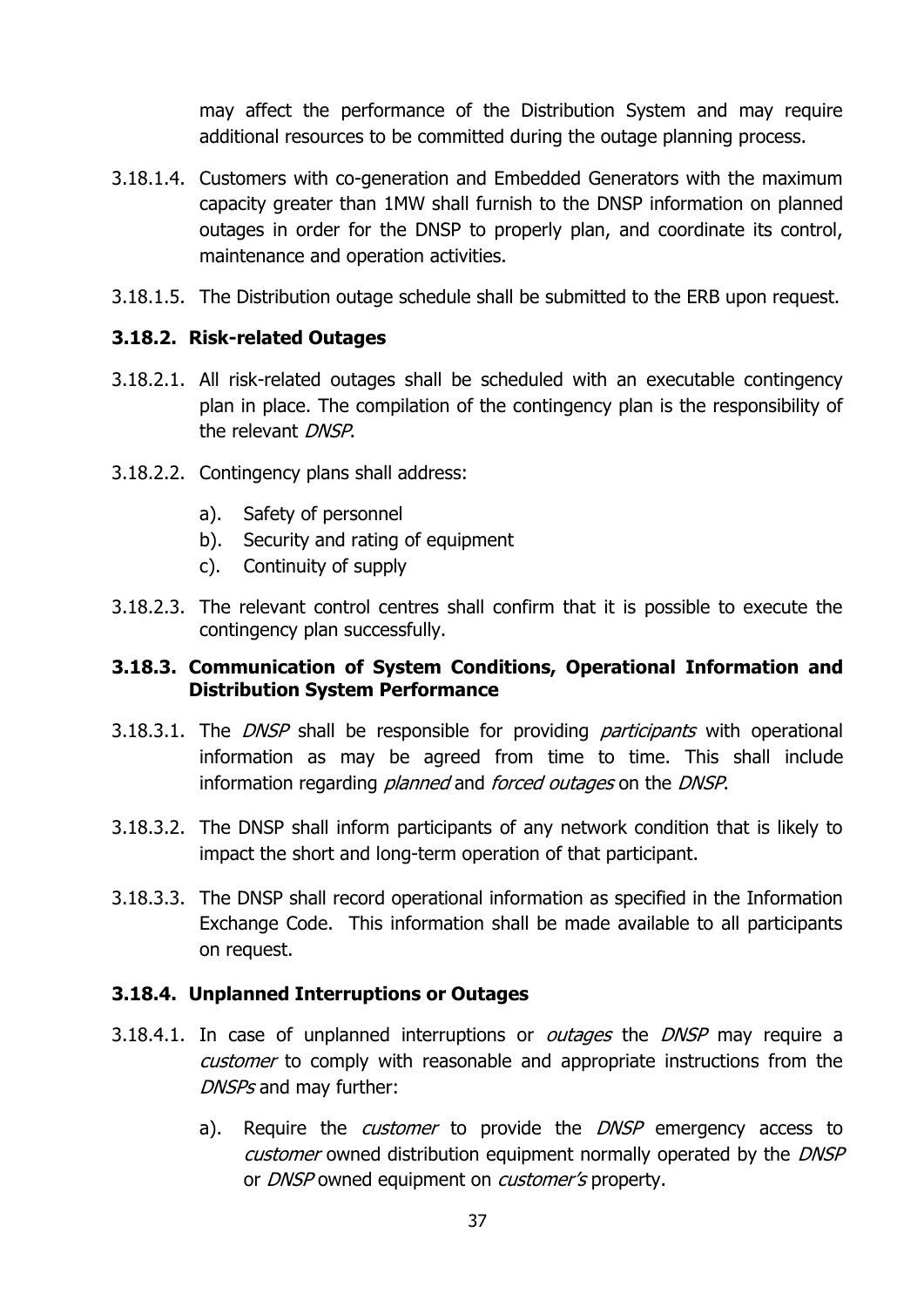- b). Interrupt supply to the *customer* to effect repairs to the *Distribution* System.
- 3.18.4.2. Subsequent to clause 3.18.4.1, the DNSP shall make arrangements to keep customers informed about the expected duration and other details following unplanned interruptions.

## **3.18.5. Refusal/Cancellation of Outages**

- 3.18.5.1. No participant may unreasonably refuse an outage request, postpone or cancel a previously accepted outage.
- 3.18.5.2. In the event of cancellation/postponement of an outage each participant shall bear its own cost. Where the cancellation/ postponement is unreasonable, the cost shall be borne by the participant who caused the cancellation/ postponement.

## **3.18.6. Planned Interruptions or Outages**

For planned interruptions or outages the *DNSP* shall act in accordance with the ZS 397 and provide the affected *Customers* with information relating to the expected date of the outage, time and duration of the outage and shall establish reasonable means of communication to the *Customers* for outage related enquiries.

## **3.19. Tele-control**

Where Tele-control facilities are shared between the *DNSP* and other participants, the DNSP shall ensure that operating procedures are established in consultation with the *participants*.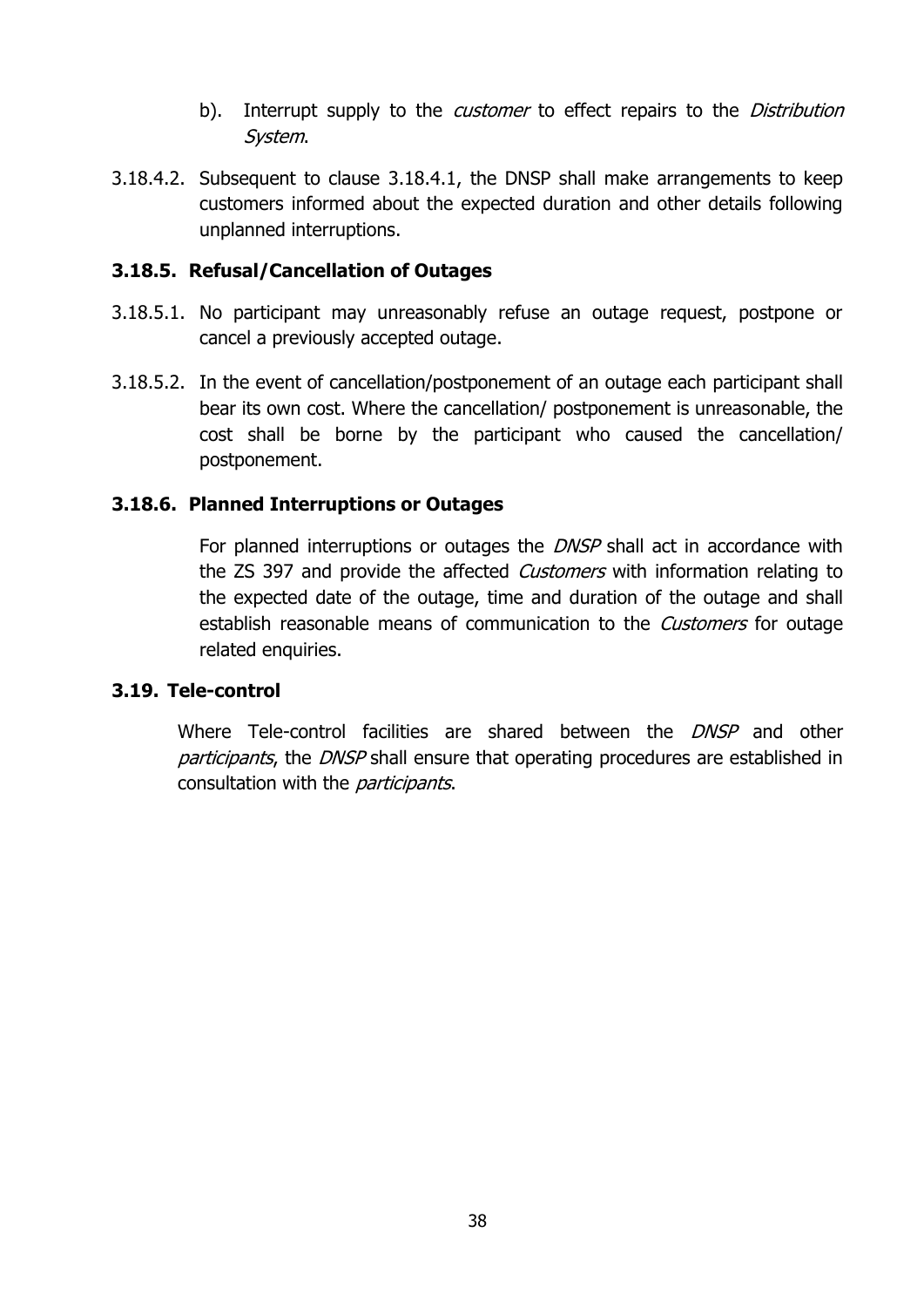# **4. METERING CHAPTER**

## **4.1. Objectives**

- 4.1.1. To ensure compliance with minimum requirements for tariff metering and energy trading metering installations;
- 4.1.2. To define responsibilities for metering installations.
- 4.1.3. To ensure that appropriate procedures are followed by the DNSP of electricity (referred to as 'licensee' in ZS 397 and in this code) and its metering service provider regarding the maintenance, validation, collection, processing and verification of metering data.

# **4.2. Scope of Application**

- 4.2.1. The Metering Chapter shall apply to:
	- a). Transmission Network Service Providers (TNSPs)
	- b). *DNSPs*
	- c). Embedded Generators/Net metering
	- d). Traders / Retailers
	- e). Resellers
	- f). Metering *service providers* contracted by *participants*
	- g). Other entities with equipment connected to the *TNSPs* or *Distribution* System
- 4.2.2. The provisions for customers' rights and obligations in this code shall be referenced in the connection agreements with the licensee.

# **4.3. Application of the Metering Chapter**

This chapter is applicable to:

- a). metering installations used for the measurement of active and (where relevant) reactive energy and demand (where relevant)
- b). the design of the metering installation
- c). the provision, installation, commissioning and maintenance of metering equipment
- d). the minimum requirements of equipment used in the process of electricity metering
- e). testing procedures for metering installations
- f). the collection and verification of metering data
- g). storage requirements for metering data,
- h). standards for the competencies of *participants*.
- i). net metering for participants connecting to distribution system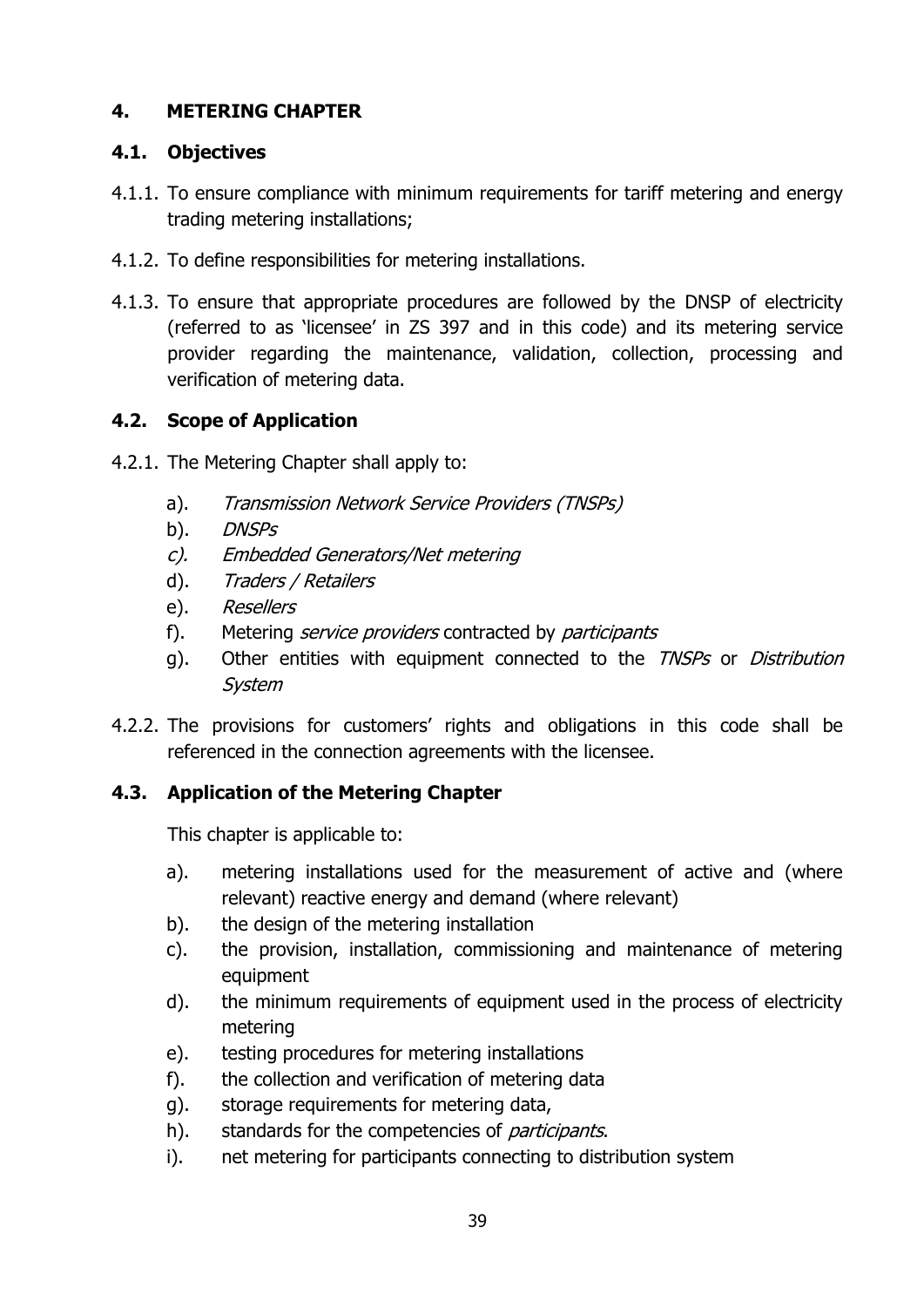## **4.4. General Provisions**

- 4.4.1. ZS 647: *Code of practice for* electricity metering specifies the minimum requirements that *metering installations* and *metering service providers* shall comply with. This code regulates conformance to these requirements.
- 4.4.2. The *licensee* shall only make use of metering equipment that has been certified by an accredited laboratory in terms of ZS 647.
- 4.4.3. Should there be a conflict in the interpretation between these provisions and any other national rationalized specification; the metering code shall take precedence.

## **4.5. Metering requirements**

## **4.5.1. Installation design requirements**

- 4.5.1.1. The licensee shall ensure that the design of a metering installation complies with all requirements as specified in  $ZS$  647 including the following:
	- a). The requirements for main and check or backup metering equipment;
	- b). The requirement for full four quadrant metering to be installed where active and reactive energy flow is in both directions.
	- c). The requirements for primary plant (Current and Voltage instruments transformers) where relevant.
	- d). The requirements for the meters specified to cater for the requirements of the applied tariff to the *customer*,
	- e). The requirements for metering data retrieval equipment to be catered for in the design based on the requirements of the licensee. For all TNSPs metering installations equipment shall be installed to allow for remote interrogation of metering data.
	- f). Where AMR (automated meter reading) is utilized for large customers then the appropriate standard shall be complied with.
- 4.5.1.2. Metering equipment shall preferably be installed at the point of supply which defines the commercial boundary between the licensee and the customer. Where this is not possible, the metering point shall be located at the point agreed between the licensee and the customer.

## **4.5.2. Metering equipment installation**

4.5.2.1. Where own metering staff or metering *service providers* are contracted for any work related to metering, the *licensee* remains accountable to ensure compliance with the requirements of the metering code and the technical requirements referenced therein. The *DNSP (or licensee*) shall thus only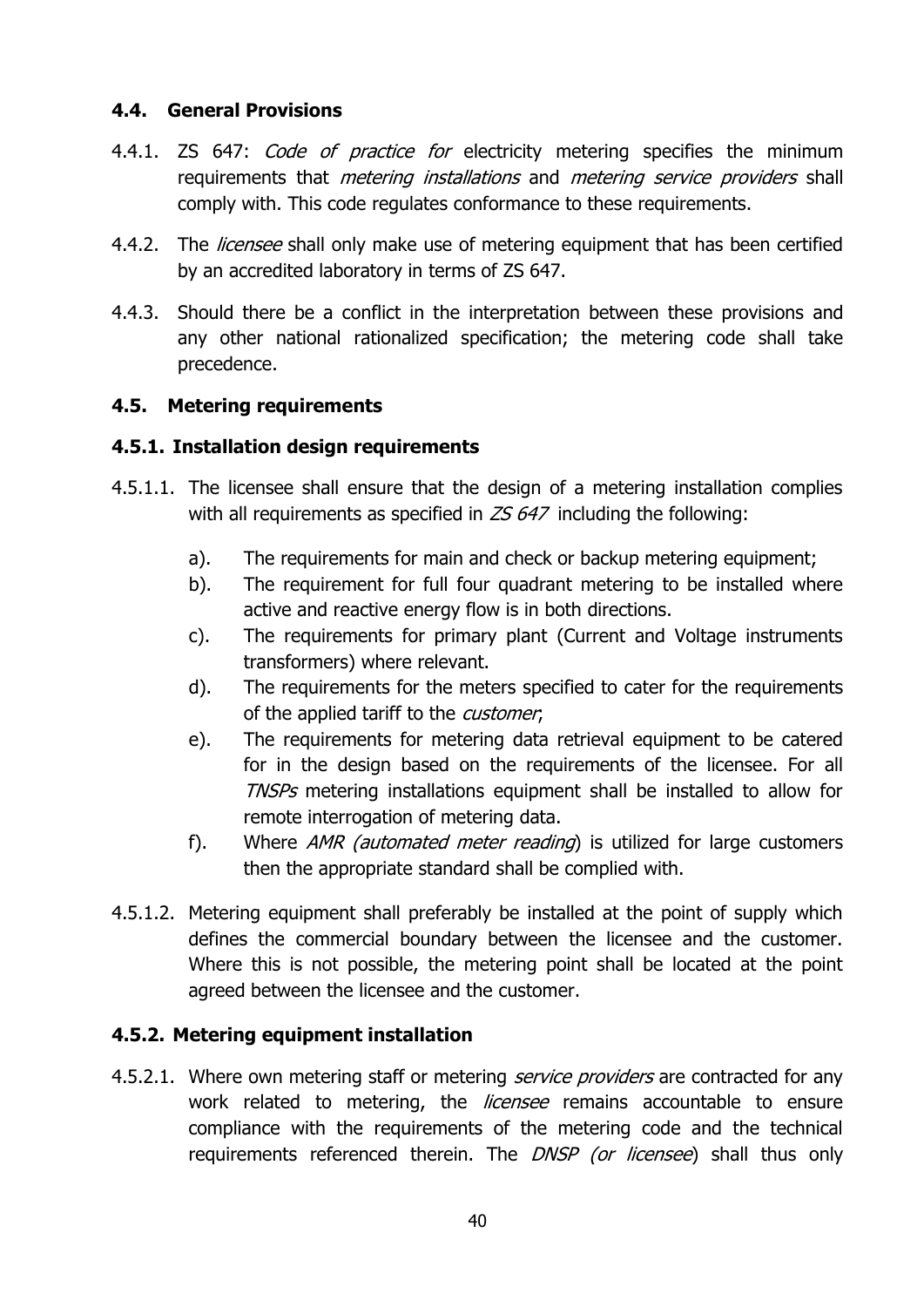appoint own metering staff or metering service providers that have the necessary skills and authorization to install metering equipment.

- 4.5.2.2. All primary and secondary metering equipment shall be calibrated before installation
- 4.5.2.3. Commissioning of equipment shall be done following procedures that cater for the minimum testing requirements

### **4.5.3. Metering equipment maintenance**

- 4.5.3.1. The electricity *DNSP (or licensee*) shall appoint own metering staff or metering service providers that have the necessary skills and authorization to maintain metering equipment.
- 4.5.3.2. Metering installations shall be maintained according to the requirements and frequency specified in ZS 647
- 4.5.3.3. For prepayment meters the inspection procedure shall be followed as stated in ZS IEC 62055-31.

#### **4.5.4. Metering equipment access**

- 4.5.4.1. Metering equipment owned by the *licensee, retailer* or *metering service* provider but installed on the customer's premises shall remain the property of the *service provider*.
- 4.5.4.2. *Customers* shall not tamper or permit tampering with metering equipment owned by the licensee or any other service provider.
- 4.5.4.3. Except with written consent by the owner, access by *customers* or *customer* representatives to meters, metering circuits and metering data shall be restricted to ensure that the integrity of the metering device, metering installation and meter data are not at risk.
- 4.5.4.4. *Customers or custome*r representatives shall not have direct access to meters to obtain any metering information. Direct access includes access gained by downloading the metering information from the meter directly through the digital communication interface, or remotely through any communication media such as a PSTN or GSM modem, or any other means other than visual access. Requests from *customers* to read their own meters shall not be unreasonably refused.
- 4.5.4.5. Except with written consent by the owner, customers or customer representatives shall not install any metering or other equipment integrated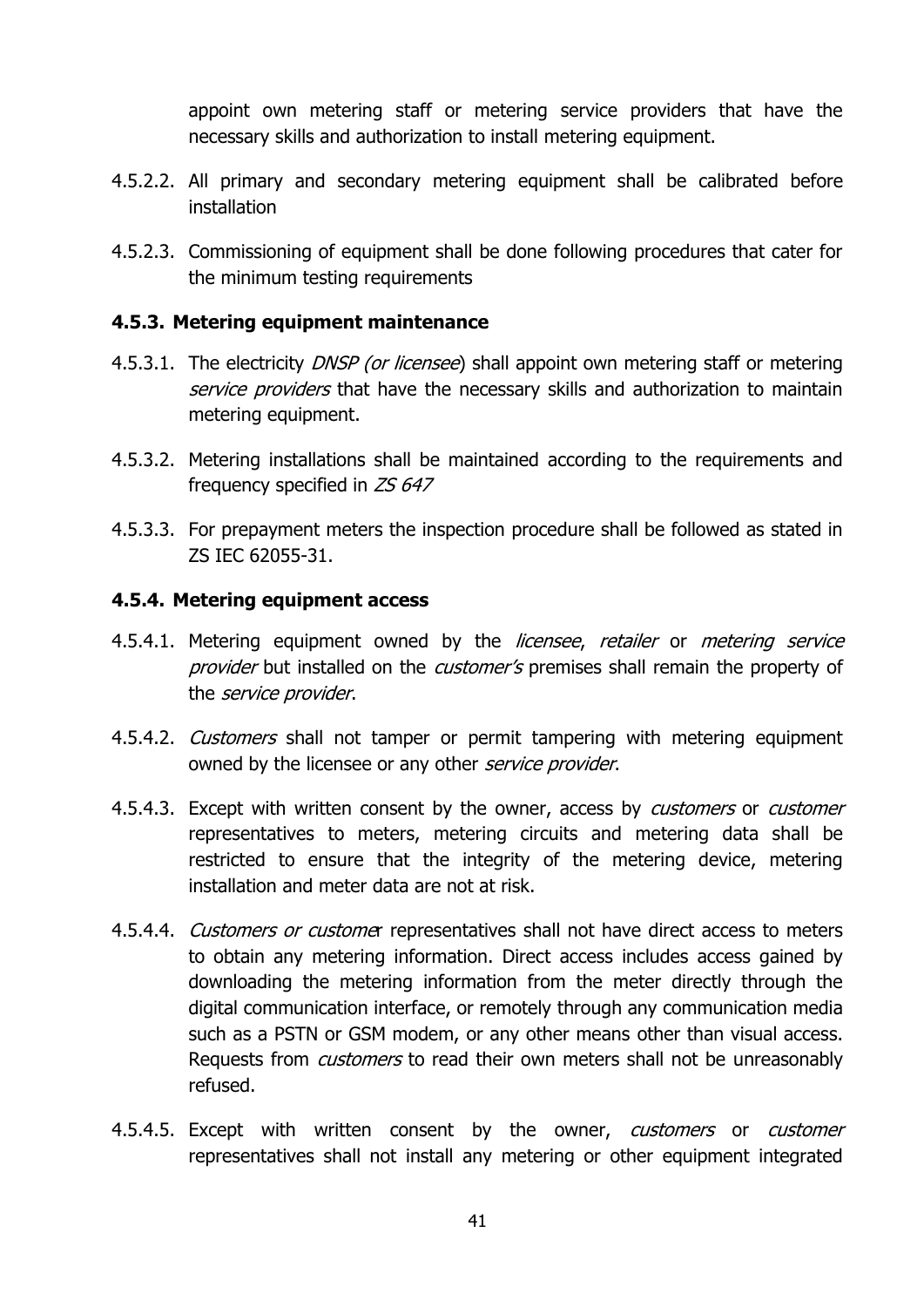into the licensees  $CT$  and  $VT$  metering circuits, test blocks, terminals, or any portion forming part of the electrical metering installation.

- 4.5.4.6. *Customers* shall provide reasonable access to the metering equipment owned and operated by the *licensee, metering service provider* or *retailer* but installed on the *Customer's* premises provided an official identification is produced on request.
- 4.5.4.7. Where metering installation is situated in a restricted area, then a procedure (s) applicable legislation and/ or as agreed between the parties shall be followed to gain access to the equipment.
- 4.5.4.8. If a *customer* or his representative requires real time energy pulses (kWh & kVArh) at a metering installation, the licensee shall provide the real-time energy pulses through mutual agreement. The *customer* shall bear the costs of installation in such an event.
- 4.5.4.9. Any changes that may affect the parties' authorised and safe access to the metering equipment shall be reported as soon as it is brought to either party's attention.

### **4.5.5. Metering data access**

- 4.5.5.1. Official metering data shall be made available by the *licensee* on request by the customer in a format agreed upon between the parties.
- 4.5.5.2. The *licensee* shall make available all formats at which it can provide data to the participant.

All new formats shall be negotiated between the *licensee* and the affected participant.

- 4.5.5.3. The *licensee* shall store all metering data information in a central database for at least 5 years. The *licensee* shall ensure that the database is maintained and continuously updated. The data shall be made available upon request by the regulator.
- 4.5.5.4. Non-standard data provision format shall be provided by the *licensee*, where possible, at the expense of the requesting party.

## **4.5.6. Metering data retrieval**

- 4.5.6.1. The frequency of meter reading shall comply with the requirements of ZS 647.
- 4.5.6.2. *Licensees* shall ensure that the necessary data retrieval equipment and process are in place to achieve the meter read frequency as specified.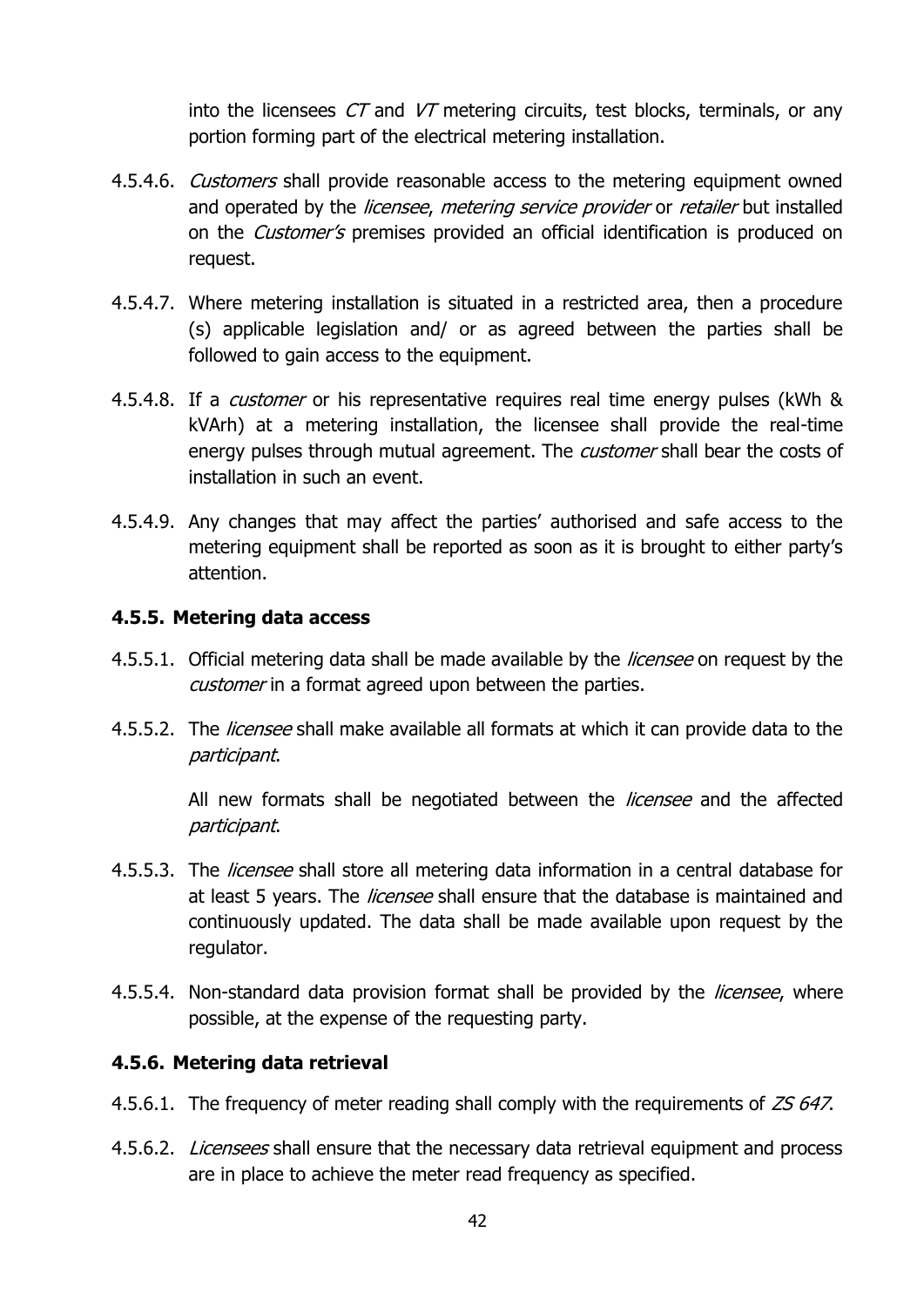- 4.5.6.3. The metering data retrieval process for automated meter reading (AMR) on large power user installations shall be a secure process whereby meters or recorders are directly interrogated to retrieve billing information from their memories.
- 4.5.6.4. Pre-payment metering installations are excluded from the requirements of this section (section 4.5.6.).

## **4.5.7. Data Validation and Verification**

- 4.5.7.1. The *licensee* shall carry out data validation and verification in accordance with ZS 647.
- 4.5.7.2. In the event of a substitution being made to metering data, the licensee or any other authorised person responsible for metering data validation or verification shall consult with the *customer* about the substitution and the basis upon which the substitution was made. No consultation is required for, where practised, the domestic account 3 monthly reconciliation processes.
- 4.5.7.3. The licensee shall maintain a journal according to ZS 647 of the substitution made and provide access to the record when requested by the customer.

## **4.5.8. Metering Database**

The *licensee* shall create, maintain and administer a metering database containing in addition to meter measurement data the following *information*:

- a). Name and unique identifier of the metering installation;
- b). The date on which the metering installation was commissioned;
- c). The connecting parties at the metering installation;
- d). Maintenance history schedules for each metering installation;
- e). Telephone numbers used to retrieve information from the metering installation;
- f). Type and form of the meter at the metering installation;
- g). Fault history of a metering installation; and
- h). Commissioning documents for all metering installations.

The *service provider* shall retain *metering information* for at least five years for audit trail purposes.

In the event of testing revealing that data in the metering database is inaccurate, the *licensee* shall inform all affected participants and corrections shall be made to the official metering data and the associated billing by mutual agreement.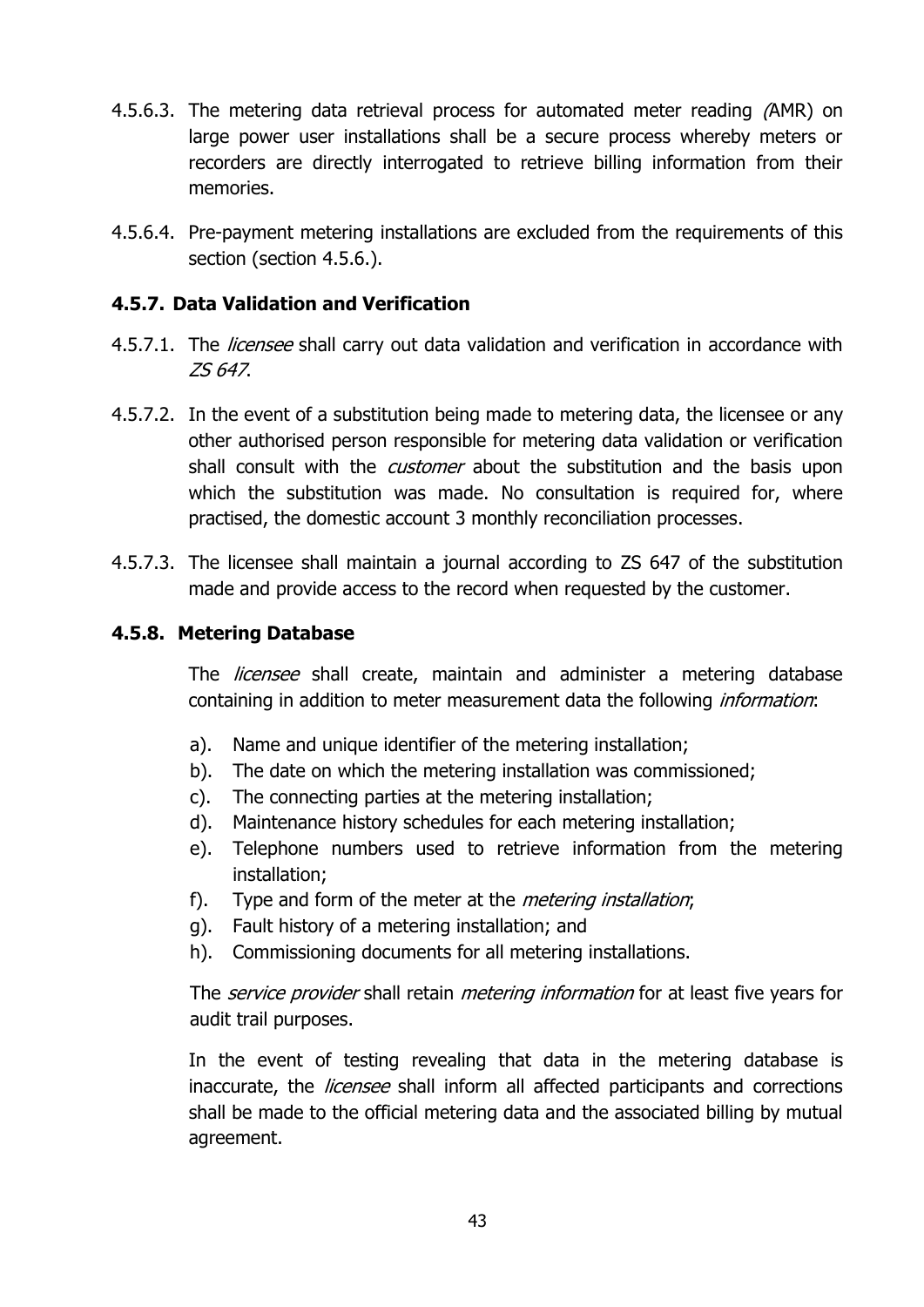## **4.6. Confidentiality of Metering Data**

Metering data for use in energy trading and billing is confidential information and shall be treated in accordance with the Information Exchange Chapter.

## **4.7. Customer queries on Metering integrity and Metering Data**

- 4.7.1. Where *customers* indicate they have a query or complaint related to metering, the *licensee* shall comply with the applicable requirements of ZS 647.
- 4.7.2. Any *participant* may request the *licensee* or *metering service provider*, to test a metering installation. Such a request shall not be unreasonably refused. The costs of such test shall be for the account of the *licensee* unless the metering equipment is found to be within specification, in which event the cost shall be borne by the requesting *participant*.
- 4.7.3. Alternatively, a *customer* may request an independent audit of metering installations done by approved metering *service providers*. The selection of the approved metering *service provider* shall be mutually agreed upon between the two parties. The requesting *participant* shall be responsible for any costs unless the metering installations are proved to be outside the defined standards. The costs of such test shall be for the account of the licensee unless the metering equipment is found to be within specification, in which event the cost shall be borne by the requesting participant.
- 4.7.4. If errors are found with the metering after testing or auditing then the customer's account will be adjusted according to the rectified data.
- 4.7.5. The audit result shall be submitted to the licensee and the licensee shall respond to the customer within 30 calendar days on any account or metering adjustments proposed in the audit report.
- 4.7.6. Customers shall have the right to request an audit of the settlement process related to their account and the right to choose an independent third party qualified to perform the audit. The costs of such audit shall be for the account of the licensee unless the account is found to be within specification, in which event the cost shall be borne by the customer.
- 4.7.7. Should no agreement be reached on account or metering disputes between the customer and the licensee the dispute resolution procedure shall be followed as stipulated by in the Governance Code.

## **4.8 Net Metering**

## **4.8.1 General**

4.8.1.1 The objectives of net metering are: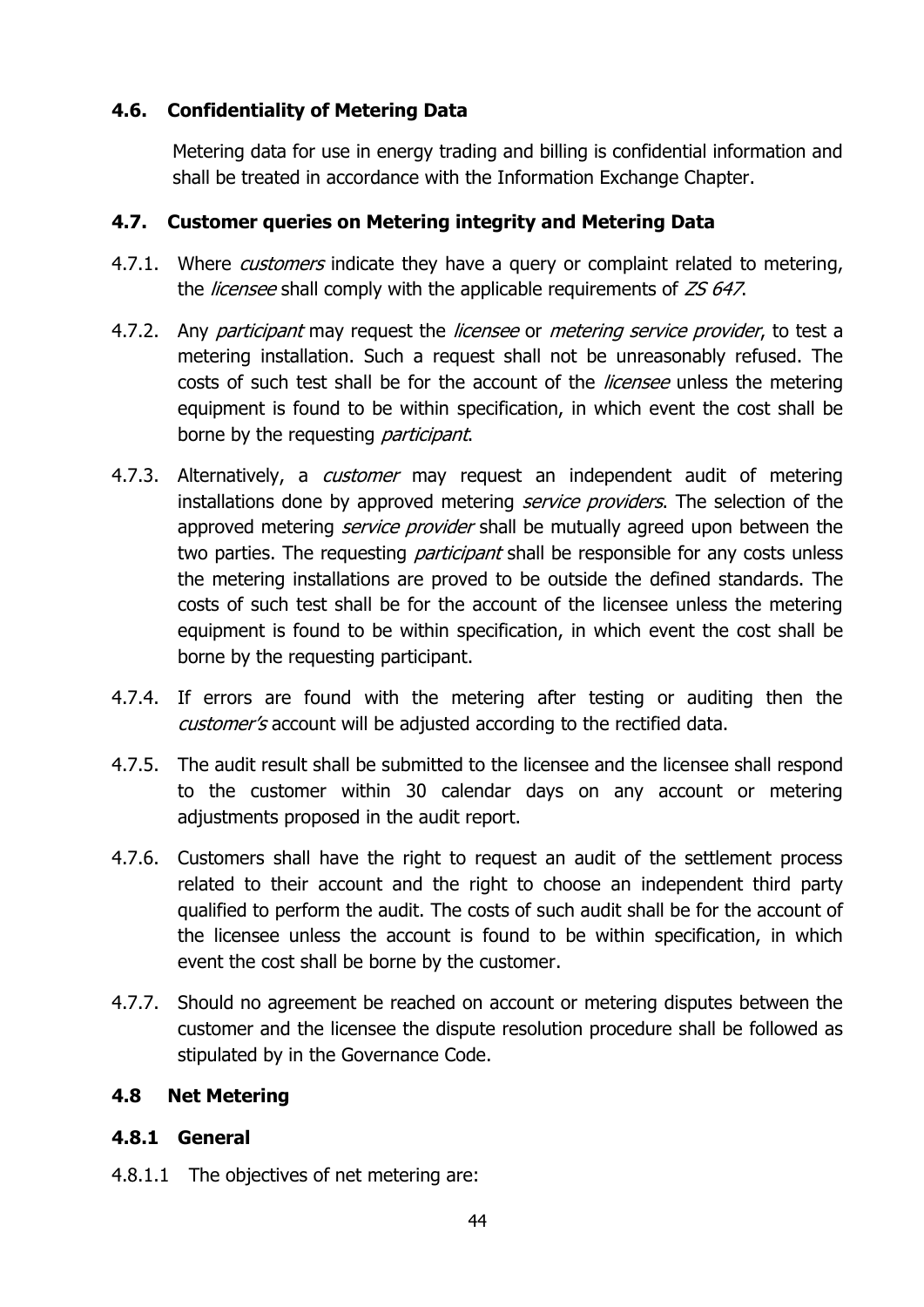- a). the generation of additional power into the national grid, reducing the investment requirements of utilities and conventional independent power producers
- b). to allow customers to reduce their imports from distribution networks through generating for own consumption;
- c). to allow customers to export to distribution networks up to the netmetering-customers' imports from distribution networks;
- d). the promotion of sustainable renewable energy sources, small scale investments, value addition and electricity market development;
- 4.8.1.2 All distribution utilities shall offer net metering to customers subject to these guidelines and other applicable Zambian laws, rules and regulations.
- 4.8.1.3 The ERB may amend and review these guidelines if and when it is deemed necessary.

## **4.8.2 Eligible Generation Technologies and Consumer Classes**

- 4.8.2.1 All renewable energy technologies are eligible for net metering including, but not limited to facilities for the production of electrical energy that uses solar, wind, water, geothermal, biomass, biogas, biofuel, or fuel cell resources.
- 4.8.2.2 All distribution consumers are allowed to install net metered facilities subject to the Energy Regulation Act, Electricity Act and other applicable rules and regulations.

## **4.8.3 Generation Capacity Limits**

4.8.3.1 The on-site generation capacity of each net metered facility shall not exceed the lower of the facility's main electricity supply circuit breaker current rating (60A and/ or 100 kVA); the level of penetration of net metering has to be coordinated with the amount of renewable energy generation that the DNSPs facilities can technically handle.

Studies need to be done to assess the actual quantum.

- 4.8.3.2 The aggregate generation capacity of net metered facilities in a particular distribution licensee's licensed area shall be determined by the distribution licensee in accordance with;
	- a). the distribution licensee's electrical infrastructure equipment ratings upstream of net metered facilities;
	- b). limits imposed by the distribution network's stability requirements as specified under the distribution network code and determined by technical studies performed by, and practical experiences of the distribution licensee.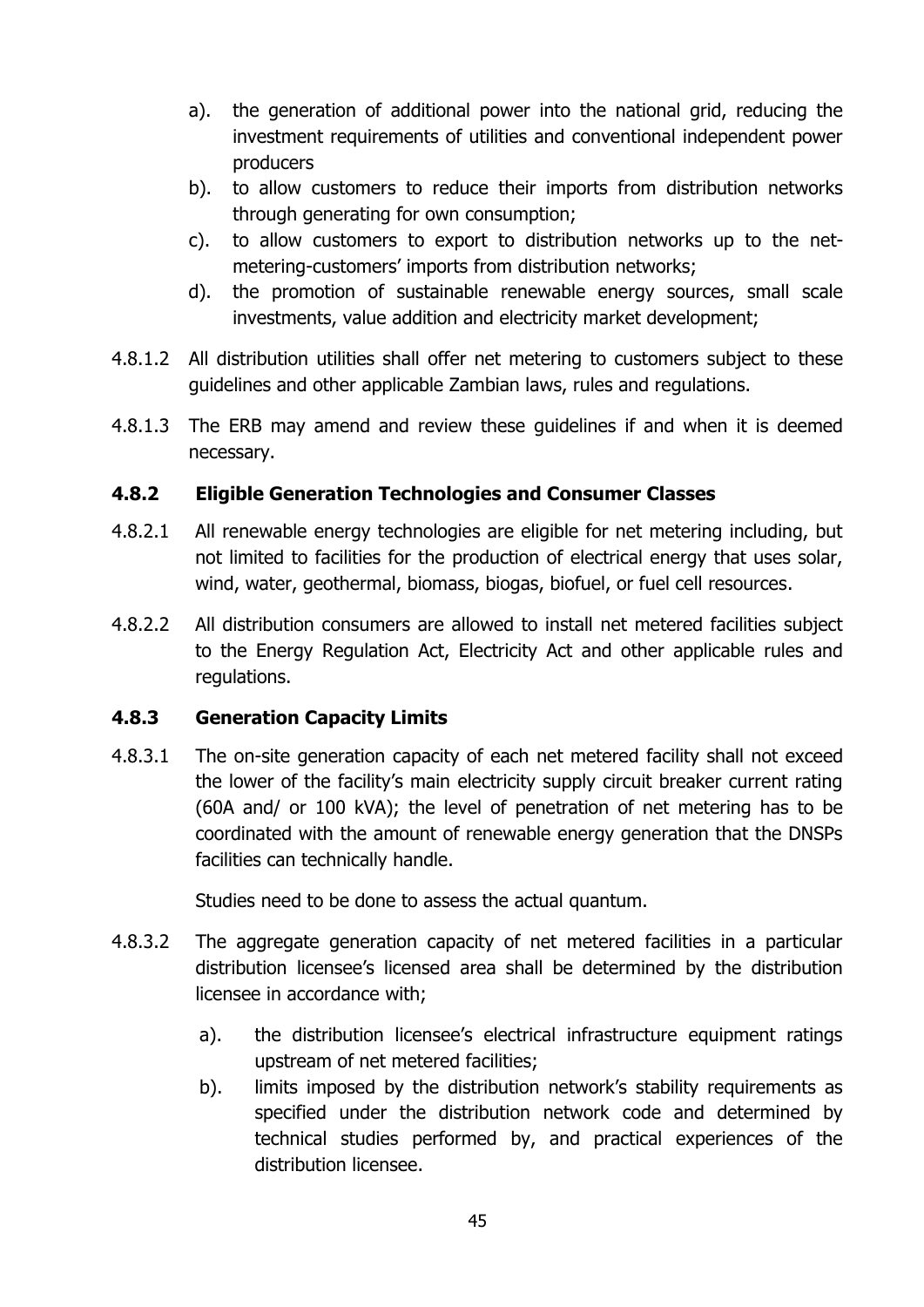- 4.8.3.3 Distribution licensees shall inform the Energy Regulation Board in detail of any aggregate generation capacity limits contemplated in 4.8.3.2, within a reasonable period of such limits becoming known to the distribution licensees. Such aggregate generation capacity limits are subject to the technical appraisal and approval of the ERB before implementation.
- 4.8.3.4 Distribution licensees shall connect net metering consumers in its distribution license area on a first-come, first-serve principle until any limits envisaged in clause 4.8.3.2 are reached.

## **4.8.4 Licensing**

Net metering customers are required under the Act to obtain a generation license/ permit but will be exempted from paying license fees.

## **4.8.5 Grid Interconnection and Operations**

- 4.8.5.1 The interconnection and operation of net metered installations shall be in accordance with the Distribution Network Code under the Zambian Distribution Grid Code
	- a). all single-phase net metered installations with a main circuit breaker rating of 60 A (Ampere) and less shall be classified as a small renewable in-feed (SRI) customer;
	- b). all other net metered installations shall be classified as embedded generation.
- 4.8.5.2 Distribution licensees shall endeavor to expedite the interconnection process for SRIs. For this purpose distribution licensees shall make use of the Standard Net Metering Application Form for SRIs and Standard Net Metering Interconnection Agreement annexed to this code.
- 4.8.5.3 The maximum response times for the Distribution licensee for net metered installations are as contained in the ZS 397.
- 4.8.5.4 All net metered installations shall comply with the provisions in the Zambian distribution grid code and other applicable standards.
- 4.8.5.5 A net metering facility shall be capable of operating in parallel and safely commencing the delivery of power into the distribution network at a single point of interconnection. To prevent a net metering customer from backfeeding a de-energized line, a net metering facility shall have a visibly open, lockable, manual, disconnect switch, which is accessible by the distribution licensee and clearly labeled. This requirement for a manual disconnect switch shall be waived if the following three (3) conditions are met: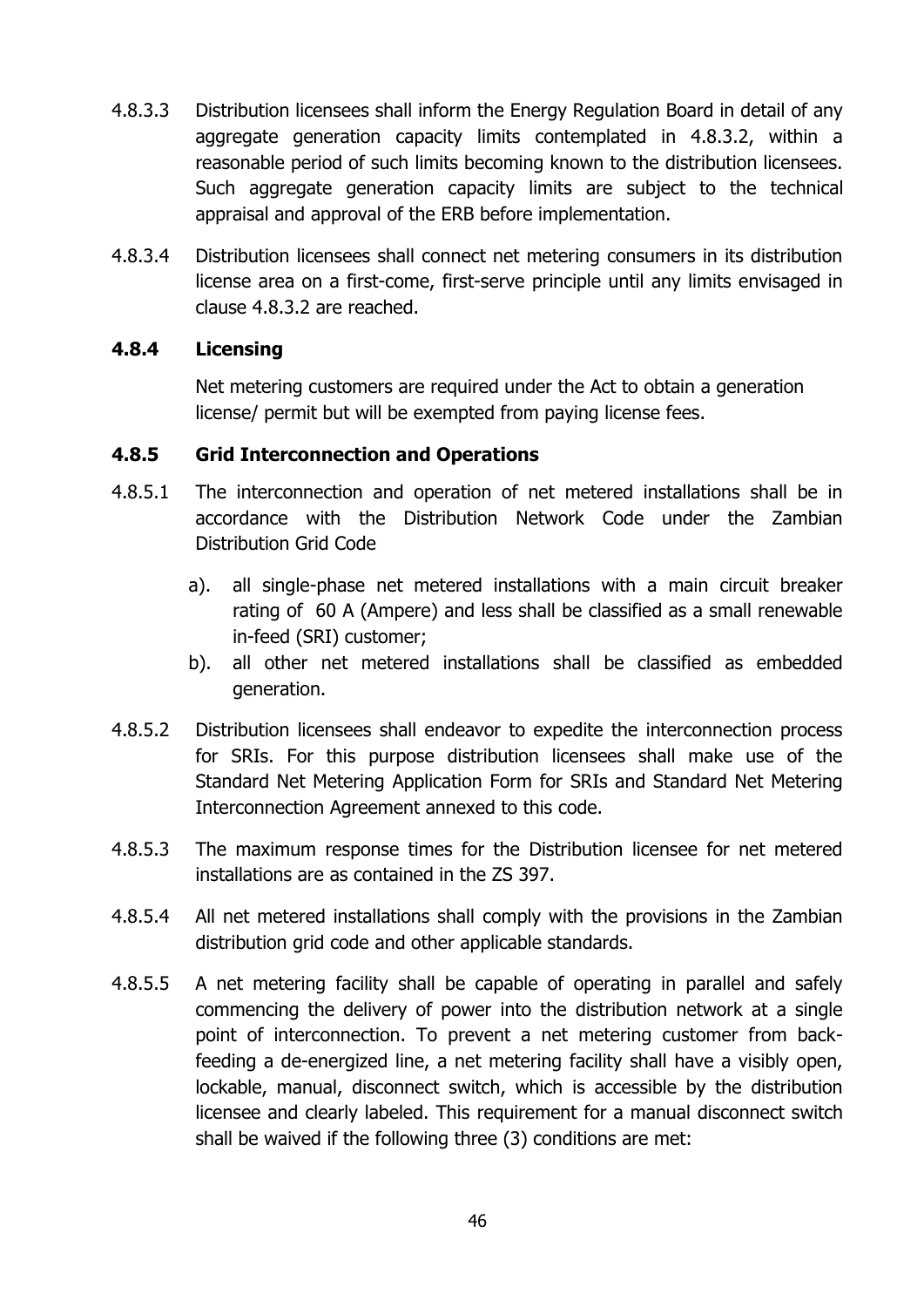- a). The generation system must be designed to shut down or disconnect and cannot be manually overridden by the customer upon loss of utility power;
- b). The generation system must be warranted by the manufacturer to shut down or disconnect upon loss of utility power; and
- c). The generation system must be properly installed and operated, and inspected and/or tested in the presence of the distribution utility personnel.
- 4.8.5.6 Meters for net metered installations must:
	- a). Be at least a meter capable of measuring electricity flow in forward and reverse directions in 2 separate measuring units registers;
	- b). Be as prescribed by the distribution network licensee subject to the approval of the ERB;
	- c). Comply with all the meter standards in the ZS 647;
	- d). Not be of the pre-paid type.
- 4.8.5.7 Quality of electricity supplied from and to the net metered installation shall be in accordance with ZS 387 and ZS 397.
- 4.8.5.8 Distribution licensees shall install power quality measurement points at strategic locations close to distributed generation concentration areas, when required and in accordance with ZS 387.
- 4.8.5.9 The installation and maintenance of net metered installations must only be performed by competent personnel registered with Engineering Institution of Zambia.

#### **4.8.6 Tariffs, Compensation and Billing**

- 4.8.6.1. A DNSP shall provide to net metering customers electricity services at nondiscriminatory rates that are identical with respect to rate structure, retail rate components, and any monthly charges, to the rates that a net-meteringcustomer would be charged if not a net-metering-customer, including choice of retail tariff structures.
- 4.8.6.2. Net-metering-customers shall be obliged to pay any interconnection costs associated with their installation. These costs shall be assessed on a nondiscriminatory basis with respect to other customers with similar load characteristics. The connection charge methodology shall be in compliance with ERB tariff setting quidelines.
- 4.8.6.3. Net-metering-customers shall receive capacity compensation charges at the avoided capacity cost of the distribution utility if the generation facility can, with a 99% degree of certainty, contribute towards meeting the daily peak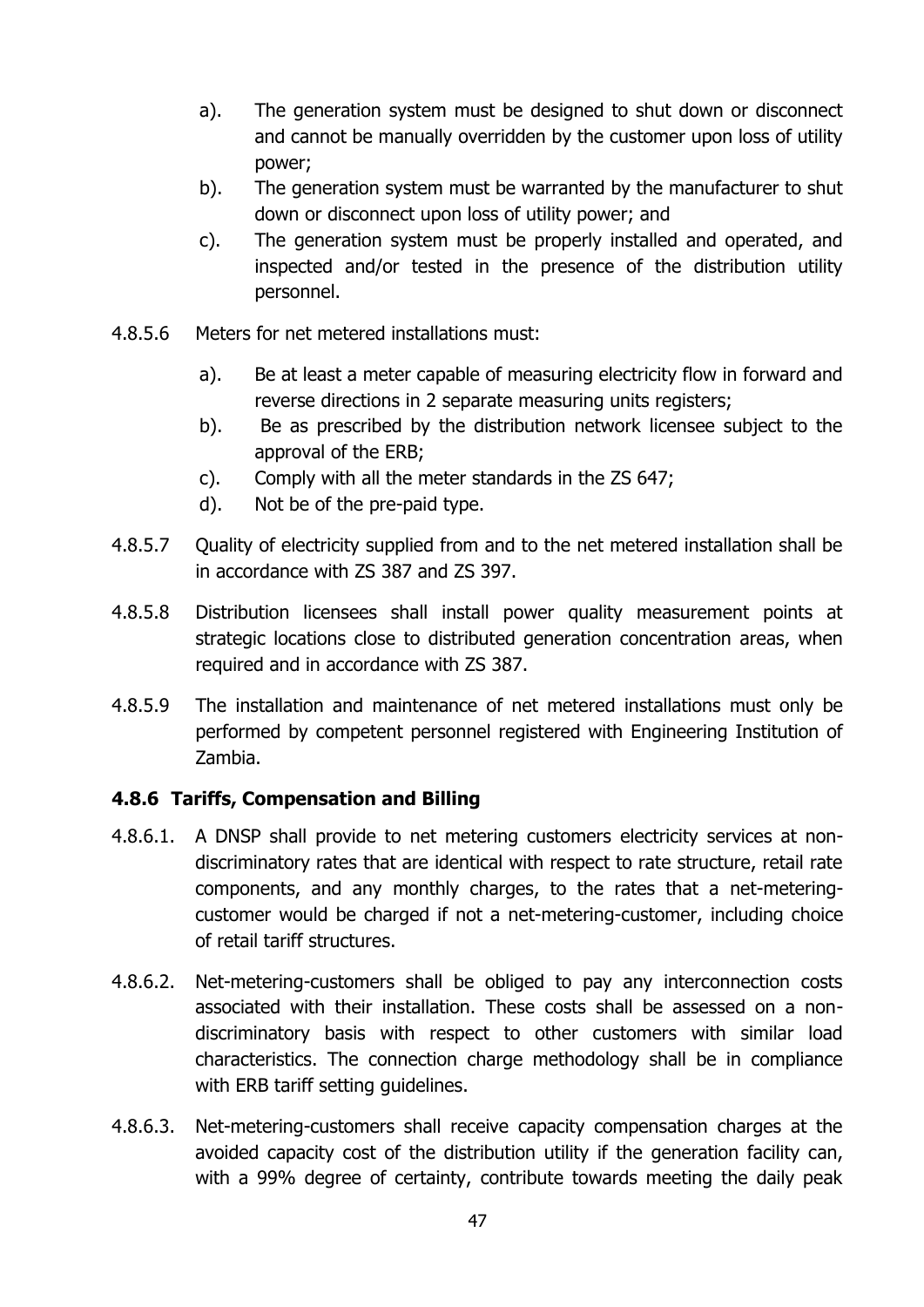demand in the distribution utility's license area. The methodology of calculation and the avoided cost rate must be included in the tariff approval process of the ERB.

- 4.8.6.4. The compensation methodology for net exports by net-metering-customers shall be perpetual rollover.
- 4.8.6.5. Electrical energy exports by net-metering-customers to distribution networks up to the amount of electrical energy imports during the same billing period shall be valued at:
	- a). If the net-metering-customer is not on a time-of-use (TOU) tariff structure, the distribution utility's average avoided energy cost;
	- b). If the net-metering-customer is on a time-of-use (TOU) tariff structure, the distribution utility's TOU avoided energy costs;
- 4.8.6.6. The billing and reconciliation procedures and conditions for perpetual rollover of excess generation/net exports shall be:
	- a). On a monthly basis a net-metering-customer shall be billed the charges applicable under the currently effective standard rate schedule and any other appropriate tariff structures approved by the ERB. Under net metering, only the charges relating to the kilowatt-hour (kWh) units (energy part) of a customer's bill are affected.
	- b). If the net exports of a net-metering-customer is negative (the netmetering-customer is a net importer) during the monthly billing period, the net-metering-customer shall be billed for the Energy supplied to the distribution utility in accordance with the rates and charges under the customer's standard rate schedule and the net-metering-customer shall be paid for its exports in accordance with clause 4.8.6.5.
	- c). If the net exports of a net-metering-customer is positive (the netmetering-customer is a net exporter) during the monthly billing period, the net-metering-customer shall be billed for the energy supplied by the distribution utility in accordance with the rates and charges under the customer's standard rate schedule and the net-metering-customer shall be paid for its exports, up to its imports during the same billing period, in accordance with clause 4.8.6.5.
	- d). The net exports shall be paid to the next monthly billing period.
	- e). Any such credited excess kWh will not be physically compensated by the electricity distribution licensee; rather any credits will be carried over in perpetuity and allow the net-metering-customer to offset any future electricity purchases from the electricity utility using these credits.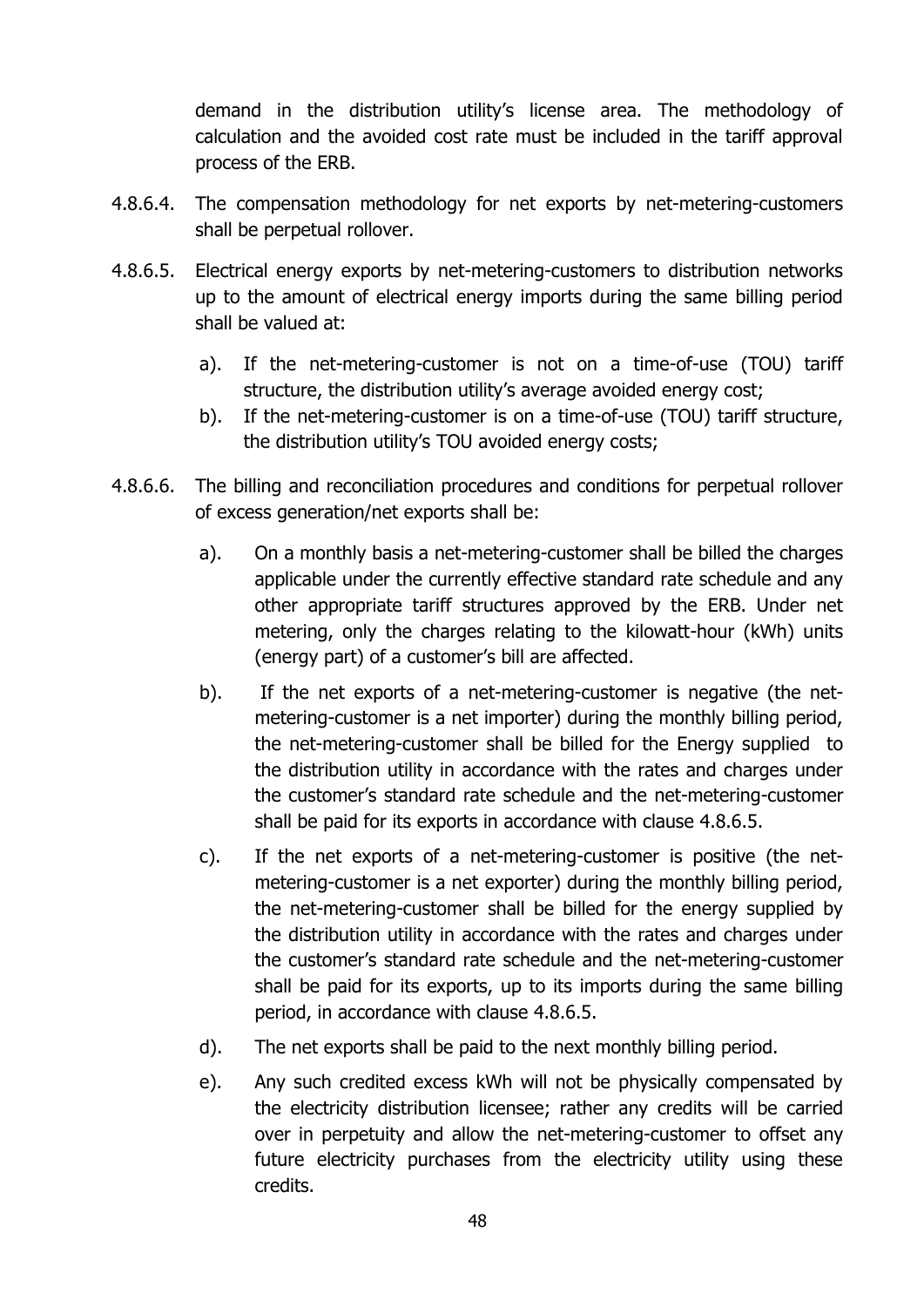- 4.8.6.7. All tariff applications, adjudications, and revisions will be conducted in line with the standard procedures of the ERB.
- 4.8.6.8. Distribution utilities are not allowed to estimate the electricity consumed and generated by net metered net-metering-customers during any billing period; the meters of net metered net-metering-customers must be read by both parties for every billing period.
- 4.8.6.9. Net-metering-customers must ensure that the meter is easily accessible and clearly marked in order to allow distribution utilities to read the meter. Customer generators must grant distribution utilities access to their property at least once a month for the purpose of maintaining and/or reading their meter.
- 4.8.6.10. Where a net-metering-customer vacates any premises where a net-metering installation is installed and terminates or transfers the corresponding contract, no refund for any remaining credit will be made to the net-metering-customer by the distribution licensee. On termination or transfer of the contract with the customer generator, either party shall be liable to pay for any outstanding credits.

## **4.8.7 Monitoring and Control**

- 4.8.7.1. All distribution licensees shall report annually to the ERB on the progress on the implementation of net metering systems in their distribution license areas.
- 4.8.7.2. All distribution licensees shall develop and maintain a register of net metered net-metering-customers in their distribution license areas. The register shall be updated at least once a year and submitted annually to the ERB.
- 4.8.7.3. The register of net metered net-metering-customers must at least contain the following:
	- a). Net metered customers' names;
	- b). The total number of net metered customer facilities, by resource type;
	- c). The individual and total rated generating capacities of net metered customers' generator facilities, by resource type;
	- d). The individual and total annual number of kWh received from net metered customers, provided that this does not require additional metering equipment; and
	- e). The total estimated annual amount of kWh produced by net metered customers; provided that this estimate does not require additional metering equipment.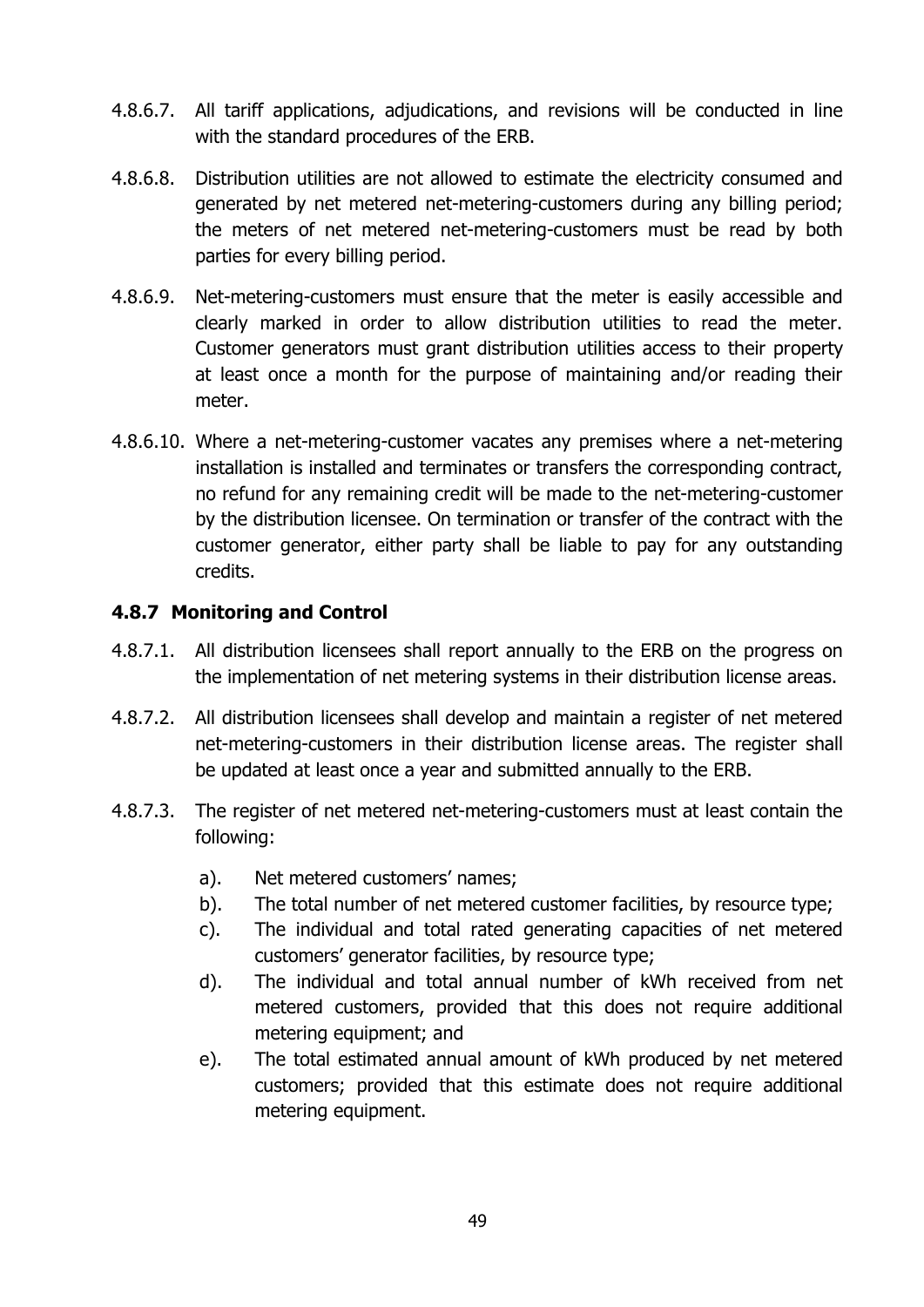## **4.8.8 Carbon Credits**

Distribution licensees and net-metering-customers shall consult with the ERB, the designated departments under the Ministries responsible for environment, finance, environment and energy with a view to ensure that the responsibility for realizing carbon credits and the equitable distribution of such benefits taking into consideration that the carbon credits belong to net-meteringcustomers, is assigned to entity(ies) capable of undertaking the associated transactional costs and effort.

## **4.8.9 Third Party Ownership and Aggregation of Electricity Accounts**

Third party ownership of net - metered installations, as well as the aggregation of many electricity accounts to one or more net-metered installations, are only allowed after written approval from the ERB.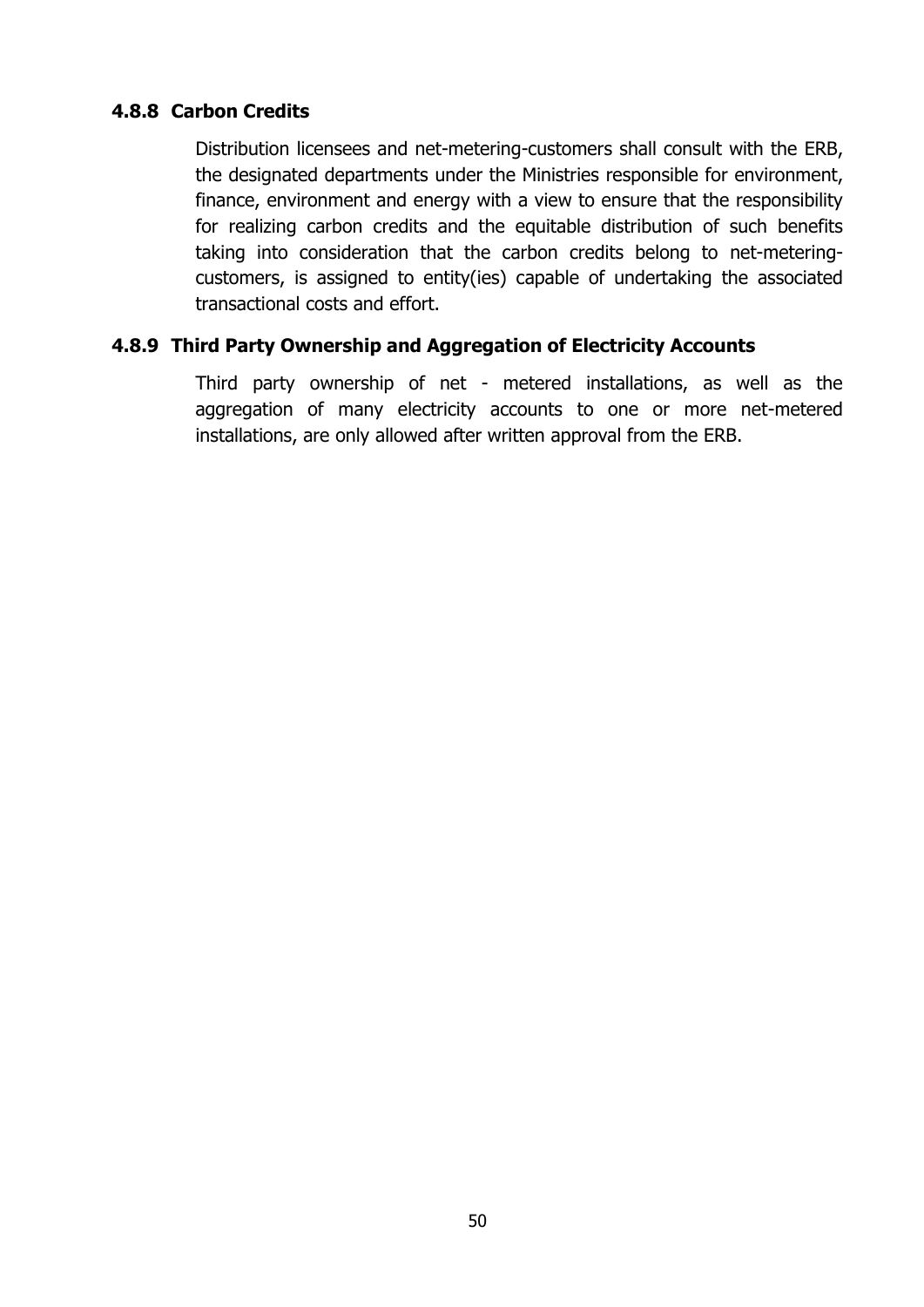## **5. INFORMATION EXCHANGE CHAPTER**

## **5.1. Objectives**

- 5.1.1. To define the reciprocal obligations of *participants* with regard to the provision and exchange of planning, operational and maintenance information for the implementation of the Distribution Grid Code.
- 5.1.2. Information exchanged between participants governed by this code shall not be confidential, unless otherwise stated.

## **5.2. Scope of Application**

- 5.2.1. The participants to whom the Distribution Information Exchange Code shall apply are:
	- a). DNSPs
	- b). Retailers
	- c). Embedded Generators
	- d). End-use customers
	- e). Resellers
- 5.2.2. Information requirements specified in the other codes within the Distribution Grid Code are supplementary to this code. In the event of inconsistencies between other codes and the Information Exchange Code with respect to information exchange, the requirements of the Information Exchange Code shall take preference.

## **5.3. Information Exchange Interface**

- 5.3.1. The parties shall identify the following for each type of information exchange:
	- a). The name and contact details of the person(s) designated by the information owner to be responsible for provision of the information
	- b). The names, contact details of, and the parties represented by persons requesting the information
	- c). The purpose for which the information is required
	- d). The parties shall agree on appropriate procedures for the transfer of information.
- 5.3.2. Participants (with installed capacity of more than 100kVA) shall exchange information, prior to commissioning, of new or altered equipment connected at the point of connection or changes to the operational regimes that could have an adverse effect on the DS to enable proper modifications to any affected participants networks and related systems.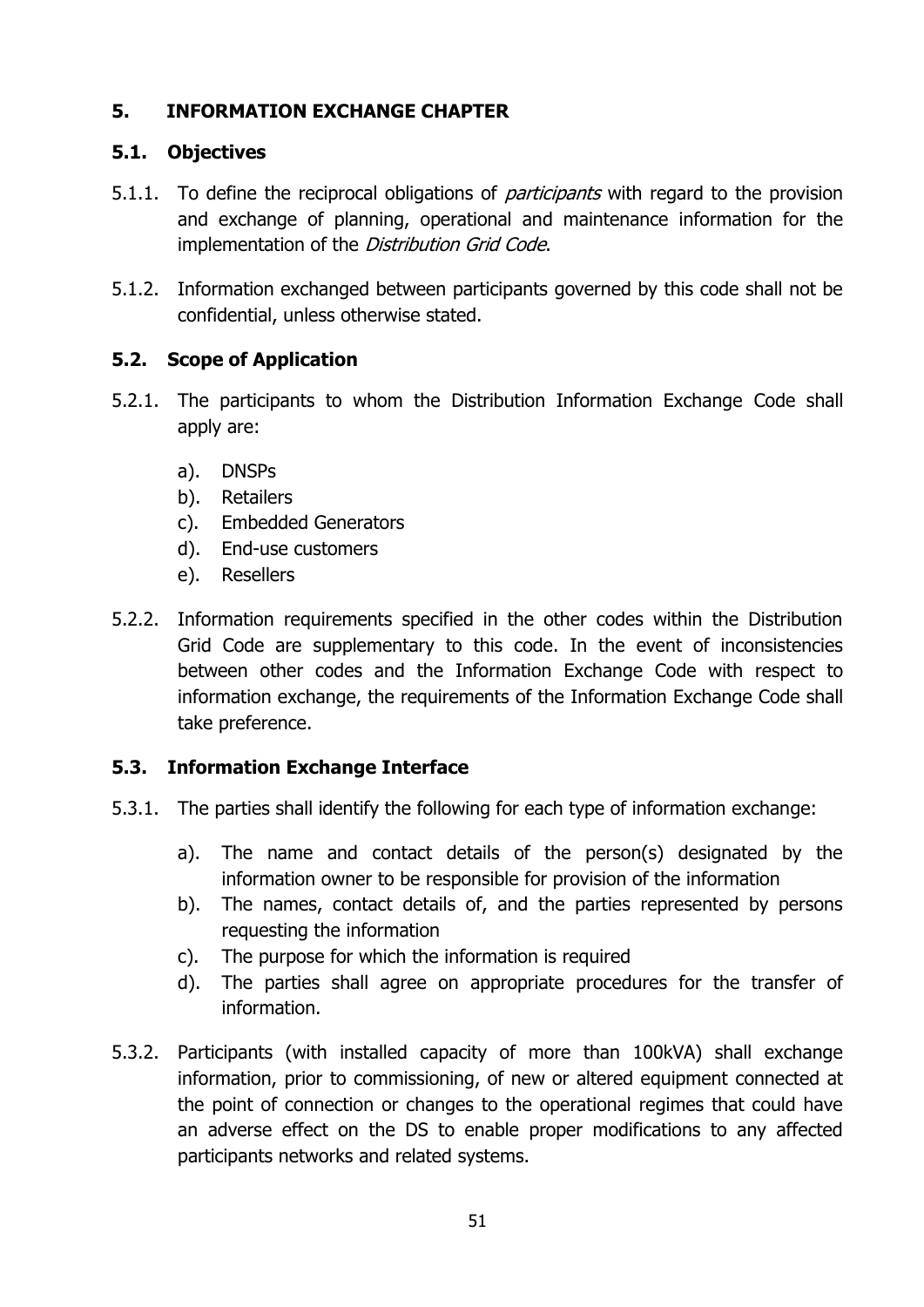## **5.4. Provision and exchange of Information during the planning and connection process**

Each DNSP shall have a *supply application form*, which shall request, at minimum, the information stipulated in this section.

- 5.4.1. Customers requesting supply at low voltage shall provide the DNSP with the information relating to:
	- a). New or change in connected loads
	- b). Type of load to be connected to the *Distribution System*
	- c). Requested connection date
	- d). Proposed network point of connection address.
- 5.4.2. Customers requesting supply at HV/EHV or MV shall, in addition to 5.4.1 above, provide the DNSP with the following information:
	- a). Requested supply voltage
	- b). Expected and / or projected maximum demand (in kVA)
	- c). Expected load power factor
	- d). Switched customer capacitor banks and reactors, which could affect the Distribution System
	- e). Whether the load is capable of producing Harmonics as specified by equipment manufacturers
	- f). The nature and type of process the supply is requested for
	- g). Minimum required fault levels
	- h). Start-up requirements
	- i). Whether the customer has any standby generator.
- 5.4.3. The DNSP may request Customers to provide information on the Customer's proposed installation and equipment at the Point of Connection.
- 5.4.4. Participants shall exchange information relating to the protection of Distribution System and customer equipment protection coordination at the point of connection.
- 5.4.5. Upon any reasonable request, the DNSP shall provide customers or potential customers with any relevant information that they require to properly plan and design their own networks/installations. This may include but not limited to:
	- a). Nominal voltage at which connection will be made
	- b). Method of connection, extension and/or reinforcement details
	- c). The maximum and minimum fault levels
	- d). Method of earthing
	- e). Maximum installed Capacity at the point of connection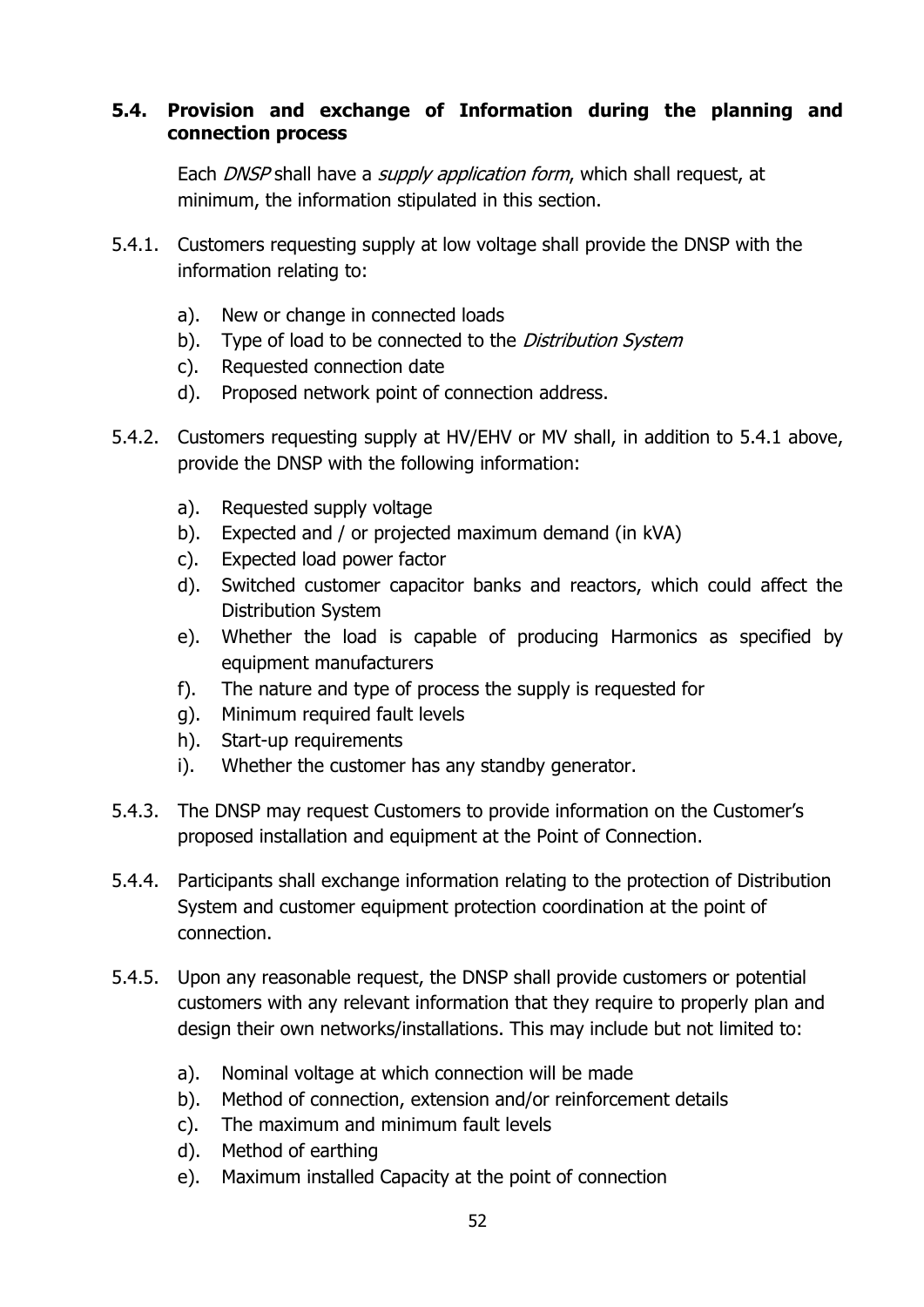- f). Specification of any accommodation of equipment requirement
- g). Individual customer limits relating to:
	- i). Harmonic Distortion
	- ii). Voltage Flicker
	- iii). Voltage Unbalance
- h). Expected lead time of providing connection (following formal acceptance of terms for supply) as per ZS 397
- i). An indication of network single contingency capability
- j). An indication of current network performance and power quality
- k). Cost of connection
- l). Range of current approved tariff structures

# **5.5. Operational Information**

# **5.5.1. Commissioning and notification**

- 5.5.1.1. *Customers* shall confirm that all information given in the application for supply and additional information subsequently requested by the DNSP is correct before the commissioning.
- 5.5.1.2. The commissioning dates shall be negotiated between the *parties. Participants* will agree on the type of operational data to be submitted prior to commissioning, which shall include test and commissioning report.
- 5.5.1.3. The asset owner (*DNSP or Customer*) shall ensure that all equipment records, that affect the integrity of the *Distribution System* or relevant to the interconnection, are maintained for reference for the duration of the operational life of the plant. On request from the DNSP, information shall be made available within a reasonable time.
- 5.5.1.4. The *DNSP* shall indicate to the *customer* what information is relevant in terms of this section.

## **5.5.2. Sharing of Assets and Resources**

DNSPs sharing assets and resources shall enter into agreements for the provision and sharing of their assets, resources, services and information.

# **5.5.3. Additional Information Requirements**

Should one *participant*, acting reasonably, determine that additional measurements and/or indications are needed in relation to another participant's plant and equipment; the requesting participant shall consult with the affected *participant(s)* to agree on the manner in which the need may be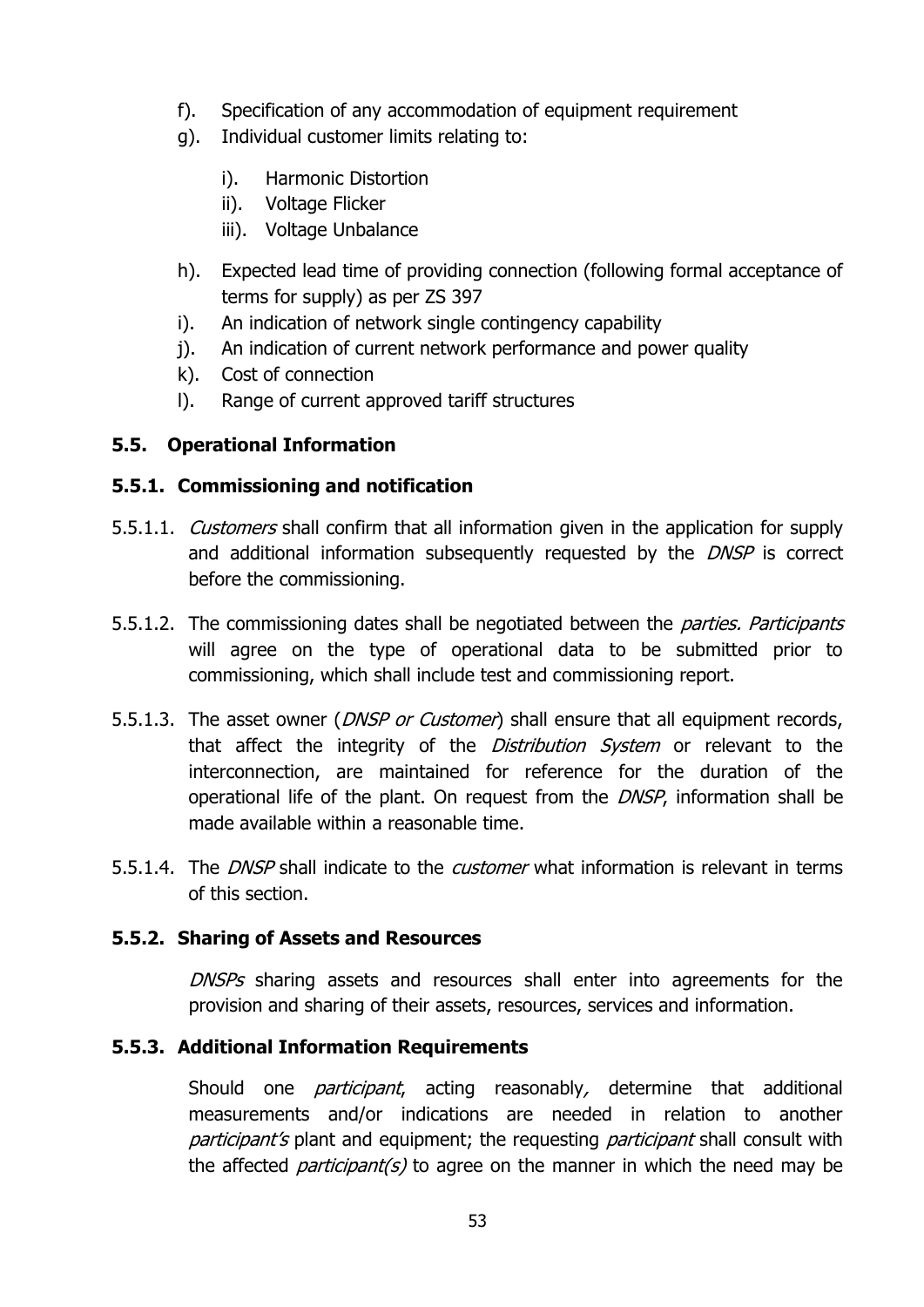met. The costs related to the modifications for the additional measurements and/or indications shall be for the account of the causal *participant*.

#### **5.5.4. Communication and Liaison**

- 5.5.4.1. Participants shall establish a communication channel for exchange of information required for distribution operations, which may include the installation of DNSP's remote monitoring and control equipment at the customer's or DNSP's installation to facilitate the flow of information and data to and from the DNSP and / or Transmission control facilities.
- 5.5.4.2. Each *participant* shall designate a person with delegated authority to perform the duties of *information owner* in respect of the granting of access to information covered in this code to third parties. A party may, at its sole discretion, designate more than one person to perform these duties.
- 5.5.4.3. The *DNSP* shall take reasonable steps to exchange information with the *DNSP's* affected *customers* for *DS* and *TS* outages.
- 5.5.4.4. Customers shall exchange information with the DNSPs within an agreed lead time on all operations on their installations which may have an adverse effect on the *Distribution System* including any planned activities such as plant shutdown or scheduled maintenance.
- 5.5.4.5. The communication facilities standards shall be set and documented by the DNSP. Any changes to communication facilities standards impacting on participant equipment shall be brought to the attention of the *participant* well in advance of the proposed upgrade.
- 5.5.4.6. Any back up or emergency communication channels established by the DNSP and deemed necessary for the safe operation of the Distribution System shall be agreed upon by the DNSP and the participant affected.

#### **5.5.5. Data Storage and Archiving**

- 5.5.5.1. The obligation for data storage and archiving shall lie with the *information* owner.
- 5.5.5.2. The systems that store the data and/or information to be used by the participants shall be of their own choice and for their own cost.
- 5.5.5.3. All data storage systems must be able to be audited by the ERB. The systems must provide for clear and accessible audit trails on all relevant operational transactions. All requests that require an audit on a system shall be undertaken with reasonable notice to the *parties*.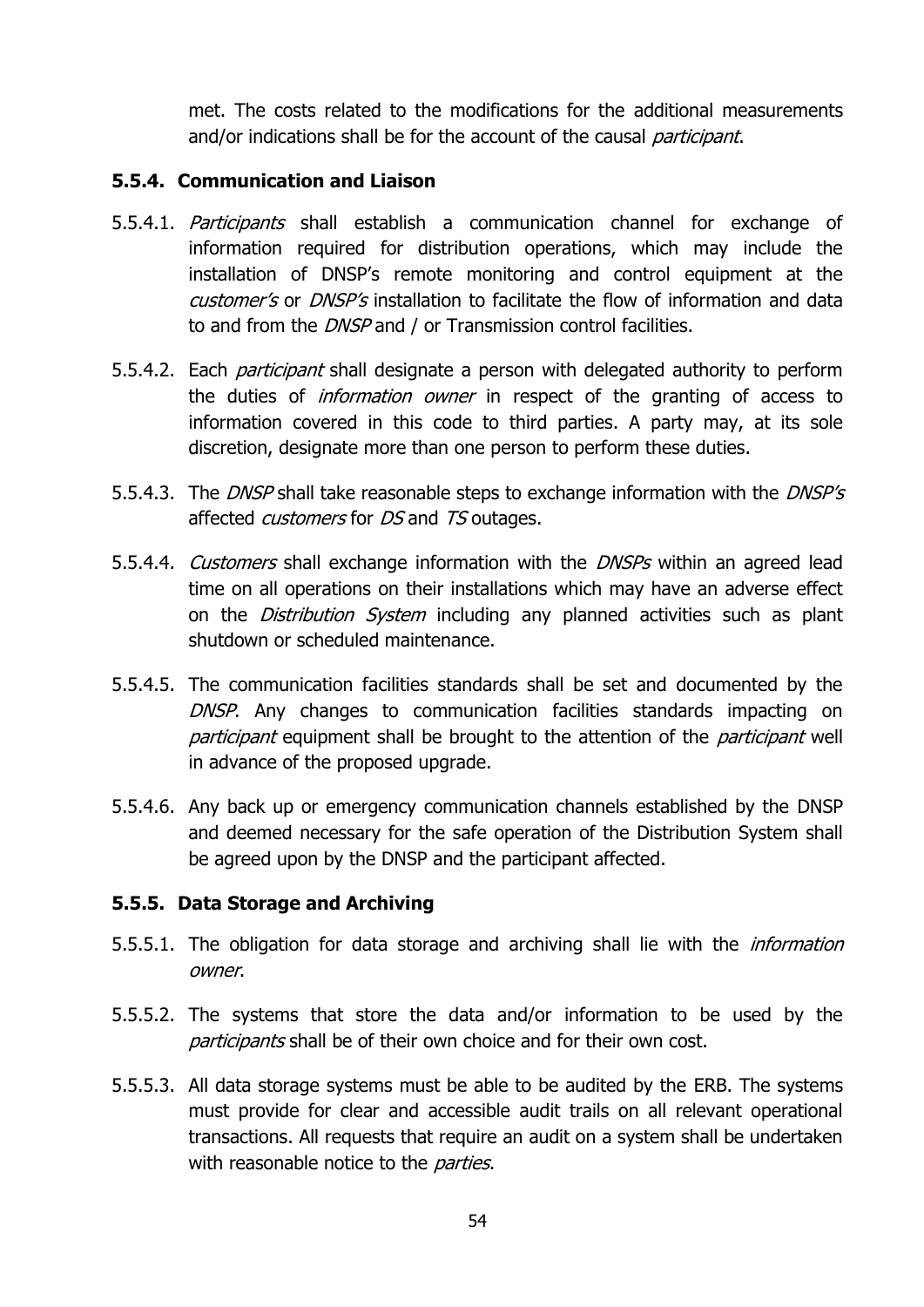- 5.5.5.4. The *information owner* shall keep all information, except voice recorded information, in its original format for a period of at least five (5) years (unless otherwise specified differently in other parts of this code) commencing from the date the information was created.
- 5.5.5.5. Participants shall ensure reasonable security against unauthorized access, use and loss of information for the systems that contain the information.
- 5.5.5.6. *DNSPs* shall use a voice recorder for historical recording of all operational voice communication with *participants*. These records shall be available for at least three (3) months except where there is an incident involved, in which case the requirements of any applicable legislation shall apply. The DNSP shall make the voice records of an identified incident in dispute available within a reasonable time period after such a request from a participant and/or the ERB.
- 5.5.5.7. An audit trail of all changes made to archived data should be maintained. This audit trail shall identify every change made, and the time and date of the change. The audit trail shall include both before and after values of all content and structure changes.

#### **5.6. Confidentiality of information**

- 5.6.1. Information exchanged between *participants* governed by this code shall not be confidential, unless otherwise stated.
- 5.6.2. *Participants* receiving information shall use the information only for the purpose for which it was supplied.
- 5.6.3. The *information owner* may request the receiver of information to enter into a confidentiality agreement before information, established to be confidential, is provided.
- 5.6.4. Confidential information shall not be transferred to a third party without the written consent of the information owner. Parties shall observe the proprietary rights of third parties for the purposes of this code. Access to confidential information within the organizations of parties shall be provided as reasonably required.
- 5.6.5. The *participants* shall take all reasonable measures to control unauthorized access to confidential information and to ensure secure information exchange. Parties shall report any leak of information that is governed by a confidentiality agreement as soon as practicable after they become aware of the leak, and shall provide the information owner with all reasonable assistance to ensure its recovery or destruction (as deemed appropriate by the information owner).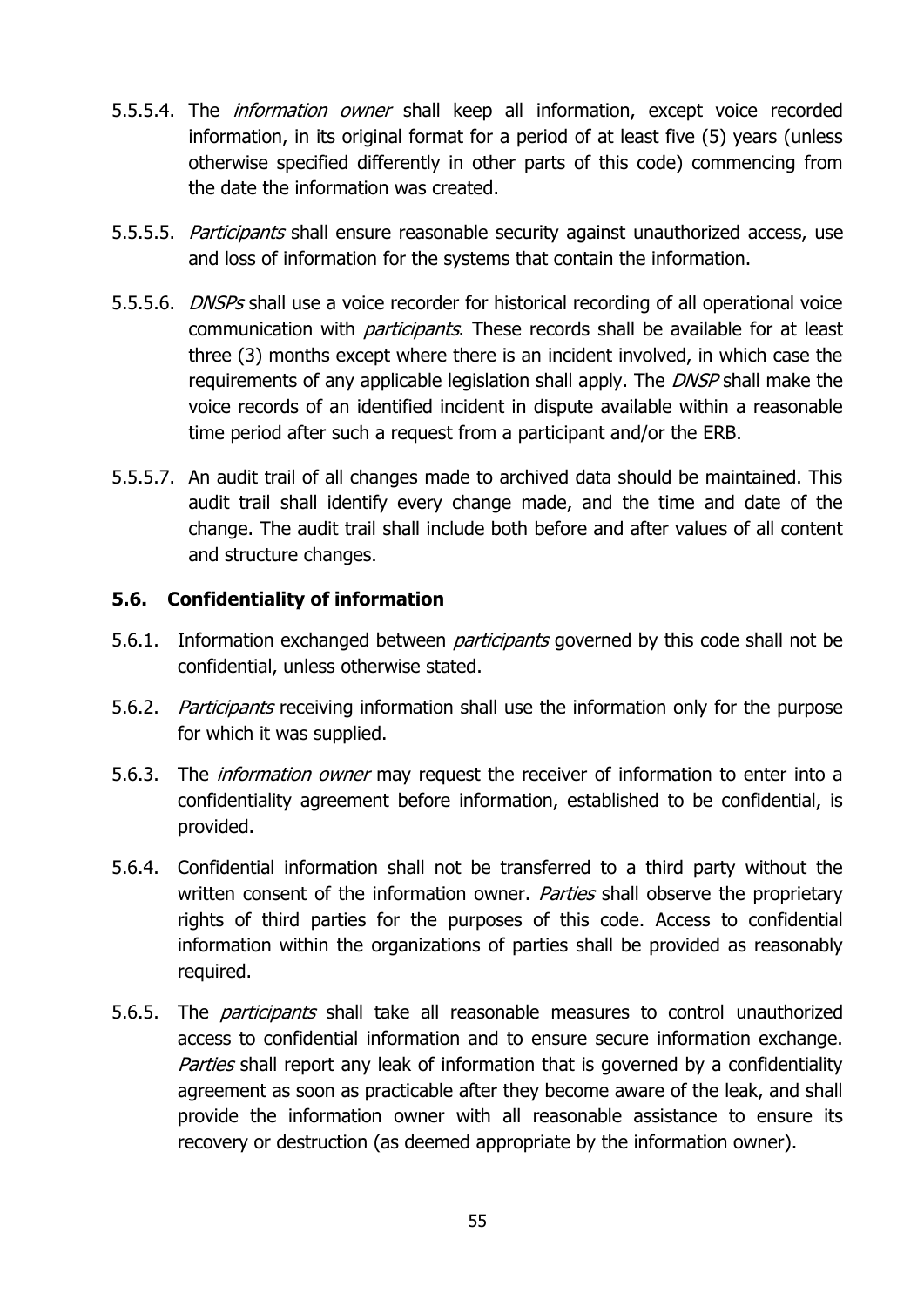### **6. TARIFF CHAPTER**

#### **6.1. Introduction**

- 6.1.1. This chapter sets out the objectives for *pricing and tariff structures for* distribution retail and network services. The ERB shall regulate the setting of prices and the structure of tariffs for all distribution related services.
- 6.1.2. Service-providers shall therefore be regulated on the prices and tariff structures they may charge *customers*.
- 6.1.3. Customers and the service provider shall contract with each other for the payment of charges related to *distribution* services. These charges shall reflect the different services provided the standard applicable tariff, standard charges as well as any non-standard charges. These shall be explained by the service provider on request.

### **6.2. Scope**

- 6.2.1. The *tariff chapter* applies to all regulated *tariff structures* (components and levels) and negotiated pricing agreements under the jurisdiction of the ERB (governed by the relevant legislation and national policy) including international pricing agreements impacting prices for local customers.
- 6.2.2. The determination of the revenue requirement is managed by a process and rules set by the ERB. The ERB shall determine a methodology for regulation of distribution tariff, currently not dealt with in this code.
- 6.2.3. The tariff code applies to the following generic retail charges:
	- a). Energy charges
	- b). Network charges, including ancillary services
	- c). Customer services charges

### **6.3. Objectives**

- 6.3.1. To outline the process for the design of the *Distribution* tariffs, this shall be achieved taking cognisance of the following:
	- a). Meeting customer requirements.
	- b). Tariffs and connection charges should provide the means to recover the regulated revenue requirement in the most cost effective way so that the business is financially viable and customers can receive an acceptable level of service.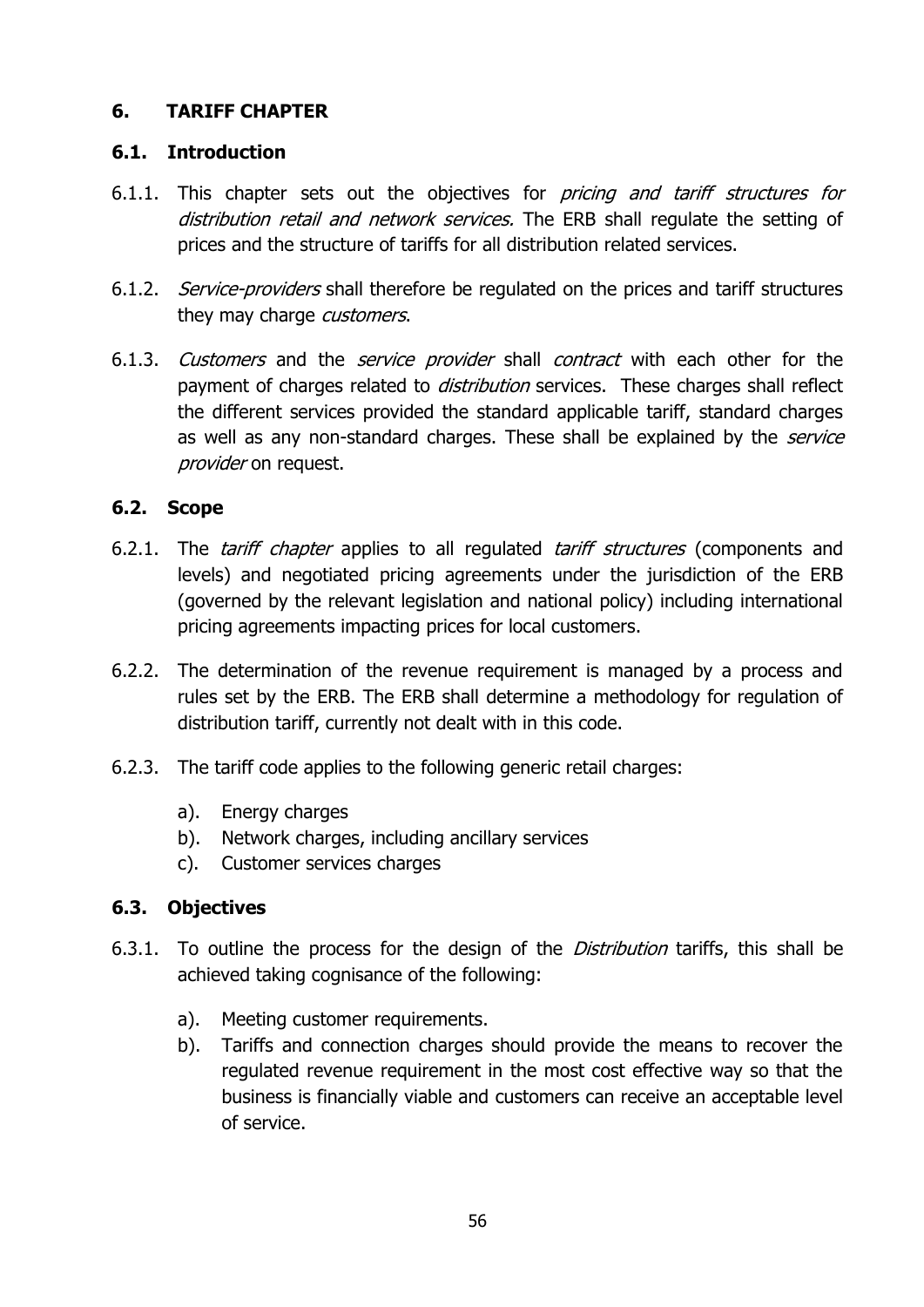- c). Tariffs should promote overall demand and supply side economic efficiency, and be structured to encourage sustainable, efficient and effective usage of electricity.
- d). Tariffs should recover the cost of customers' current capacity and usage.
- e). Tariffs should be non-discriminatory and transparent subject to the specific tariff qualification criteria. The following principles shall apply:
	- i). Network tariffs should be relative to the utilisation of the networks and not be dependant on what the *customer* uses the network capacity for
	- ii). It should be clear to *customers* how these prices are determined
	- iii). Where cross-subsidies exist between *customers*, they should be justifiable and where quantifiable explicitly identified.
- 6.3.2. Tariff rates and structures should accurately reflect the cost to supply different tariff categories. Where prudent, tariff structures should reflect the underlying cost structure.
- 6.3.3. Tariffs should reflect the ring-fenced cost of retail and network services where this can be accommodated.
- 6.3.4. There should be stability and predictability in tariffs in order to facilitate customer choices.
- 6.3.5. There should be an optimal range of tariffs based on usage patterns to, as practically as possible, meet customers' requirements.
- 6.3.6. Tariffs should be simple, transparent and understandable to the relevant target customer base.
- 6.3.7. Customers should be charged connection charges for the cost of providing required capacity as prescribed in ZS 397 and/or any other relevant ERB approved documents
- 6.3.8. Where objectives are in conflict with each other, the ERB will achieve an optimal balance through regulation. Where service providers are unable to meet all of the above objectives, they shall be required to prioritise and motivate the above objectives based on their specific economic and social circumstances.

### **6.4. Principles for the determination of tariffs**

### **6.4.1. General**

This section sets out the principles to be applied to the application and development of distribution network and retail tariffs. These principles are divided into two areas  $-$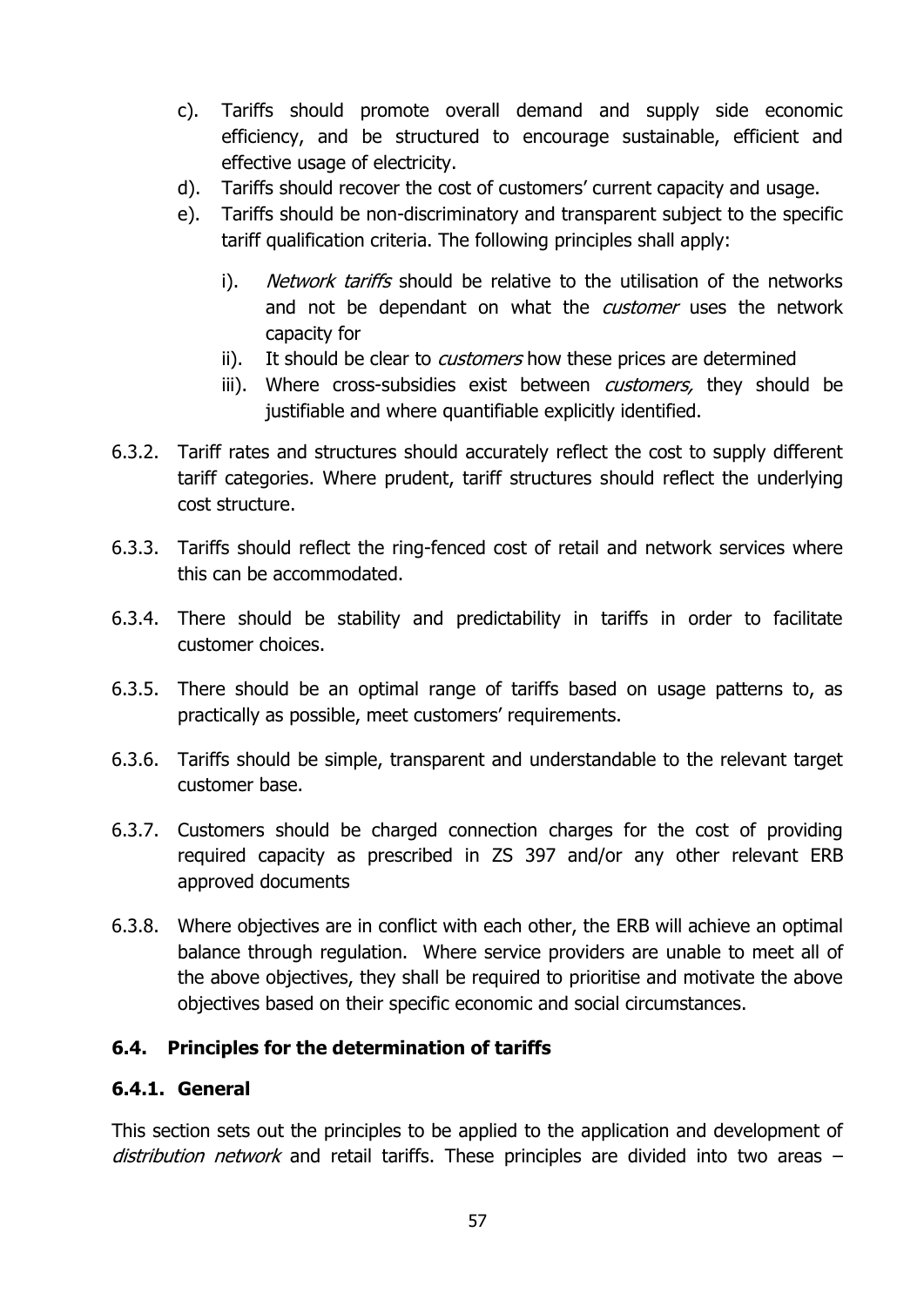principles associated with the allocation of costs for tariff design and principles associated with tariff design:

### **6.4.1.1. Principles for the allocation and recovery of costs in tariffs**

- 6.4.1.1.1. Tariffs should recover current regulated revenue requirement but may reflect future cost drivers in their structure to provide clear *pricing* signals to the customer, that promote economic efficiency.
- 6.4.1.1.2. Costs shall typically be differentiated on the following; capacity, voltage, load factor, load profile, density and geographic location.
- 6.4.1.1.3. Each DNSP's electricity costs (including purchases) must be ring fenced from other non-electricity related costs.
- 6.4.1.1.4. Network charges for loads will reflect costs allocated to pooled voltage levels, density and geographic location where relevant. The customer grouping for pooling and therefore averaging of costs must be justifiable, such that it ensures sustainable approved cross-subsidies (Cost pooling (aggregation and averaging of costs) is required due to practical reasons).
- 6.4.1.1.5. Costs to provide a quality of supply as determined by the ERB (based on ZS 387 and other ERB's directives on quality of supply standards) will be recovered through tariffs and standard connection charges.
- 6.4.1.1.6. The cost of a higher quality of supply not justified in terms of the investment criteria in the Network Code to meet specific requirements at the customer's request shall be provided at an additional dedicated cost to the customer.

### **6.4.1.2. Principles for design of tariffs**

- 6.4.1.2.1. The *DNSP* shall make capacity available on its networks and provide open nondiscriminatory access for the use of this capacity to all Zambian Customers (loads), and Embedded Generators. In exchange for this service, the DNSP is entitled to a fair compensation through electricity tariffs.
- 6.4.1.2.2. A stakeholder consultative process should be followed in the design and approval of tariffs.
- 6.4.1.2.3. The structure of tariffs (the balance of fixed and variable components) should reflect the costs drivers.
- 6.4.1.2.4. Tariff charges (including energy costs) will not be based on customer specific assets or services, but aggregated and averaged based on justifiable pooled costs.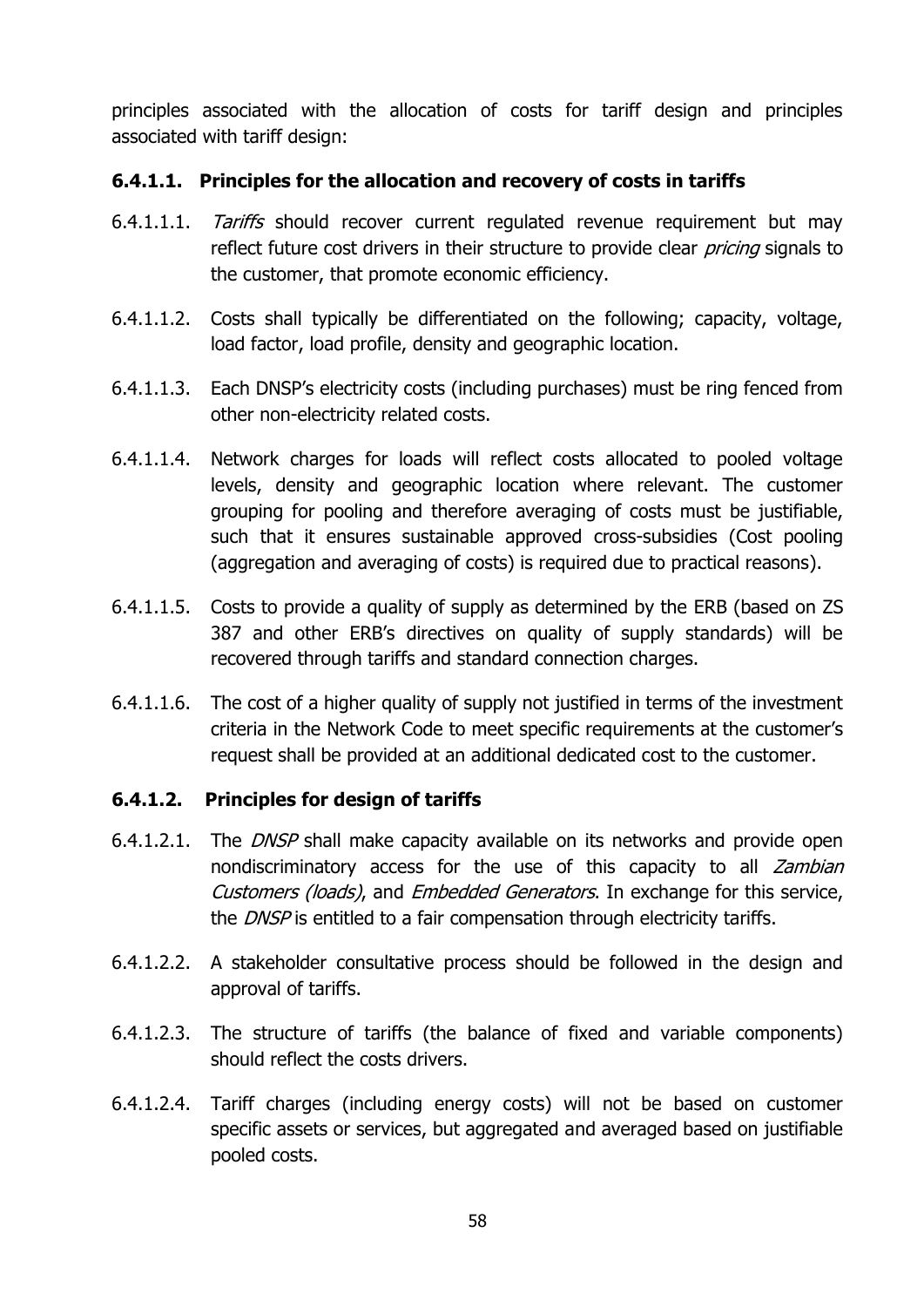- 6.4.1.2.5. The components that make up a tariff structure will be aggregated and averaged to a lesser or greater degree depending on the tariff category being served.
- 6.4.1.2.6. Tariff structures should contain pricing signals that promote energy efficiency (for example, DSM) and efficient use of network resources.
- 6.4.1.2.7. International end-use customers connected to the distribution system will be charged standard network charges and will pay connection fees.
- 6.4.1.2.8. The contribution to the government funded programmes such as cost of free basic electricity and the electrification programmes funded by government shall not be recovered through electricity tariffs.
- 6.4.1.2.9. Connection charges will recover that portion of the full cost of dedicated assets and the approved standard scheduled capital contribution to shared upstream assets, not recovered by the tariff.

#### **6.5. Governance and communication process**

- 6.5.1. The *ERB* shall be required to evaluate and approve all tariff structure applications for new tariffs or changes to existing structures. This includes nonstandard negotiated tariffs.
- 6.5.2. DNSPs/Service-providers shall ensure that the consultative process is followed with stakeholders on proposed and approved changes to tariffs.
- 6.5.3. DNSPs/Service providers shall submit and justify their methodology for determination of distribution retail and network service tariffs to the *ERB* prior to approval of the tariffs.
- 6.5.4. DNSPs/Service-providers shall charge only ERB approved tariffs.
- 6.5.5. DNSPs/Service-providers shall publish their approved schedule of standard tariffs.

#### **6.6. Segmentation of costs for tariff design purposes**

For tariff design purposes, the ring fenced electricity revenue requirement of a DNSP shall typically be segmented into the following categories as per an accepted cost allocation methodology.

a). Purchase costs

These are pass-through costs as charged by *generators* and the transmission network service provider(s) and if applicable a distribution service provider. The tariffs charged and the rules applicable to these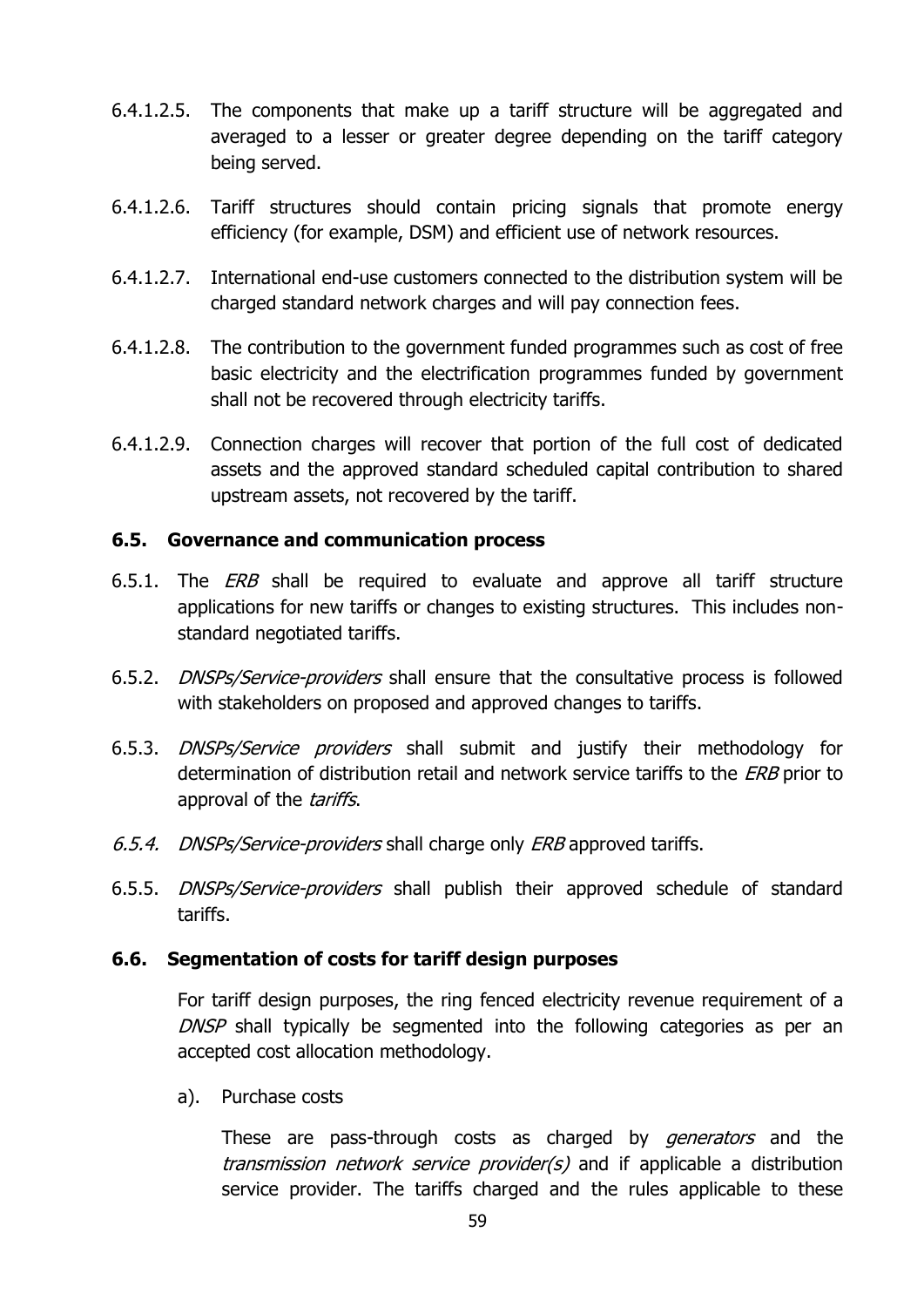services are separately regulated and the *DNSP/service provider* is a pricetaker for these costs, these costs comprise:

- i). Energy
- ii). Transmission services
- iii). Distribution services
- b). Distribution costs
	- i). Allowed annual interest and depreciation on invested capital employed to provide the existing network. The interest and depreciation cost are reflected in the revenue requirement of the utility for the regulatory period.
	- ii). Allowed operations and maintenance costs.
	- iii). Regulated return on assets.
	- iv). Other allowed costs (including overheads).
	- v). Technical and non-technical losses
- c). Retail costs.
	- i). Allowed costs
	- ii). Retail margin

# **6.7. Cost reflective tariff structures**

- 6.7.1. Tariff structures should reflect cost drivers as far as possible. Where tariff structures do not reflect costs, there is risk associated with mismatching of costs, tariff conversions and changes in volume forecast. The DNSP/service provider shall be allowed to mitigate this risk, through appropriate tariff or clawback mechanisms (for both under or over recovery of revenue) within the revenue requirement.
- 6.7.2. The tariff charges (rates) shall be calculated based on the approved revenue requirement, volume forecast for demand and energy and customer numbers. At the end of each revenue review period, the ERB may audit and verify the tariff charges (rates) calculations and results.
- 6.7.3. In order to design fully cost-reflective tariff structures for a DNSP/service provider, electricity supply costs must be unbundled into energy purchases, network (transmission purchases and distribution costs) and retail /service components.
- 6.7.4. A cost-reflective tariff structure will:
	- a). Align with the purchase structure and cost of energy.
	- b). Align with the transmission network purchasing structure.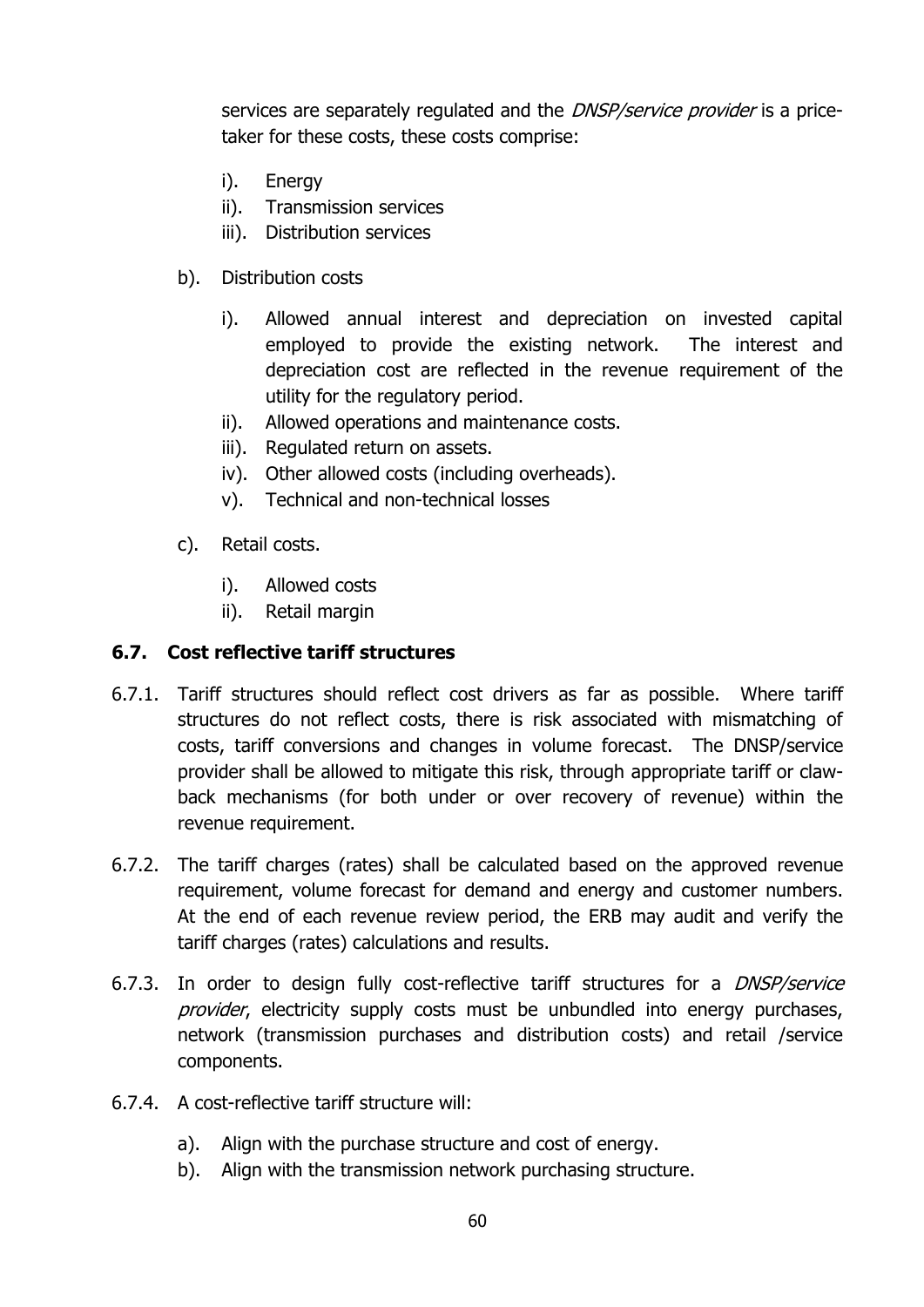- c). Reflect the provision of access to and usage of distribution networks through network charges.
- d). Include differentiation to take into account:
	- i). Time and /or seasonal variance.
	- ii). The voltage of the supply.
	- iii). The electrical (technical) losses associated with the applicable customer category.
	- iv). Power factor of the supply.
	- v). The density of customers and geographic location of the network to which customers are connected.
	- vi). Load factor.
	- vii). Load profile.
	- viii). Retail charges that reflect the size of the supply and the services being provided to the customer.
- 6.7.5. The tariff structure ultimately used will depend on customer needs, meter capability, billing functionality and logistics, and limitations on tariff complexity. This will cause aggregation of various cost components and cost drivers in the tariff applied. Fully cost reflective tariff structures are based on unbundled costs.

### **6.8. International load customers**

- 6.8.1. International customers connected to a distribution network (excludes all SAPP contracts), will pay the regulated retail *tariffs*, including all applicable subsidies as Zambian customers.
- 6.8.2. International customers will be required to pay connection charges that reflect all upstream investments required to provide supply, either as actual costs or a fair contribution to shared upstream networks.
- 6.8.3. The financing of connection assets for international customers will be in accordance with the risk policy of each DNSP.

### **6.9. Non-tariff costs (excluded services costs)**

- 6.9.1. Excluded services are those services requested by individual that are generally excluded from the regulated rate base and may or may not be competitive.
- 6.9.2. Where excluded service is a monopoly services, such charges may be regulated.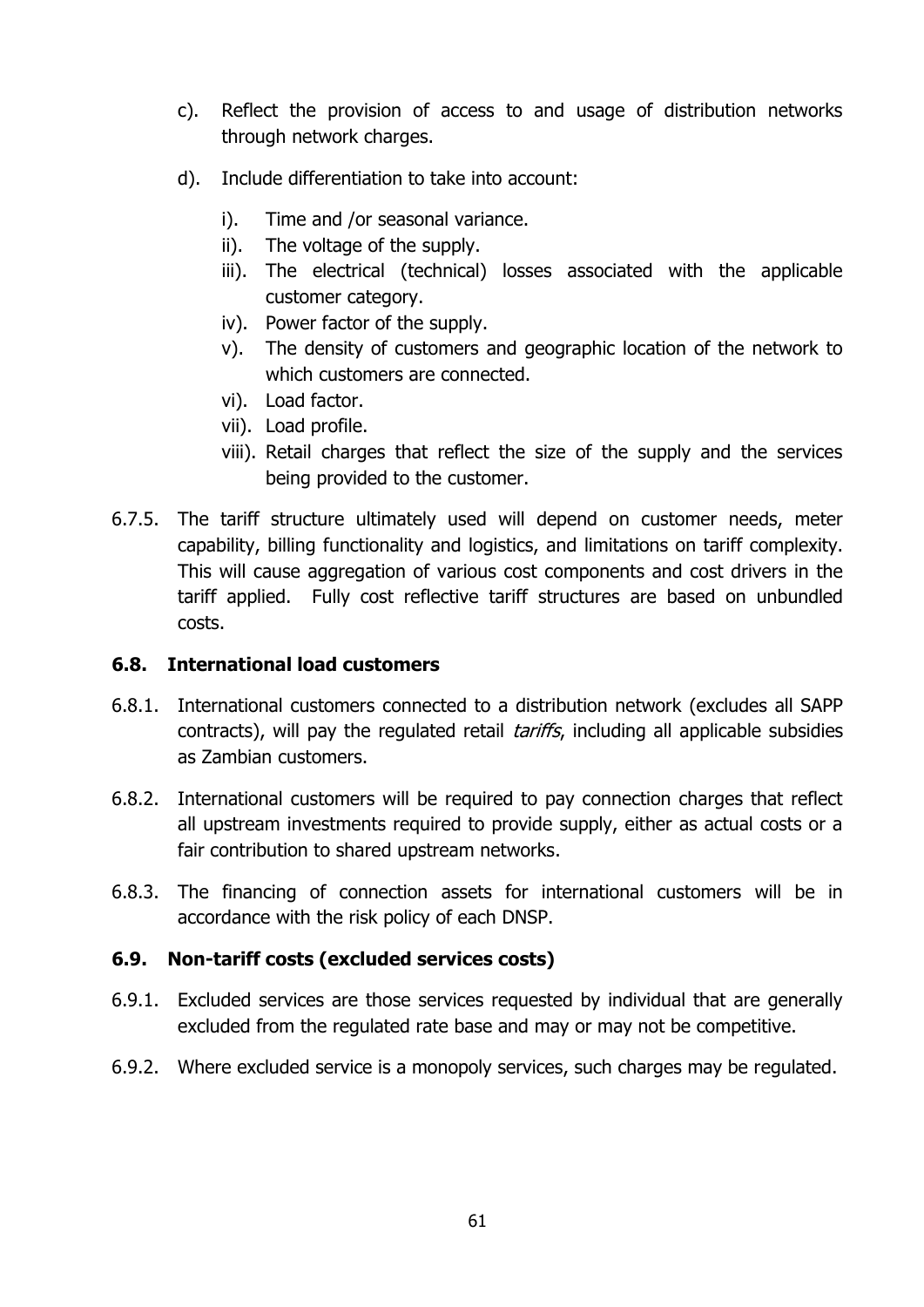### **6.10. Connection charges**

#### **6.10.1. General**

- 6.10.1.1. This charge is payable in addition to the tariff charges and is payable on all dedicated costs plus a fair contribution to capacity on upstream networks.
- 6.10.1.2. Connection charges may be regulated and are excluded from the regulated asset base.
- 6.10.1.3. The methodology used to calculate connection charges must be approved by the ERB.
- 6.10.1.4. In addition to the *DNSP's* costs, the *DNSP* shall be liable to the *TNSP* for any dedicated costs in the event the Transmission System require modifications in order to connect a *DNSP*-customer to the *Distribution System*. If this cost is dedicated to a customer, then the transmission connection charge will be passed through to that customer.

### **6.10.2. Standard connection**

- 6.10.2.1. A *standard connection* is defined as the lowest *life-cycle* costs for a technically acceptable solution as per the investment criteria in the Network Chapter.
- 6.10.2.2. All customers requiring a new connection or additional capacity for an existing connection shall pay a *connection charge* which may be rebated as per paragraph 6.10 of this section.
- 6.10.2.3. The *connection charge* for a basic connection is a set connection fee and shall be approved by ERB.
- 6.10.2.4. A basic standard connection is a connection to supply a basic electricity supply to a residential customer with a pre-determined connection charge.
- 6.10.2.5. For all standard connections that are not basic connections, connection charges will be based on dedicated network costs plus shared network costs less the capital allowance rebate in the tariff.
- 6.10.2.6. For all connections a DNSP shall provide a connection as defined in the investment section 2.8.2 of the Network Chapter and where applicable shall rebate such costs one-off by the amount of capital as allowed by the ERB.
- 6.10.2.7. A standard connection charge covers the cost of dedicated network costs plus a contribution to shared network costs less the capital allowance rebate in the tariff.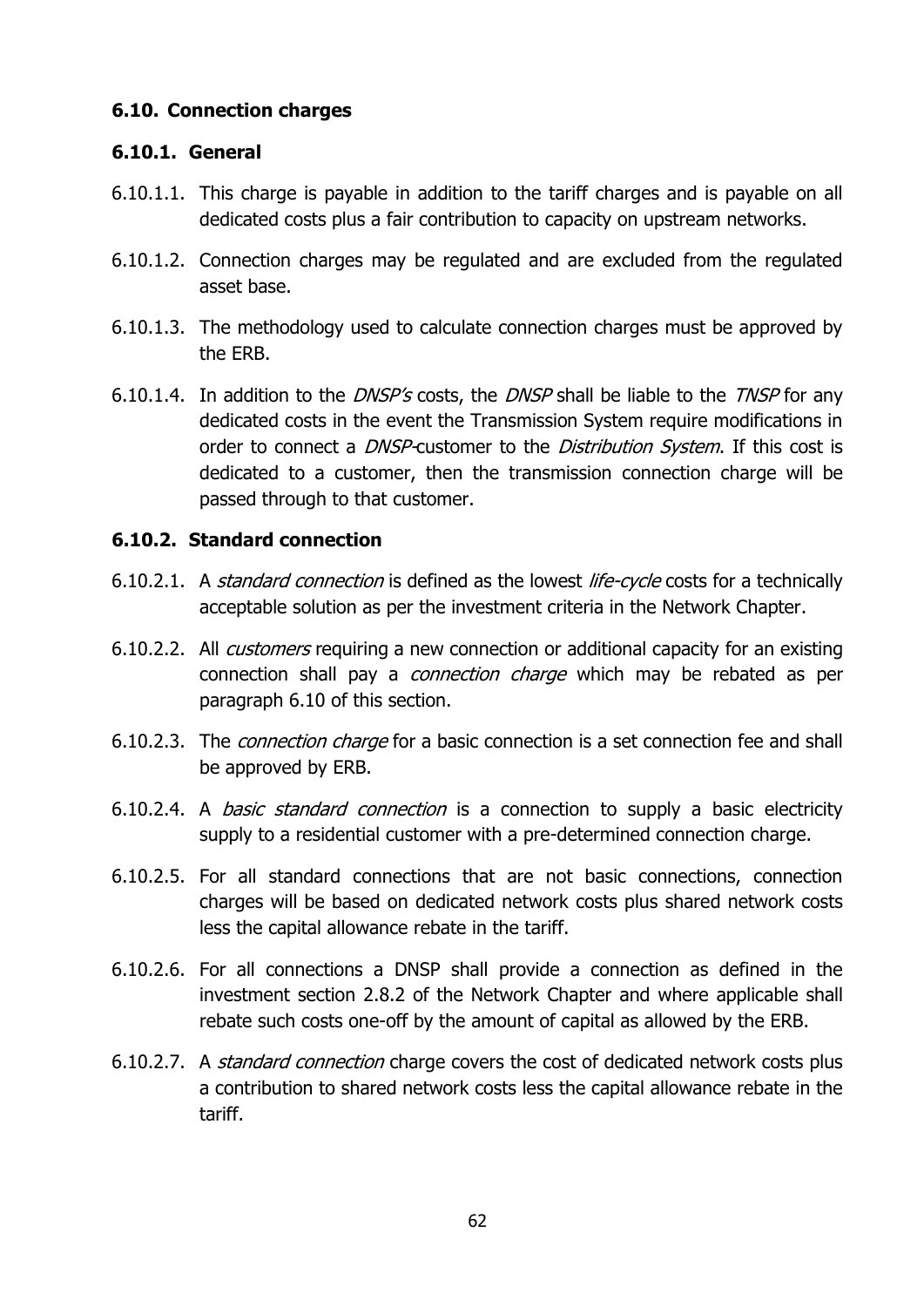- 6.10.2.8. The connection charge may be paid by way of an upfront payment by the customer or if financed by the DNSP by way of a minimum upfront connection fee and a monthly connection charge.
- 6.10.2.9. The standard connection charge will be based on costs allocated as per the approved methodology where:
	- a). The customer pays for all dedicated costs. Dedicated costs are the cost of those assets that are unlikely to be shared in the DNSP's planning horizon by any other end-use customer.
	- b). Dedicated costs will be based on the investment to meet the customer's capacity requirements at the minimum technical standards, as stipulated in the Network Code.
	- c). Surplus capacity provided due to technical standards that may be shared in the near future will not be allocated as a connection cost to the customer. The cost of surplus capacity provided due to technical requirements and that will not be shared in future (for example, the provision of a 20 MVA transformer to meet a 15 MVA load), will not be pro-rated.
	- d). Dedicated assets later shared result in a refund/reduction to the initial contributor only based on capacity. Adequate records must be kept.
	- e). In addition to dedicated costs the customers shall be allocated a standard ZMW/kVA contribution based on replacement costs, for shared upstream costs, whether new upstream investment is required or not.
	- f). For standard connection assets, the cost of depreciation, operations, maintenance and refurbishment cost will be recovered through the revenue requirement, as allowed by the ERB.

### **6.10.3. Premium connection**

- 6.10.3.1. A premium connection charge is raised where a customer contracts with the DNSP for additional specific requirements not justified in the investment criteria in section 2.8.2 of the Network Code.
- 6.10.3.2. The premium connection charge may be paid by way of a one-off upfront payment by the *customers* or by way of a connection fee and a monthly connection charge if the DNSP provides financing. The premium connection fee shall be a minimum of 100% of the allocated additional costs.
- 6.10.3.3. The premium connection charge will be based on all costs associated with providing the *premium connection* including all dedicated and upstream strengthening costs. *Premium connection charges* will not be rebated by any capital allowance.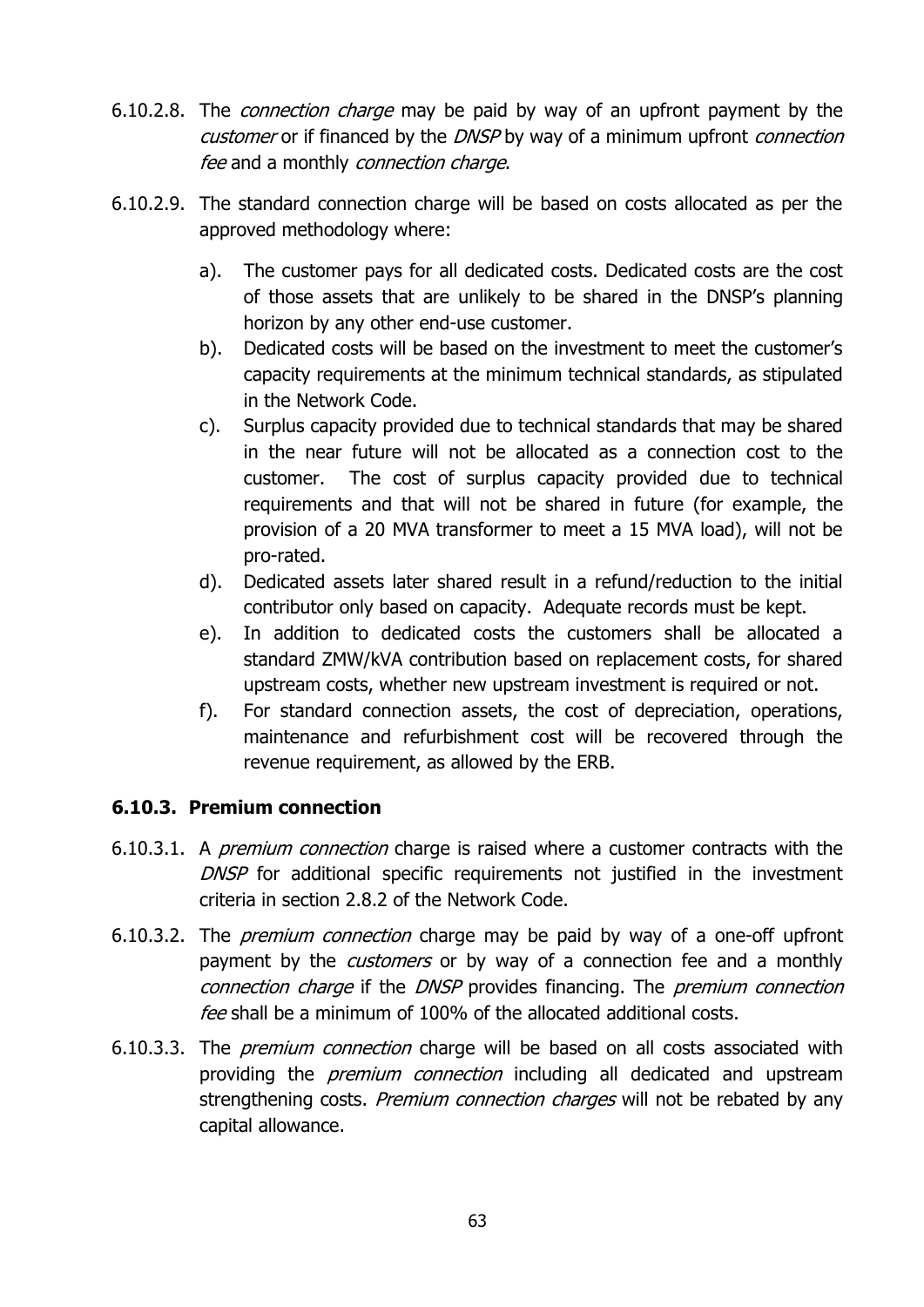- a). For dedicated premium connection assets, the cost of refurbishment shall not be recovered through the revenue requirement but shall be recovered directly from the customer.
- b). The customer will be required to pay the costs of refurbishment of connection assets not justified in terms of the investment criteria specified in Section 2.8.2 of the Network Code.
- c). The cost of maintenance and operations of premium assets shall be recovered from the regulated revenue requirement, unless specifically contracted between the DNSP and the customer.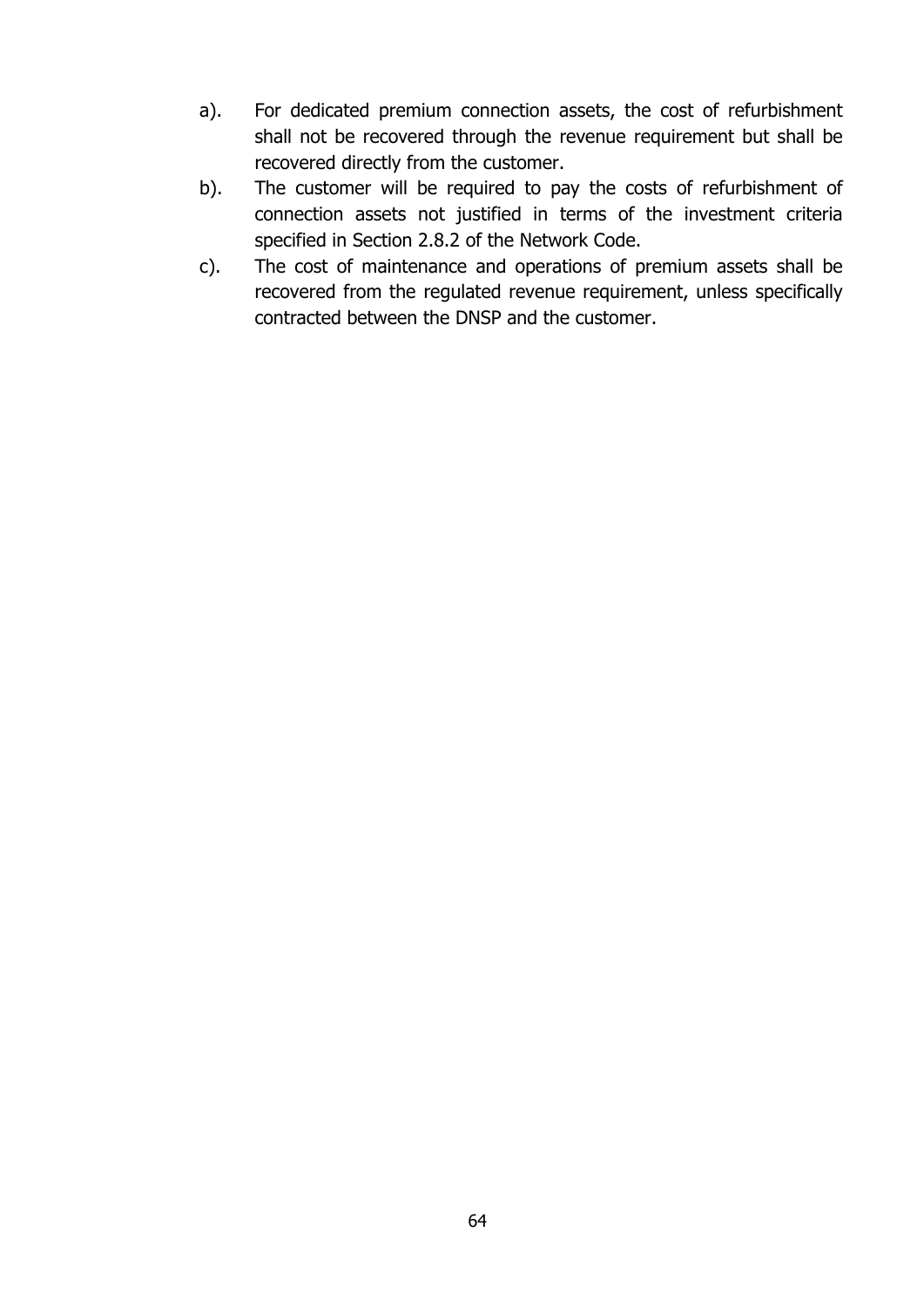# **7. GRID INTEGRATION OF RENEWABLE ENERGY BASED POWER PLANTS**

# **7.1 Objectives**

Renewable energy systems have become one of the widely adopted alternative sources of electricity. This chapter sets out the minimum technical requirements for connection of renewable energy based power plants (RPPs) to the distribution system in order to ensure efficient and coordinated development, operation and maintenance of RPPs in the distribution system.

It establishes the basic rules, procedures, requirements and standards that govern the operation, maintenance, and development of the RPPs in Zambia to ensure the safe, reliable, and efficient operation of the distribution system in Zambia.

The primary objective of this chapter is to promote sound planning, operational and connection standards in a bid to provide for reliable, secure, safe, economic and coordinated operation of the RPPs connected to or seeking connection to the distribution system. This will be achieved through the following:

- a). Specification of minimum technical requirements
- b). Specification of minimum safety standards
- c). Specification of minimum operational standards
- d). Specification of information requirements and procedures

This chapter shall be used together with other applicable requirements of this code (i.e. applicable Zambian standards, Grid Code etc.) as compliance criteria for RPPs connected to the Distribution System.

# **7.2 Scope**

- 7.2.1. The grid connection requirements in this chapter shall apply to the SO, respective DNSPs and all RPPs connected or seeking connection to the DS.
- 7.2.2. The requirements shall, at minimum, apply to the following RPP technologies:
	- a). Solar Photovoltaic (PV)
	- b). Small Hydro
	- c). Biogas
	- d). Wind
	- e). Thermal RPPs such as Geothermal, Concentrated Solar Power and Biomass
- 7.2.3. Unless otherwise stated, the requirements in this code shall apply equally to all RPP technologies and categories.
- 7.2.4. The RPP shall, for the duration of its generation licence issued by the ERB comply with the provisions of this code and all other applicable codes, rules and regulations approved by the ERB.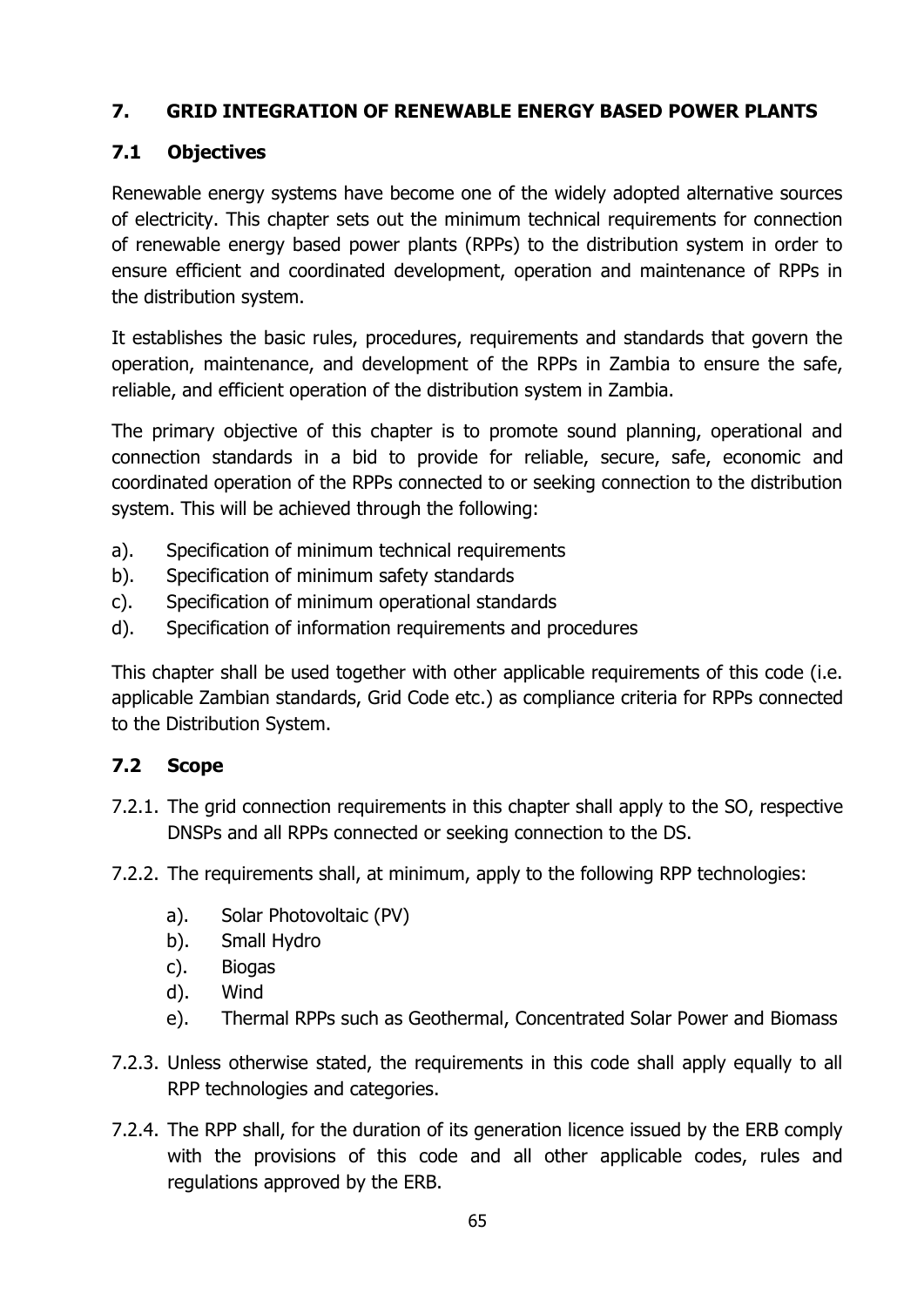- 7.2.5. Where there has been a replacement of or a major modification to an existing RPP, the RPP shall be required to demonstrate compliance to these requirements before being allowed to operate commercially.
- 7.2.6. Compliance with this and other codes requirements will depend on the interaction between the RPP and the grid to which it is connected. The DNSP shall supply the RPP Generator with a reasonable detail of their DS that is sufficient to allow an accurate analysis of the interaction between the RPP and DNSP, TNSP, and other generation facilities.

# **7.3 Grid Connection Requirements**

These requirements apply to all RPPs that require grid integration. It outlines the minimum technical, design and operational criteria to be met by RPPs seeking to be synchronised to the distribution grid system.

### **7.3.1 Grid Impact Studies**

- 7.3.1.1. The DNSP shall conduct Grid Impact Studies to evaluate the impact of the proposed connection or modification to an existing connection on the grid system as required by the Zambia Grid Code and this code for connections greater than 100kVA.
- 7.3.1.2. All connection requirements at the point of connection shall be funded by the RPP.
- 7.3.1.3. All system-wide works required resulting from the connection of the RPP shall be borne by the network operator.

### **7.3.2 Commissioning of Equipment**

- 7.3.2.1. Upon completion of all works, including work at the Point Of Connection, the equipment at the Point Of Connection and the RPP shall be subjected to the Testing and Commissioning procedure as set by the DNSP.
- 7.3.2.2. The physical connection to the grid system shall be made only after the DNSP is satisfied with the test and commissioning procedures conducted.
- 7.3.2.3. A certificate of approval to connect shall be issued to the RPP by the DNSP.

# **7.3.3 Synchronizing Facilities**

- 7.3.3.1. The generating facility shall have synchronizing facility for each unit connected to the Grid system.
- 7.3.3.2. The facility shall consist of a synchronizing relay and a sync-check relay. The settings on these relays shall be submitted to the System Operator for review to insure that they will not adversely affect the operation of the Grid System.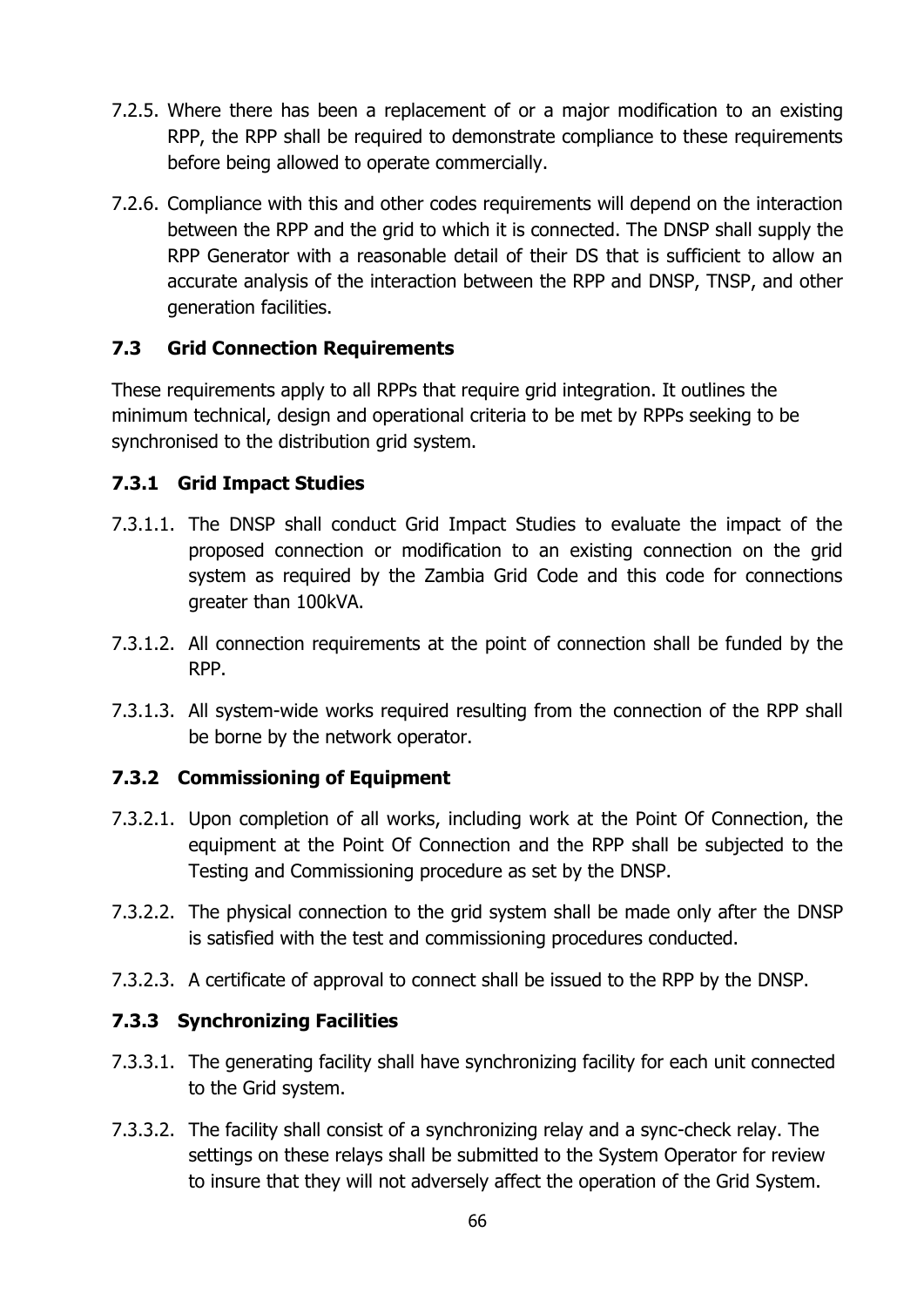### **7.3.4 Voltage Variations**

- 7.3.4.1. RPP projects shall be designed in such a way that they do not adversely affect the voltage variation at the point of connection.
- 7.3.4.2. AC voltage and frequency ratings to be compatible with ZS 387.
- 7.3.4.3. The voltage variations shall not exceed the limits of the stated connection voltage during normal operating conditions as stated in ZS 387.
- 7.3.4.4. The RPP shall be designed to withstand sudden phase jumps of up to  $20^{\circ}$  at the POC without disconnecting or reducing its output. The RPP shall after a settling period resume normal production not later than 5 sec after the operating conditions in the POC have reverted to the normal operating conditions.
- 7.3.4.5. The plant shall be designed and operated to include devices that will withstand and mitigate the effects of transient over voltages on the distribution system.
- 7.3.4.6. Solar PV inverters shall be designed in accordance with the relevant IEC standard or an internationally recognised equivalent.

The DC content of the output current of the inverter at the AC terminals shall not exceed 0.5% of its rated output nominal current.

The inverter must disconnect within 3 seconds when the average voltage for a 10 minute period exceeds the maximum nominal operating voltage.

- 7.3.4.7. All RPPs shall be equipped with a voltage regulator with the capability of operating continuously while maintaining a voltage between 0.90 pu and 1.10 pu of the rated generator voltage at the interconnector bus from no-load to full-load.
- 7.3.4.8. The rated power output of a generating unit shall not be affected by voltage changes within the limits declared at the point of connection.

### **7.3.5 Frequency Variations**

- 7.3.5.1. The nominal fundamental Frequency shall be 50 Hz. In case the system frequency momentarily rises above limits set in the Grid Code, all generating units shall remain in synchronism with the grid and shall operate normally between these limits for at least five (5) seconds to allow the System Operator to undertake measures to correct the situation.
- 7.3.5.2. For solar PV inverters:
	- a). If grid frequency exceeds 52.5 Hz, the inverter current shall reduce until 51.5Hz is reached at which point inverter current reduction must stop.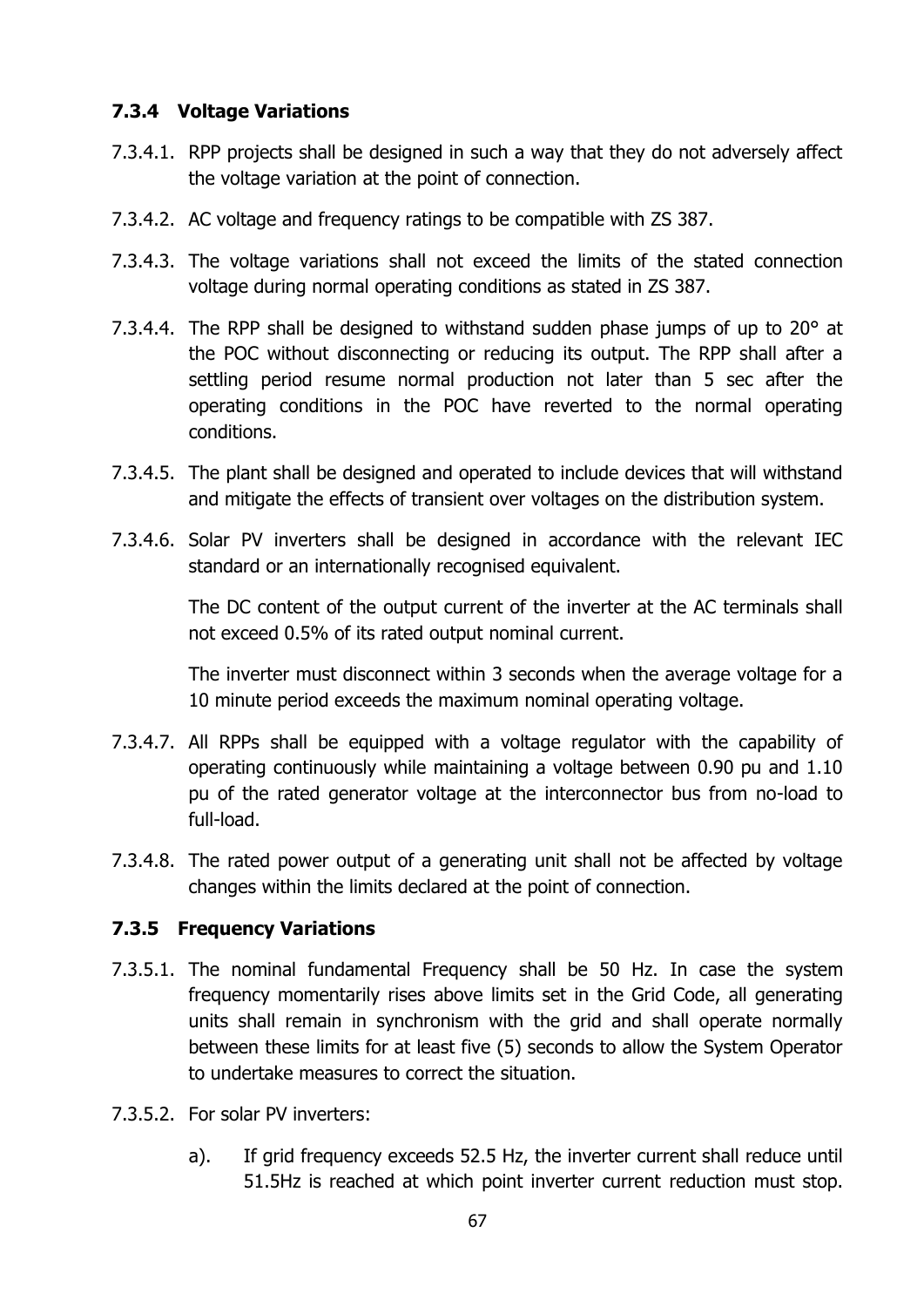The current can be increased when grid frequency has decreased to 50.05 or less.

b). The inverter must disconnect within 3 seconds when the average frequency for a 1 minute period exceeds 52.5Hz.

### **7.3.6 Reactive Power and Voltage Control**

- 7.3.6.1 The majority of DNSP's Networks bulk substation transformers are fitted with on-load tap changing (OLTC) facilities and will automatically act to restore network voltage levels within minutes. In addition, Line Drop Compensation (LDC) controls may also be used to regulate the network voltage at a location downstream of the bulk substation. These controls are commonly used to regulate network voltages and maximise transfer capacity to customers.
- 7.3.6.2 The connection of embedded generators to the distribution network may impact on the DNSP's ability to regulate network voltages. For this reason, DNSPs requires embedded generating systems to control reactive power output, within their capability, to maintain the point of connection voltage to an agreed target or operate at an agreed power factor such that voltage variations are maintained within prescribed limits. The DNSPs shall be able to monitor both active and reactive power generation by the RPPs at POC point of connection.
- 7.3.6.3 RPPs shall be designed with the capability to operate in a voltage, power factor or, reactive power (Q or MVAr) control modes. The actual control operating mode (V, power factor or Q control) as well as operating point shall be agreed with the DNSP and the SO.
- 7.3.6.4 The RPP shall be equipped with reactive power control functions capable of controlling the reactive power supplied by the RPP at the POC as well as a voltage control function capable of controlling the voltage at the POC via orders using set points and gradients for the specified parameters.
- 7.3.6.5 The control functions for the supply of a specific reactive power, power factor and voltage control are mutually exclusive, which means that only one of the three functions can be activated at a time.
- 7.3.6.6 The control function and applied parameter settings for reactive power and voltage control functions shall be determined by the DNSP in collaboration with the SO, and implemented by the RPP generator. The agreed control functions shall be documented in the operating agreement.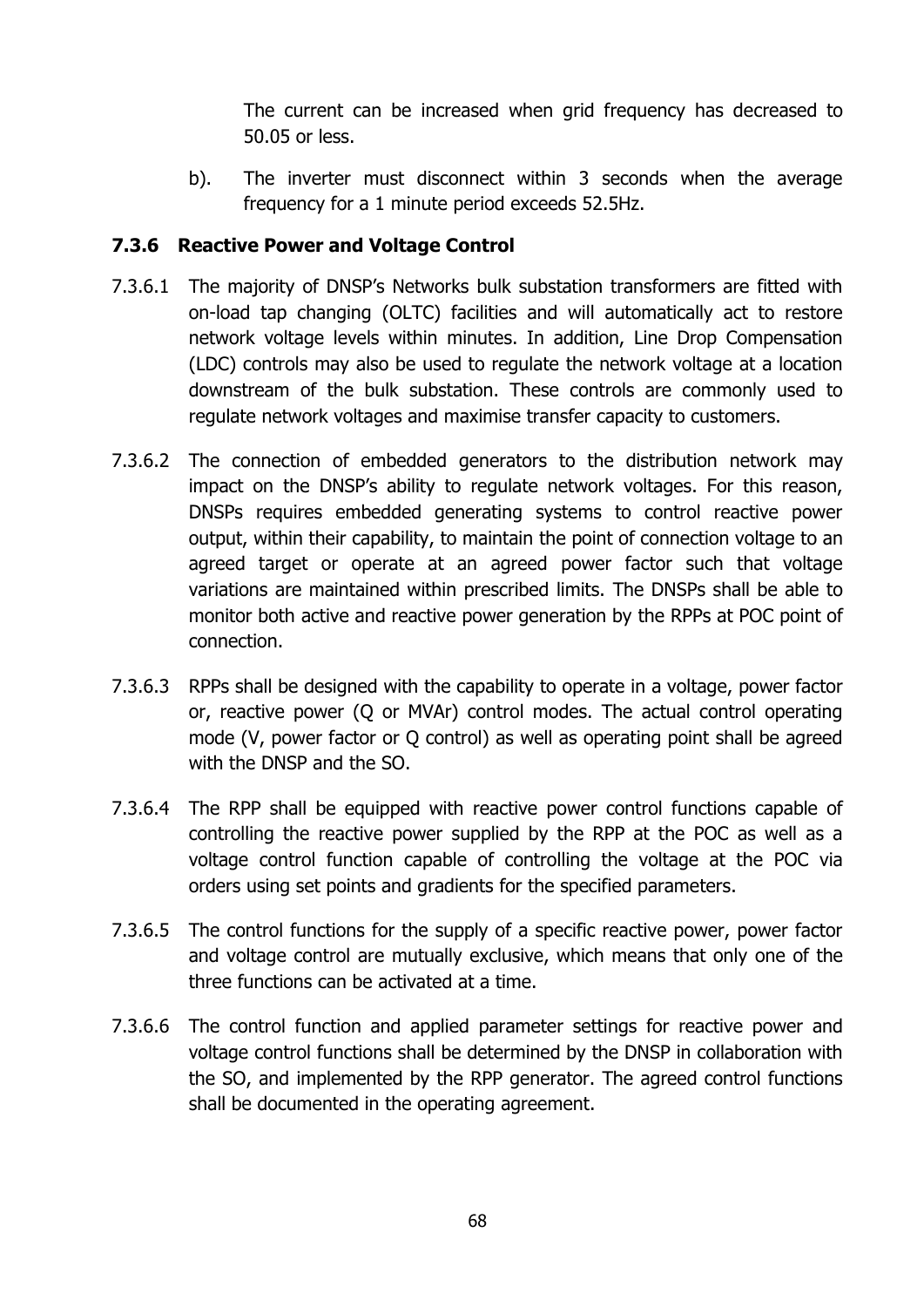# **7.3.7 Power Quality**

# **7.3.7.1 Harmonics**

- 7.3.7.1 The generator shall ensure not to cause Harmonics in the Grid System that exceed specified limits.
- 7.3.7.2 The Total Harmonic Distortion of the voltage and the Total Demand Distortion of the current, at any Point Of Connection, shall not exceed the limits prescribed in ZS 387.

# **7.3.7.2 Voltage Unbalance**

- 7.3.7.1. The RPP shall ensure that its plant does not cause Voltage Unbalance in the Grid System.
- 7.3.7.2. The maximum Voltage Unbalance at the Point of Connection shall not exceed the limit specified in ZS 387 during normal operating conditions.
- 7.3.7.3. The phase voltages of a 3-phase supply should be of equal magnitude and 120° apart in phase angle. Voltage unbalance is defined as:

*Voltage Unbalance = Deviation between highest and* lowest *phases Average voltage of three phases*

- 7.3.7.4. The RPP must be able to withstand the effect of voltage unbalances resulting from system disturbances such as unbalanced power line faults.
- 7.3.7.5. The RPP shall also be required to withstand without tripping, the unbalance loading during clearance by the Backup Protection of a close-up phase-tophase fault on the Grid System.

# **7.3.8 Active Power Control**

RPPs must be equipped with active power control functions capable of controlling the active power supplied by the power plant at the POC using activation orders containing set points.

# **7.3.8.1. Active Power Control Functions**

- 7.3.8.1.1. RPPs shall be capable of controlling the ramp rate of its active power output with a maximum MW per minute ramp rate set by SO, TNSP or DNSP as the case may be.
- 7.3.8.1.2. In case of variations in energy resources, the RPP shall design and ensure that the ramp rate of its generating units does not exceed the ramp rate capability of the regulating power unit(s).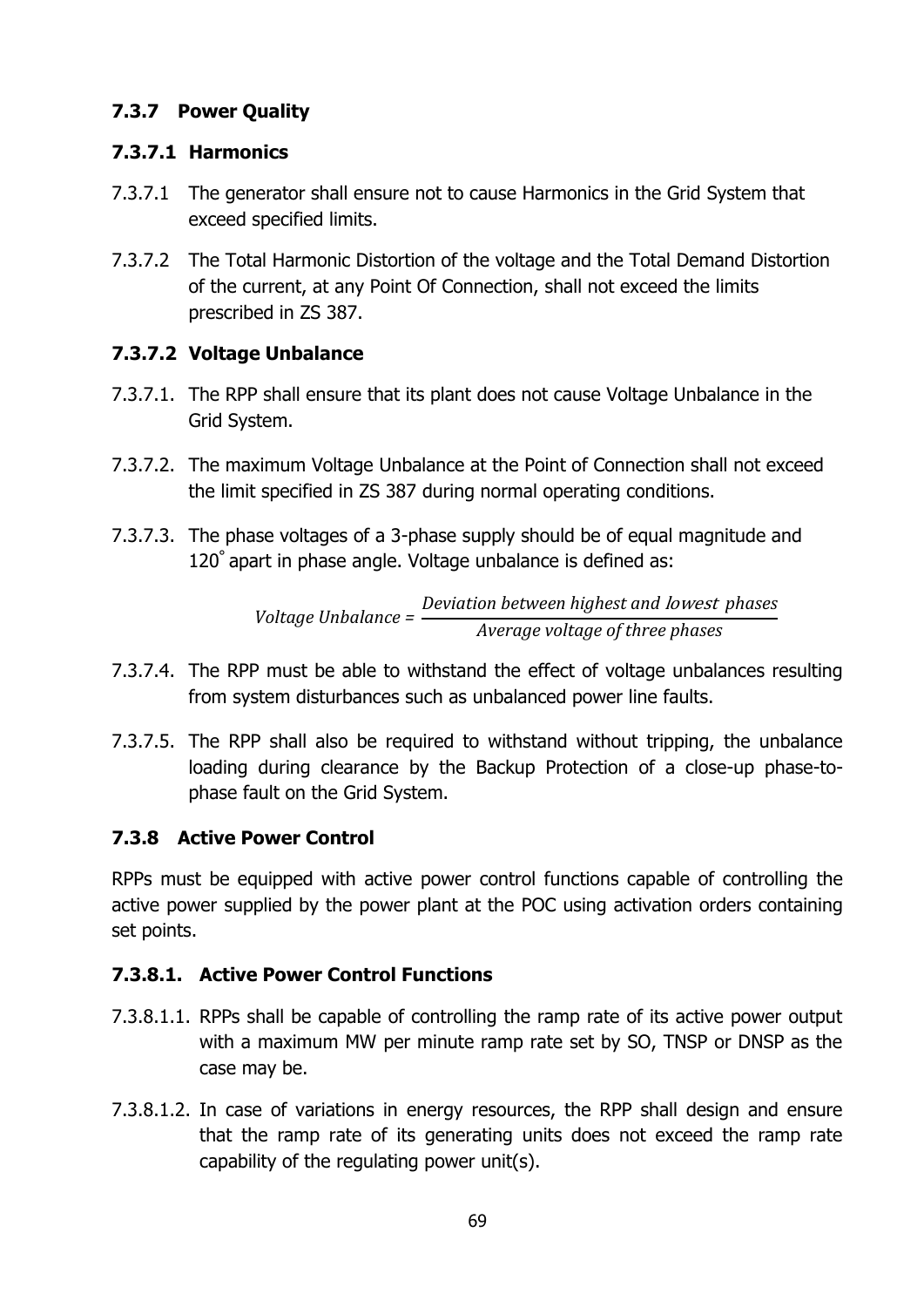7.3.8.1.3. These ramp rate settings shall be applicable for all ranges of operation including positive ramp rate during start up, positive ramp rate only during normal operation and negative ramp rate during controlled shut down. They shall not apply to frequency regulation.

> For solar PV RPPs, in terms of power rate limit, the inverter should have the capability to limit the increase in power export to 10% of nominal rated capacity per minute. If the inverter has storage capabilities, it should also be able to limit the decrease in power export by 10% per minute.

- 7.3.8.1.4. The RPP shall not perform any frequency response or voltage control functions without having entered into a specific agreement to this effect with the DNSP.
- 7.3.8.1.5. In case of frequency deviations in the IPS, RPPs shall be designed to be capable to provide power-frequency response in order to stabilise the grid frequency.
- 7.3.8.1.6. During high frequency operating conditions, RPPs shall be able to provide mandatory active power reduction requirement in order to stabilise the frequency in accordance with the limits provided in ZS 387.

### **7.3.8.2. Active Power Constraints**

For system security reasons it may be necessary for the SO, DNSP or their agent to curtail the RPP active power output.

7.3.8.2.1. The RPP generator shall be capable of:

a). Operating the RPP at a reduced level if active power has been curtailed by the SO, DNSP or their agent for network or system security reasons.

b). Receiving a telemetered MW curtailment set-point sent from the SO, DNSP or their agent. If another operator is implementing power curtailment, this shall be in agreement with all the parties involved.

7.3.8.2.2. The RPP shall be equipped with constraint functions, i.e. supplementary active power control functions. The constraint functions are used to avoid imbalances in the IPS or overloading of the IPS in connection with the reconfiguration of the IPS in critical or unstable situations or the like.

> Activation of the active power constraint functions shall be agreed with the SO or DNSP.

The required constraint functions are as follows: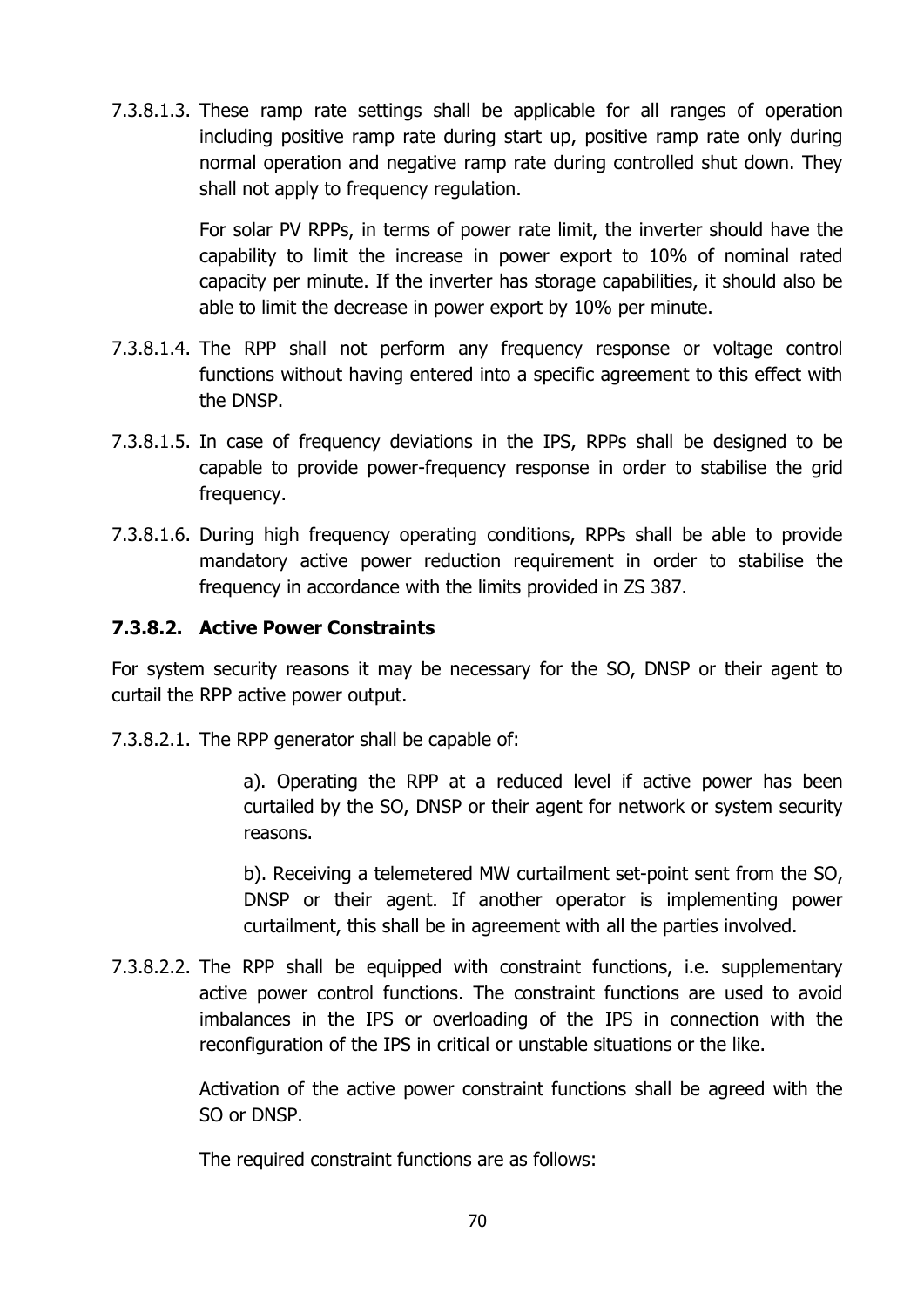- a). Absolute power constraint
- b). Delta power constraint
- c). Power gradient (Ramp rate) constraint

### **7.3.8.2.2.1 Absolute Power Constraint**

a). An Absolute Power Constraint is used to constrain the output active power from the RPP to a predefined power MW limit at the POC. This is typically used to protect the IPS against overloading in critical situations.

b). If the set point for the Absolute Power Constraint is to be changed, such change shall be commenced within two seconds and completed not later than 30 seconds after receipt of an order to change the set point.

c). The accuracy of the control performed and of the set point shall not deviate by more than  $\pm 2\%$  of the set point value or by  $\pm 0.5\%$  of the rated power, depending on which yields the highest tolerance.

# **7.3.8.2.2.2 Delta Power Constraint**

a). A delta power constraint is used to constrain the active power from the RPP to a required constant value in proportion to the possible active power.

b). A delta power constraint is typically used to establish a regulating reserve for control purposes in connection with frequency control.

c). If the set point for the Delta Power Constraint is to be changed, such change shall be commenced within two seconds and completed no later than 30 seconds after receipt of an order to change the set point.

d). The accuracy of the control performed and of the set point shall not deviate by more than  $\pm 2\%$  of the set point value or by  $\pm 0.5\%$  of the rated power, depending on which yields the highest tolerance.

# **7.3.8.2.2.3 Power Gradient (Ramp rate) constraint**

a). A power gradient constraint is used to limit the maximum ramp rates by which the active power can be changed in the event of changes in primary renewable energy supply or the set points for the RPP, taking into account the availability of primary energy to support these gradients.

b). A power gradient constraint is typically used for reasons of system operation to prevent changes in active power from impacting the stability of the IPS.

c). If the set point for the power gradient constraint is to be changed, such change shall be commenced within two seconds and completed no later than 30 seconds after receipt of an order to change the set point.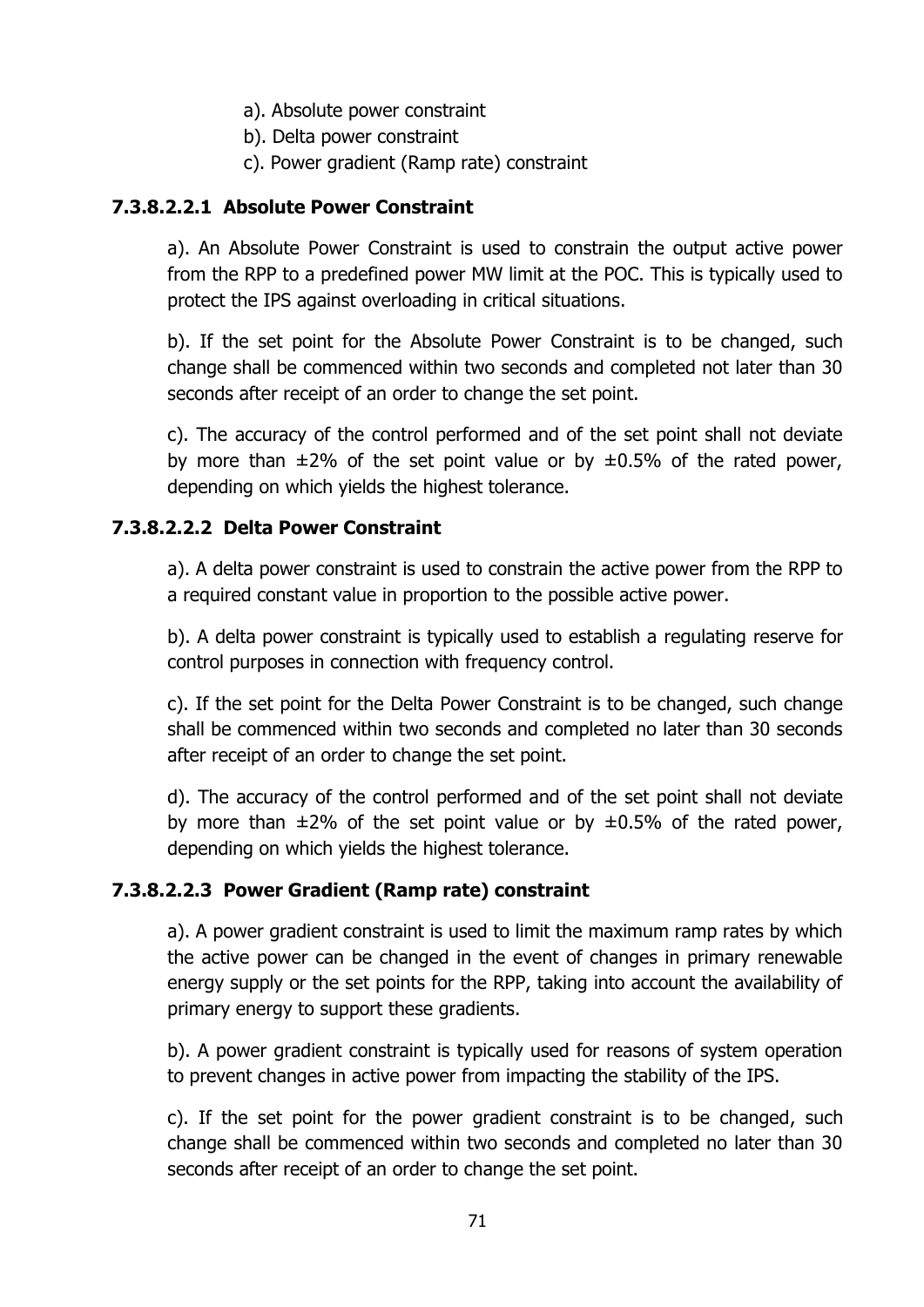d). The accuracy of the control performed and of the set point shall not deviate by more than  $\pm 2\%$  of the set point value or by  $\pm 0.5\%$  of the rated power, depending on which yields the highest tolerance.

The active power constraint functions are illustrated in Figure 7-1 below.



**Figure 7-1: Active power control functions for a Renewable Power Plant**

# **7.3.9 Black Start Capability**

- 7.3.9.1. The Generator shall have a Black Start capability.
- 7.3.9.2. The System Operator, pursuant to the procedures in the Zambian Grid Code, shall be responsible in the resynchronization of the Island Grids after the Black Start procedure or after a significant incident has resulted in Island Grid operation.

# **7.3.10 Protection Requirements**

The RPP shall at all times install and maintain protection installations that comply with the principles and specifications of this Chapter.

This is done in order to:

- a). Ensure agreed power quality to customers
- b). Minimise damage to primary plant
- c). Prevent damage to healthy equipment that conducts fault current during faults
- d). Limit safety hazard to the power utility personnel and the public.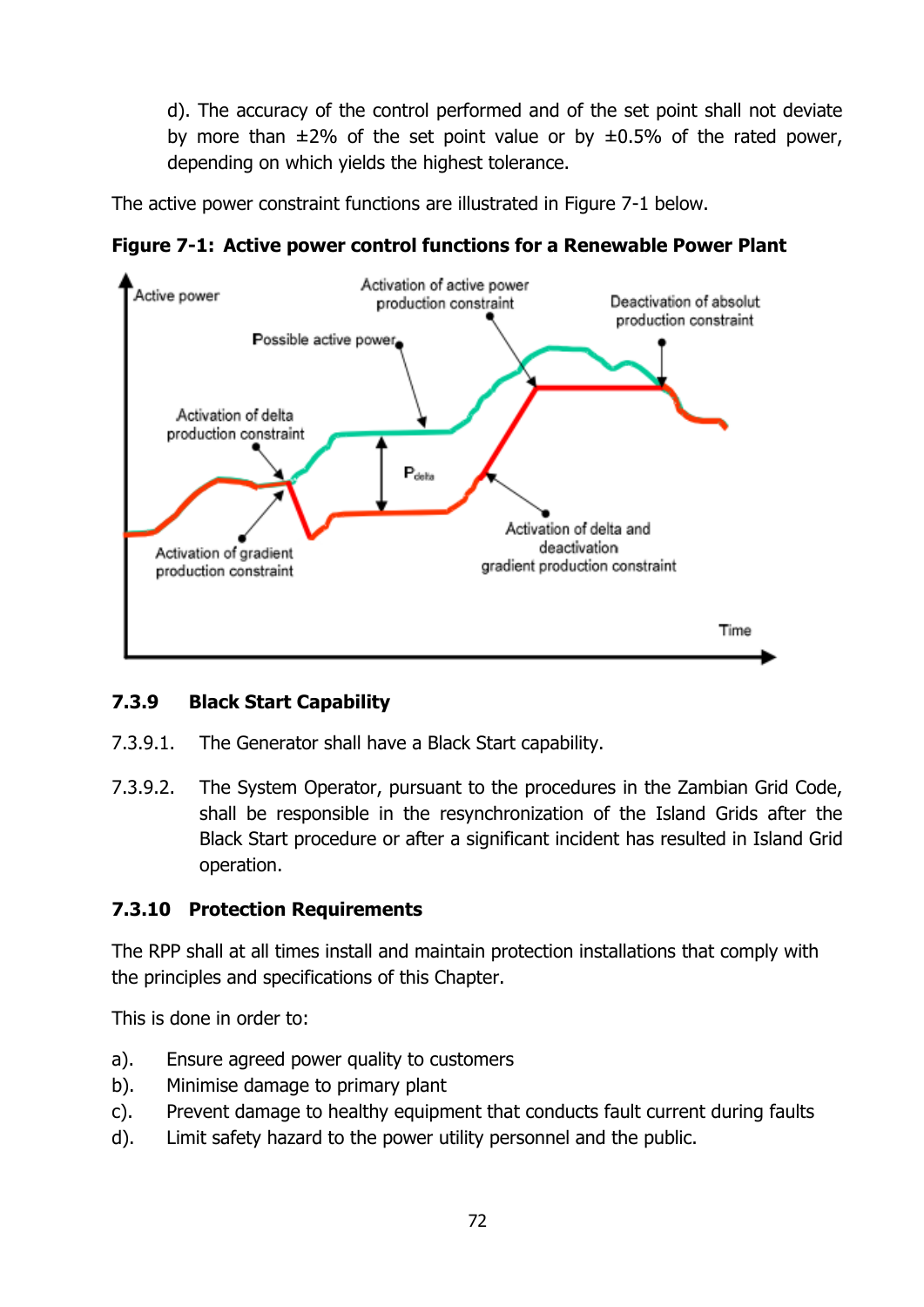# **7.3.10.1. General Protection Arrangements**

- 7.3.10.1.1 The generator shall be designed and operated with protective devices in accordance with the requirements of the network operator.
- 7.3.10.1.2 The Fault Clearance Time shall be within the limits established by network operator in accordance with the protection philosophy.
- 7.3.10.1.3 The network operator and RPP shall be solely responsible for the protection system of the electrical equipment and facilities at their respective sides of the Point Of Connection.

# **7.3.10.2. Power Islanding**

During Island Grid operation, a Solar PV generating unit providing Ancillary Services for Frequency Regulating Reserve shall provide Frequency Control to the Island Grid.

All generating facilities that cannot meet set frequency performance shall be equipped with protection systems, which detect a power islanding condition, and trip the RPP. This may require re-coordination with the grid system protection or the installation of special communication and protection schemes to send direct trips to the RPP.

If no facilities exist for the subsequent resynchronization with the rest of the grid system then the RPP shall ensure that the Generating Plant is disconnected for resynchronization.

Under emergency conditions there is an expectation that some generation shall continue to operate outside the statutory frequency limits. However, for Embedded Generators connected to the distribution system at a voltage level less than 66 kV it is likely that this could mean connection within an automatic low frequency load disconnection zone.

Consequently, Embedded Generators should ensure that all Protection on Generating Plant should have settings to co-ordinate with those on the automatic low frequency load disconnection equipment in conformance with the requirements of the Zambian Grid Code.

# **7.3.10.3. Negative Sequence Voltage**

Any generating unit or generating plant connected to the grid system shall be required to withstand, without tripping, the Negative Phase Sequence loading incurred during the clearance of a close-up phase –to-phase fault by system back-up Protection which shall be within the Plant short time rating on the distribution system.

The RPP must ensure that its generating unit's contribution to the negative sequence voltage at the point of connection between the generating unit and the grid system is less than 1%.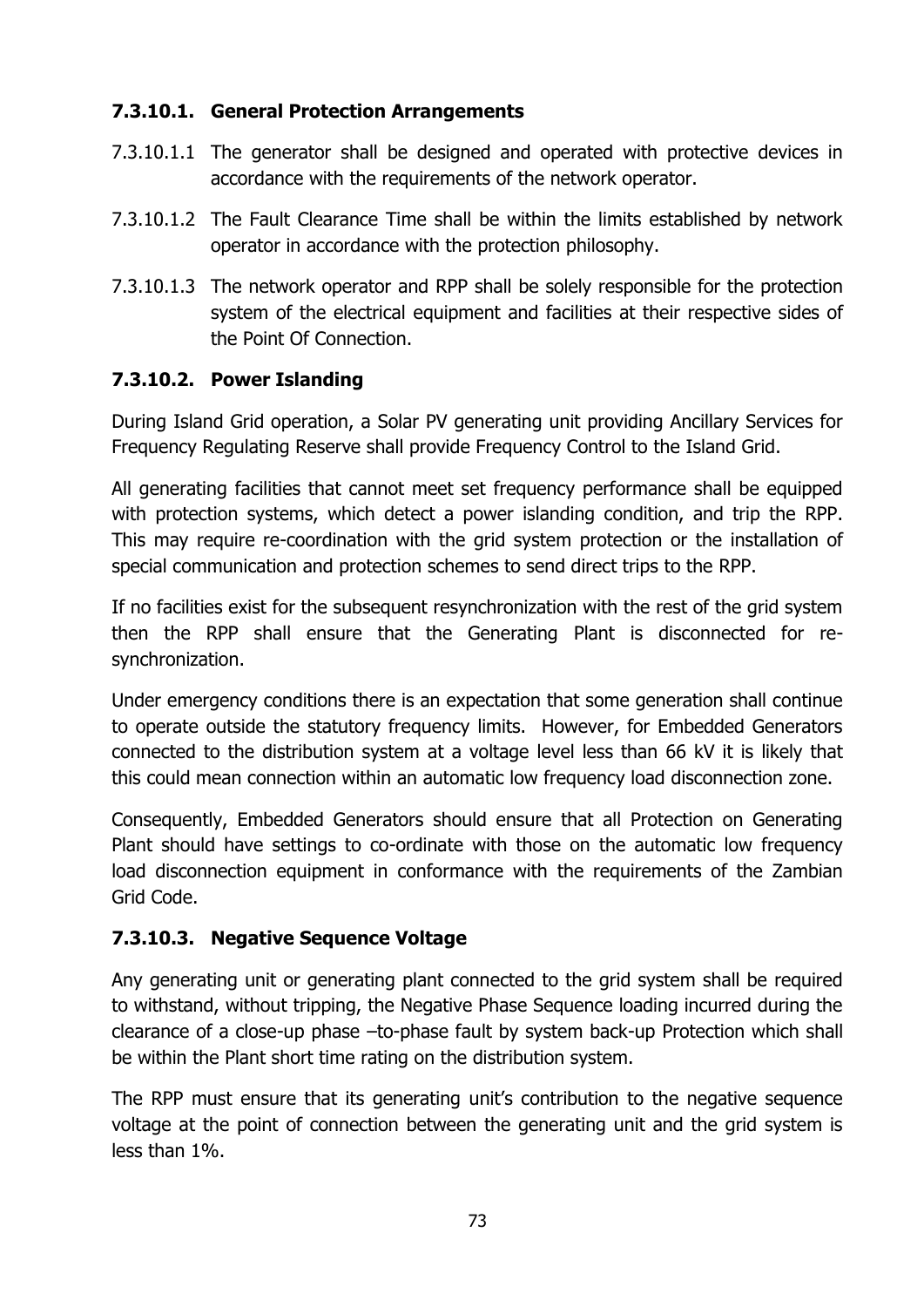# **7.3.10.4. Over Current and Earth Fault Protection**

Every generator shall be equipped with over-current and earth fault protection to trip the generator off in the event of a fault.

# **7.3.10.5. Over and Under Frequency Protection**

Every generator is required to have under and over-frequency protection relays that will disconnect the Generator from the grid System if the frequency is outside the limits as specified in ZS 387 of 48.75 - 51.25 Hz.

# **7.3.10.6. Over And Under Voltage Protection**

Every generator shall have under and over-voltage protection relays which will disconnect the generator from the grid system in the event of abnormal voltages occurring on the grid system as stipulated in the grid and distribution grid code.

# **7.3.10.7. No-volts Auto Reclose Protection**

If the generating facility cannot withstand the acceleration that will occur following a reclose, it is required that the generating facility be equipped with a no-volts relay that trips the facility off during the reclose dead time.

# **7.3.10.8. Reverse Power Protection**

All generators shall have protection designed to trip the unit in the event of power flowing from the grid System into the Generator under any condition except when startup supplies or for auxiliary supplies when the Generator is not on line.

# **7.3.10.9. Fault Ride Through Capability**

The ability of a generator to ride through selected network faults may be a requirement for network connection depending on the location and capacity of the generator unit. The DNSP shall define the specific faults for each RPP that require fault ride through capability depending on the capacity of the generating units

The DNSP shall define the specific faults for each RPP that require fault ride through capacity depending on the capacity of the generating units.

# **7.3.10.10. Fault Levels**

RPPs generally increase the system fault levels. Before a generating plant is added to the network, it shall be assessed whether existing equipment will be able to sustain the increased fault levels. If the network fault levels are such that mitigating actions are required, then the RPP may be required to meet the additional costs of such mitigating actions.

Where mitigating actions have been put in place to reduce fault levels, the SO shall document maximum fault levels, before and after such actions.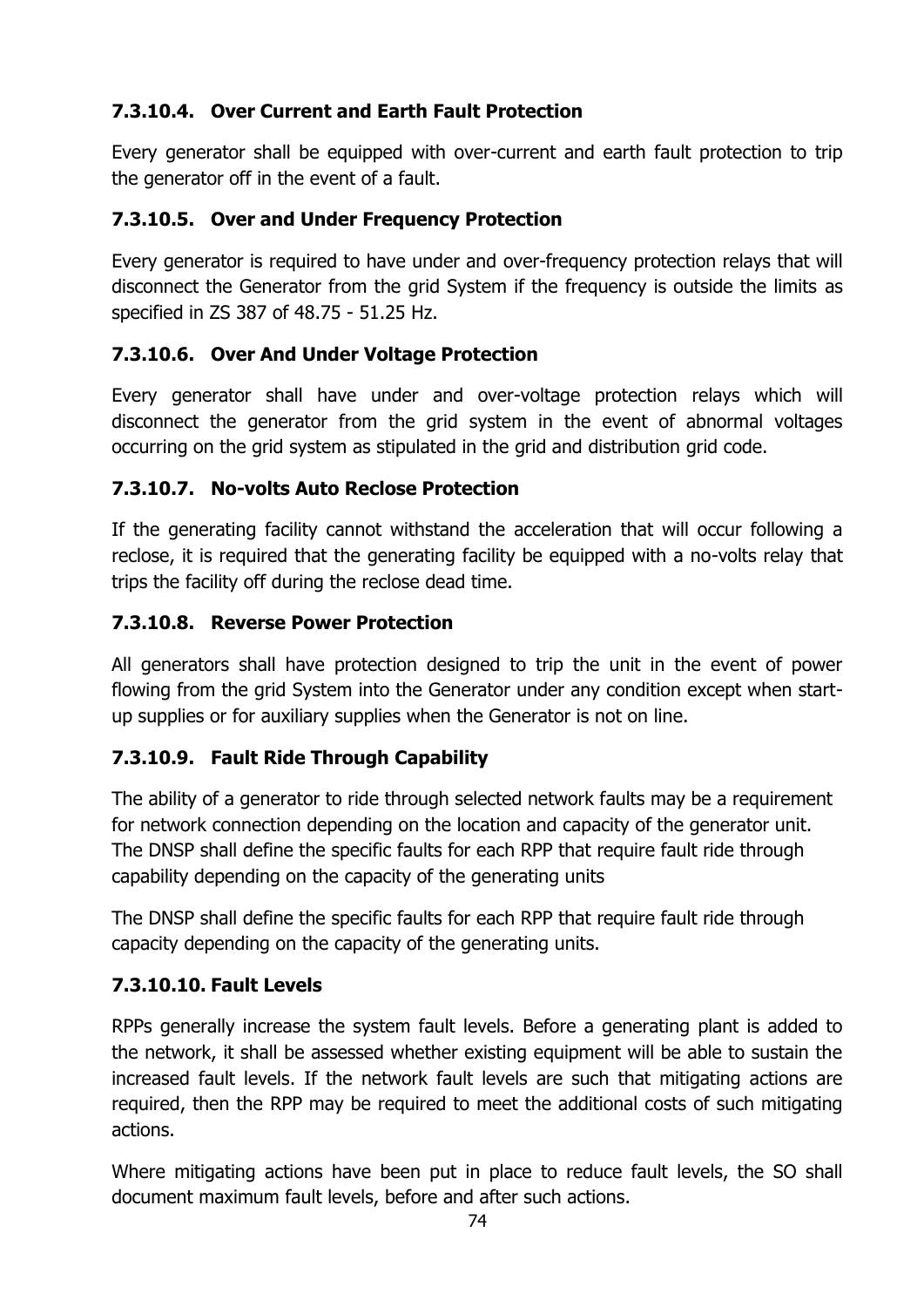# **7.3.10.11. Grounding Requirements**

The network operator shall inform the RPP of the grounding method used in the grid system. The specification of Equipment shall consider the maximum Voltage Surge that will be imposed on the Equipment during faults involving ground.

# **7.3.10.12. Protection Coordination at the Point Of Connection**

The DNSP shall be responsible for co-ordination of protection at the POC and shall investigate any mal-function of protection or other unsatisfactory protection issues at the POC.

# **7.3.10.13. Testing of Protection Equipment**

The DNSP shall conduct periodic testing of equipment and systems to ensure these are performing to the designed specifications. Periodic tests must be performed within a period of two years.

# **7.3.11 Metering Requirements**

- 7.3.11.1. The network operator shall provide, install and maintain a four-quadrant meter at the interface with RPP for billing and settlement purposes for each renewable generator connected to its system
- 7.3.11.2. The metering shall be located on the secondary side of the interconnecting transformer and compensated for losses to the point-of-delivery.
- 7.3.11.3. The meter shall have a Dual register; revenue approved meter capable of recording real and reactive power and energy delivery to and from the generating facility separately.
- 7.3.11.4. The generating facility owner shall provide any communication and interface facilities that the network operator and System Operator may require to the metering unit.
- 7.3.11.5. The System Operator shall provide the RPP with all relevant information on metering requirements.
- 7.3.11.6. All meters shall be installed and maintained in accordance to the Distribution Grid Code.

# **7.3.12 RPP performance data**

The metering system shall provide operational data in respect of indications and measurements as follows:

a). MW b). MVAr c). MWh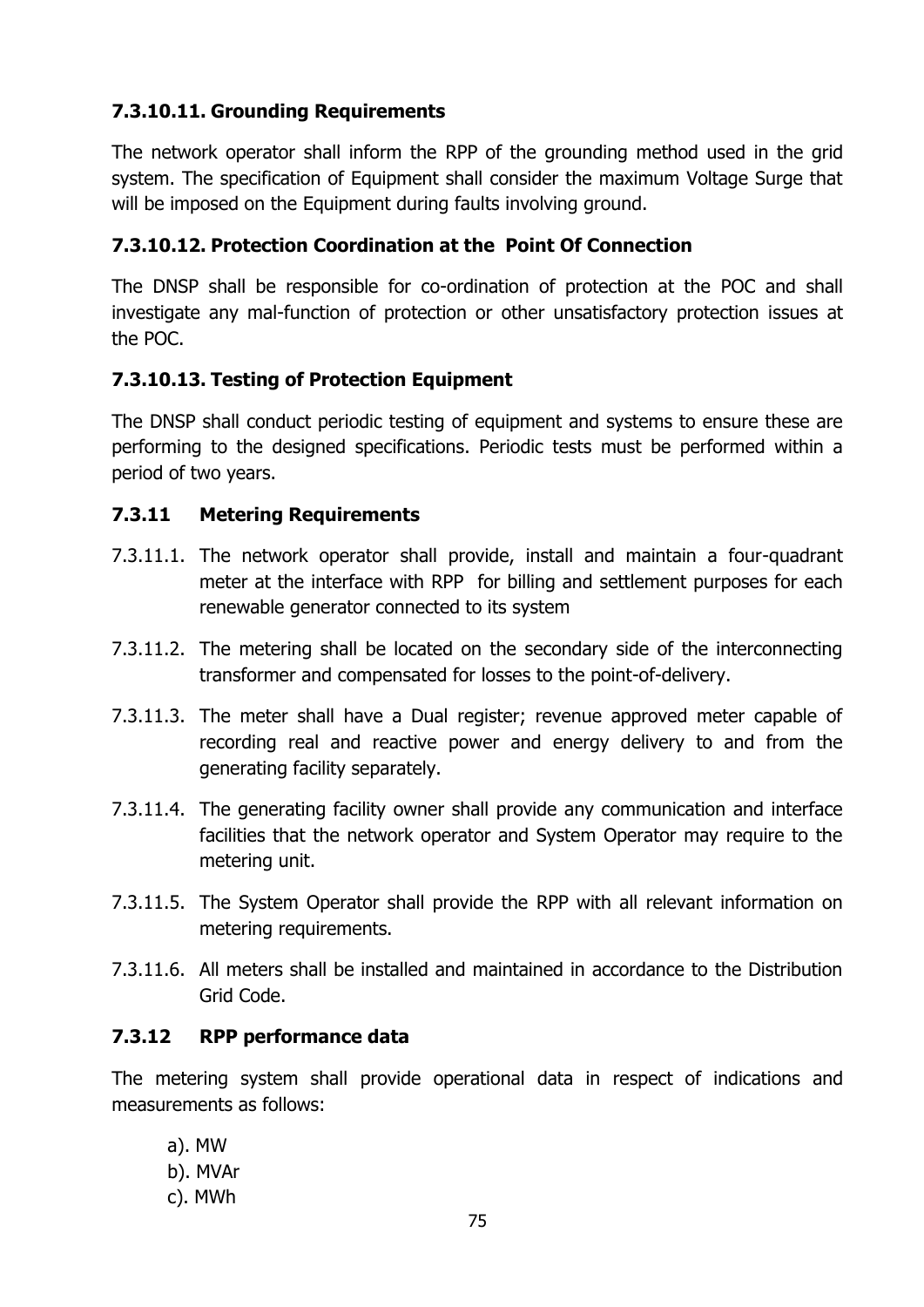- d). Voltage
- e). Frequency; and,
- f). Any other additional data as specified in the connection agreement.

RPPs shall provide the system operator with monthly performance indicators in relation to each unit at each power station in respect of availability and reliability.

RPPs shall report significant events, such as catastrophic failures to the ERB within 24 hours of occurrence of such event.

# **7.4 Information Requirements**

RPPs shall make the following performance indicators available monthly to the ERB: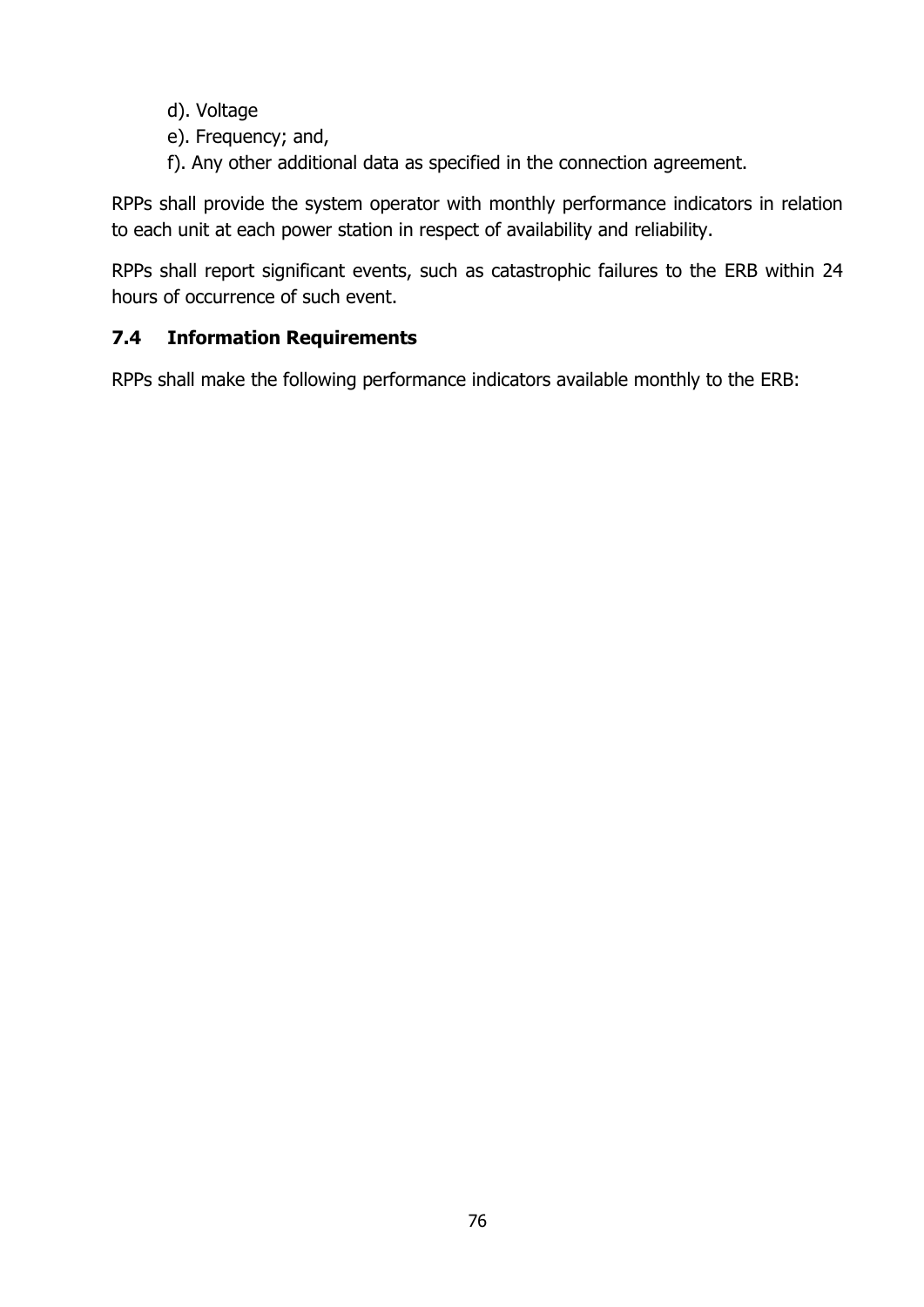# **Table 7-2: Performance Indicators to be submitted to the ERB**

| <b>Indicator</b><br><b>Performance this</b> |               |                 | <b>Performance year</b> |                 |
|---------------------------------------------|---------------|-----------------|-------------------------|-----------------|
|                                             | month         |                 | to date                 |                 |
|                                             | <b>Actual</b> | <b>Targeted</b> | <b>Actual</b>           | <b>Targeted</b> |
| Energy sold                                 |               |                 |                         |                 |
| Total number of faults                      |               |                 |                         |                 |
| Number of faults by cause                   |               |                 |                         |                 |
| % interruptions restored within 2 hours     |               |                 |                         |                 |
| % interruptions restored within 24 hours    |               |                 |                         |                 |
| Revenue and expenditure data by source      |               |                 |                         |                 |
| and expenditure item                        |               |                 |                         |                 |
| Total number of accidents recorded          |               |                 |                         |                 |
| Number of disabling injuries                |               |                 |                         |                 |
| Number of fatalities                        |               |                 |                         |                 |
| Number of incidents involving property      |               |                 |                         |                 |
| damage                                      |               |                 |                         |                 |
| Accident frequency rate                     |               |                 |                         |                 |
| Accident severity rate                      |               |                 |                         |                 |
| <b>Quality of supply</b>                    |               |                 |                         |                 |
| Over-Voltage events                         |               |                 |                         |                 |
| Under-voltages events                       |               |                 |                         |                 |
| Voltage unbalances                          |               |                 |                         |                 |
| Voltage harmonics and inter-harmonics       |               |                 |                         |                 |
| Voltage flicker                             |               |                 |                         |                 |
| Voltage dips                                |               |                 |                         |                 |
| Voltage swells                              |               |                 |                         |                 |
| Voltage transients and surges               |               |                 |                         |                 |
| Unplanned interruptions                     |               |                 |                         |                 |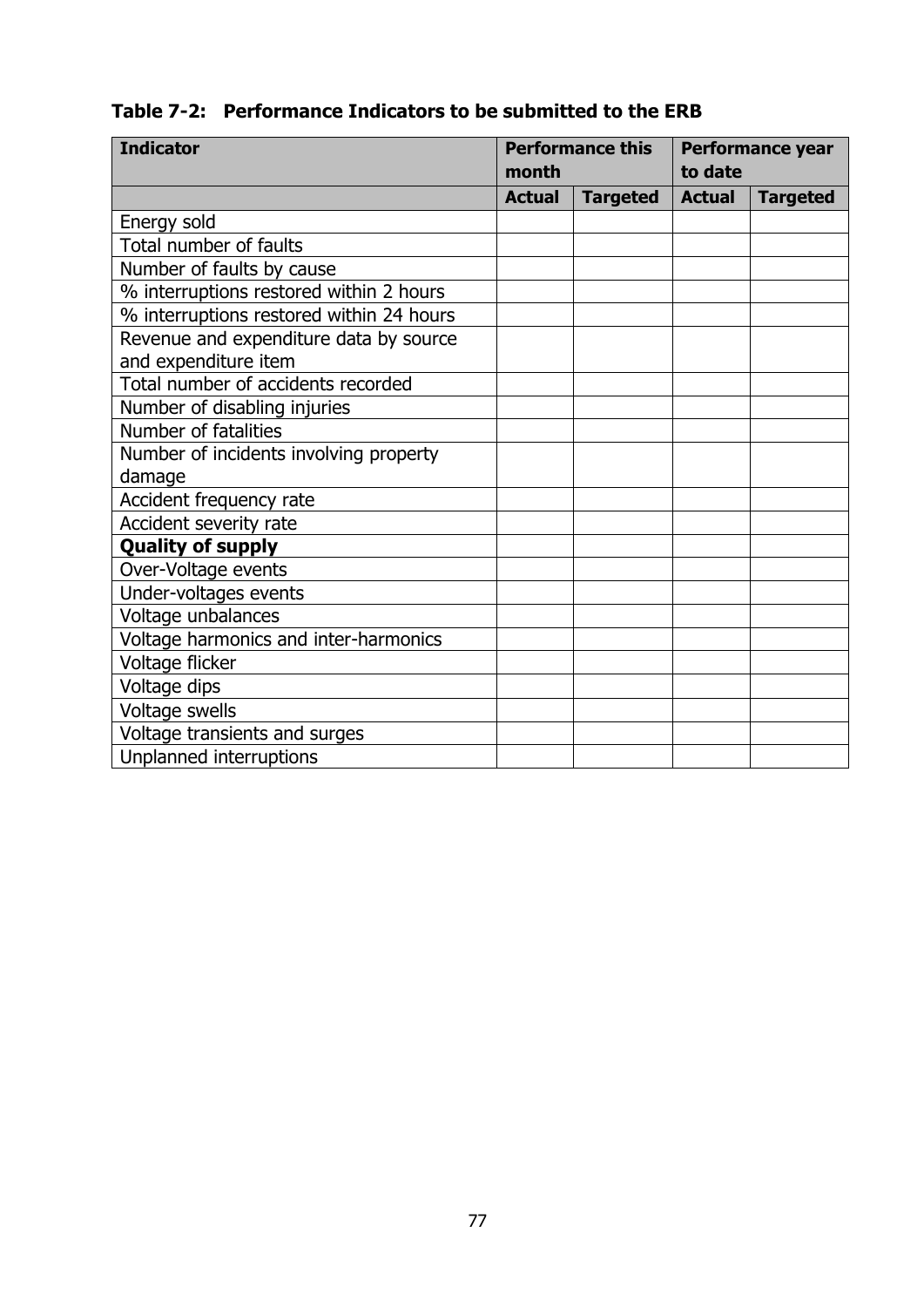### **8. GOVERNANCE CHAPTER**

### **8.1. Introduction**

Whilst each Chapter in the Distribution Grid Code contains the rules and provisions relating specifically to that Chapter, there are provisions which are of more general application. These are covered in this Chapter, the Governance Chapter.

### **8.2. Objective**

The Distribution Grid Code Governance Chapter contains provisions that are of general application to all provisions of the Distribution Grid Code. Their objective is to ensure, to the extent possible, that the various sections of the Distribution Grid Code apply consistently to all users of the distribution system.

### **8.3. Scope**

The Distribution Governance Chapter shall apply to all Users.

### **8.4. Assistance in Implementation**

- 8.4.1. The Distribution Licence imposes a duty upon the Distribution Network Service Providers (DNSP) to implement and enforce the Distribution Grid Code. In order to do this the DNSP may need access across boundaries, services, and facilities from Users or to issue instructions to Users, for example to isolate or disconnect Plant or Apparatus. It is considered that these cases will be exceptional and it is not, therefore, possible to envisage precisely or comprehensively what the DNSP might reasonably require in order carrying out its duty to implement and enforce the Distribution Grid Code.
- 8.4.2. All Users are required to abide by the Distribution Grid Code and also to provide the DNSP with such rights of access, services and facilities and to comply with such instructions as it may reasonably require implementing and enforcing the Distribution Grid Code.

### **8.5. Unforeseen Circumstances**

- 8.5.1. If circumstances arise which the provisions of the Distribution Grid Code have not foreseen, the DNSP shall to the extent reasonably practicable in the circumstances, consult promptly and in good faith with affected Users in an effort to reach agreement as to what should be done. If agreement cannot be reached in the time available the DNSP will determine what is to be done.
- 8.5.2. Whenever the DNSP makes a determination, it shall have regard, wherever possible to the views expressed by Users, and in any event, to what is reasonable in all the circumstances.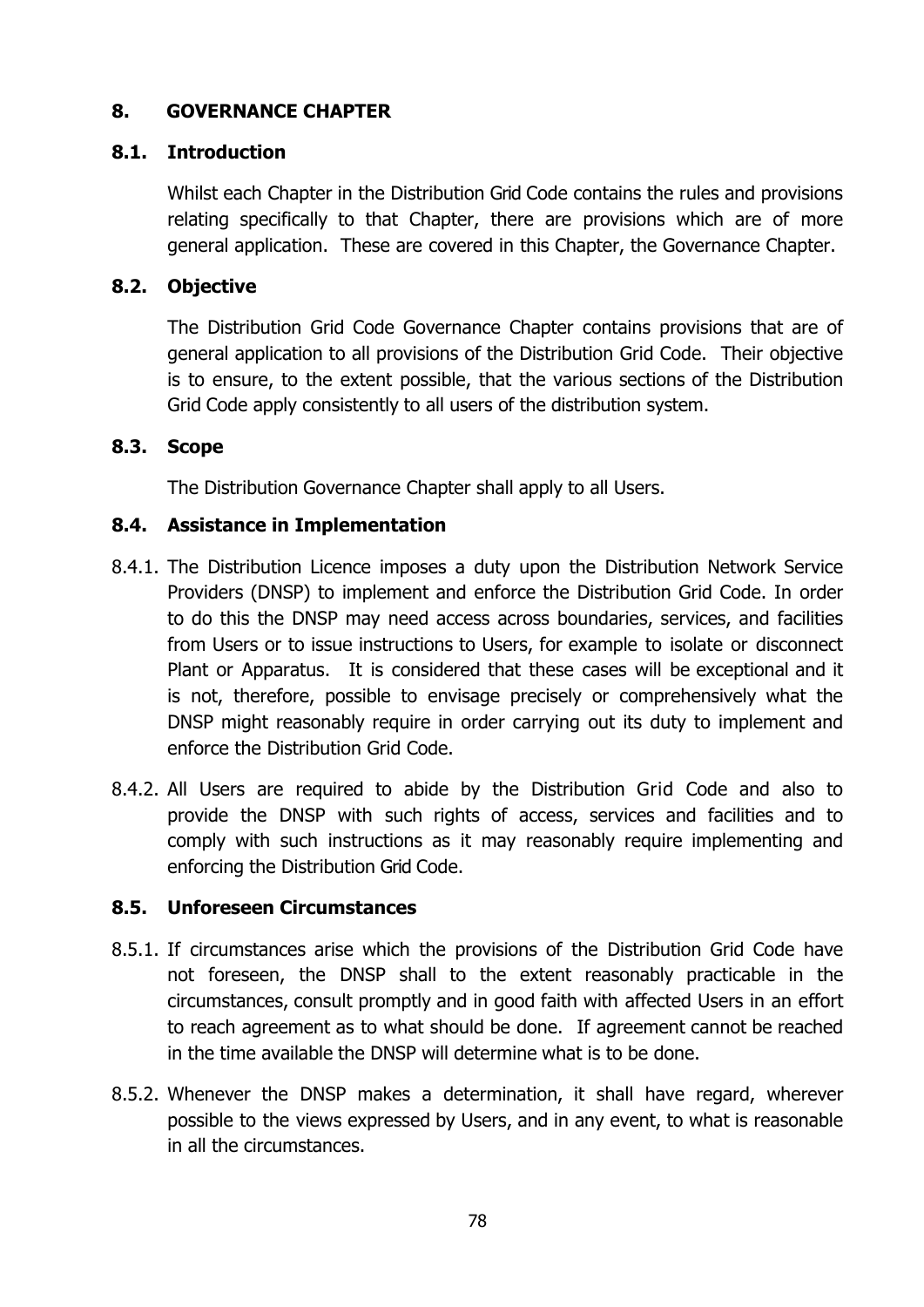8.5.3. Each User shall comply with all instructions given to it by the DNSP following such a determination provided that the instructions are consistent with the then current technical parameters of the particular User's System registered under the Distribution Grid Code. The DNSP shall promptly refer all such unforeseen circumstances and any such determination to the Distribution Grid Code Review Panel in accordance with 8.7.2 below.

# **8.6. Hierarchy**

In the event of any conflict between the provisions of the Distribution Grid Code and any contract, agreement or arrangement between the DNSP and a User, the provisions of the Distribution Grid Code shall prevail unless the Distribution Grid Code expressly provides otherwise.

# **8.7. Distribution Grid Code Review Panel (DGCRP)**

- 8.7.1. The ERB shall establish and maintain a Distribution Grid Code Review Panel which, shall be a committee, to carry out the functions referred to in 8.7.2
- 8.7.2. The Panel shall:
	- a). Keep the Distribution Grid Code and its working under review.
	- b). Review all suggestions for amendments to the Distribution Grid Code which participants may submit to the DNSP for consideration by the Panel from time to time.
	- c). Recommend to the DNSP amendments to the Distribution Grid Code that the Panel feels are necessary or desirable and the reasons for the recommendation.
	- d). Issue guidance in relation to the Distribution Grid Code and its implementation, performance and interpretation when asked to do so by any User
	- e). Consider what changes are necessary to the Distribution Grid Code arising out of any unforeseen circumstances referred to it by the DNSP under 8.5.
- 8.7.3. The Panel shall consist of:
	- a). Two persons appointed by, and representing the DNSPs
	- b). One person appointed by and representing the ERB,
	- c). One person representing the Transmission System Operator,
	- d). One person representing Embedded Generators;,
	- e). One person representing Major Customers,
	- f). One person representing the Rural Electrification Authority
	- g). One representative of the Engineering Institution of Zambia
	- h). One representative of independent Suppliers.
	- i). Two persons representing the transmission network service providers
	- j). One person representing the ministry responsible for energy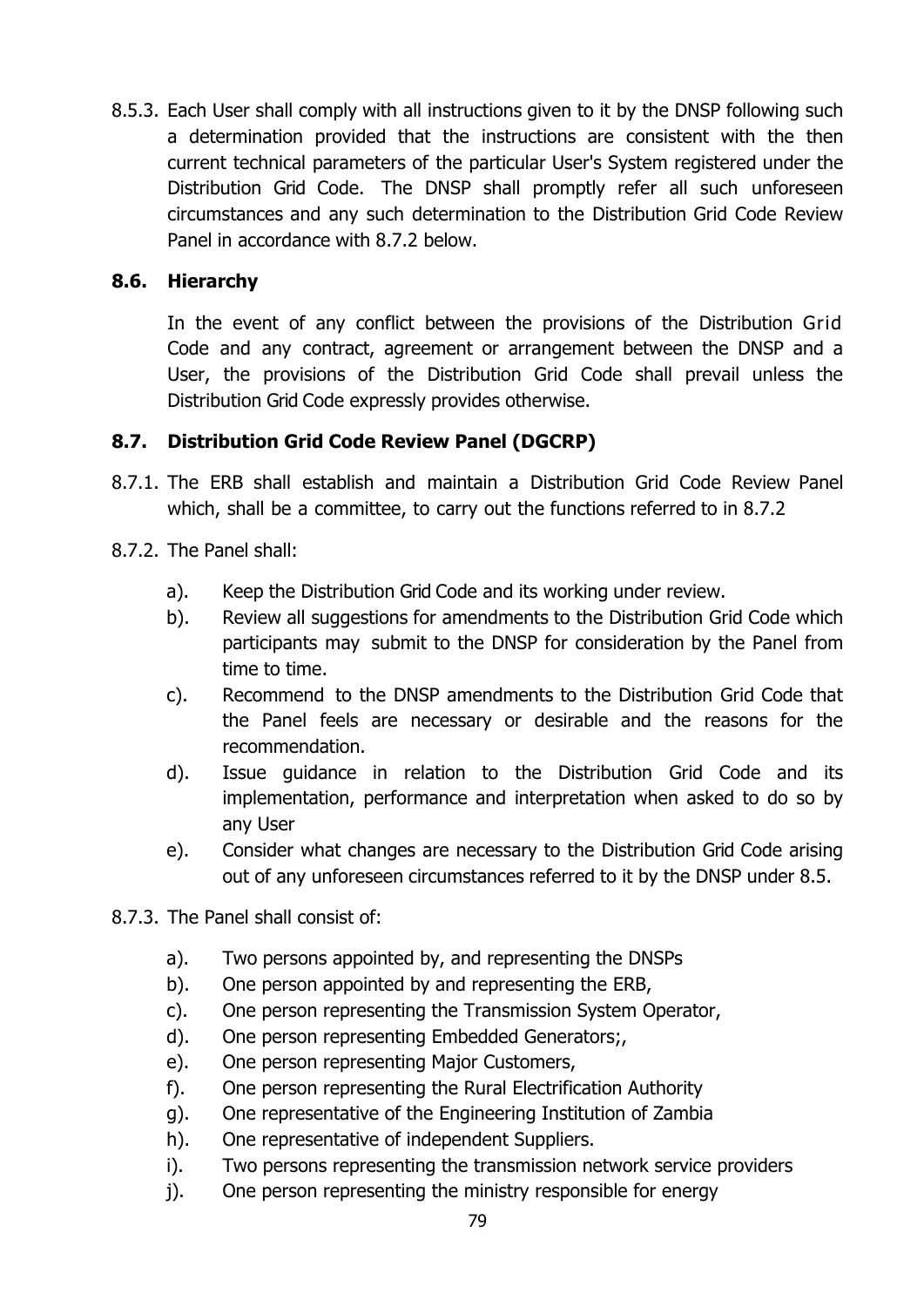One of the DNSPs will serve as secretariat of the DGCRP.

- 8.7.4. The Panel shall establish and comply at all times with its own rules and procedures relating to the conduct of the business, such rules and procedures to be known as the Constitution and Rules of the Panel, which shall be approved by the ERB.
- 8.7.5. The DNSP shall submit all proposed amendments to the Distribution Grid Code (regardless of which party proposes such amendments) to the Panel for discussion.
- 8.7.6. The DGCRP shall, from time to time or at the behest of the ERB, having regard to the recommendations of the Panel, submit a revised Distribution Grid Code to the ERB for approval.

### **8.8. Communications between the DNSP and Users**

Unless otherwise specified in the Distribution Grid Code, the methods of operational communication and data transfer shall be agreed between the DNSP and Users from time to time.

#### **8.9. Suspension of the Distribution Grid Code**

Users should note that the provisions of the Distribution Grid Code may be suspended, in whole or in part, pursuant to any directions given and / or orders made by the Minister under the provisions of the Act.

#### **8.10. Code Responsibilities**

The Distribution Grid Code sets out the procedures and principles governing the relationship between the DNSP and all Users of the Distribution System.

### **8.11. Exemptions**

- 8.11.1 If a User finds that it is, or will be unable to comply with any provision of the Distribution Grid Code, then it shall without delay report such non-compliance to the DNSP and shall, subject to the provisions of 8.11.2 make such reasonable efforts as are required to remedy such non- compliance as soon as reasonably practicable.
- 8.11.2 Where the non-compliance is:
	- a). with reference to Plant and/or Apparatus connected to the Distribution System and is caused solely or mainly as a result of a revision to the Distribution Grid Code; or
	- b). with reference to Plant and/or Apparatus which is connected, approved to connect, or for which approval to connect to the Distribution System is being sought;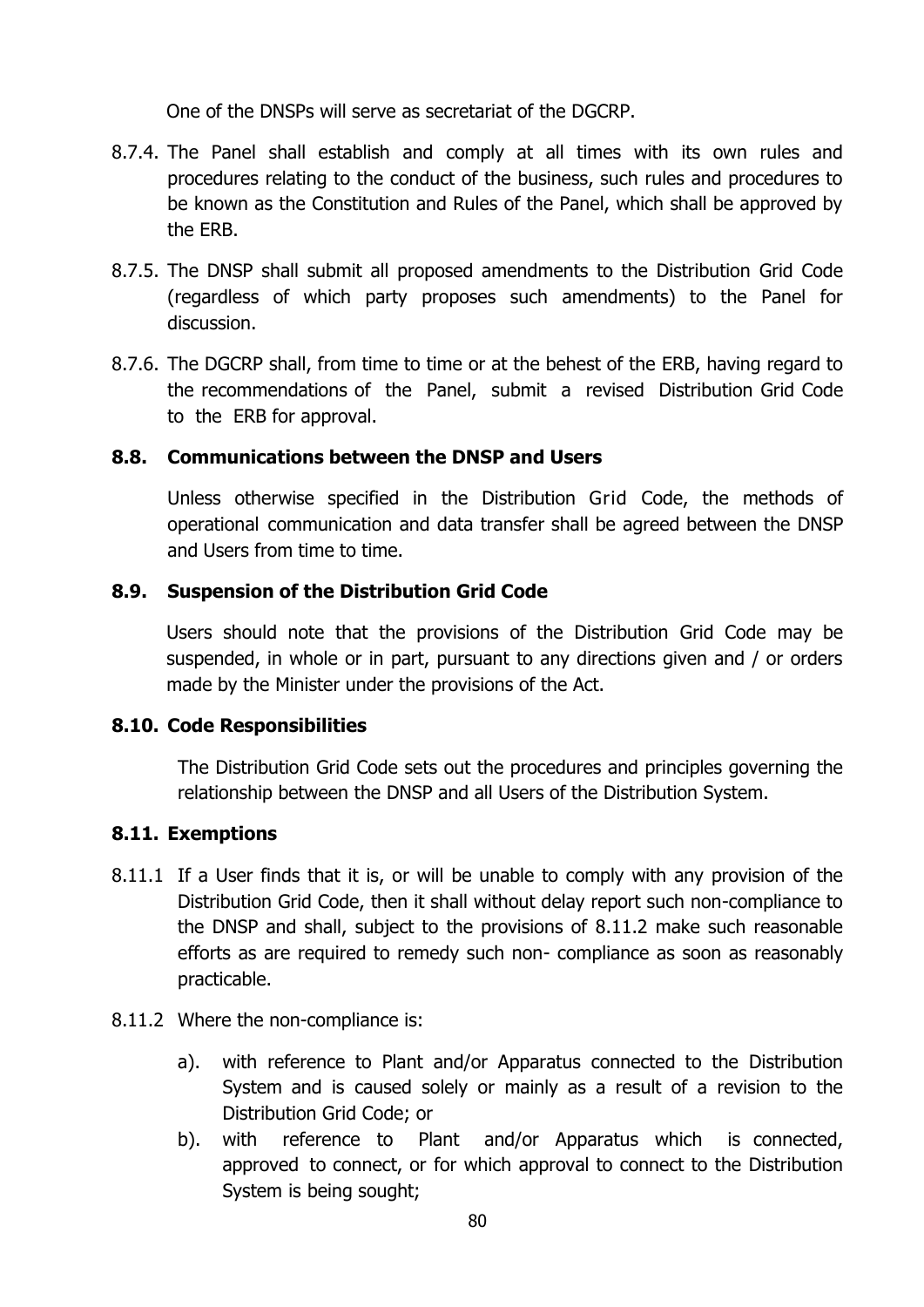and the User believes either that it would be unreasonable (including cost and technical considerations) to require it to remedy such non-compliance or that it should be granted an extended period to remedy such non-compliance it shall promptly submit to the ERB a request for an exemption from such provision in accordance with the requirements of 8.11.3 and shall provide the DNSP with a copy of such application.

- 8.11.3 A request for exemption from any provision of the Distribution Grid Code shall contain:
	- a). the issue number and the date of the Distribution Grid Code provision against which the non-compliance or predicted non-compliance was identified;
	- b). identification of the Plant and/or Apparatus in respect of which an exemption is sought and, if relevant, the nature and extent to which the non-compliance exists;
	- c). identification of the provision with which the User is, or will be, unable to comply;
	- d). the reason for the non-compliance; and
	- e). The date by which compliance will be achieved (if remedy of the noncompliance is possible) subject to 8.11.2 (b).

A standard Distribution Grid Code Exemption Application form is included in Appendix C.

- 8.11.4 If the DNSP finds that it is, or will be, unable to comply with any provision of the Distribution Grid Code, then it shall, subject to the remaining provisions of 8.11 make such reasonable efforts as are required to remedy such non-compliance as soon as reasonably practicable.
- 8.11.5 In the case where the DNSP requests Exemption, the DNSP shall submit the information set out in 8.11.3 to the ERB.
- 8.11.6 On receipt of any request for exemption, the ERB shall promptly consider such request and provided that the ERB considers that the grounds for the Exemption are reasonable, the ERB shall grant such Exemption unless the Exemption would, or it is likely that it would have a material adverse impact on the security and stability of the Distribution System or imposes unreasonable costs on the operation of the Distribution System or Transmission System or on other Users. In its consideration of an Exemption request by a User, the ERB may contact the relevant User and or the DNSP to obtain clarification of the request to discuss changes to request. Where the Exemption may have an impact on the Transmission System, the DNSP shall liaise with the TSO prior to providing an assessment to the ERB.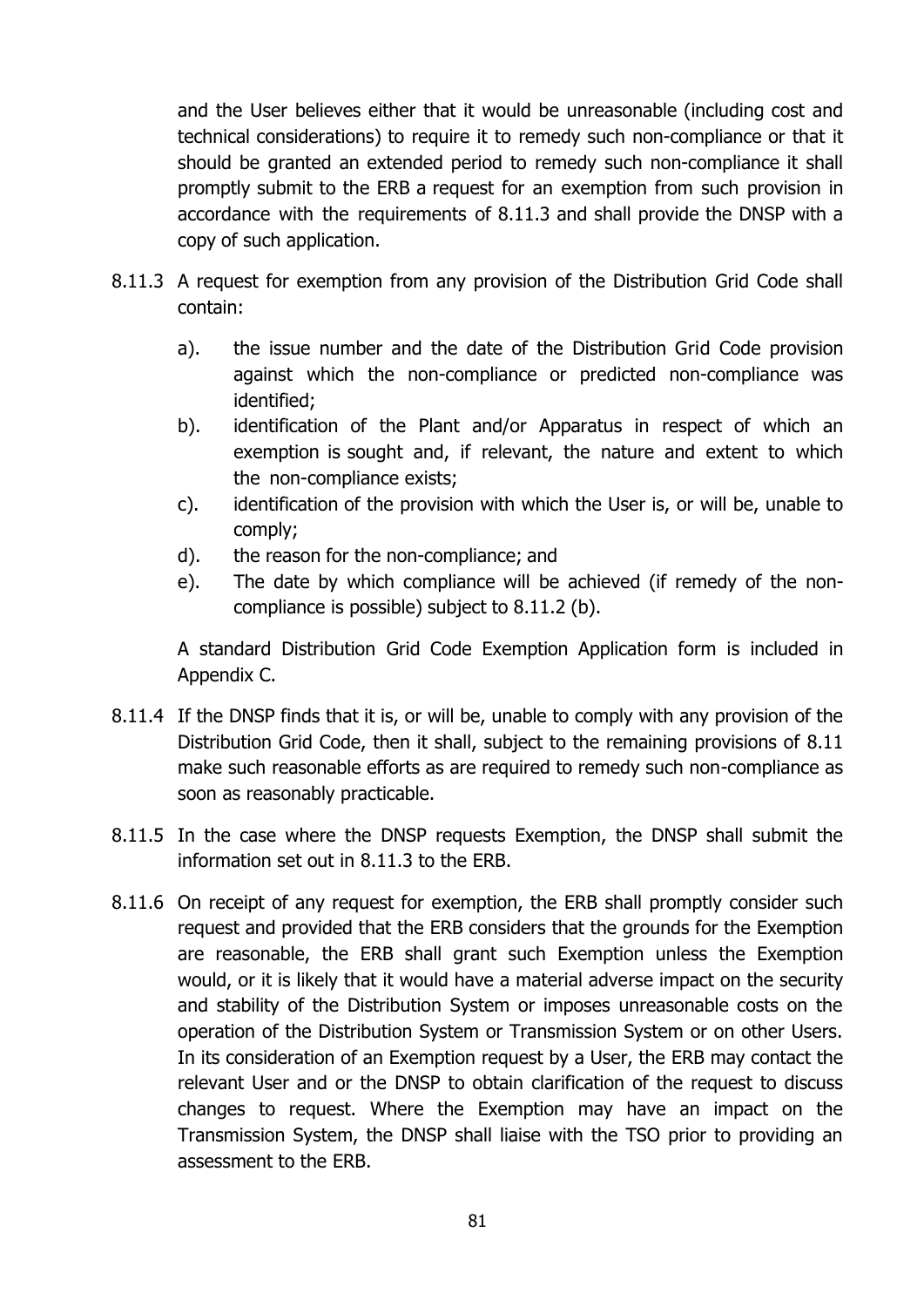Exemption from any provision of the Distribution Grid Code shall contain:

- a). The issue number and the date of the Distribution Grid Code provision against which the exemption applies;
- b). Identification of the provision with which the exemption applies;
- c). Identification of the Plant and/or Apparatus in respect of which a n e xemption applies and, if relevant, the nature and extent to which the exemption applies including alternate compliance provision;
- d). The reason for the non-compliance requiring exemption;
- e). The date by which the exemption ends if compliance will be achieved, or by which such exemption expires.
- 8.11.7 To the extent of any exemption granted in accordance with this 8.11, the DNSP and/or the User (as the case may be) shall be relieved from its obligation to comply with the applicable provision of the Distribution Grid Code and shall not be liable for failure to so comply but shall comply with any alternate provision as set forth in the exemption request.
- 8.11.8 The DNSP shall:
	- a). Keep a register of all exemptions which have been granted, identifying the name of the person in respect of whom the Exemption has been granted, the relevant provision of the Distribution Grid Code and the period of the Exemption; and
	- b). On request from any User, provide a copy of such register of exemptions to such User.
- 8.11.9 Where a material change in circumstance has occurred, a review of any existing exemptions, and any exemption requests under consideration, may be initiated by the ERB at the request of the DNSP, or Users.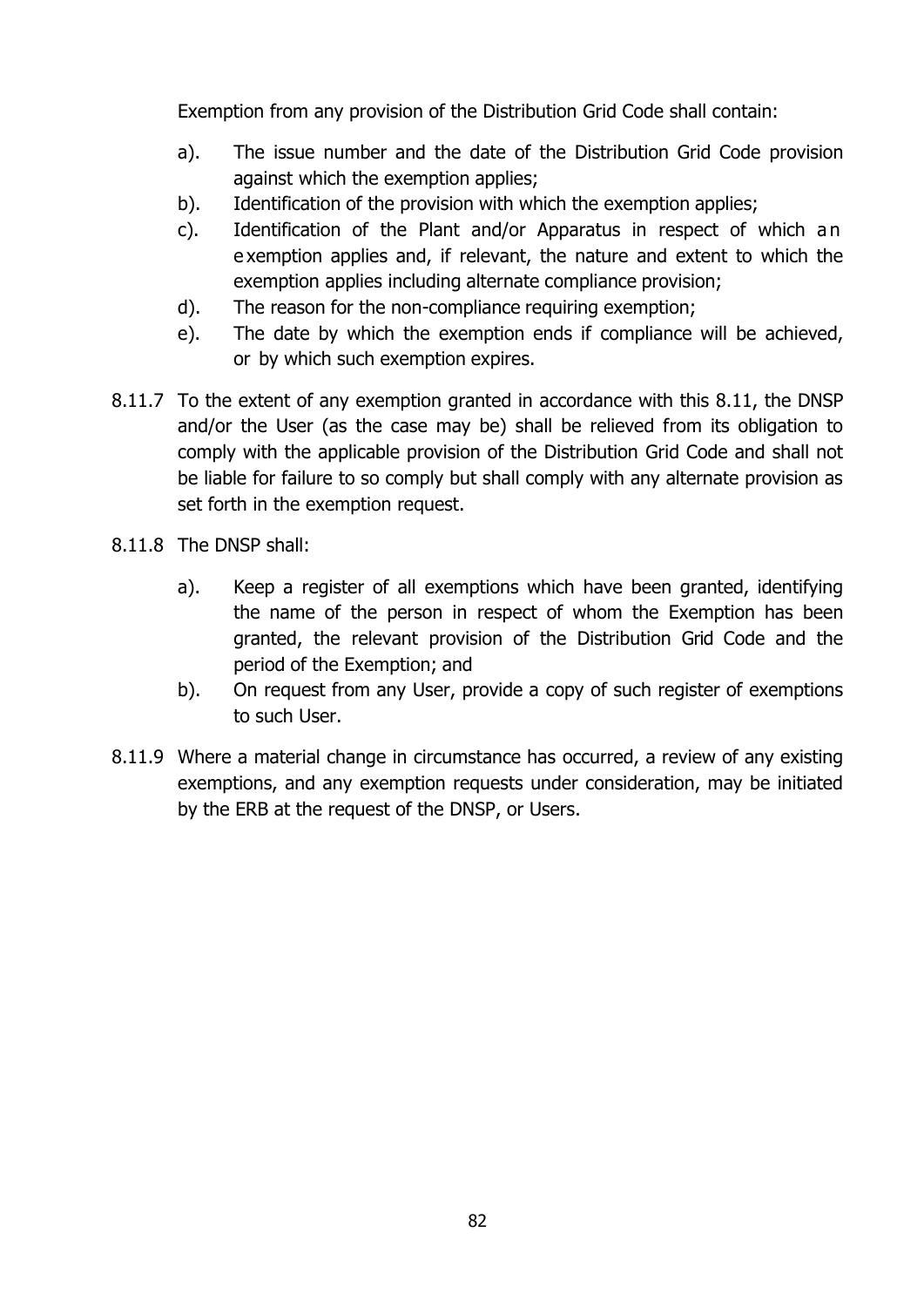# **APPENDIX A EMBEDDED GENERATOR APPLICATION FORM**

**Note:** This form to be completed in full and returned to the DNSP together with requested information for review and approval/disapproval

| SN. | <b>ITEM</b>                                                                                                                                                                                                                                                                 |
|-----|-----------------------------------------------------------------------------------------------------------------------------------------------------------------------------------------------------------------------------------------------------------------------------|
| 1.  | <b>Date of Application:</b>                                                                                                                                                                                                                                                 |
| 2.  | <b>Applicant Particulars:</b><br>Name of<br>Applicant:<br>Address:<br>Telephone:<br>Fascimile:<br>Email:                                                                                                                                                                    |
| 3.  | <b>Project Details:</b><br>Project Name:<br>Project<br>Location:<br>Project Contact Name & Telephone<br>Number: Fascimile:<br>Project Type: (co-generation, combined cycle, hydraulic etc.)                                                                                 |
| 4.  | <b>Construction Schedule:</b><br>Projected Start-up of<br><b>Construction: Construction</b><br><b>Power Requirements:</b><br>Projected In-Service Date of Embedded Generator:                                                                                               |
| 5.  | Site plan:<br>Site plan to show scaled mapping of existing lot lines, road crossing etc                                                                                                                                                                                     |
| 6.  | <b>Preliminary design:</b><br>Design to show generators, transformer, proposed point of connection,<br>isolating devices, protection schemes etc.                                                                                                                           |
| 7.  | <b>Generator specifications</b><br>Manufacturer:<br>Fuel type:<br>Rated MVA:<br>Rated MW:<br>Rated Voltage:<br><b>Rated Power Factor:</b><br><b>Inertial Constant:</b><br>Maximum MVAR Limit:<br>Neutral to Earth Resistance in Ohms:<br>Xd - Synchronous reactance in p.u: |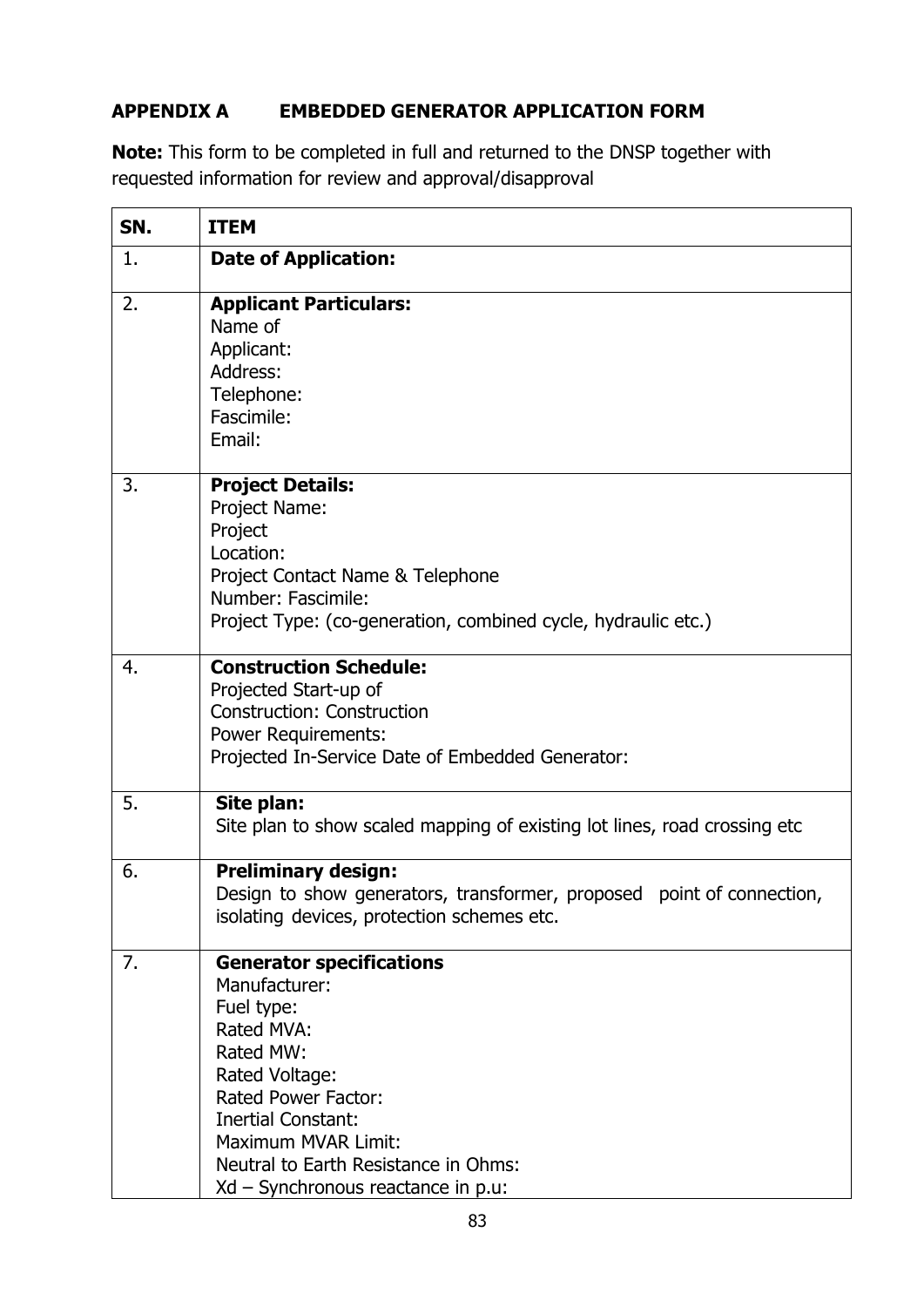|     | X'd - Direct Axis transient reactance in p.u:<br>$X''$ d – Direct axis sub-transient reactance in p.u:<br>X2 – Negative sequence reactance in p.u:<br>$X0 -$ Zero sequence reactance in p.u                                        |
|-----|------------------------------------------------------------------------------------------------------------------------------------------------------------------------------------------------------------------------------------|
|     |                                                                                                                                                                                                                                    |
| 8.  | <b>Generator and unit transformer specifications</b><br>Voltage and power ratings:<br>Windings configuration:<br>Neutral earth resistors or reactors:<br>Positive and zero sequence impedances in p.u:<br>R1:<br>X1:<br>RO:<br>XO: |
| 9.  | <b>Expected Consumption (details to be clarified with the relevant</b><br>DNSP):                                                                                                                                                   |
| 10. | <b>Future Site Developments plans:</b>                                                                                                                                                                                             |
| 11. | <b>Proposed Plant Design:</b><br>Operating characteristics:                                                                                                                                                                        |
| 12. | Any other additional information:                                                                                                                                                                                                  |

I request the DNSP to proceed with a preliminary review of this Embedded Generation interconnection application and I agree to pay the cost associated with completing this review.

I further consent to the DNSP providing this information to the TNSP and other DNSPs as required.

Name: Signature: Signature:

| Title: |
|--------|
|--------|

Title: Date: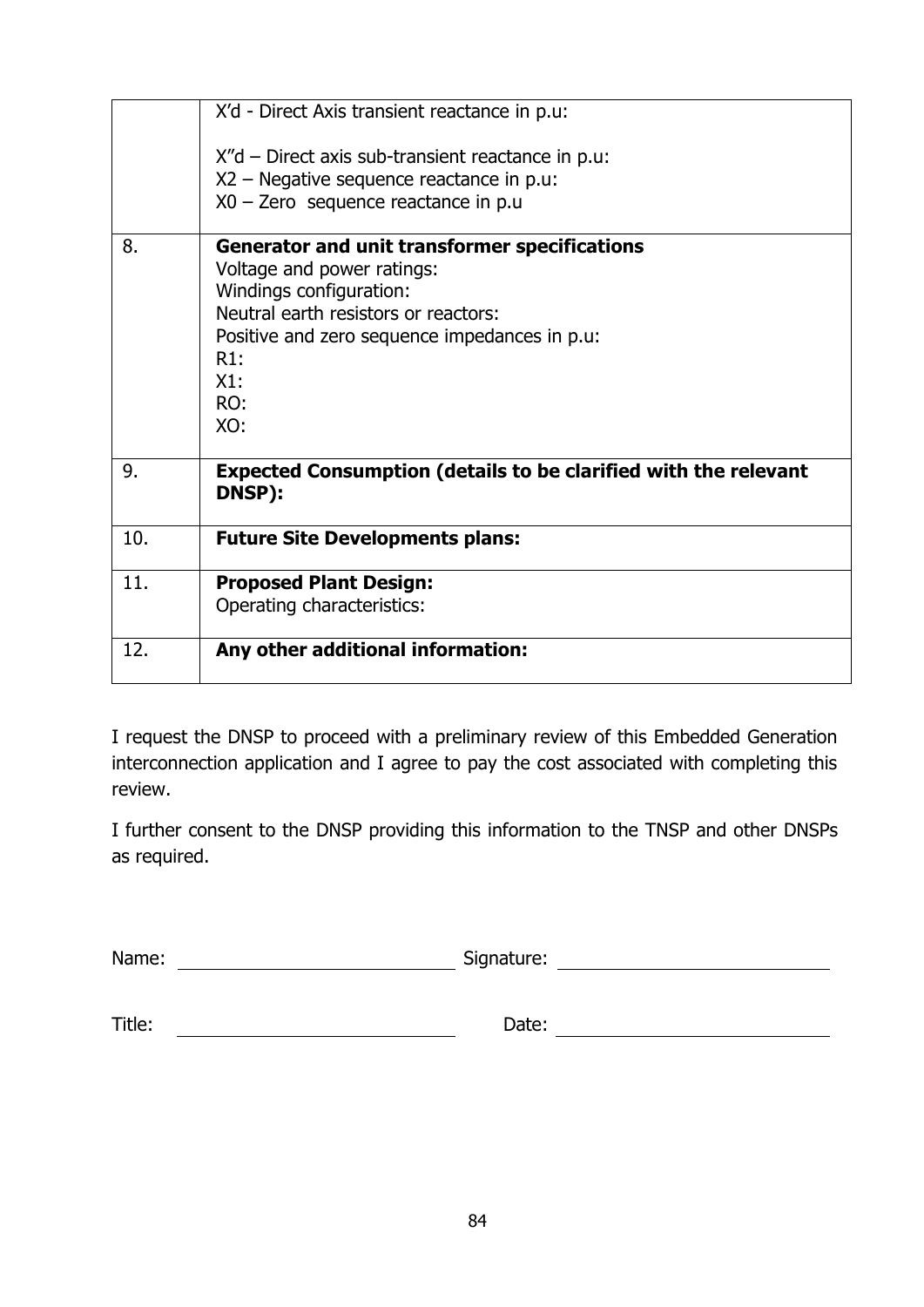### **APPENDIX B STANDARD NET METERING APPLICATION FORM**

**Note:** This form is to be completed in full and returned to the DNSP together with requested information for review and approval/ disapproval

| <b>SN</b> | <b>Item</b>                                                                     |
|-----------|---------------------------------------------------------------------------------|
| 1.        | Date:                                                                           |
| 2.        | <b>Applicant Particulars</b>                                                    |
|           | Name of Applicant:                                                              |
|           | Postal and Street Address (Include suburb in street address. Street address     |
|           | must be where the embedded generator will be erected):                          |
|           | Telephone:                                                                      |
|           | Cellular phone:                                                                 |
|           | Fax:                                                                            |
|           | Email:                                                                          |
|           | Distribution licensee Account Number:                                           |
|           |                                                                                 |
| 3.        | <b>Installer Particulars</b>                                                    |
|           | Name:                                                                           |
|           | <b>Postal Address:</b>                                                          |
|           | Telephone:                                                                      |
|           | Cellular phone:                                                                 |
|           | Fax:                                                                            |
|           | Email:                                                                          |
|           | Registration No with Distribution licensee                                      |
|           |                                                                                 |
| 4.        | <b>Generation Particulars</b>                                                   |
|           | Manufacturer:                                                                   |
|           | Fuel Type (Solar, Wind, Hydro, Renewable biomass, Biogas, Other [specify]):     |
|           | Generator Type (Synchronous, Induction, Inverter, Other [Specify]):             |
|           | Power Factor (pu):                                                              |
|           | Ratings (kW and kVA):                                                           |
|           | Voltage (V):                                                                    |
|           | Frequency (Hz):                                                                 |
|           | Projected Annual Electricity Generation (kWh):                                  |
|           |                                                                                 |
| 5.        | <b>Installation Details</b>                                                     |
|           | Attach a SITE PLAN to show scaled mapping of boundaries; locations of           |
|           | power station, meter and point of connection to distribution network; etc.      |
|           | Attach a SINGLE LINE DIAGRAM to show preliminary design including               |
|           | generator, meter, point of connection, isolating devices, protection schemes,   |
|           | etc                                                                             |
|           | Safety and Anti-islanding measures (describe):                                  |
|           | NOTE: For standardisation the Distribution licensee will install the net meter, |
|           | should a new meter be required. In accordance with the connection charge        |
|           | policy, the cost of a new meter, should it be required, must be paid by the     |
|           | net metering applicant, subject to this application be approved.                |
|           |                                                                                 |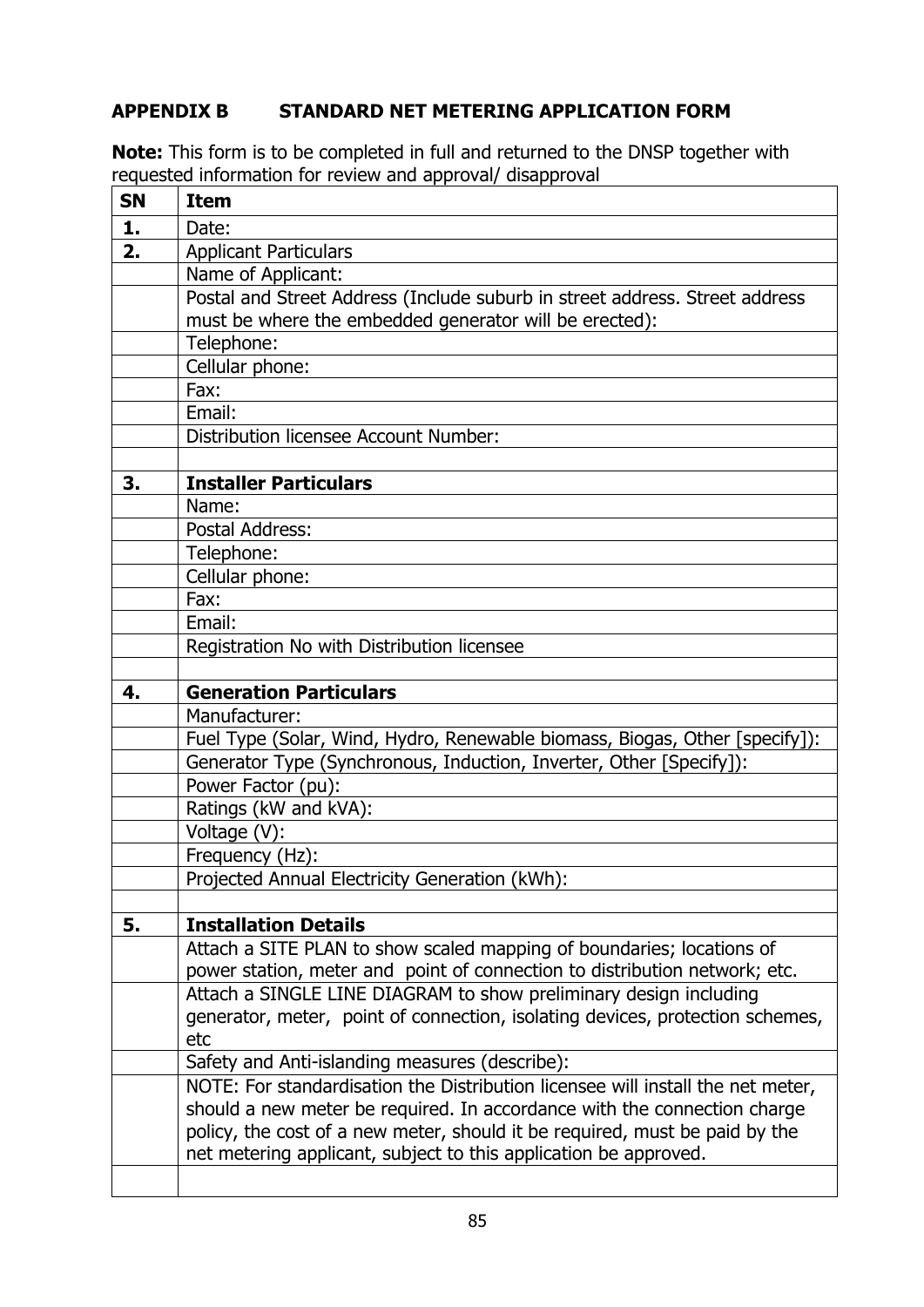| 6. | <b>Construction Schedule</b>                     |
|----|--------------------------------------------------|
|    | Projected Start-up of Construction:              |
|    | Projected In-Service Date of Embedded Generator: |
|    |                                                  |
|    | Any other additional information:                |
|    |                                                  |
|    |                                                  |

I request the DNSP to proceed with the evaluation of this embedded generation interconnection application and await your formal approval or disapproval with reasons within fifteen (15) working days from receipt of this application.

I further consent to the DNSP providing this information to the ERB as required.

Name: Signature: Signature:

Title: Date: